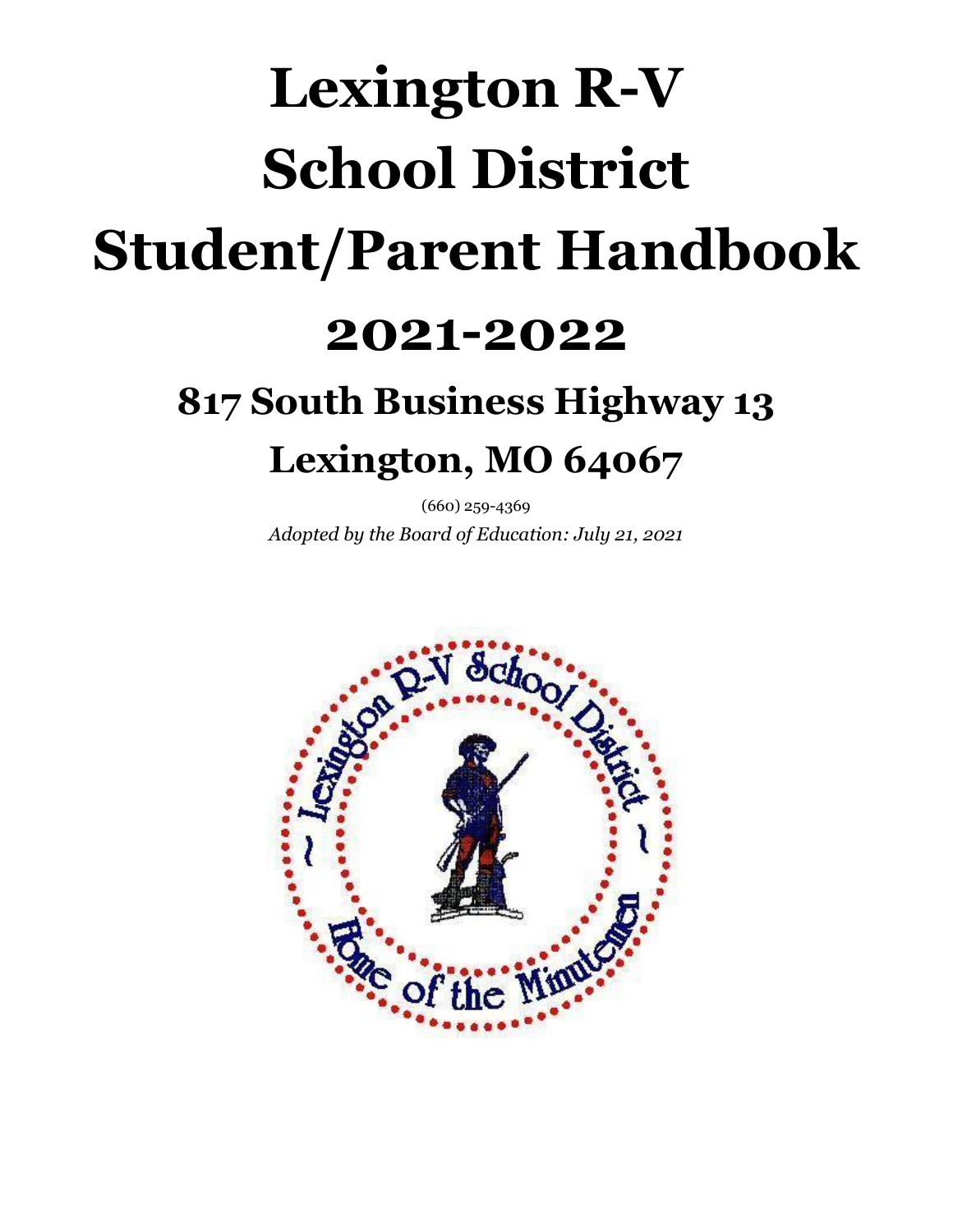| Contents                                                                                      |    |
|-----------------------------------------------------------------------------------------------|----|
| Mission                                                                                       | 4  |
| <b>School Board Members</b>                                                                   | 4  |
| School building information and contact information                                           | 4  |
| Superintendent information                                                                    | 5  |
| Academic Calendar I-100-S                                                                     | 5  |
| Attendance and Absence Procedures S-115-S                                                     | 6  |
| School Cancellations and/or Early Dismissal                                                   | 8  |
| <b>Arrival and Departure Procedures</b>                                                       | 8  |
| Dress Code S-180-S                                                                            | 12 |
| Food Service Program F-285-S                                                                  | 13 |
| Allergy Prevention and Response S-145-S                                                       | 14 |
| Health Services S-215-S                                                                       | 15 |
| Illnesses/Injuries                                                                            | 15 |
| <b>Health Screenings</b>                                                                      | 16 |
| <b>Health Office</b>                                                                          | 17 |
| Administration of Medication S-135-S                                                          | 17 |
| Communicable Diseases F-245-S                                                                 | 17 |
| Student Insurance S-140-S                                                                     | 18 |
| Student Records S-125-S                                                                       | 18 |
| Visitor Procedures C-155-S                                                                    | 20 |
| Transportation Services F-260-S                                                               | 20 |
| Student Discipline S-170-S                                                                    | 23 |
| Lex La-Ray Student Drug Testing Policy - Health Occupations                                   | 29 |
| Bullying, Hazing, and Cyberbullying S-185-S                                                   | 32 |
| <b>Report Form</b>                                                                            | 34 |
| Equal Opportunity and Prohibition against Harassment, Discrimination, and Retaliation C-130-S | 34 |
| Title IX C-131-P                                                                              | 35 |
| Student Searches S-220-S                                                                      | 35 |
| Lockers                                                                                       | 36 |
| Student Alcohol/Drug Abuse S-195-S                                                            | 36 |
| Weapons in School S-200-S                                                                     | 36 |
| Instruction                                                                                   | 37 |
| A+ Program S-130-S                                                                            | 37 |
| Assessment Program I-195-S                                                                    | 37 |
| Teaching About Human Sexuality I-120-S                                                        | 37 |
| <b>Graduation Requirements I-190-S</b>                                                        | 38 |
| Section 504 I-125-S                                                                           | 39 |
| Special Education I-125-S                                                                     | 39 |
| Virtual/Online Courses I-160-S                                                                | 40 |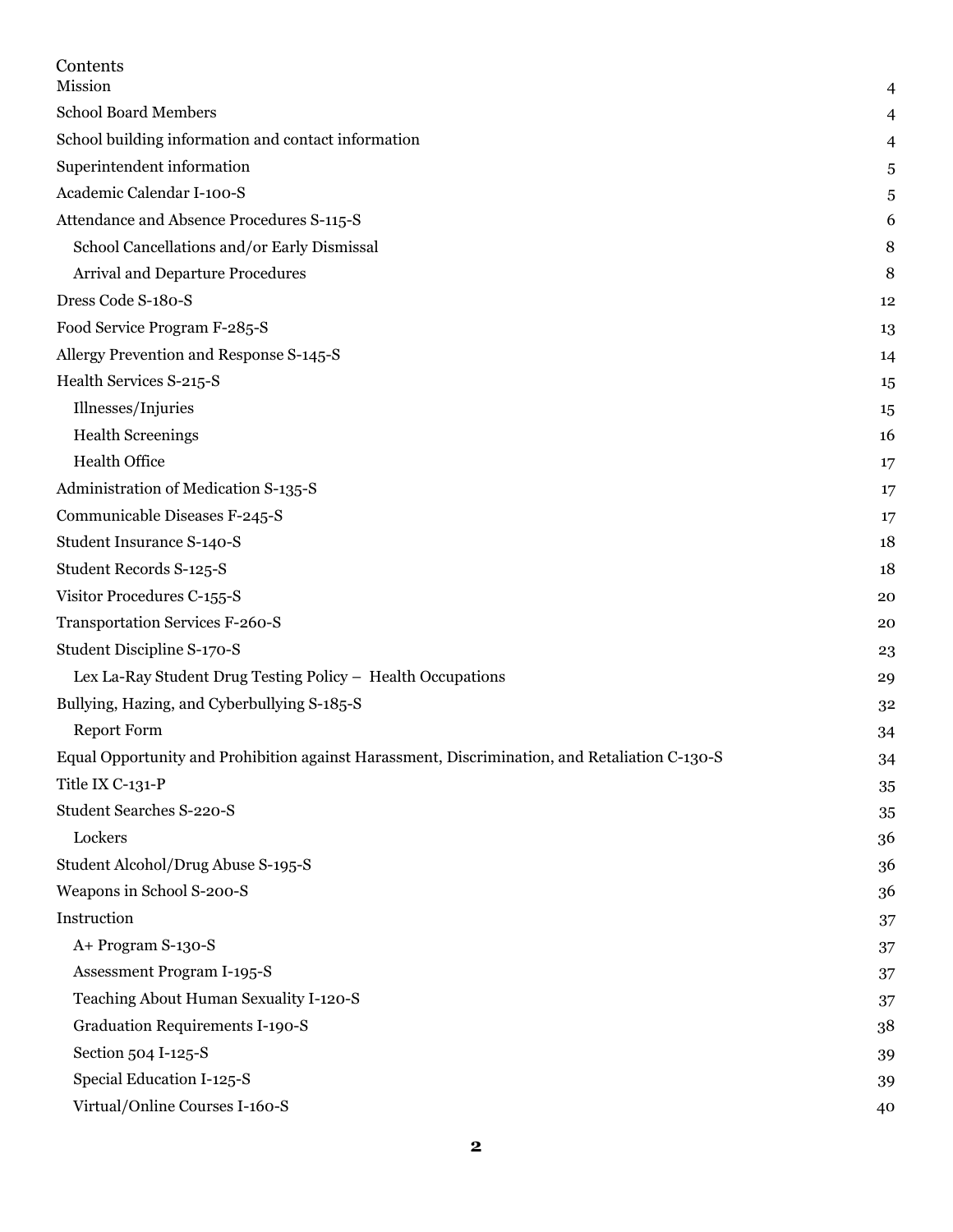| Technology F-265-S                                                                   | 40 |
|--------------------------------------------------------------------------------------|----|
| <b>Building Information</b>                                                          | 41 |
| Grading and Academic Policies                                                        | 41 |
| Missouri State High School Activities Association (MSHSAA) Activities                | 48 |
| <b>Extra-curricular Activities and Clubs</b>                                         | 56 |
| <b>Monthly Recognition Areas</b>                                                     | 59 |
| Class Schedules/Bell Schedules                                                       | 59 |
| <b>Deliveries</b>                                                                    | 61 |
| Parties/Celebrations                                                                 | 61 |
| <b>Supply Lists</b>                                                                  | 62 |
| <b>Student Parking</b>                                                               | 62 |
| Crisis Intervention Plan                                                             | 63 |
| <b>Emergency and Safety Drills</b>                                                   | 63 |
| Parent Teacher Organization                                                          | 63 |
| Playground Guidelines and Recess Policy for Early Childhood and Elementary           | 63 |
| Textbooks and Library Books                                                          | 64 |
| <b>Bills and Fines</b>                                                               | 64 |
| Lost and Found                                                                       | 64 |
| Early Childhood Center Information                                                   | 64 |
| English Language Learners S-150-S                                                    | 68 |
| School Nutritional Program F-290-S                                                   | 69 |
| Tobacco-Free Policy C-150-S                                                          | 69 |
| Firearms and Weapons F-235-S                                                         | 69 |
| <b>Signature and Form Requirements</b>                                               | 70 |
| S-125-A Photo/Video/Audio Release Form Form E                                        | 70 |
| F-265-P Technology Form A                                                            | 72 |
| F-265-P Technology Usage Agreement Form Form B                                       | 73 |
| C-105-P District Rules and Guides Form A Student/Parent Handbook Acknowledgment      | 74 |
| Lexington R-V School District Citizenship Guidelines for Extra-Curricular Activities | 75 |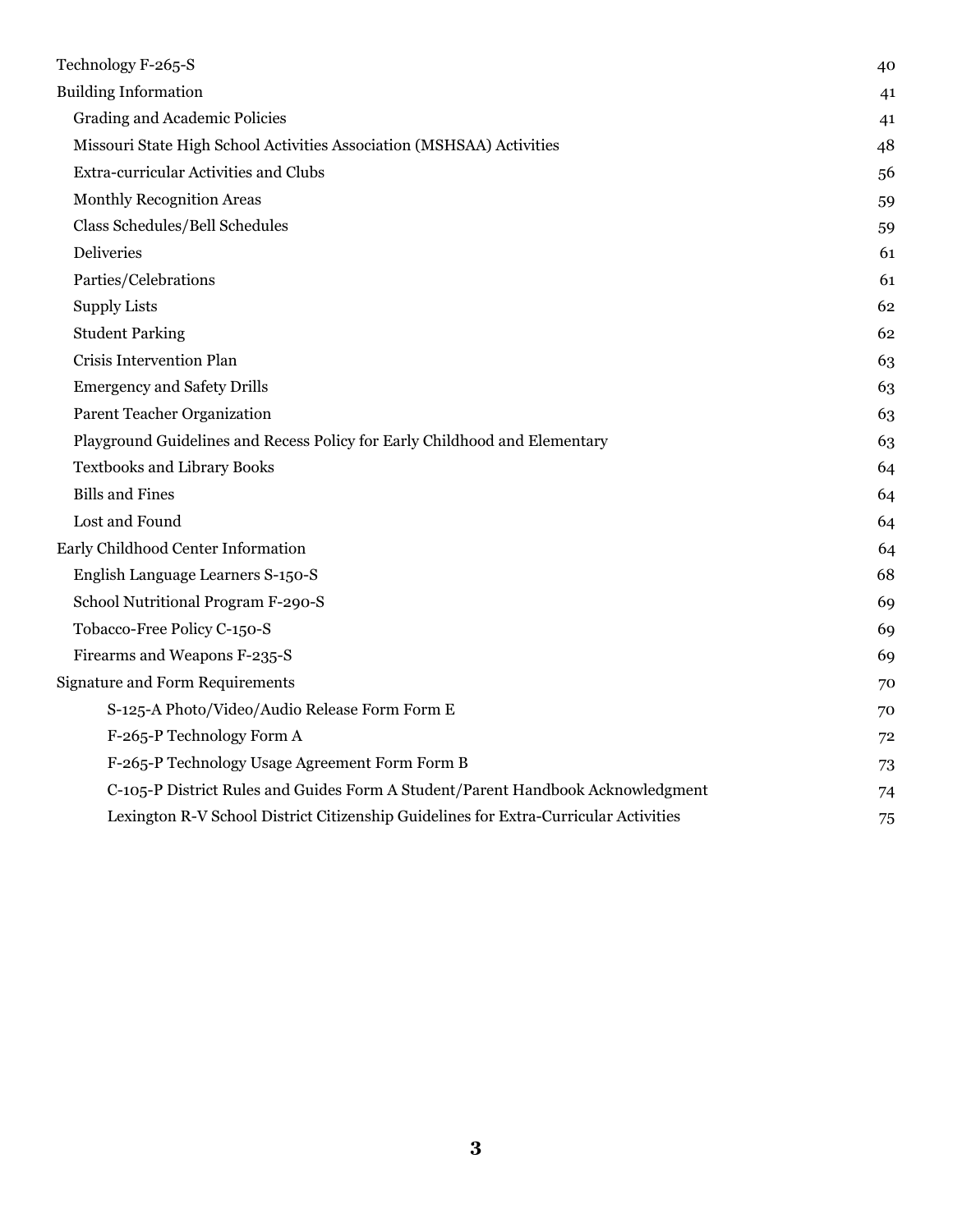<span id="page-3-0"></span>Mission

Together the Lexington R-V School District will reach, teach, and challenge all students everyday to be college and career ready.

#### <span id="page-3-1"></span>School Board Members

Linda Florence, President Carrie Bollmeyer, Vice President Stephanie Carter Scott Schumacher Chad Thompson Michelle Roush James Worthington

The role of the District's Board is to govern the community's public schools by making the major decisions for the District as a whole. The Board collectively makes these decisions and individual Board members do not have the power to speak or act for the Board. The Board as a whole, by working with the Superintendent to make decisions that will best serve the District's students, will govern the community's schools. Accordingly, complaints or concerns made to Board members will be referred to the appropriate District point of contact for resolution.

<span id="page-3-2"></span>School building information and contact information

# **Lexington R-V Early Childhood Center**

Director: Rachelle Barnhart 811B Highway 13 Lexington, MO 64067 Phone: (660) 259-2192 Fax: (660) 259-2439

#### **Leslie Bell Elementary School**

Principal: Toni Smith Counselor: Salena Smith Nurse: Katie Lichte 400 South 20<sup>th</sup> Street Lexington, MO 64067 Phone: (660) 259-4311 Fax: (660) 259-2040

#### **Lexington Middle School**

Principal: Amy Himbury Counselor: Amanda Sherman Nurse: Megan Miller 1111 South 24<sup>th</sup> Street Lexington, MO 64067 Phone: (660) 259-4611 Fax: (660) 259-2538

#### **Lexington High School**

Principal: Kyle Cahill Athletic Director: Brad Young High School Counselor/A+ Coordinator: Lisa Nevels Nurse: Cynthia Riker 2309 Aull Lane Lexington, MO 64067 Phone: (660) 259-4391 Fax: (660) 259-2166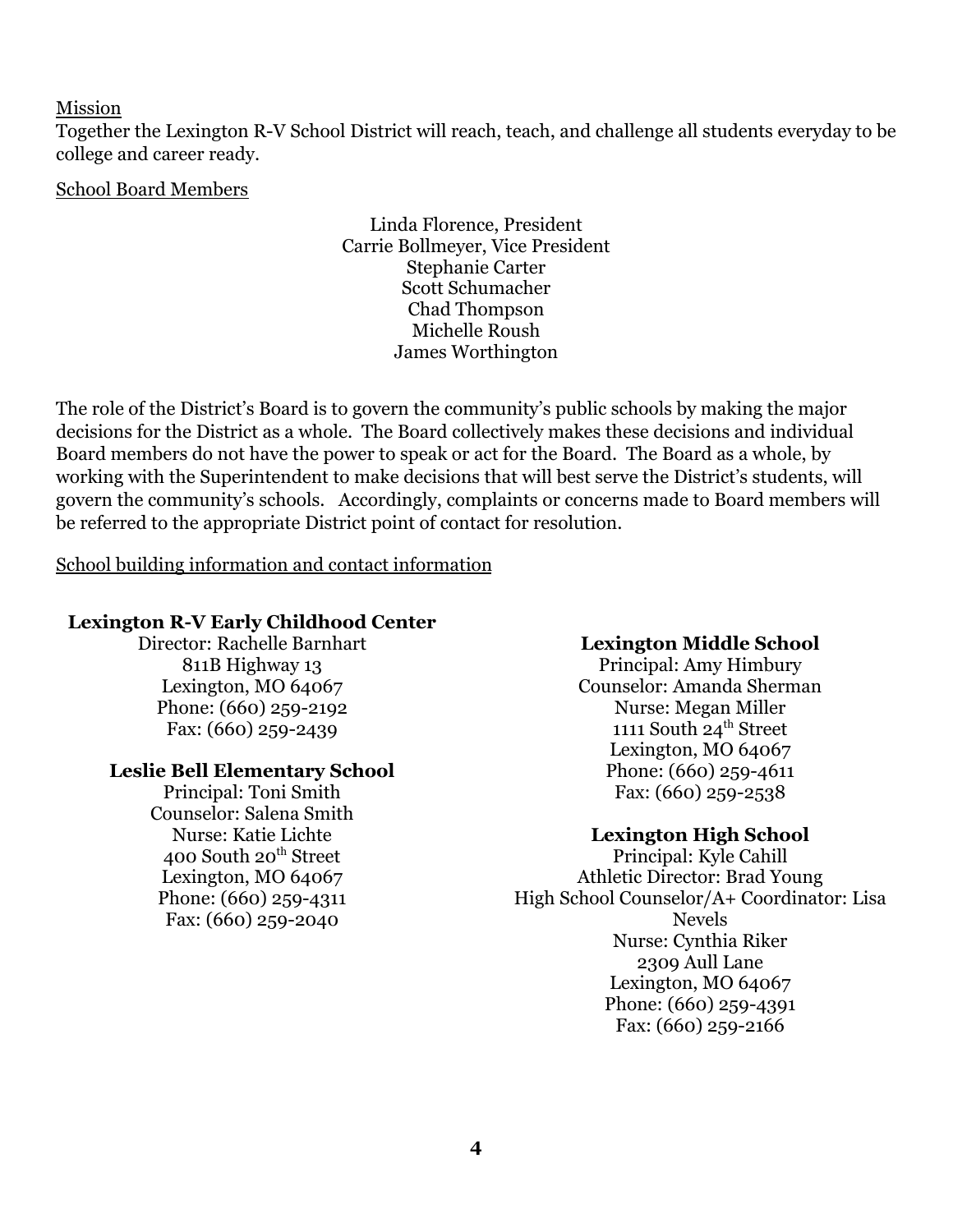#### **Lex La-Ray Technical Center**

Director :Amanda Finkeldei Counselor: David Cavanah 2323 High School Drive Lexington, MO 64067 Phone: (660) 259-2264

#### <span id="page-4-0"></span>Superintendent information

#### Sarrah Morgan Lexington R-V School District 817 South Business Hwy 13 Lexington, MO 64067 [smorgan@lexington.k12.mo.us](mailto:smorgan@lexington.k12.mo.us) Phone: (660) 259-4369 Fax: (660) 259-4992 District Website: <https://www.lexington.k12.mo.us/> District Facebook Page: <https://www.facebook.com/lexington.schools.3/>

#### <span id="page-4-1"></span>Academic Calendar I-100-S

#### Lexington R-V School District 2021-2022



*Note regarding Lex La-Ray calendar:* Unfortunately, the nine sending schools calendars do not always coincide. **Students from all sending schools are expected to attend the Lex La-Ray during the scheduled time; dates of breaks are reflected on the District's Academic Calendar.** All nine schools are required for their students to attend a set number of days during the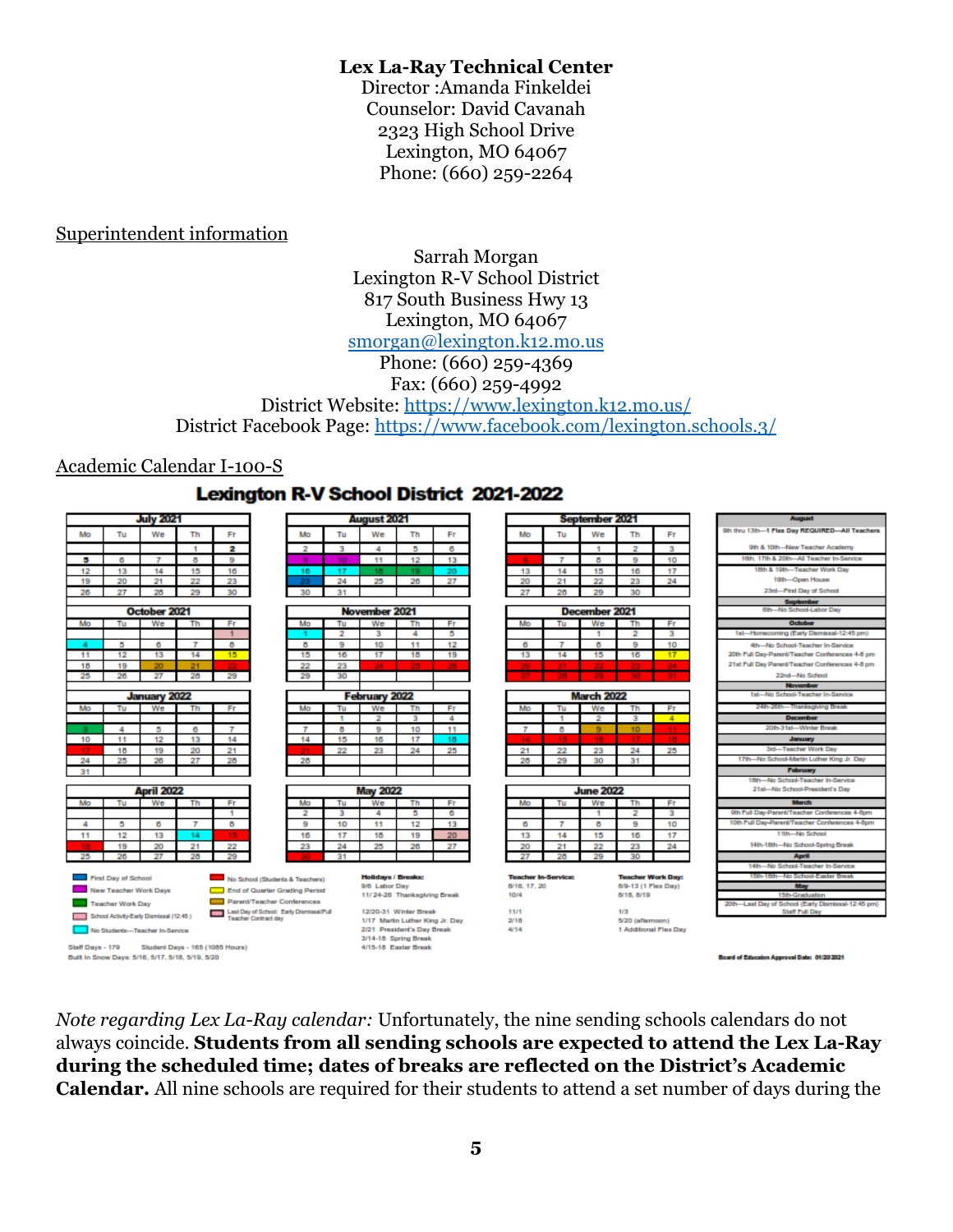school year. If the sending school does not have school and Lex La-Ray is in session, the sending school, in almost all cases, will provide a bus to the Technical Center. On days that the Lex La-Ray is not in session, and the sending school is, students are exempt from the half of the day they normally attend Lex La-Ray. If you have any questions concerning this Lex La-Ray attendance policy or calendar, please contact us at (660) 259-2264.

#### <span id="page-5-0"></span>Attendance and Absence Procedures S-115-S

# *Expectations for Attendance*

Attendance is essential for learning. By law, all children must attend school from the age of 7 until the age of 17. Parents/guardians are accountable for the attendance of their child. The District will inform parents/guardians of their student's absence and support families when attendance becomes a concern. It is the responsibility of the student to make up work due to an absence. Students who wish to participate in school-sponsored activities must attend school the entire day on which the activity occurs, unless the principal has pre-approved the absence based upon special circumstances. The administration makes the final determination regarding whether an absence is excused or unexcused.

#### *Absences*

An absence for any reason will be counted as an absence. No distinction will be made to determine if the absence was excused or unexcused, however there is a distinction between verified (V) and un-verified (A). The administration may request documentation to determine whether an absence is verified or unverified. Verified absences will have a note from a doctor, court, etc. Parent notes are not accepted to verify an absence.

Students will be required to maintain a 90% attendance rate, with the exception of verified absences. Disciplinary actions could follow if a student does not maintain this rate. This will be determined by the building principal. Students who miss twenty (20) consecutive calendar days will be dropped from enrollment. Lex La-Ray students who miss ten (10) consecutive calendar days will be dropped from enrollment.

| <b>Steps</b>            | <b>Outcome</b>                                                                                                                                                                |
|-------------------------|-------------------------------------------------------------------------------------------------------------------------------------------------------------------------------|
| $4th$ Absence           | • Call, Email or Letter to parent.                                                                                                                                            |
| Absence                 | • Call, Email, or Certified Letter sent to parent.                                                                                                                            |
| 8 <sup>th</sup> Absence | <b>Contact District Social Worker</b><br>• Call to Juvenile Office or Division of Family<br>Services.<br>• Possible Referral to Prosecuting Attorney<br><b>Truancy Court.</b> |

It is the responsibility of the student to make up work with teacher support when a student's absence is excused. The timelines for turning in make-up work will be one day for each day missed. Students who do not complete missed assignments in the time stated may be required to attend tutoring outside of the regular school day.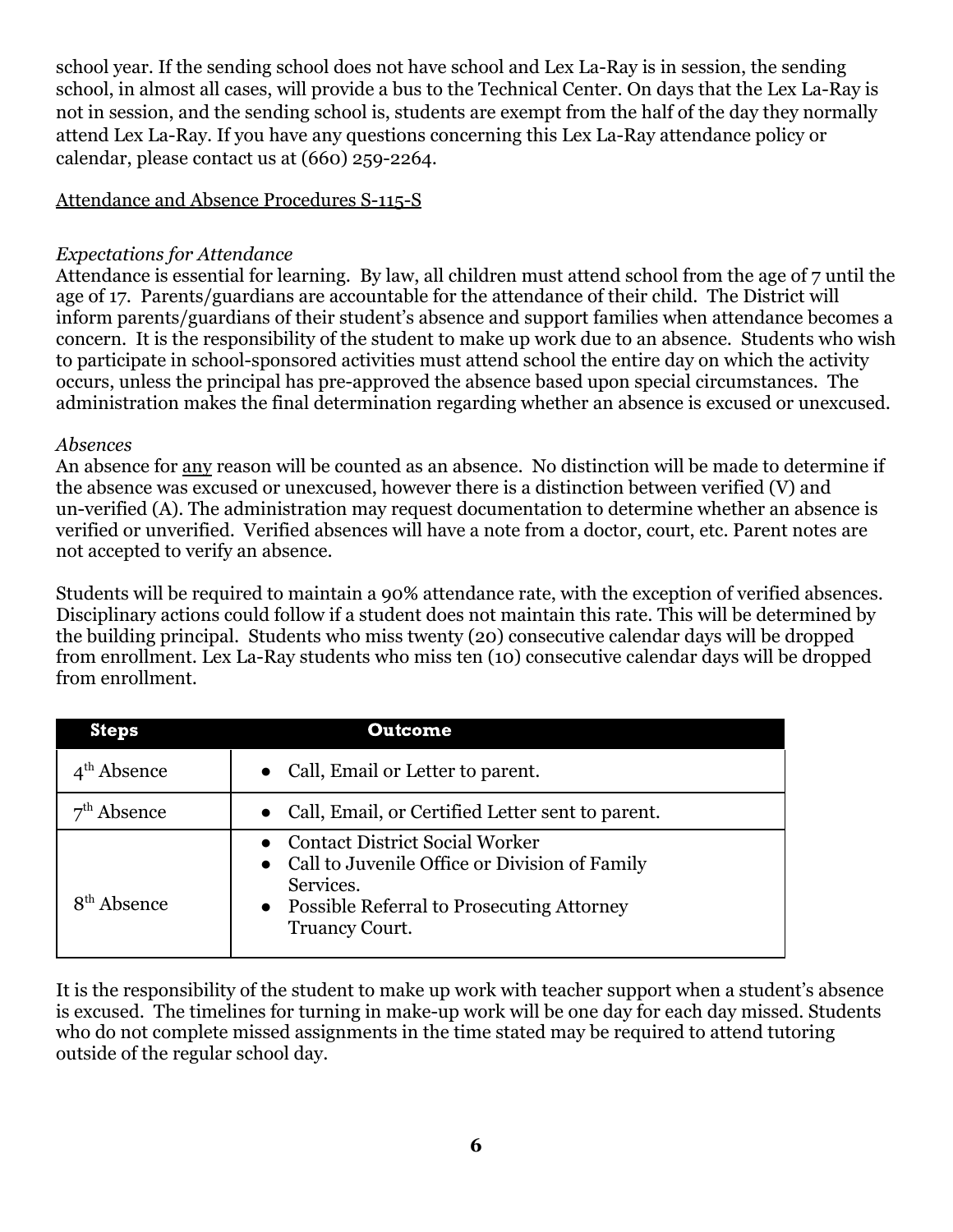Parents must report a student's absence by 9 a.m. on the day of the absence. The school will contact parents who do not report a student's absence by the designated time. When a student is released early from school to a parent or guardian, it constitutes an absence. In general, prior notification is required when a student is dismissed early and the student must be checked out through the office.

#### *Late Arrival/Tardiness*

A late arrival or tardy occurs when a student arrives after the expected class period has begun, as determined by the District. The District will count tardiness as an absence.

When an elementary student arrives late, the student must report to the office with an adult. Do not drop your child off at the door. Parents must sign their children in at the office when tardy.

#### *Make-Up Time and Attendance Incentives for Lex La-Ray*

Any student tending toward habitual tardiness and/or absenteeism will be required to make up time lost. After 5 unverified absences per semester, students will be required to make up seat time. Attendance checks will be conducted on a regular basis. Time lost due to absences can be made up on designated days. It is the student's responsibility to make arrangements to make up time. Students must sign up for a make-up time session in the main office at least twenty-four hours in advance. Students signing up for make-up time are responsible for getting work from their teachers. Individuals reporting without program work will not be allowed to serve make up time or will be assigned other work. Make up time may not be used to earn a perfect attendance award.

#### Attendance Incentives

In accordance with our commitment to teach strong work habits, attendance becomes a top priority at Lex La-Ray. Employers must have someone they can depend on to do their jobs every day. A student's attendance record is an indicator of both personal commitment to learning and of dependability in the present and future. To encourage outstanding achievement in attendance, Lex La- Ray offers the following incentive system:

- Students with perfect attendance will be rewarded quarterly, and are recognized at award assemblies.
- All students with perfect attendance for the year will receive special recognition and may participate in the end of the year perfect attendance activity.

#### *Truancy*

Truancy is when the student is absent from school without permission of the parents/guardians or school official. Truancy includes, but is not limited to, skipped classes, falsely informing the school about the reason(s) for the absence, or absences that have not been pre-arranged and pre-approved as excused. The District may assign disciplinary measures for truancy. Students who are truant must make-up work to aid learning. The timelines for turning in make-up work is one day for each day missed. Families are entitled to appeal assigned consequences to the Superintendent or designee.

# *College Visits*

- Each senior is allowed three (3) college visits during their senior year if they are above the 90% attendance requirement and no failing grades.
- Each junior is allowed two (2) college visits during their junior year if they are above the 90% attendance requirement and no failing grades.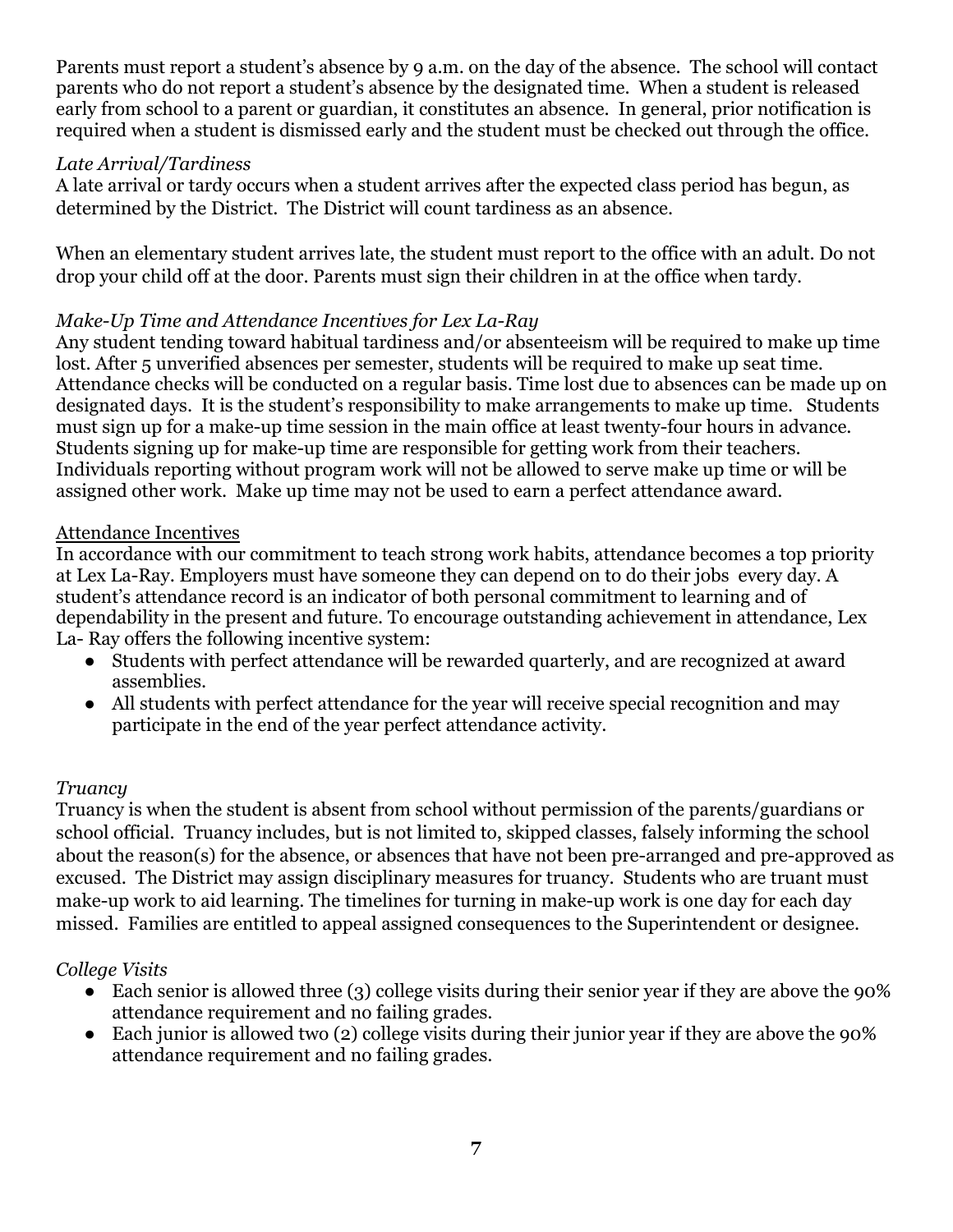The visits will be considered a verified absence (Career Education) as long as they follow these guidelines:

- 1. Must provide a written or typed note within three days of the visit. The note is to be signed by the student and parents and will include the date of the scheduled visit, the name of college/university, and the reason for the visit.
- 2. Complete a form initialed by all the student's teachers, and signed by administration for approval before going on the college visit.
- 3. Must provide a signature and written statement from the college/university representative that verifies the student visited their school. The statement must include the name of the college/university, date of the visit and the reason for the visit.

It is possible that extenuating circumstances could arise which might compel a student to make more than two (2) or three (3) college visits. Should this occur, the student and his parents/guardians will request that the student be granted an exception to the three visit rule. The principal maintains discretion regarding the granting of additional college visit days. Students are asked to refrain from scheduling college visits during December and May.

# <span id="page-7-0"></span>*School Cancellations and/or Early Dismissal*

School will be closed or dismissed early when weather conditions are such that buses are unable to run safely. A broadcast will be made utilizing television and radio stations, Textcast, email, phone, and on the District's Facebook page, to notify students and parents/guardians. Any decision regarding school closings for the District will be made by 6:00 a.m. so that the announcement can be placed on the air as soon as possible. We know that canceling school or dismissing early can inconvenience some people, however, we try to base our decision on what is best for our students. Our students' safety is our number one priority. Please do not call the administration or radio/TV stations for this information.

At times, school may dismiss early during the day. In the event such a closing should occur, a broadcast will be made and media notified. Information should be given to your child as to what s/he should do if this situation arises. Please keep a watch on the weather, especially in the winter months. If the school needs to send your student to another destination or phone someone to pick her/him, please have this information on file in the office. Time is short in emergency situations and every effort will be made to keep students safe.

# <span id="page-7-1"></span>*Arrival and Departure Procedures*

# Arrival and Departure for the Early Education Center

For your child's safety, we require that you or an authorized adult bring your child into the Early Childhood Center each morning. To avoid any confusion or disruption to the classroom schedule, please limit your check in process to 15 minutes. If you need to visit with your child's teacher for more than 5 minutes, please schedule a conference. The door is locked 10 minutes after the start of class.

# Early Childhood Center PICK-UP Procedures:

Bus Riders:

- Students will be released from class at 11:00 am or 3:00 pm.
- Buses will pick up students at the front of the 4-Life Center.
- Car riders will be released from the BACK of the 4-Life Center at 11:00 a.m. and 3:00 p.m.
- Parents are asked to enter the back of the building from the Chinese Restaurant and exit from Save-A-Lot. Please remember to yield for Save-A-Lot customers.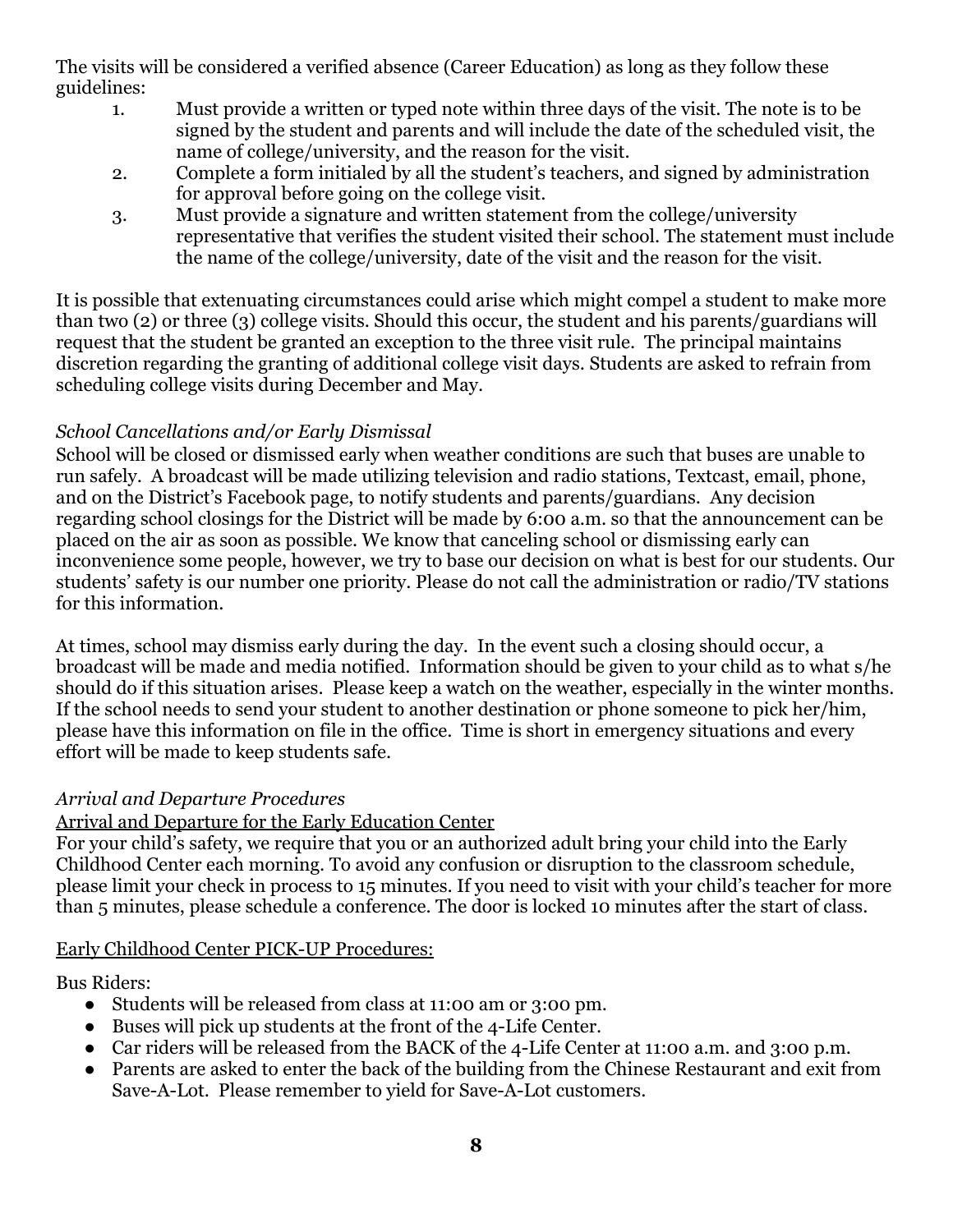- Children will be brought to the car and buckled into the car seat/booster seat by EC staff. Children will not be released if a car seat or booster seat is not present.
- Do not exit your vehicle to pick up your student. For safety reasons, your student will be brought to your vehicle.

Park and Pick-Up:

- Parents are to park in the FRONT of the 4-Life Center to pick up students if they are wanting to enter the building.
- Please be prompt in picking up your child. We ask that parents wait in the hallway until the doors open when picking up your child, This request is for the children's safety. If checking your child out early, please sign in at the office and we will dismiss your child to the office.

Breakfast will be served from 7:35 a.m. to 8:00 a.m. Students who arrive to class after 8:10 a.m. will be counted tardy. Students may enter their classrooms beginning at 7:35 a.m. to prepare for the school day that will begin at 8:00 a.m. when the tardy bell rings.

Bus Riders – Buses will drop students off on the north side of the school beginning at 7:35 a.m.

Car Riders – Car riders may drop students off on the south side of the school building beginning at 7:35 a.m. Parents are expected to stay in their car and not park in the south driveway. Cars should not interfere with bus traffic.

Walkers/Bike Riders – Students are expected to stay on the sidewalk as they arrive to school. If a student is riding a bike, he/she is expected to walk the bike to the bike rack, located on the north east side of the building. It is highly encouraged that the bike be locked during the school day. Leslie Bell Elementary/Lexington R-V School District is not responsible for stolen bicycles.

Dismissal – School will be dismissed at 3:00 p.m. At the beginning of the school year, an After School Dismissal Procedure Letter will be sent home for you to indicate how your child is to get home after school (bus, car, walk, etc.). If at any time, the procedure is changed in any way, the parent must contact the office with the specific change. If the school is not notified, we will proceed with the instructions indicated on the After School Dismissal Procedure Letter. The office must be notified by 2:15 p.m. of any changes. When students leave before 2:55 p.m., it will be counted against their attendance.

Bus Riders – Students riding the bus will be dismissed at 3:00 p.m. Only buses are allowed into the driveway area between 2:30 p.m. and 3:10 p.m. There should not be any cars using the driveway area while the buses are picking up students.

Car Riders – Car riders will be dismissed at 3:00 p.m. and can be picked up at the south entrance of the school located at the corner of  $20<sup>th</sup>$  and Monroe Street. This is the only location to pick up students by car. Cars should line up along the north side of Monroe Street. Cars will not be allowed to enter the car rider line from 20<sup>th</sup> Street. We request that you do not get out of your vehicle for any reason and that you do not arrive to line up before 2:30 p.m. There will be a Buckle Up Zone that you may pull up to make sure your child is buckled up before pulling away from the curb. This Zone will not be a parking zone.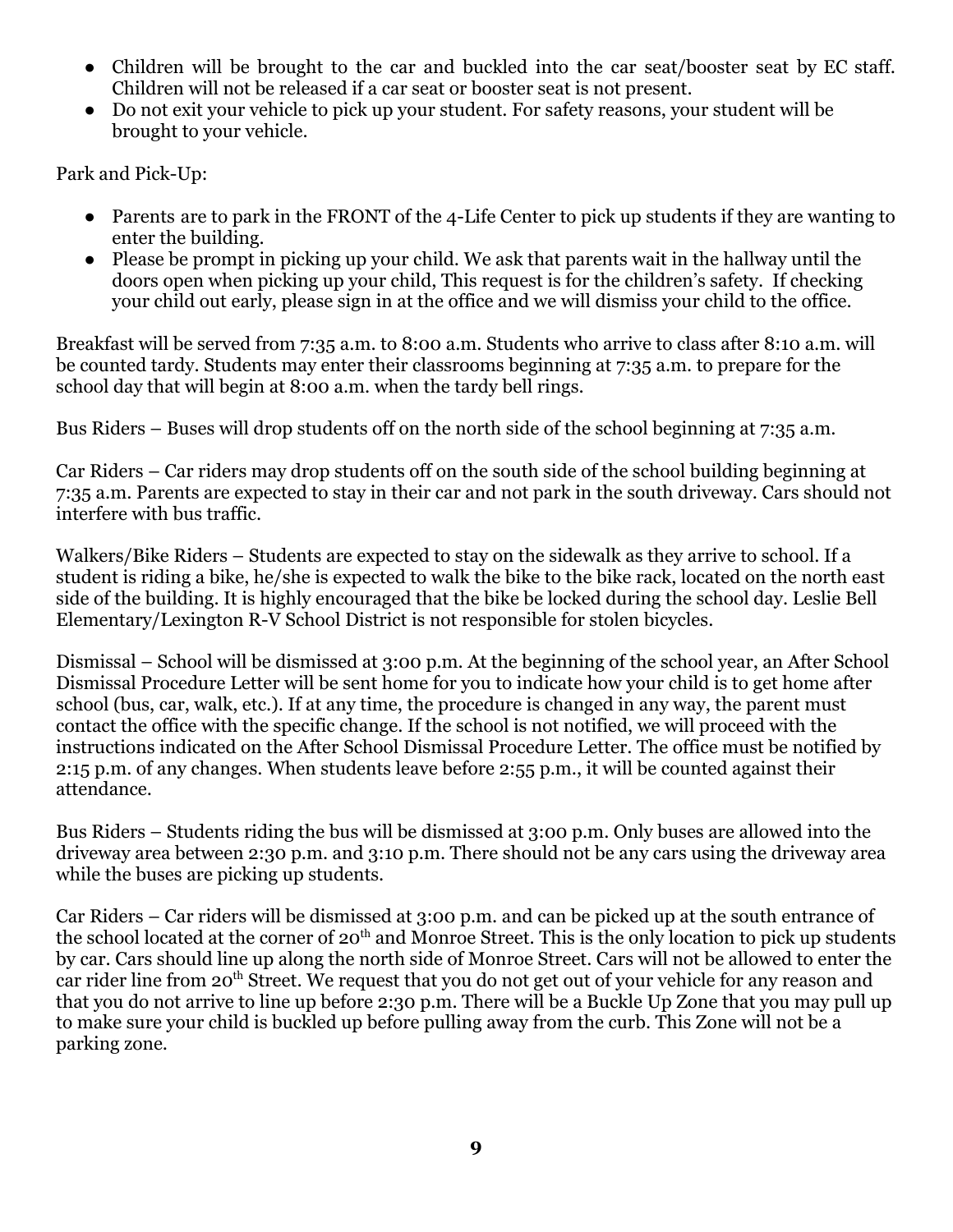Walkers – Students who are not car riders or bus riders will be considered walkers and will be dismissed at 3:00 p.m. Walkers are only to leave the building through the main front doors by the office or from the back doors by the  $2<sup>nd</sup>$  grade classrooms. Students are to use the designated crossing areas at both exits. Each location is supervised by school personnel. Students crossing 20<sup>th</sup> Street must use the designated crosswalk in front of the school. If you plan to walk your child home, please know that no one is allowed in the building until 3:00 p.m. Parking in the alley across  $20^{th}$  Street is discouraged because of the safety concern with students walking through the alley to get home. No vehicles are to be parked in the Leslie Bell driveway between 2:30 p.m. – 3:10 p.m. Please do not bring dogs onto school property.

Reminder – Parents and all other motorists should always stop at the designated lines at the crosswalk when the stoplight is flashing and/or the stop sign is in the street.

Safe School Routes – Students may ride their bicycles, skateboards, rollerblade skates, and scooters to school on the safe routes. Students are expected to follow safety procedures and guidelines established for the safe route to school. Any student that chooses not to follow the safe route procedures and guidelines will not be allowed to ride the previously named sources of transportation. Bicycles, skateboards, rollerblades, skates, and scooters will not be ridden on school grounds, but should be walked until they get to the sidewalk or street. Please be sure your child locks his/her bike to prevent theft. Also, tennis shoes with built-in rollers may be worn at school, but the wheels must not be out during school hours. There will be no roller skating in the hallways. Backpacks with wheels are to be carried while in the school building.

Check-Out Procedures – Only parents of students or those indicated in the proper place in the student information system will be allowed to check out children, unless prior arrangements have been made by the parent with the office. This may be done by a note or phone call that can be verified by the office. The person responsible for checking out the student(s) must sign a check out sheet and present proper identification before students will be allowed to leave the building. It is important to know that the birth certificate is the legal document that will be used to identify the parent(s) that have legal rights for a student unless there is a court document that states differently. It is the parent's responsible to provide the legal documentation to the school. Daily attendance is very important and if your child is checked out before the dismissal time, it will count against their attendance. The Leslie Bell office must be notified of any changes to your child's dismissal procedure by 2:15 p.m.

#### Arrival and Departure Procedures for Lexington Middle School

The school day will run from 7:45 am  $-$  2:45 pm, Monday – Friday. Supervision will run from 7:25 am – 3:00 pm, Monday – Friday. The district will not be responsible for supervising students outside of the stated times. Parents are NOT to drop off or leave children at the school during unsupervised periods. Immediately upon entering school property, including school buses, students are subject to all school rules. Students are not to leave school property once they have arrived, and are not to check out of school unless absolutely necessary. If it is necessary, the following guidelines MUST be followed before a student can leave:

- 1. A parent/guardian or individual listed on the student's permission to release form must come into the school office and sign the student out.
- 2. In cases of dual or shared custody, the school will release a student to either parent unless the school has a valid court order directing otherwise. Parents are responsible for providing court documents to the school.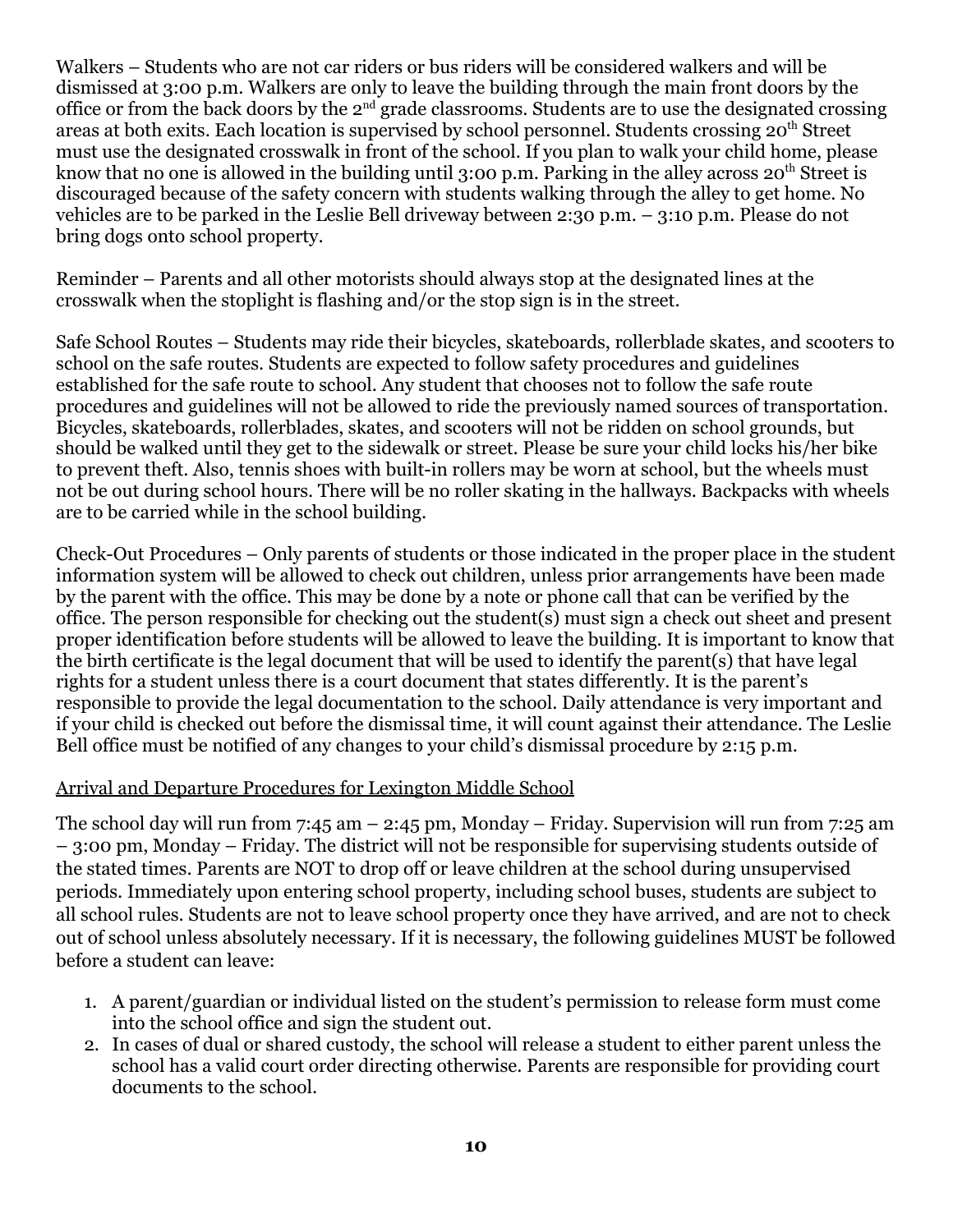- 3. Students must sign out and in at the school office no matter what time of day they are coming in or leaving.
- 4. If a student feels ill they must meet with a school nurse, *and the nurse will make parent contact* before LHS will allow a student to check out.
	- 1. Students who come or leave without signing in or out will be disciplined under the STUDENT CODE OF CONDUCT as a truancy violation.

#### LMS Pick-up Procedures:

- All students will be released from school at 2:45 p.m.
- Car riders are to be picked up on the south side of the building.

Due to traffic congestion, this is the only location to pick up students by car. Cars should use the northeast entrance from 24th Street and line up along the east side of the school (car rider line will be directed to the south side). We request that you do not arrive to line up before 2:30 p.m. Cars will exit back to 24th Street through the gravel lot on the south side of the building.

- Bus riders will exit through the west doors of the building.
- Walkers will exit the building through the north doors. Students are to use the designated crossing areas.
- All students must be off school grounds by 3:00 p.m. unless they are participating in an after school activity.

See the school's daily schedule included in this Handbook. The District will not be responsible for supervising students outside the stated times. Students should never be dropped off at the school during unsupervised periods.

# Arrival and Departure Procedures for Lexington High School

The school day will run from 7:45 am  $-$  2:45 pm, Monday – Friday. Supervision will run from 7:25 am – 3:00 pm, Monday – Friday. The district will not be responsible for supervising students outside of the stated times. Parents are NOT to drop off or leave children at the school during unsupervised periods. Immediately upon entering school property, including school buses, students are subject to all school rules. Students are not to leave school property once they have arrived, and are not to check out of school unless absolutely necessary. If it is necessary, the following guidelines MUST be followed before a student can leave:

- 1. A parent/guardian or individual listed on the student's permission to release form must come into the school office and sign the student out.
- 2. In cases of dual or shared custody, the school will release a student to either parent unless the school has a valid court order directing otherwise. Parents are responsible for providing court documents to the school.
- 3. Students must sign out and in at the school office no matter what time of day they are coming in or leaving.
- 4. If a student feels ill they must meet with a school nurse, *and the nurse will make parent contact* before LHS will allow a student to check out.
- 5. Students who come or leave without signing in or out will be disciplined under the STUDENT CODE OF CONDUCT as a truancy violation.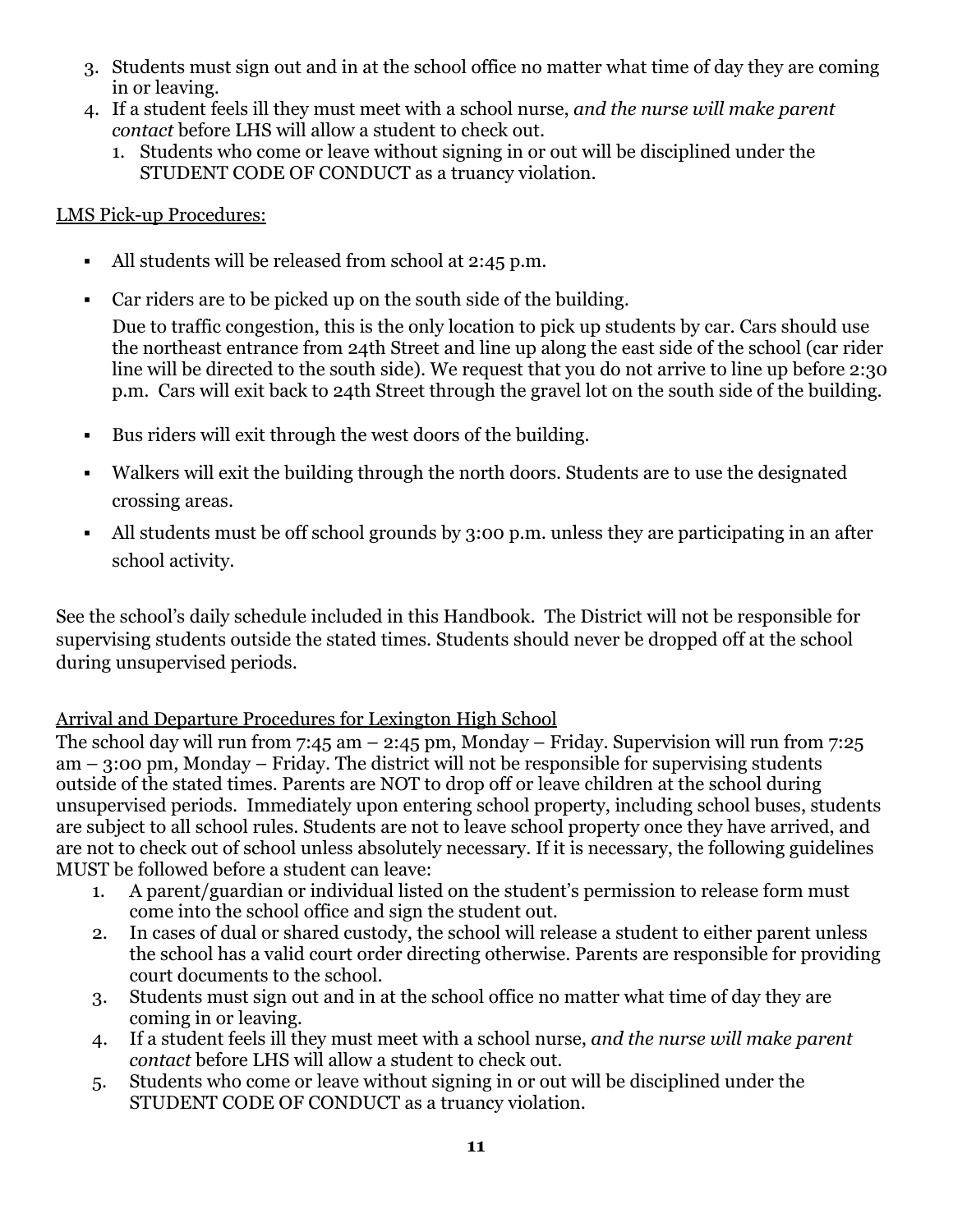Arrival and Departure Procedures for Lex La-Ray

Immediately upon entering school property, including school buses, students are subject to all school rules. Students are not to leave school property once they have arrived, and are not to check out of school unless absolutely necessary. If it is necessary, the following guidelines MUST be followed before a student can leave:

- 1. A parent/guardian or individual listed on the student's permission to release form must come in to the school office and sign the student out.
- 2. In cases of dual or shared custody, the school will release a student to either parent unless the school has a valid court order directing otherwise. Parents are responsible for providing court documents to the school.
- 3. Students must sign out and in at the school office no matter what time of day they are coming in or leaving.
- 4. If a student feels ill they **must** come to the office, *and the office will make parent contact* before a student will be allowed to check out.

Students who come or leave without signing in or out will be disciplined under the STUDENT CODE OF CONDUCT as a truancy violation. First offense will result in one-day of ISS.

#### <span id="page-11-0"></span>Dress Code S-180-S

The purpose of a dress code is to contribute to a safe, healthy environment that protects students and maintains a focus on learning. The dress code included in this handbook provides guidance to students and parents as to what constitutes appropriate attire for school and school activities. District administrators have the discretion to determine whether a garment or manner of dress not specifically described below is appropriate attire for school and school activities and/or causes a disruption to the educational environment. Administrators have the authority to take action to address dress code matters as they arise. The following District guidelines should be observed:

#### *Dress Code Expectations*

Shirts and shoes must be worn. No house shoes or slippers are allowed. Clothing should be properly fitted (not overly restrictive or loose). Coverage of the body is expected. Therefore, the following garments are not permitted: see- through garments; tops that are backless, strapless, low-cut, bare-midriff, have overly-large arm openings; or spaghetti straps; clothing that does not cover undergarments when a student is sitting or standing; undergarments worn as outer wear; clothing that does not reach to mid-thigh; holes in pants that are above mid-thigh, unless patched.

# *Dress Code Prohibitions*

Clothing or accessories with any of the following are not permitted:

- 1. Profane, obscene, or otherwise inappropriate language;
- 2. Words, symbols or images that promote illegal, sexual, or violent behavior;
- 3. Advertisements or promotion of alcohol, tobacco, or drugs;
- 4. Language or symbols that promote gangs.
- 5. Hats; hoods (hooded sweatshirts worn up); do-rags; handkerchiefs; sunglasses; face paint; overly-dramatic make-up; or other wear that restricts the line of sight of a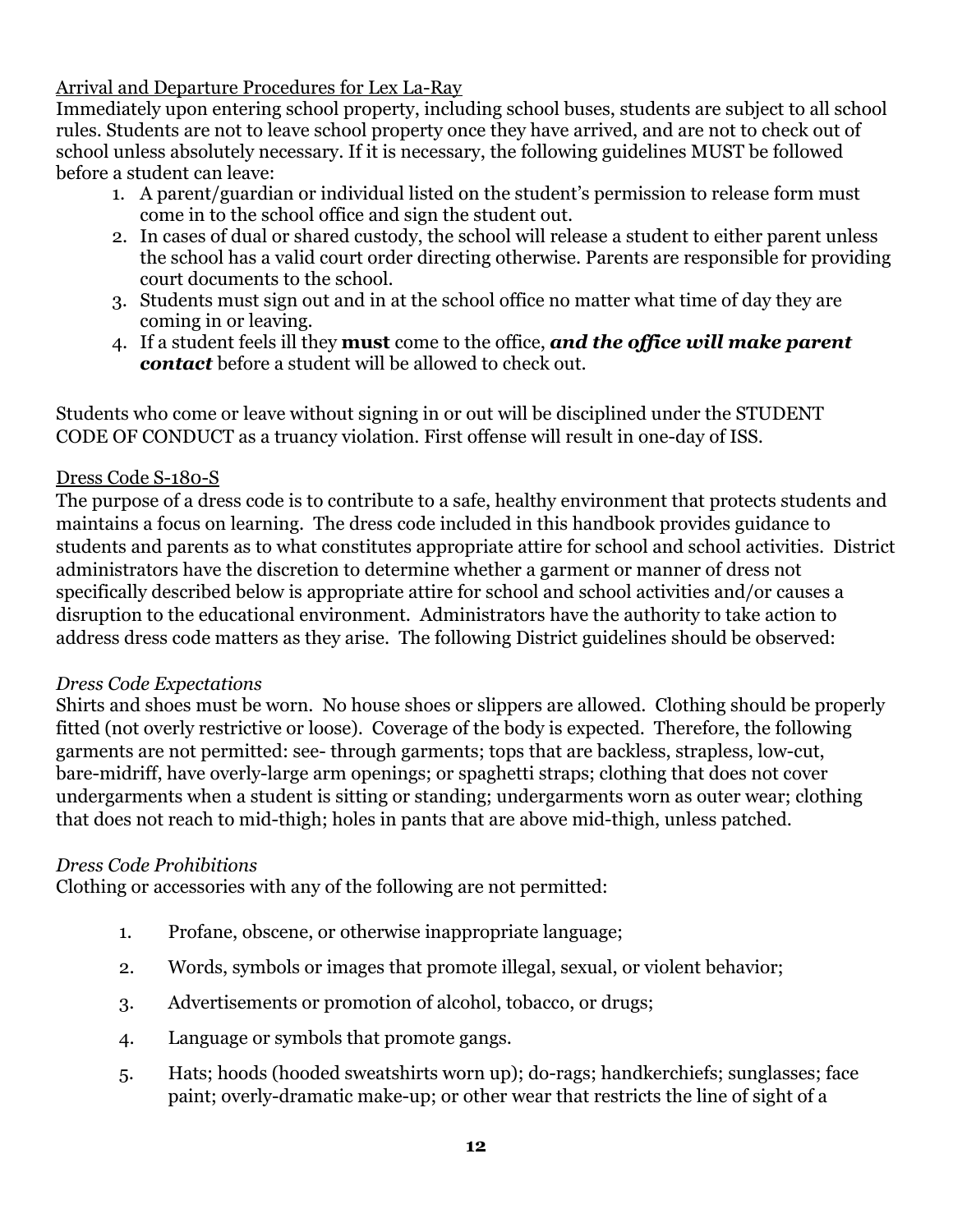student's face and/or facial recognition may not be worn, although exceptions will be made by the principal for head coverings that have religious significance, are worn for medical reasons, or are for a specific, school-sponsored event. Unless otherwise permitted by building administration, no blankets shall be carried or worn as coats or wraps while in the building. No heavy or loose chains, or straps that create a safety risk are allowed.

#### *Additional Dress Code Information*

Courses and/or class activities that require observance of specific safety requirements may require adjustments of a student's clothing, accessories, or hair style for the duration of the class (e.g., hair pulled back and/or hair nets for culinary classes or other safety wear, etc.). Other dress code requirements may be articulated for students participating in certain extra-curricular activities.

Violations of the District dress code will be addressed with remedial actions and/or consequences.

*Early Childhood Center Dress Code*

- No flip flops due to safety reasons.
- Please keep mittens/hats at school
- Shorts under dresses are suggested because of time spent on the floor.

All children will be going outdoors for play time. Please dress your child according to the weather. Although care is taken, clothing does sometimes become soiled during outdoor play and during some classroom activities, such as painting and cooking. Parents must send an extra pair of clothes for students and label all clothing and personal items with the student's name.

If an accident occurs while your child is at school, he/she will be cleaned up promptly. All children should have a change of clothing (labeled with the child's name) to be left at the school in case of an accident. In the instance that your child has to wear clothing provided by the school, please be sure to launder and return as soon as possible.

#### <span id="page-12-0"></span>Food Service Program F-285-S

The Lexington R-V School District utilizes a computerized lunch program. Each student is assigned an ID number. Each family purchasing breakfast/lunch will be given lunch envelopes to send money to school and there is also an online pay option. If you utilize the envelope system, please complete the information requested on the front of the envelope and send one envelope per family to school at the beginning of each week. We strongly encourage you to pay weekly or monthly. You will receive a printed balance notice when your child's balance is \$5.00 or less.

| ECC Student Breakfast - Full Pay\$2.10 |  |
|----------------------------------------|--|
| ECC Student Breakfast - Reduced\$.30   |  |
| Adult Breakfast\$2.10                  |  |
|                                        |  |
|                                        |  |
| Student Lunch - Full Pay \$2.80        |  |
| Student Lunch - Reduced\$.40           |  |
|                                        |  |
|                                        |  |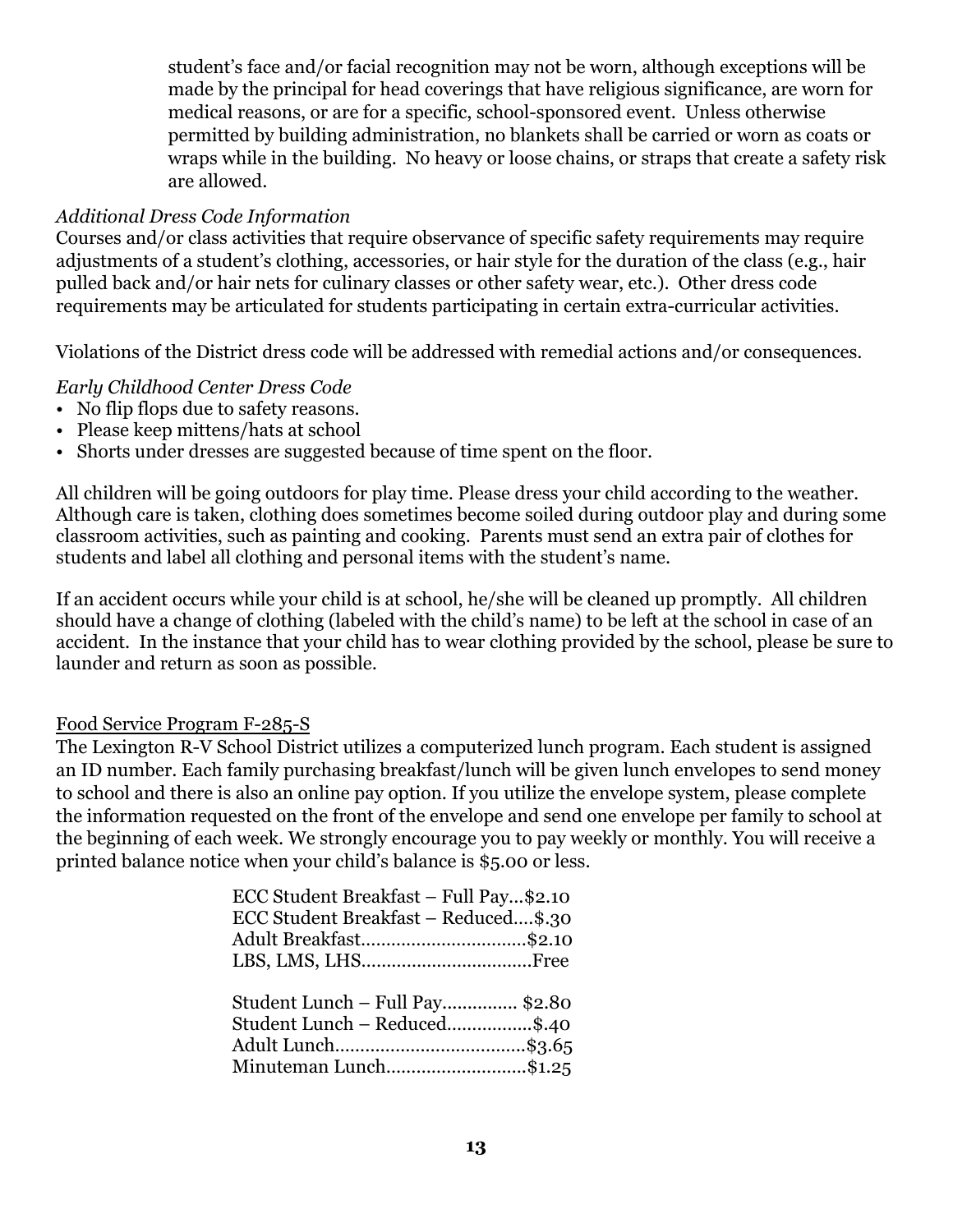| <b>ECC Snack</b>         |  |
|--------------------------|--|
| Student – Full Pay\$1.14 |  |
| Student – Reduced\$.15   |  |

#### *Free and Reduced Lunch Application*

Children need healthy meals to learn. The Lexington R-V School District offers healthy meals every school day. Your child(ren) may qualify for free or reduced price meals. The application form for Free and Reduced Lunch is included with enrollment packets and is available in each school office at any time.

#### *Adult Visitors for Lunch* Generally, visitors for lunch are not permitted except during school scheduled events (i.e. Grandparent's BBQ, etc.).

#### *Early Childhood Center*

Breakfast and lunch are available for full day programs, breakfast for ½ day AM students and afternoon snack for ½ day PM students.

#### *Lexington High School Open Lunch*

There are times throughout the year where high school students are rewarded with an "Open Lunch". Open Lunch is a privilege, not a right. The student must present their ORIGINAL *iSucceed* card or whatever ticket they have earned to go. Students should not be checked out during an Open Lunch. If a student is checked out without documentation (Doctor's note, court documentation, and Drivers license examination, funeral) during this time period, they will be counted as truant and can receive disciplinary action. If instances of abuse take place, Lexington High School may remove Open Lunch privileges for one, some or all students. All campus and school rules apply while you are on open lunch. We ask that students take pride in their community while they are on Open Lunch. Remember this is a privilege for you.

#### <span id="page-13-0"></span>Allergy Prevention and Response S-145-S

The District is required to ensure students with allergies are safe at school through planned prevention and response to a student's allergic reaction. For purposes of District policy and related procedures, an allergic reaction occurs when the immune system overreacts to a typically harmless substance and may be mild to life-threatening. Allergy prevention and response protocols apply to all school locations, including nonacademic, school-sponsored activities and transportation provided by the District. The Board authorizes the Superintendent or designee to develop and implement procedures to protect the health and well-being of students with significant allergies.

#### *Building-Wide and Classroom Approaches*

Any treat or snack sent to school by parents for parties or birthdays must comply with the nutrition standards established by the U.S. Department of Agriculture.

Parents/guardians should provide, at the time of enrollment, information on any allergies the student may have. The school nurse may request written permission from the parents/guardians to communicate with a student's health care provider as needed. Staff members are trained annually on risk reduction strategies, symptom recognition, and response procedures. The school nurse has an emergency kit available and accessible in all school buildings containing prefilled auto syringes of epinephrine as allowed by District rules.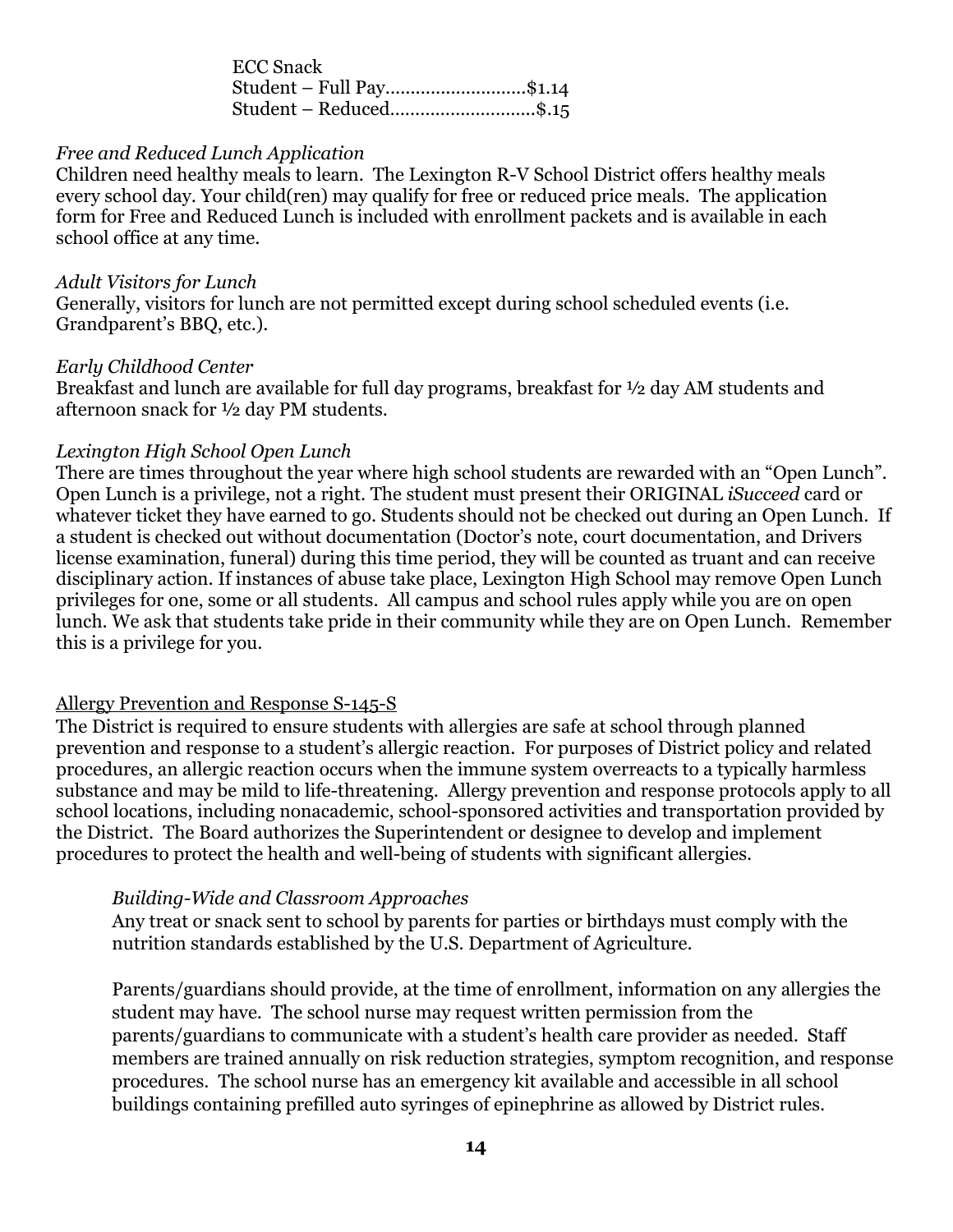The District will provide age-appropriate education for students, consistent with state learning standards, including potential causes of allergic reactions, information on avoiding allergens, symptoms of allergic reactions, and simple steps a student can take to keep classmates safe.

All processed foods, including food sold in vending machines, are labeled with a complete list of ingredients on each individual package. Ingredient lists will be created for all food provided through the District's nutrition program, including before- and after-school programs, which are available upon request. This also applies to items sold as part of concessions, fundraisers, and classroom activities.

#### *Individual Approaches*

The District will evaluate and determine whether a student's allergies rises to the level of a disability that require accommodations through the provisions of an Individual Education Plan (IEP) or Section 504 Plan (504). For those students who have allergies that do not rise to the level of disability, a designated team may develop an Individual Health Plan (IHP) and/or Emergency Action Plan (EAP). Staff who have a need to know about a student's allergies and plan will be informed and trained, and all staff members will follow any IEP, 504 Plan, IHP, and/or EAP.

A student's health information and individualized plan will be kept confidential and not shared with those who do not have a need to know unless authorized by the parent/guardian or as allowed by the Family Educational Rights and Privacy Act (FERPA). The District will communicate and collaborate at least annually with parents/guardians regarding the student's allergies, medications, restrictions/precautions, emergency contacts and any other relevant information to keep the student safe.

#### <span id="page-14-0"></span>Health Services S-215-S

Health services are provided under the direction of a school nurse. The school nurse may provide services in other buildings as well. Although the nurse may be not physically present at all times in a specific building, the nurse is always on call and there are trained employees in the building to provide first aid, dispense medication, and support the needs presented in the health office.

#### <span id="page-14-1"></span>*Illnesses/Injuries*

Fever: When determining whether the exclusion of a child with fever is needed, a number of issues will be evaluated:

- Recorded temperature (elevated body of temperature 100<sup>o</sup>F or higher);
- Whether the elevated body temperature is accompanied by behavior changes, headache, stiff neck, difficulty breathing, rash, sore throat, and/or other signs or symptoms of illness; or
- Whether the child is unable to participate in routine activities.

Body temperature will be determined by a variety of assessment devices: Ear, Oral, Axillary and/or Temporal. Because of the range of available devices and varied temperature norms, Lexington School District will use 100°F as our determinate factor.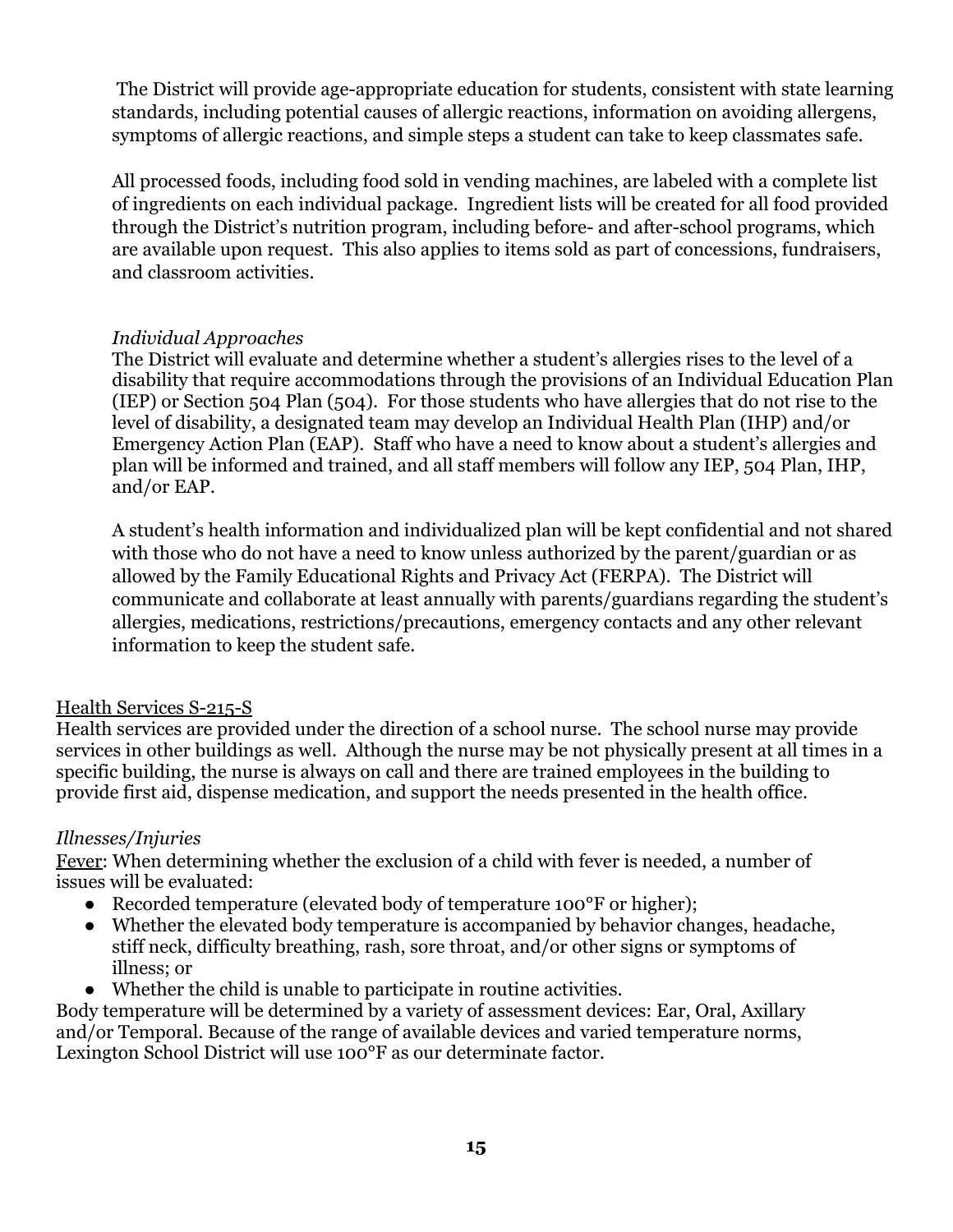If your child has been sent home from school due to fever greater than 100°F, please keep them home for at least 24 hours, (from the time they were sent home) after they are symptom free WITHOUT fever reducing medications. We encourage frequent hand washing and appropriate cough hygiene, into the bend of the elbow, not the hand. Good hand washing is the best defense against the spread of germs!

The Lexington R-V School District will be following the Center for Disease Control (CDC) guidelines as follows: The Centers for Disease Control and Prevention recommends that people with influenza-like illness remain at home except when necessary to seek required medical care. They should remain at home until they have been free of fever exceeding 100° F (37.8° C) for AT LEAST 24 hours without the use of fever-reducing medications.

Please respect our efforts to protect all children from contagions and to minimize the time out of school due to illness for all of our students. As always, please feel free to contact any of the school nurses with questions.

Head Lice: In keeping with the Lexington R-V School District's policy of avoiding the unnecessary exclusion of students from school, the district will not exclude otherwise healthy students from school due to nit infestations. Students with head lice infestations will be excluded from school only to the minimum extent necessary for treatment. To avoid the unnecessary exclusion of students from school, the administration provides the following procedure:

- 1. Schools will not perform routine school-wide head lice screening. However, should multiple cases be reported, the nurse will identify the population of students most likely to have been exposed and arrange to have that population of students examined.
- 2. If the school nurse or teacher discovers head lice or nits on a student, the parent/guardian of that student will be notified, and other students who reside with the infected student will also be checked.
- 3. The school nurse will instruct the parent/guardian concerning various shampoos, sprays and other appropriate treatments that can be purchased to eliminate head lice or nits and will also give information concerning necessary procedures to be taken in the home to ensure that the head lice are eliminated.
- 4. When a student who had a live head lice infestation returns to school, the student will be examined by the school nurse. If live head lice are found at the time, the parent/guardian will again be called and reinstructed concerning treatment. The student may be excluded from school to allow for additional treatment. This process will continue until the student is free of head lice.
- 5. A student who was identified as having nits but not a live head lice infestation will be reexamined within five (5) calendar days of the initial identification. If this examination reveals nits are still present, the parent/guardian will again be instructed on treatment options. This process will repeat until the student is free of nits.
- 6. The school nurse will keep accurate and confidential records of students infected with head lice or nits.
- 7. If it appears the parent/guardian of an infested student is failing to secure timely treatment for the infestation after having been given notice of the existence of head lice or nits in accordance with these procedures, the nurse will notify the school principal, and the District may report the matter to the Children's Division (CD) of the Department of Social Services.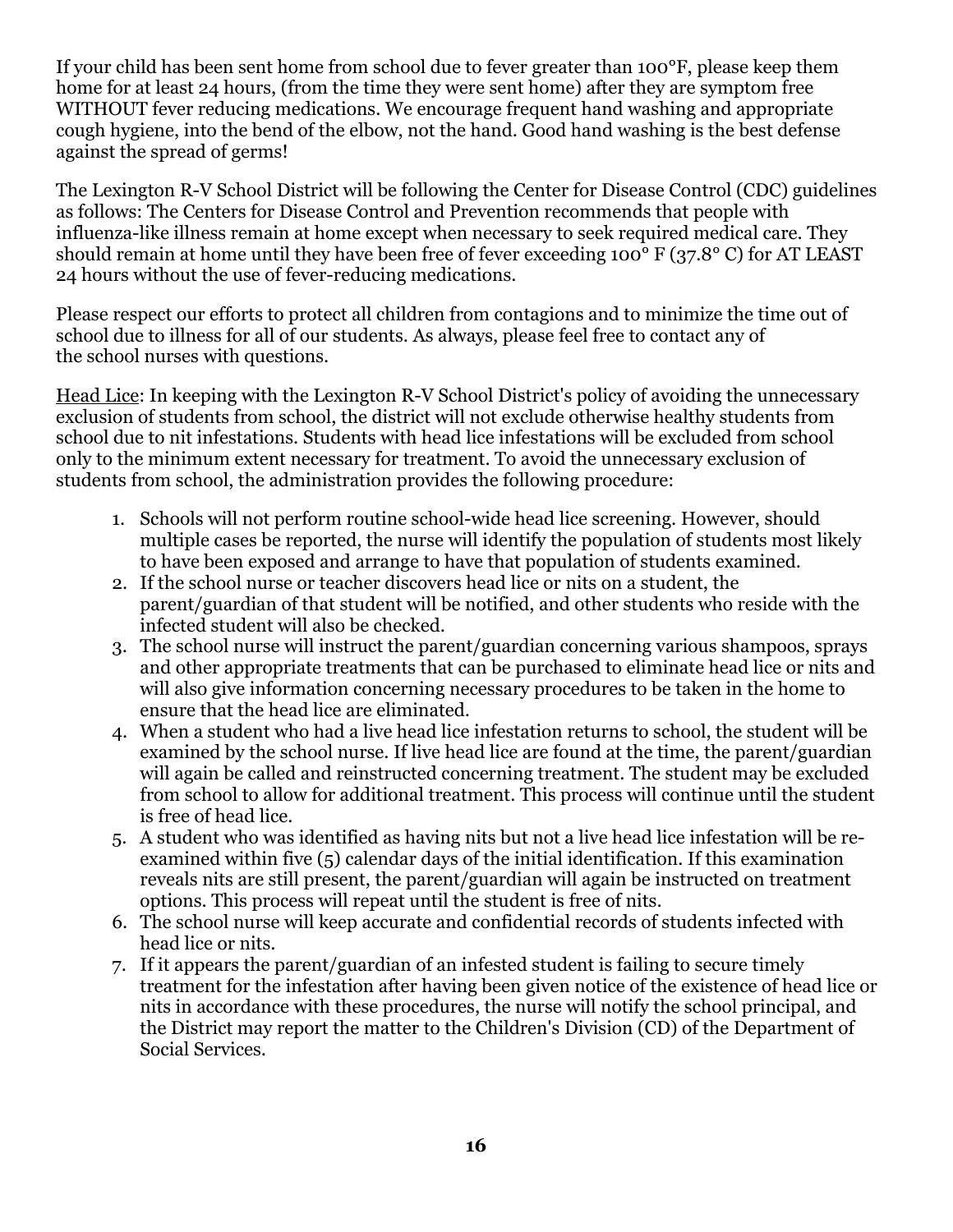The school nurse will develop education programs regarding the diagnosis, treatment and prevention of head lice for staff, students, parents and the community.

In order to ensure contact is made with parents/guardians when a student is ill or injured, parents must notify the school office when changes are made to cell phone numbers, home addresses, home phone numbers, work places, work phone numbers, and phone numbers for other authorized individuals listed as emergency contacts.

#### <span id="page-16-0"></span>*Health Screenings*

As time and resources permit, the District will provide routine health screenings to students. No screenings are mandated. Please contact the school nurse to opt your student out of these screenings. Screenings may be initiated by family request or educational team concern.

- Health Screening (Pre-K, K, 1, 3, 5, 7, 9, 11th grades and new students) Height, Weight, BMI
- Vision Screening (Pre-K, K, 1, 2, 3, 5, 7, 9, 11th grades and new students) Distance, Near, Random Dot E (1,2 and 3rd grades), Distance only 5-11th
- Dental Screening (Pre-K, K, 1, 3, 5, 7 and new students)
- Hearing Screening (by speech) (Pre-K, K, 1, 3, once during MS and once during HS and new students)
- Spinal Screening (only as requested by family or educational team.)

# <span id="page-16-1"></span>*Health Office*

If you have any questions, please contact the school nurse.

# <span id="page-16-2"></span>Administration of Medication S-135-S

Generally, no medication is administered when students are at the Lex La-Ray Technical Center. Otherwise, all medication is kept in the health office and no medication will be dispensed without written parental permission, including over-the-counter medication. All medications must be delivered to the school by an adult. Medications should never be sent to school with a student. Many medications can be given at home before or after school. The District will not administer the first dose of medication to a student unless required to do so by law. When this is not possible, medication should be brought directly to the health office and must be accompanied by the following information:

*Non-Prescription Medication* – A written note from the parent/guardian with the student's name, reason for the medication, the time the medication is to be given, the dosage prescribed, and the number of days the medication is to be administered at school. These medications include, but are not limited to, allergy medication, decongestants, cough syrup, ibuprofen (Advil), acetaminophen (Tylenol), cough drops, or other.

*Prescription Medication* – Prescription medication must be sent to school in the original prescription container. The prescription label will serve as the written permission from the physician. If the doctor has given samples of medication, then a written note from the physician is necessary and should include the name of the student, the medication, and the dosage prescribed. The nurse may need to clarify prescription orders with the provider.

When a student has a health condition which needs accommodation or may necessitate emergency care, it is important that the school nurse be informed. Examples of a health condition that would need to be shared with the school nurse include severe allergies, asthma, diabetes, hearing loss,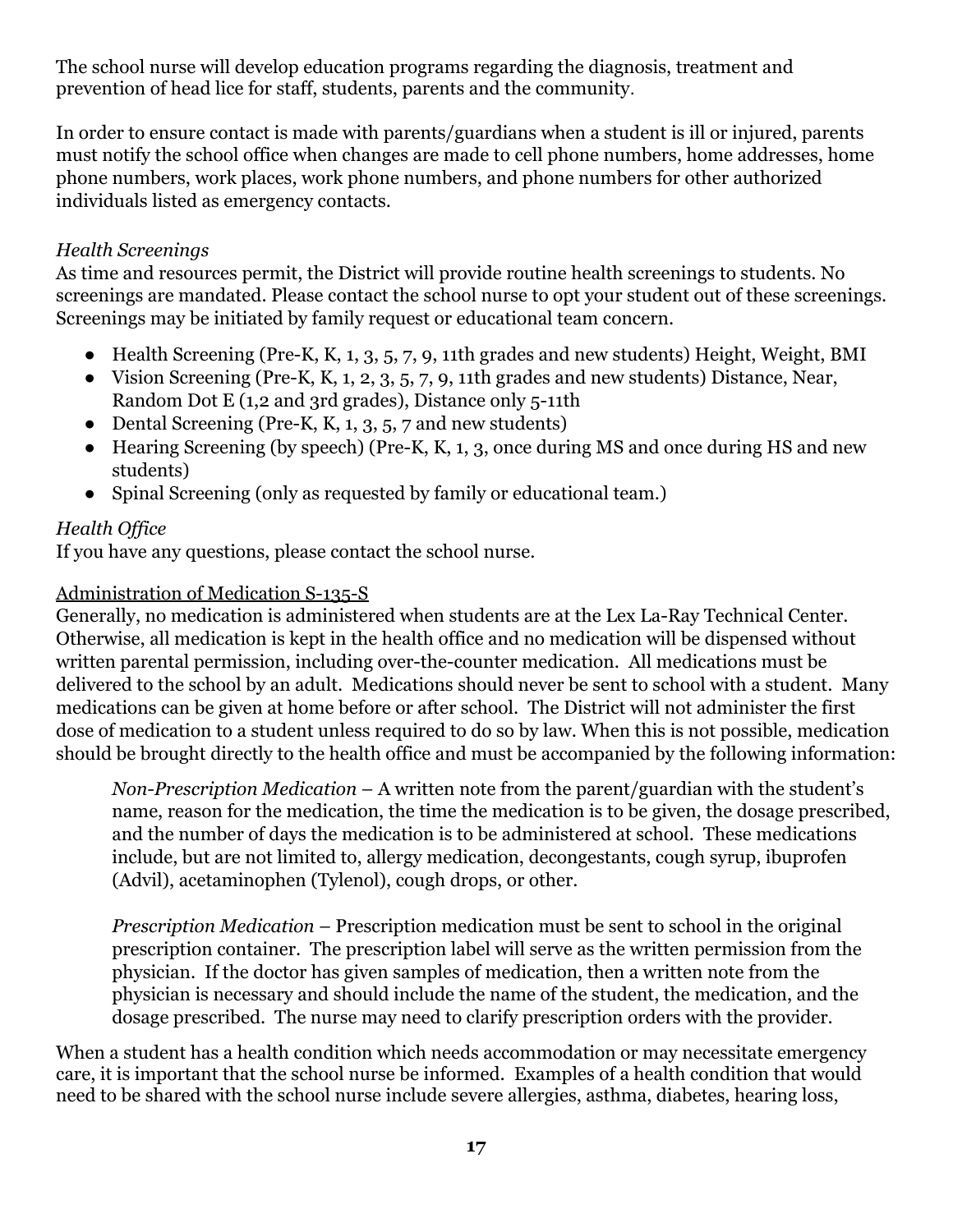seizure disorder, etc. This would include situations when a physician recommends a student assume responsibility for self-medication. The nurse may request a release of information from the student's health care provider and the information may be shared with necessary District staff members on a need to know basis. Please contact the school nurse.

#### <span id="page-17-0"></span>Communicable Diseases F-245-S

Parents/guardians must notify the District if their student has a communicable disease. Parents/guardians will be required to provide written approval from the student's treating physician in order for their student to attend school. The District reserves the right to prevent student attendance until clarification or implementation of precautionary measures are in place. Parents/guardians are required to notify the District if they are enrolling or have a student attending school who is HIV positive.

Medical information of students is highly confidential, and the District will take necessary steps to protect the medical information of students and ensure that such information is released only to those with a need-to-know and/or individuals and entities who are required by law to be notified of certain health and medical information.

Students with a communicable disease who exhibit behaviors that increase the chances of their condition being spread to other individuals, may be subject to discipline in accordance with the discipline code, and state and federal law.

#### *Immunizations and Vaccinations*

It is unlawful for any student to attend school unless the student has been immunized according to Missouri School Immunization Law or unless a signed statement of medical or religious exemption is on file at the school, which is described in all enrollment information. Parents/guardians should bring immunization records at the time of enrollment and obtain additional immunizations as required by state law.

# <span id="page-17-1"></span>Student Insurance S-140-S

The District recommends student accident insurance for the protection of a student and parents/guardians. It is the responsibility of the parents/guardians to arrange insurance coverage as the District does not assume financial responsibility for student injuries.

Students participating in interscholastic athletics are required to have insurance coverage. This may be in the form of either family coverage or the coverage offered through the District. Missouri State High School Activities Association (MSHSAA), requires that a student be covered through insurance before being allowed to practice or compete for a school team. The student will not be allowed to participate in interscholastic practices or competitions until proof of insurance is provided.

The District also provides information about MO HealthNet for Kids (MHK), Missouri's Medicaid program, to qualifying families who enroll students in the District. Parents who complete an application for free and reduced-priced meals (FRL), and who indicate on the application form a child does not have insurance, will be notified by the District that the MHK program is available. Forms for MHK may be accessed at:

[https://dese.mo.gov/sites/default/files/FNS-FreeandReduced-DirectCertbooklet2018-19.pdf.](https://dese.mo.gov/sites/default/files/FNS-FreeandReduced-DirectCertbooklet2018-19.pdf)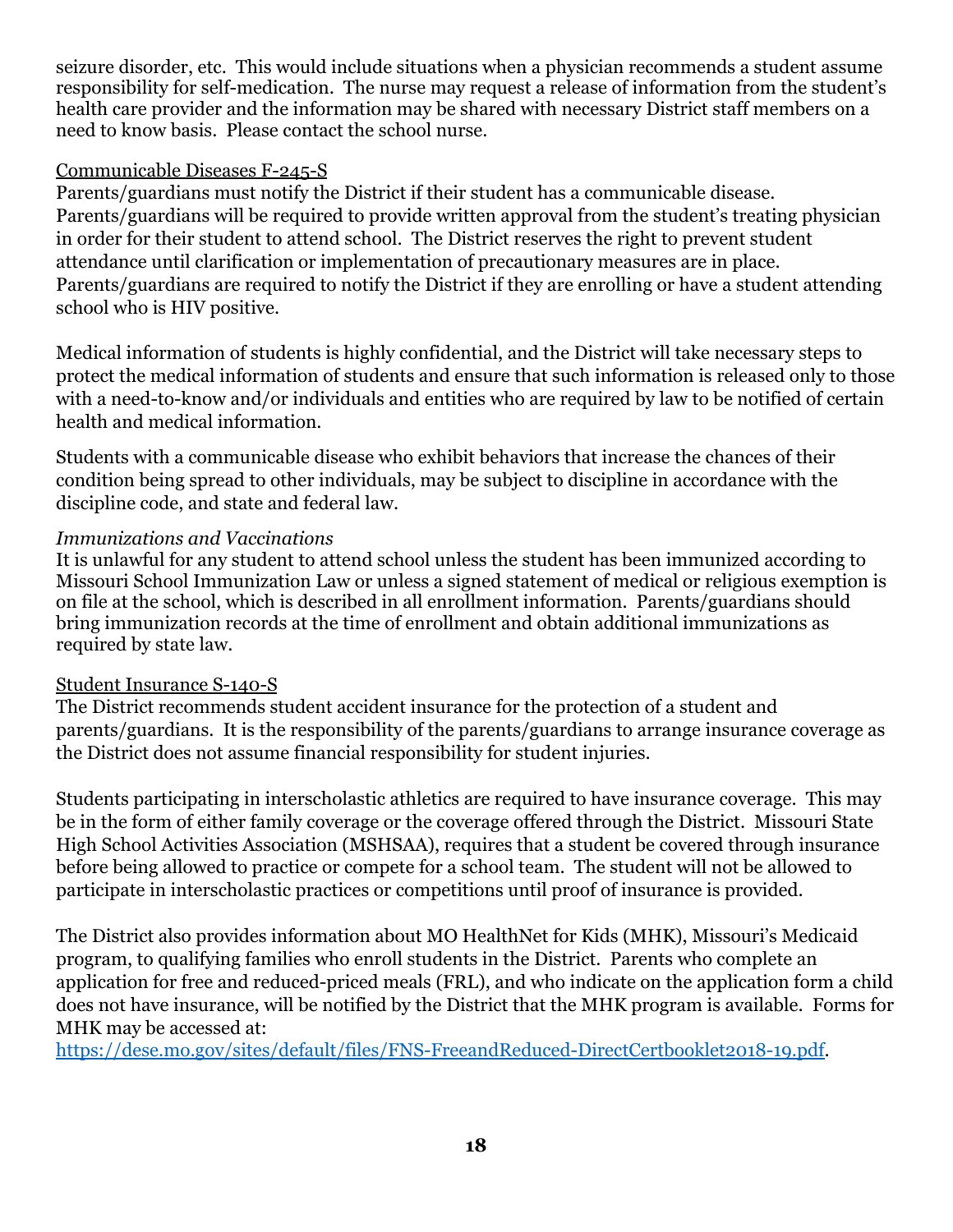#### <span id="page-18-0"></span>Student Records S-125-S

#### *Access to and Release of Student Information*

All parents/guardians may inspect and review their student's education records, seek amendments, consent to disclosures and file complaints regarding the records as allowed by law. The parents'/guardians' rights relating to the education records transfer to the student once the student becomes an eligible student. FERPA defines "eligible student" as a student who has reached 18 years of age; however, parents/guardians maintain some rights to inspect student records even after a student turns 18. The District allows access to records to either parent, regardless of divorce, custody or visitation rights, unless the District is provided with legal documents that the parent's rights to inspect records have been modified.

#### *Directory Information*

Directory information is information about a student that generally is not considered harmful or an invasion of privacy if disclosed without the consent of a parent or eligible student. The District will designate the types of information included in directory information and may release this information without obtaining consent from a parent or eligible student unless a parent or eligible student notifies the District in writing. Parents and eligible students will be notified annually of the information the District has designated as directory information and the process for notifying the District if they do not want the information released. Even if parents or eligible students notify the District in writing that they do not want directory information disclosed, the District may still disclose the information if required or allowed by law. For example, the District may require students to disclose their names, District email addresses in classes in which they are enrolled, or students may be required to wear or display a student identification card that exhibits information designated as directory information. The District designates the following items as directory information:

*General Directory Information*: The following personally identifiable information about a student may be disclosed by the District without first obtaining written consent from a parent or eligible student: Student's name; date and place of birth; parents' names; grade level; enrollment status (e.g., full-time or part-time); student identification number; user identification used by the student for the purposes of accessing or communicating in electronic systems as long as that information alone cannot be used to access protected educational records; participation in District-sponsored or District-recognized activities and sports; weight and height of members of athletic teams; dates of attendance; degrees, honors and awards received; artwork or course work displayed by the District; schools or school Districts previously attended; and photographs, videotapes, digital images and recorded sound unless such records would be considered harmful or an invasion of privacy.

*Limited Directory Information*: In addition to general directory information, a student's address, telephone number and email address; and the parents' addresses, telephone numbers and email addresses may be disclosed to: school officials with a legitimate educational interest; parent groups or booster clubs that are recognized by the Board and are created solely to work with the District, its staff, students and parents and to raise funds for District activities; parents of other students enrolled in the same school as the student whose information is released; students enrolled in the same school as the student whose information is released; governmental entities including, but not limited to, law enforcement, the juvenile office and the Children's Division (CD) of the Department of Social Services.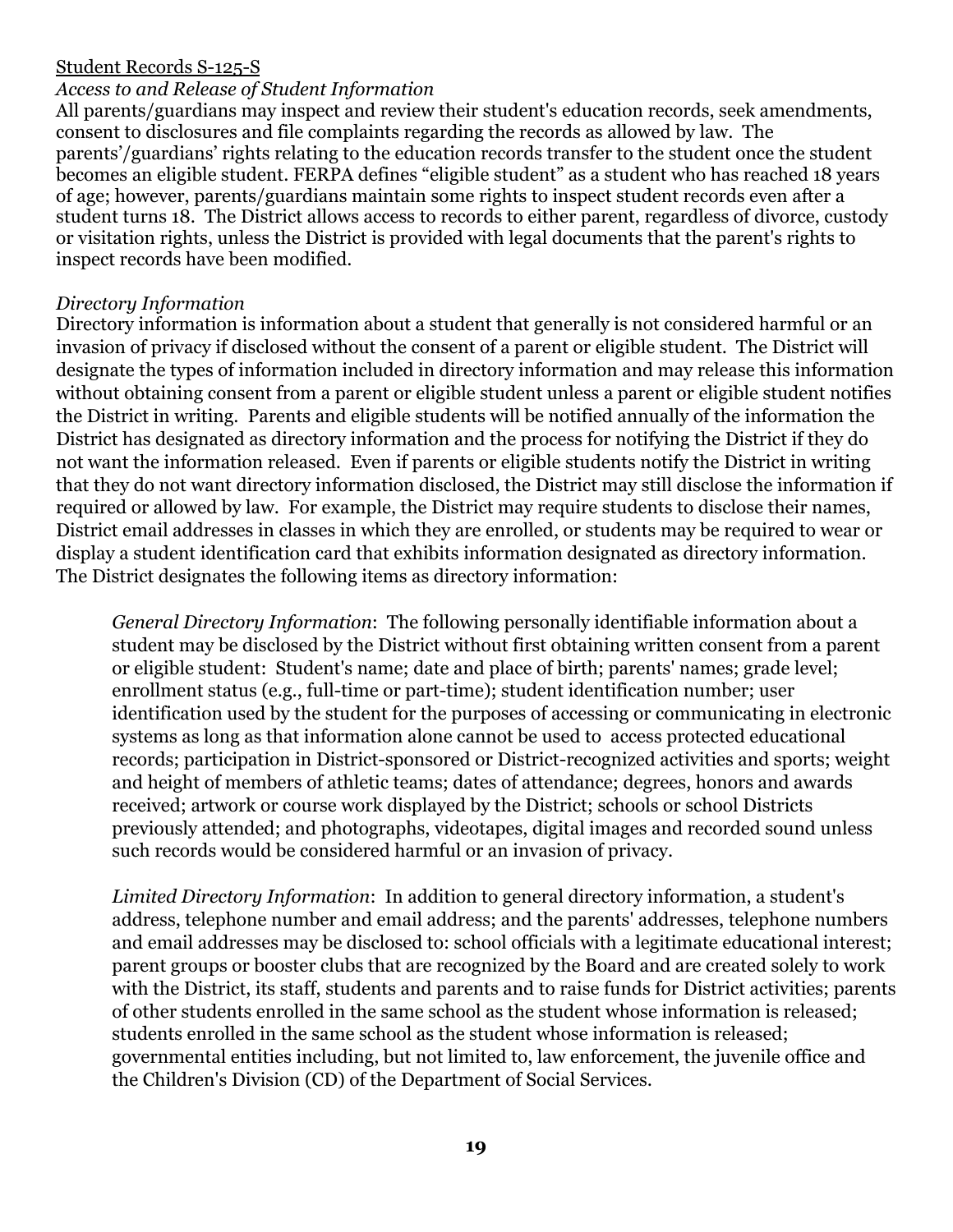# *Military and Higher Education Access*

The District will disclose the names, addresses and telephone numbers of secondary school students to military recruiters or institutions of higher education as required by law. However, if a parent or a secondary school student who is at least 18 submits a written request, the District will not release the information without first obtaining written consent from the parent of the student/eligible student.

#### *Release*

Parents or guardians may designate additional adult(s) to have access to their student's records by requesting a Family Educational Rights and Privacy Act (FERPA) release form via email from [studentrecords@lexington.k12.mo.us.](mailto:studentrecords@lexington.k12.mo.us)

#### *Notice*

Parents/Guardians and/or eligible students have the right to file a complaint with the U.S. Department of Education concerning alleged failures by the District to comply with the requirements of FERPA. The name and address of the Office that administers FERPA are:

Family Policy Compliance Office U.S. Department of Education 400 Maryland Avenue, SW Washington, DC 20202

#### <span id="page-19-0"></span>Visitor Procedures C-155-S

For student purposes, all visitors MUST use the main entrance, report to the office, present photo identification, and sign in and out upon arrival and departure. Upon sign-in, the visitor's information provided on the photo identification will be entered into the Raptor system to check to ensure that registered sex offenders are not entering the school building. No one will be allowed to enter the hallways or classrooms without permission from the office and without a visitor's badge issued by Raptor which will include information about the purpose of the visit. The visitor's badge must be displayed throughout the visit. If you need to pick up your child before the end of the school day, come to the office and your child will be called to the office.

Parental involvement is encouraged at appropriate time and school events/activities; however, spontaneous "drop-by" visits are not allowed as this can be very disruptive to the classroom learning environment. If you would like to visit your child's classroom, please make arrangements with the teacher or principal so a suitable time can be arranged. Student items (homework, lunch, shoes, projects, etc.) that are brought in during school hours should be left in the office and office personnel will see that those items get to your child.

#### <span id="page-19-1"></span>Transportation Services F-260-S

The transportation for our District has become very complex and costly. We must revise and update all the bus routes yearly to meet the ever-changing transportation needs of the district and increase our efficiency. Transportation services offered by the District are available to all students residing outside one radius mile of the individual school attendance boundary.

Our goal has always been safety first for the students of Lexington Schools. Buses are inspected regularly; drivers are trained and retrained; bus stops and routes are reviewed, all to provide the safest and most efficient operation we can provide for your children.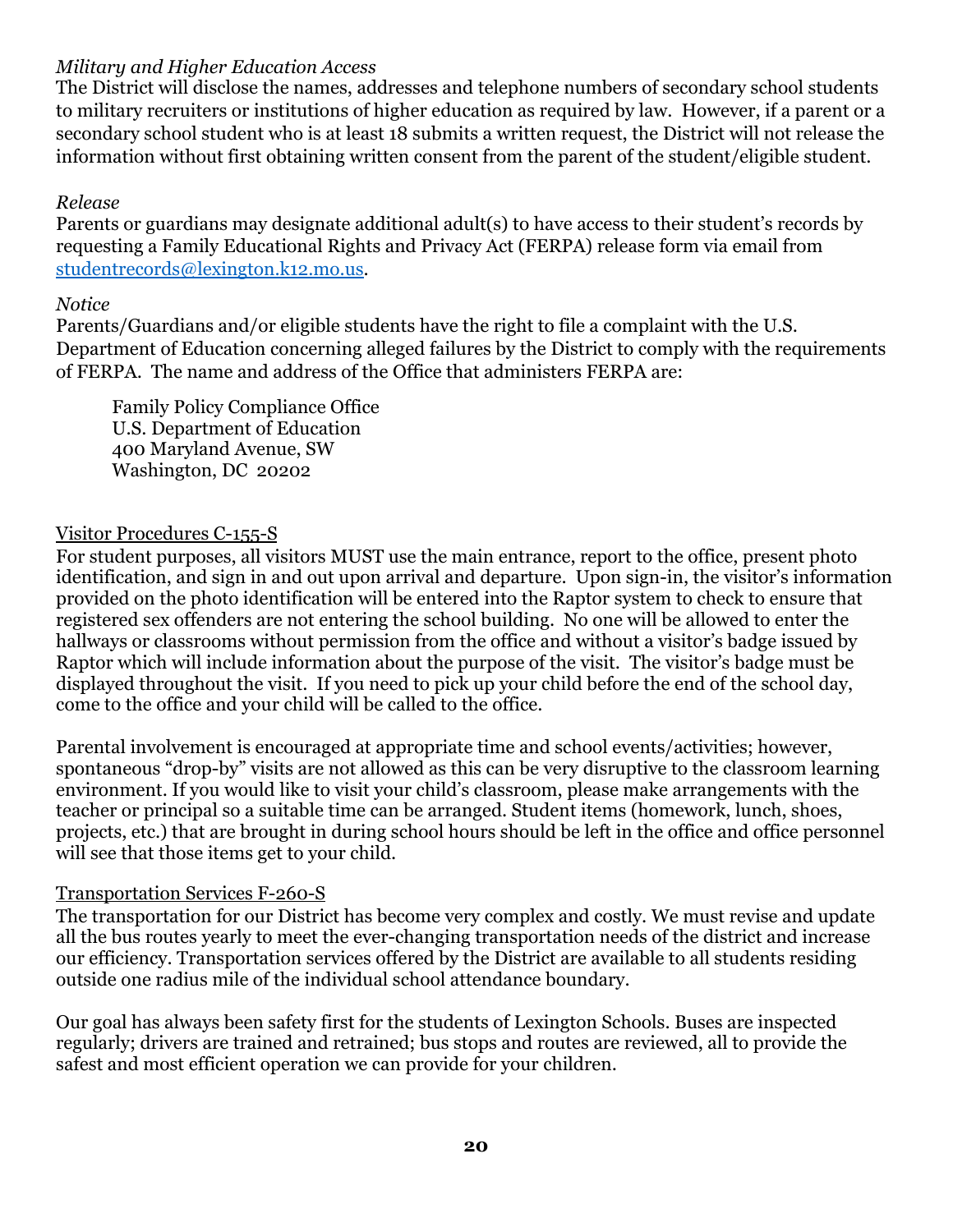In our community, we are sometimes faced with inclement weather. This situation may affect our schedules. We appreciate your patience and understanding when bus schedules may be temporarily modified.

We also ask your support in the area of bus discipline. The safety of all the children is of primary importance to each of us. Please help your children to ride safely by reviewing their job as a rider noted in this document. It is also important to review the safe bus rules/regulations with your child periodically.

Thank you in advance for your help and support.

School Bus Transportation contracted with Apple Bus Company, 11618 US Hwy 24 Lexington, MO 64067, 660.259.3331

Parent's Job

- To have children at the bus stop 10 minutes before the scheduled time
- Support the driver if behavior problems occur
- To obey all laws
- Keep phone numbers current
- Have an alternate plan in the event you are unable to be home after school
- Students in the Early Childhood Program or needing bus assistance as stated in an IEP must be escorted to the bus by a parent or an authorized person.

#### The Student's Job

- Leave home early enough to arrive at your bus stop 10 minutes before your scheduled time
- Wait for your bus in an orderly manner in your designated place of safety
- Enter the bus in an orderly manner and take your seat promptly
- Follow the instructions and rules of the bus driver
- Remain seated until the bus arrives at school or your designated bus stop
- Keep aisles clear at all times
- Remain quiet and orderly
- Be courteous to your school bus driver and fellow passengers
- Be alert to traffic when leaving the bus; wait for the driver's instructions if needed

# **School Bus Safe-Riding Rules**

- 1. Students shall arrive at their assigned bus stop at least 10 minutes before the bus is scheduled to arrive.
- 2. Students must wait in their designated place of safety and away from the bus stops.
- 3. Behavior at the school bus stop and on the bus must not threaten life, limb or property of any individual.
- 4. Students must go directly to assigned seat.
- 5. Students must remain seated keeping aisles and exits clear.
- 6. Students must not use profane language.
- 7. Eating and drinking on the bus is prohibited.
- 8. Students must not throw or pass objects on, from or into the bus.
- 9. Carry-on items are allowable if they fit on students' lap, on the floor under the seat, or secured in a safe place (oversized musical instruments, i.e., bass drums; tuba's, etc. cannot be transported on the bus with students).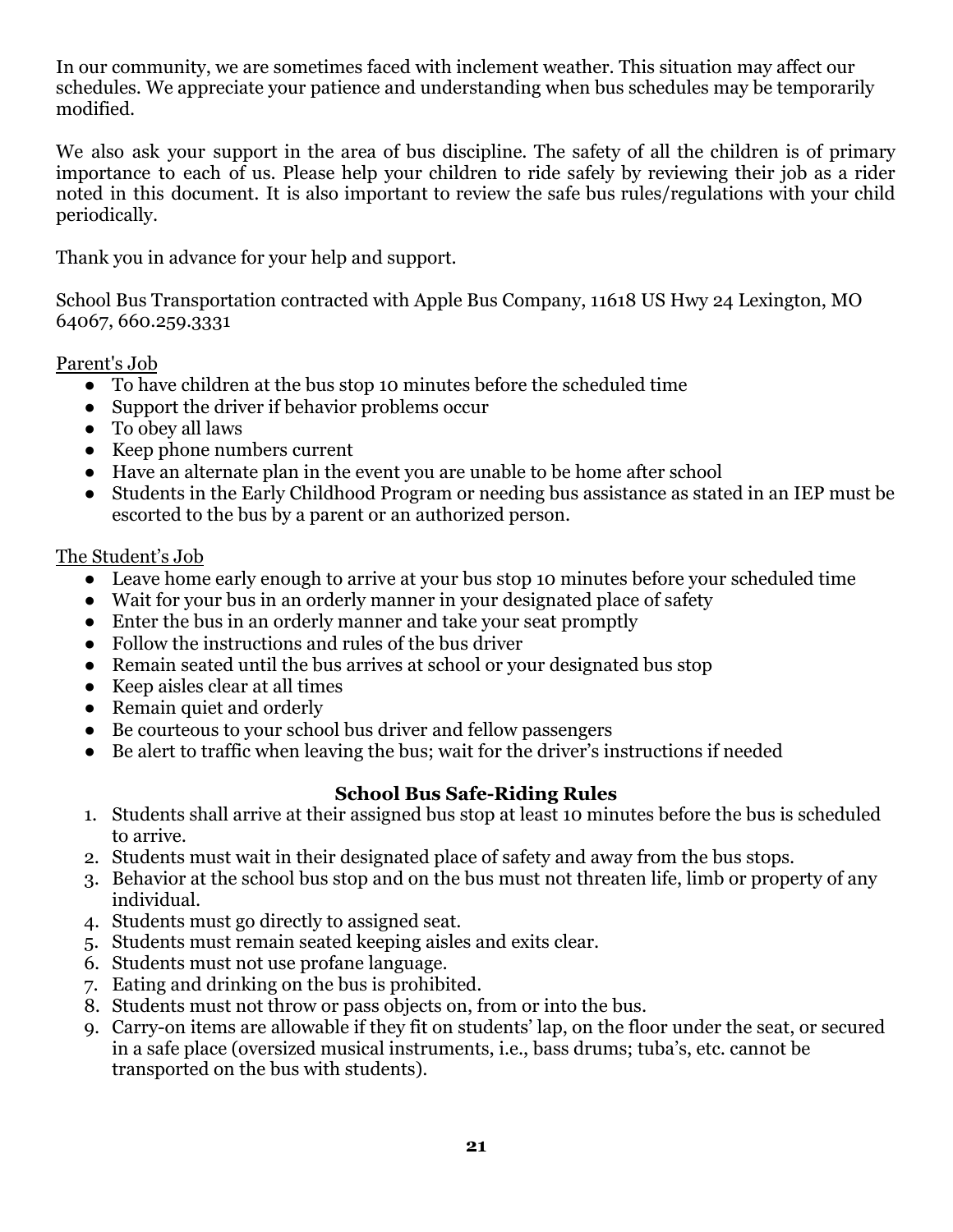- 10. Students must leave or board the bus at locations at which they have been assigned, unless written administrative authorization has been given.
- 11. Students must not put their head, arms or other body parts out the bus window.
- 12. Students may not use the emergency exits unless permission has been given by the bus driver/administrator in charge of the bus.
- 13. Students must be QUIET at all railroad crossings. No loud or disruptive behavior is permitted.
- 14. When getting on/off the bus, students who must cross the street or highway are instructed to WAIT until the driver has SIGNALED for them to cross. Students must remain visible to the driver at all times.
- 15. Wait for the bus to come to a complete stop and the door is opened before attempting to get on or off the bus.
- 16. The use of cell phones and cameras is prohibited.
- 17. Cooperate with the driver and keep the bus clean.
- 18. The student discipline code will apply to students using school transportation services. This includes conduct occurring at or in the close vicinity of a bus stop while students are waiting for the bus, or immediately after the students have disembarked.
- 19. If the student causes damage to the school bus, the student's parents/guardians are responsible for payment to correct the damages.

#### Consequences

- A student may be removed from the bus at any time for any incident.
- First Reported Incident- Written warning given by the driver and the student possibly moved to an assigned seat.
- Second Reported Incident Written warning given by the driver, parent and school notified and the student possibly moved to an assigned seat.
- Further Reported Incident(s) Possible Bus Suspension Written warning, the driver and parent notified, the student possibly moved to an assigned seat, or a possible bus suspension.

Bus drivers are in charge of reporting violations of the District's Student Discipline Policy to the District.

The student may be taken back to school for the following reason(s): An approved adult is not available to pick up a Preschool or Kindergarten student from the bus stop; the student is on the wrong bus; or a severe discipline issue that puts other students or the drivers' safety at risk.

\*Major disruptions, such as fighting, may result in bus suspension on the first offense or longer suspensions on subsequent offenses. Repeated violations will result in increased length of suspensions up to and including the remainder of the year.

# Procedures for Special Transportation

Curb to Curb Service: When conditions warrant it, special education transportation provides curb to curb service. This means that the bus will pick-up and drop-off at the curb in front of the student's home or day care. The following are some exceptions to this procedure:

Due to road conditions (dead end roadways or narrow roadways) it may be necessary to place the pick-up/drop-off site at a safe location away from the home or day care. Every effort will be made to locate the stop as close as possible to the home or day care. When an escort is appropriate, it will be the responsibility of the parent or their designee to escort the student to and from the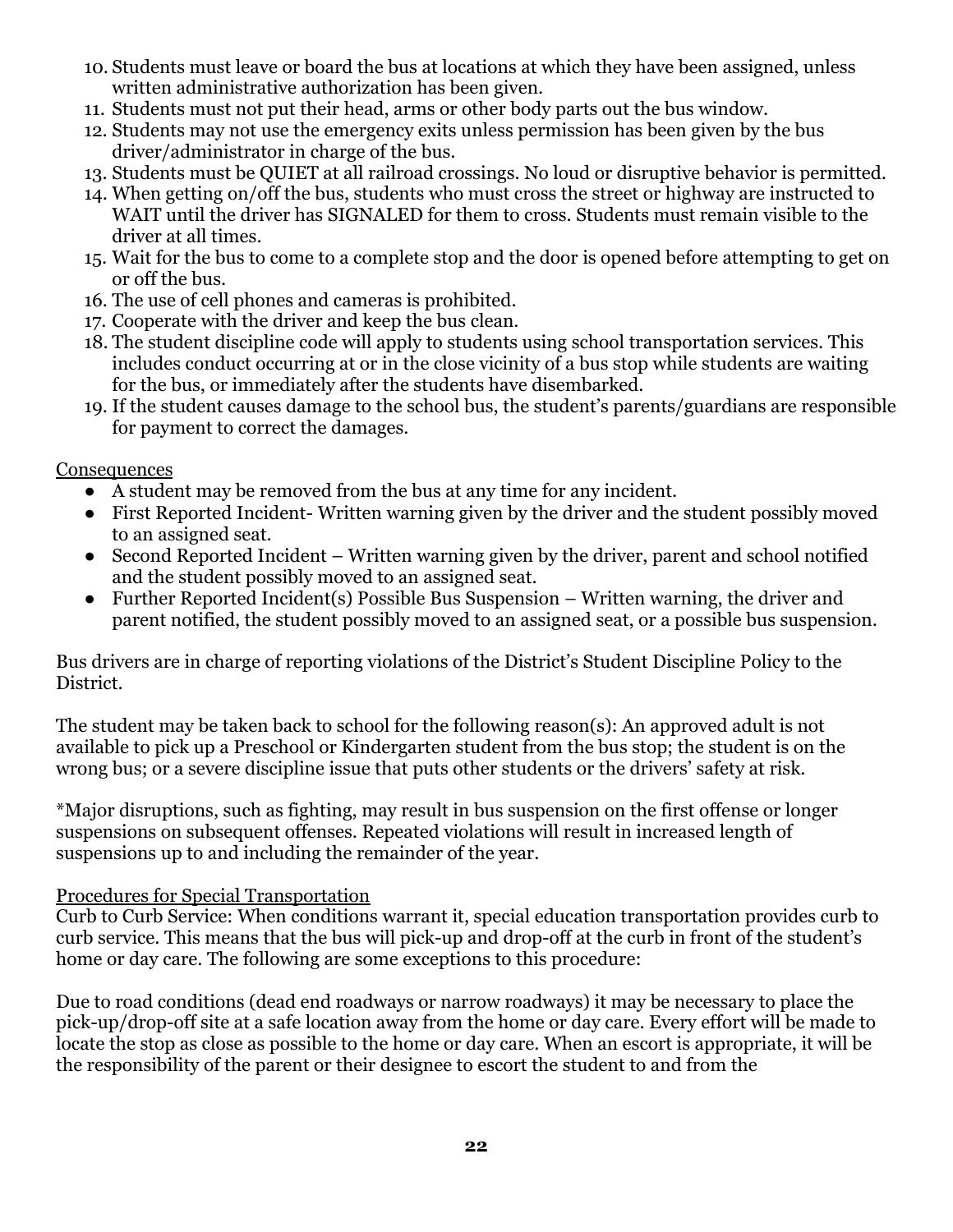pick-up/drop-off location. The bus driver or attendant are not responsible to escort the student to or from the home.

# *Transportation for Lex La-Ray Students*

For students from sending schools, conduct on the bus ride to and from the Technical Center is monitored by your sending school. Please report any concerns to your high school principal.

Under no circumstances are students to drive to the Technical Center without obtaining prior permission from your Principal and the Technical Center Director. Violators of this rule will be subject to suspension.

When the sending school furnishes transportation, follow these guidelines: If you miss the bus, you have (2) two options:

- 1. Go to your home high school and check in at the office. Arrangements will be made for you to stay at your home high school or drive to the Technical Center.
- 2. Have a parent or guardian (not a friend or student) drive you to the Technical Center. You must have your parent or guardian check you into the office upon arrival at the Technical Center.

If a sending school has a weather-related day, students are not to drive to Lex La-Ray without prior approval.

If you must drive to the Technical Center due to a school related activity, you should request a driving permit from your instructor **at least** two days prior to the day you intend to drive. This permit must be signed by your instructor, the Technical Center director, your home school principal, and your parent or guardian. One copy of the driving permit should be left in your home school office and the other copy brought to the Technical Center office upon arrival the day of driving. You will be issued a parking permit, which must be displayed in your car immediately (on your rear-view mirror). When you are allowed to drive your own car, the following rules will be observed:

- 1. When you drive your car to school, park it in designated areas only and leave it until you are released from class.
- 2. Do not allow other students to drive your car.
- 3. Drive in the vicinity of the school only when necessary during the day. Do not cruise around the school grounds before or after school hours.
- 4. NO PASSENGERS will be allowed to ride in cars without prior approval.
- 5. Students will park in those areas designated by the Director. Students driving or riding to/from the Technical Center without following procedures will be disciplined in the following manner:
- 1st occurrence loss of driving privilege for the semester and a detention at the student's home school.
- 2nd occurrence 2 days ISS at the student's home school
- 3rd occurrence 2 days OSS from the student's home school and the Technical Center
- 4th occurrence Removal from Lex La-Ray Technical Center program

# <span id="page-22-0"></span>Student Discipline S-170-S

# *Student Code of Conduct*

The District believes students deserve the right to participate and learn in a safe environment which allows teachers to focus on instruction that accelerates achievement. To ensure that school is a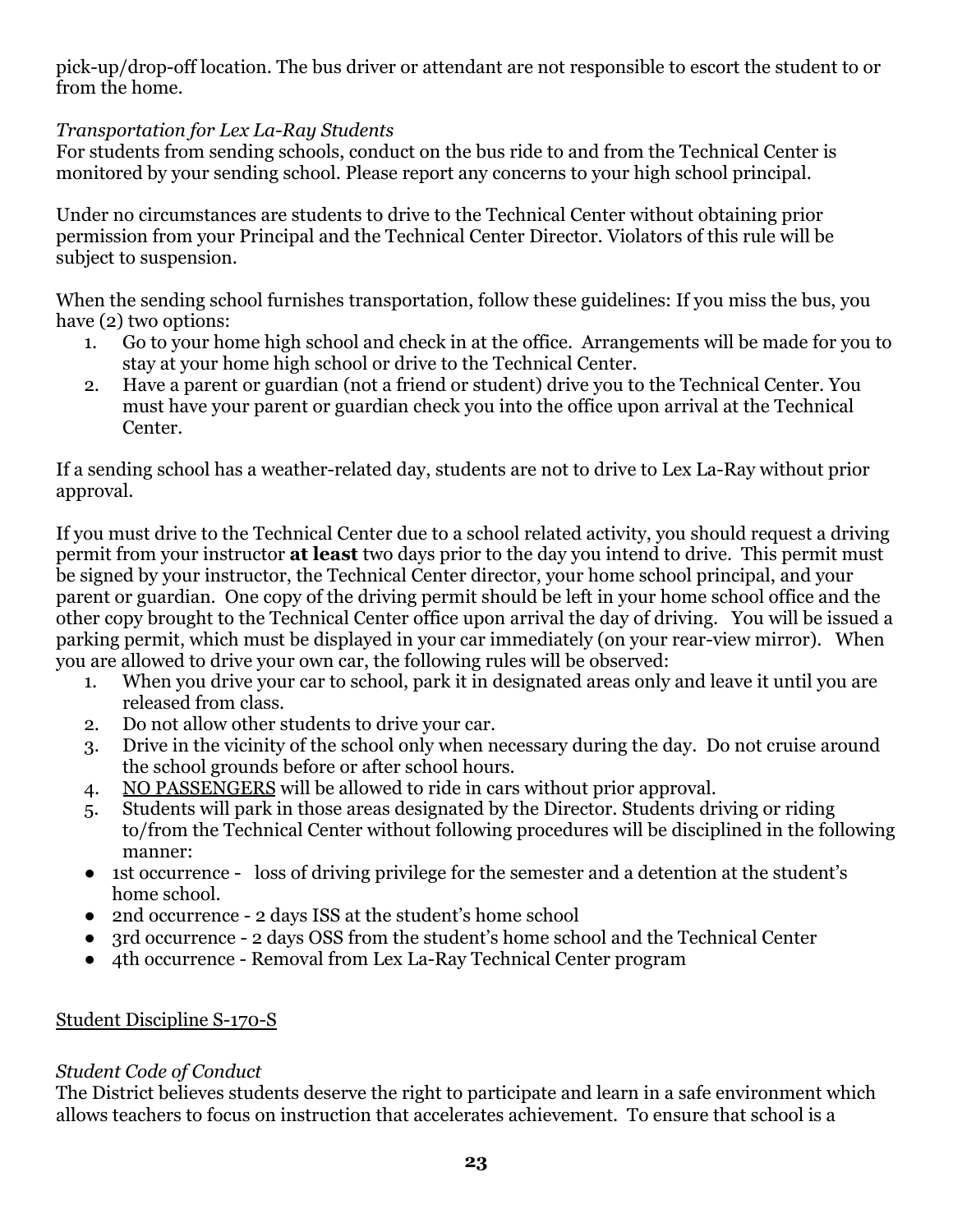quality atmosphere for all students at all times, the code of conduct and discipline policies outline consequences for misconduct that occurs at school, during a school activity whether on- or off-campus, on District transportation, or misconduct that involves the use of District technology. All District personnel are responsible to supervise and hold students accountable for violations of discipline rules.

Failure to obey standards of conduct may result in, yet is not limited to, verbal warning, community service, confiscation of property, principal/student conference, parent contact, loss of credit, grade reduction, course failure, removal from extracurricular activities, revocation of privileges including transportation, parking and technology privileges, detention, in- or out-of-school suspension, expulsion, and report to law enforcement. For offenses involving academic integrity, the student may also be subject to a loss of credit for work, a grade reduction, and/or course failure. The Board authorizes the immediate removal of a student who poses a threat to self or others as determined by the principal, Superintendent, or the Board.

Any student who is suspended for any serious violation of the District's Student Discipline policy shall not be allowed while suspended to be within 1,000 feet of any school property or any activity of the District, regardless of where the activity takes place, unless:

- (1) Such student is under the direct supervision of the student's parent, legal guardian, or custodian and the Superintendent or the Superintendent's designee has authorized the student to be on school property;
- (2) Such student is under the direct supervision of another adult designated by the student's parent, legal guardian, or custodian, in advance, in writing, to the principal of the school which suspended the student and the Superintendent or the Superintendent's designee has authorized the student to be on school property;
- (3) Such student is enrolled in and attending an alternative school that is located within one thousand feet of a public school in the District where such student attended school; or
- (4) Such student resides within one thousand feet of any public school in the District where such student attended school in which case such student may be on the property of his or her residence without direct adult supervision.

If a student engages in an act of violence, a school administrator will report the information to teachers and other District employees who are responsible for the student's education or otherwise interact with the student on a professional basis while acting within the scope of their assigned duties. Additionally, school administrators will report to the appropriate law enforcement agencies any crimes as required by law.

Corporal punishment is strictly prohibited as a method of discipline. Reasonable force may be used, when necessary, for the protection of a student or others and property. The District prohibits confining a student in an unattended, locked space except for an emergency situation while awaiting the arrival of law enforcement personnel.

Students with disabilities will be disciplined in compliance with state and federal laws per the Individuals with Disabilities Act (IDEA), Section 504 of the Rehabilitation Plan, and any regulations and state and local compliance plans, which includes due process rights as afforded to all students. Additionally, a student's Individual Education Plan (IEP), including any portion that is related to past or potentially future violent behavior, will be provided to appropriate staff members with a need to know.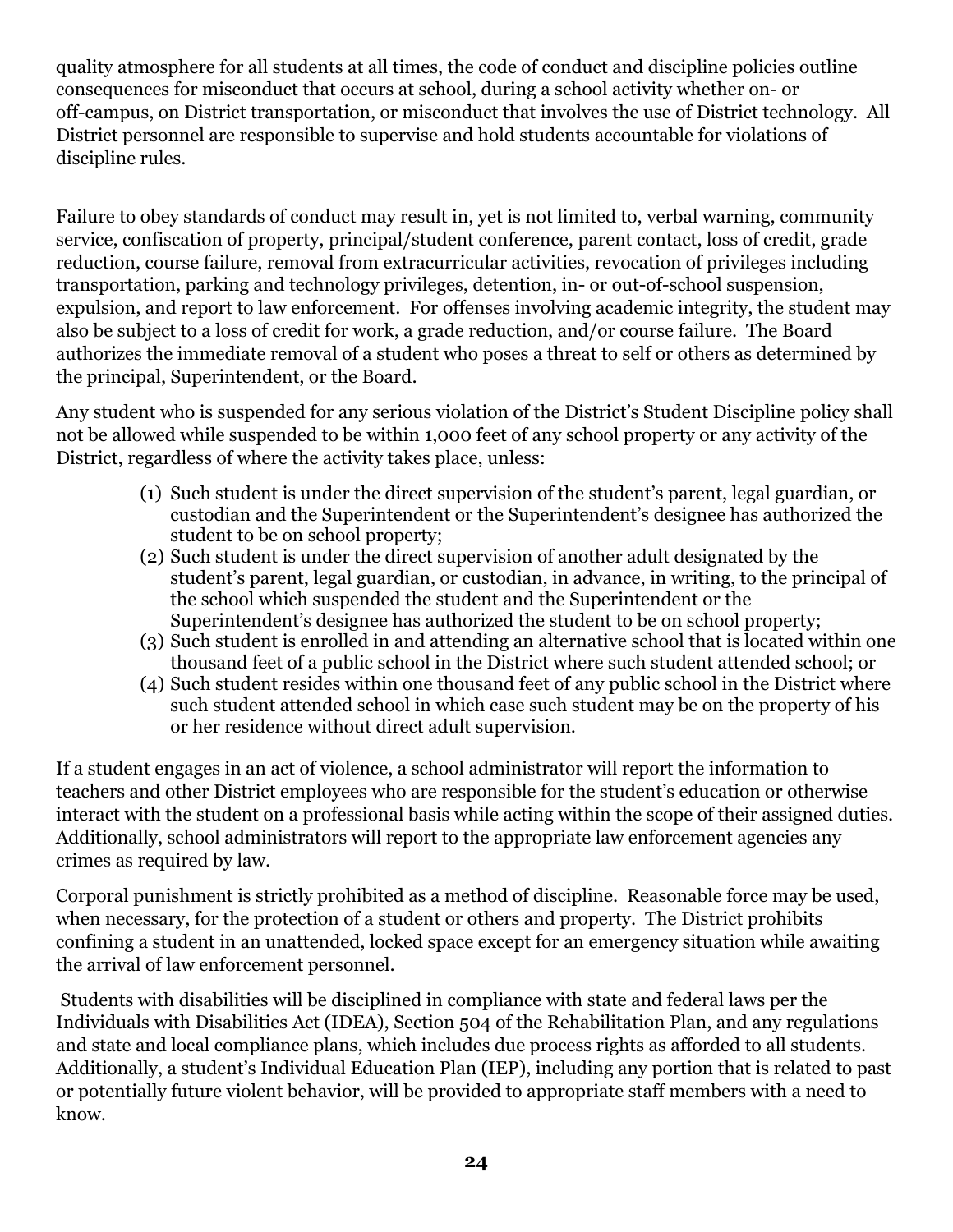Information regarding a student's misconduct and discipline is confidential and only shared with those who have a need to know. Teachers and other authorized District personnel shall not be civilly liable when acting in conformity with District policies, including the discipline policy, or when reporting acts of school violence to a supervisor or other person as mandated by law.

The District discipline policy and procedures will be provided to every student at the beginning of each year, be published on the District website, and made available in the office of the Superintendent during normal business hours.

This code applies to all misbehavior committed by a student on District property, at any school-sponsored activity or event whether on- or off-campus, and District transportation. Additionally, the District may use its authority to address behavior that occurs off-campus if it interferes with the operation of the school or endangers the safety of students or staff.

#### *Standards of Conduct and Consequences*

No document can identify every possible offense that could potentially result in disciplinary action. This code identifies most offenses constituting a failure to obey the standards of conduct set by the Board. However, when circumstances warrant, the principal, Superintendent, and/or Board may impose consequences for misconduct not specifically outlined in this document.

# *District Policy for Discipline*

#### *Definitions*

*Acts of violence or violent behavior* - The exertion of physical force with the intent to do serious physical injury while on school property, including District-transportation and school activities.

*Corporal Punishment* – The intentional infliction of physical punishment, usually in the form of spanking, as a method of student discipline.

*Detention* – A form of student discipline assigned to middle school and high school students that requires students to attend a before and/or after school setting which monitors and restricts student activity. Detentions assigned by the office will be after school from 2:50 - 3:50 pm on Tuesdays and Thursdays. Students are to bring study materials or something to read. The discipline for a missed detention is one-day of ISS. Lunch detentions may also be given during the school day.

*Expulsion* – A form of student discipline which removes and excludes a student from school for an indefinite period of time. Students who are expelled are entitled to due process rights.

*In-school suspension* – A form of student discipline which consists of removing the student from normal classes during the day and assigning the student to an in-school suspension program or class for a specified period of time.

*Need to know* – A requirement to report acts of school violence to school personnel who are directly responsible for a student's education and who otherwise interact with the student on a professional basis while acting within the scope of their assigned duties.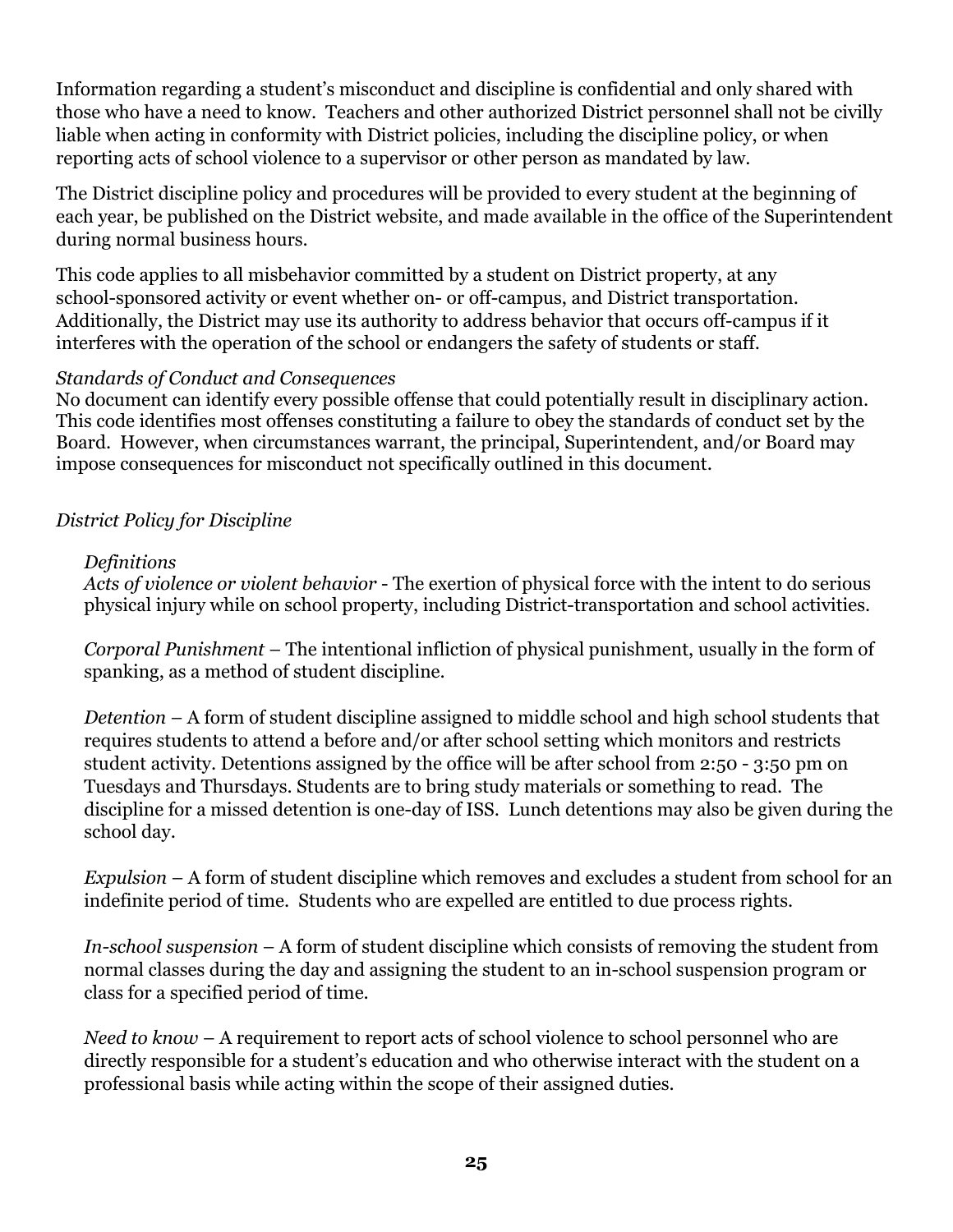*Out-of-school suspension* – A form of student discipline which removes and excludes a student from school for a defined period of time. Students who are suspended are entitled to due process rights.

*Physical Restraint* – The use of person to person physical contact to restrict the free movement of all or a portion of a student's body. It does not include briefly holding a student without undue force for instructional or other purposes, briefly holding a student to calm the student, taking a student's hand to transport him or her for safety purposes, physical escort, or intervening in a fight.

*Restitution* – The requirement of a student to return or pay for stolen goods or damaged property.

*Serious violation of the District's Student Discipline Policy* — Any act of violence or violent behavior, any drug-related activity, any offense listed in Section 160.261.2, RSMo, or any other violation of the District's Student Discipline Policy resulting in the suspension of a student for more than 10 school days.

| <b>Prohibited Conduct</b>          | <b>Definition</b>                                                                                                                                                                                                                                                                                                                                                                                                                                                                                                 |
|------------------------------------|-------------------------------------------------------------------------------------------------------------------------------------------------------------------------------------------------------------------------------------------------------------------------------------------------------------------------------------------------------------------------------------------------------------------------------------------------------------------------------------------------------------------|
| <b>Academic Dishonesty</b>         | Any type of cheating that occurs in relation to an<br>academic exercise or assignment. It may include<br>plagiarism, fabrication of information or citations,<br>cheating, falsification of work or excuses for work,<br>disrupting or destroying another person's work, failure<br>to contribute to a team project, or other misconduct<br>related to academic work.                                                                                                                                             |
| Arson                              | Starting or attempting to start a fire or causing or<br>attempting to cause an explosion.                                                                                                                                                                                                                                                                                                                                                                                                                         |
| Assault, First or Second<br>Degree | Knowingly causing or attempting to cause serious<br>physical injury or death to another person, recklessly<br>causing serious physical injury to another person, or any<br>other act that constitutes criminal assault in the first or<br>second degree.                                                                                                                                                                                                                                                          |
| Assault, Third or Fourth<br>Degree | Using physical force, such as hitting, striking or pushing,<br>to cause or attempt to cause physical injury; placing<br>another person in apprehension of immediate physical<br>injury; recklessly engaging in conduct that creates a<br>grave risk of death or serious physical injury; causing<br>physical contact with another person knowing the other<br>person will regard the contact as offensive or<br>provocative; or any other act that constitutes criminal<br>assault in the third or fourth degree. |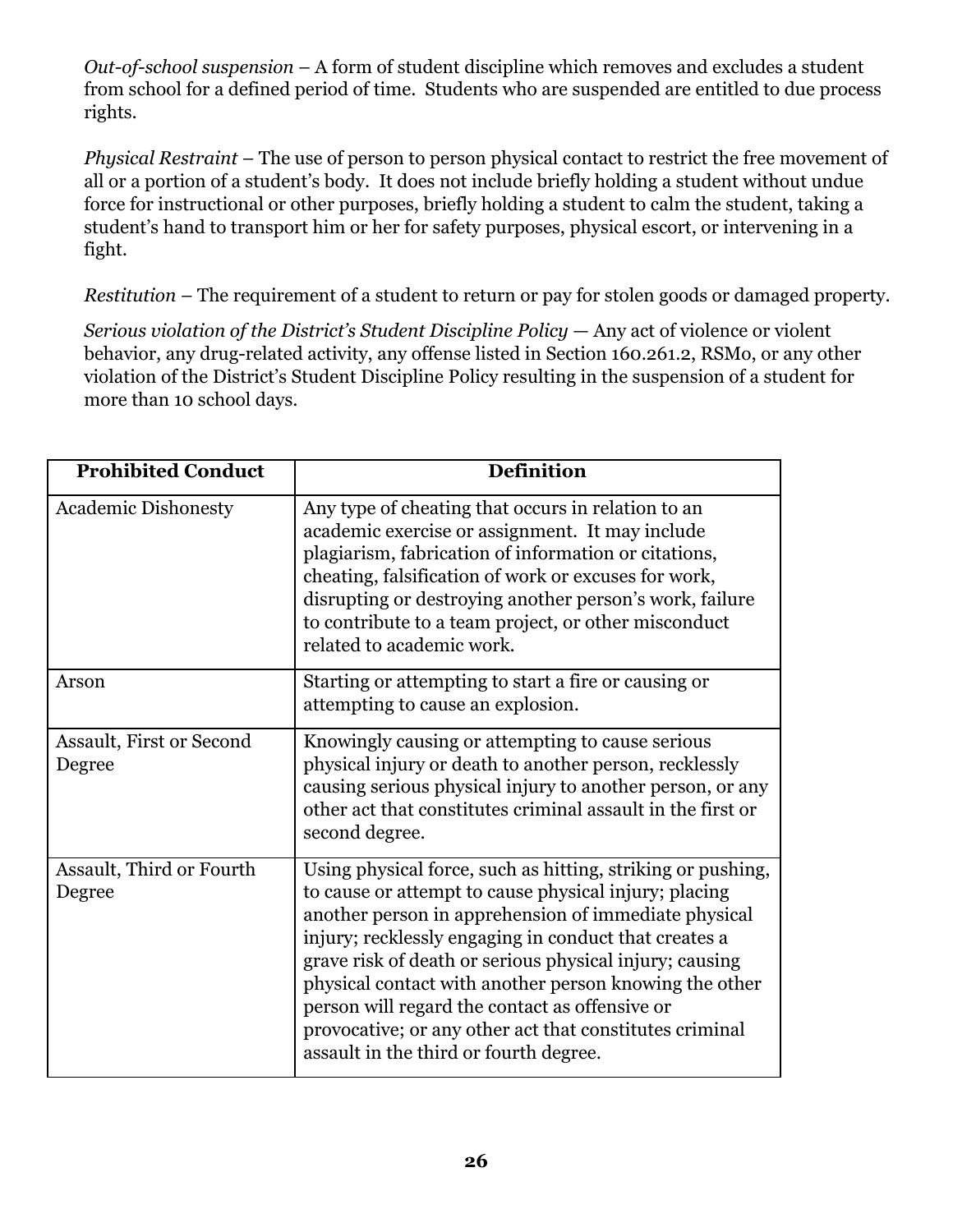| Automobile/Vehicle<br><b>Misuse</b>                     | Discourteous or unsafe driving on or around District<br>property, unregistered parking, failure to move vehicle<br>at the request of school officials, failure to follow<br>directions given by school officials or failure to follow<br>established rules for parking or driving on District<br>property.                                                                                                                                                                                                                                                                                                                                                                                                                                                                                                                                                                                                                                                                                                                                                                                                                   |
|---------------------------------------------------------|------------------------------------------------------------------------------------------------------------------------------------------------------------------------------------------------------------------------------------------------------------------------------------------------------------------------------------------------------------------------------------------------------------------------------------------------------------------------------------------------------------------------------------------------------------------------------------------------------------------------------------------------------------------------------------------------------------------------------------------------------------------------------------------------------------------------------------------------------------------------------------------------------------------------------------------------------------------------------------------------------------------------------------------------------------------------------------------------------------------------------|
| <b>Bullying and Cyberbullying</b>                       | Intimidation, unwanted aggressive behavior or<br>harassment (including criminal harassment under the<br>Safe Schools Act), that is repetitive or is substantially<br>likely to be repeated and causes a reasonable student to<br>fear for his or her physical safety or property;<br>substantially interferes with the educational<br>performance, opportunities or benefits of any student<br>without exception; or substantially disrupts the orderly<br>operation of the school. Bullying may consist of physical<br>actions, including gestures, or oral communication,<br>cyberbullying, electronic or written communication, and<br>any threat of retaliation for reporting of such acts.<br>"Cyberbullying" means bullying through the<br>transmission of a communication including, but not<br>limited to, a message, text, sound or image by means of<br>an electronic device including, but not limited to, a<br>telephone, wireless telephone or other wireless<br>communication device, computer or pager. Students<br>will not be disciplined for speech in situations where the<br>speech is protected by law. |
| <b>Bus or Transportation</b><br>Misconduct              | Any misconduct committed by a student on<br>transportation provided by or through the District.                                                                                                                                                                                                                                                                                                                                                                                                                                                                                                                                                                                                                                                                                                                                                                                                                                                                                                                                                                                                                              |
| Dishonesty                                              | Any act of lying, whether verbal or written, including<br>forgery.                                                                                                                                                                                                                                                                                                                                                                                                                                                                                                                                                                                                                                                                                                                                                                                                                                                                                                                                                                                                                                                           |
| Disrespectful or Disruptive<br><b>Conduct or Speech</b> | Conduct that interferes with an orderly education<br>process such as disobedience or defiance to an adult's<br>direction, use of vulgar or offensive language or<br>graphics, any rude language or gesture directed toward<br>another person. Discriminatory or harassing conduct<br>may be addressed under the District's policy regarding<br>this conduct.                                                                                                                                                                                                                                                                                                                                                                                                                                                                                                                                                                                                                                                                                                                                                                 |
| Drugs/Alcohol/Tobacco/E-<br>Cigarettes                  | The use, sale, transfer, distribution, possession, or being<br>under the influence of unauthorized prescription drugs,<br>alcohol, narcotic substances, unauthorized inhalants,<br>controlled substances, illegal drugs, or counterfeit<br>substances on any District property, vehicles, or at<br>District-sponsored events.                                                                                                                                                                                                                                                                                                                                                                                                                                                                                                                                                                                                                                                                                                                                                                                                |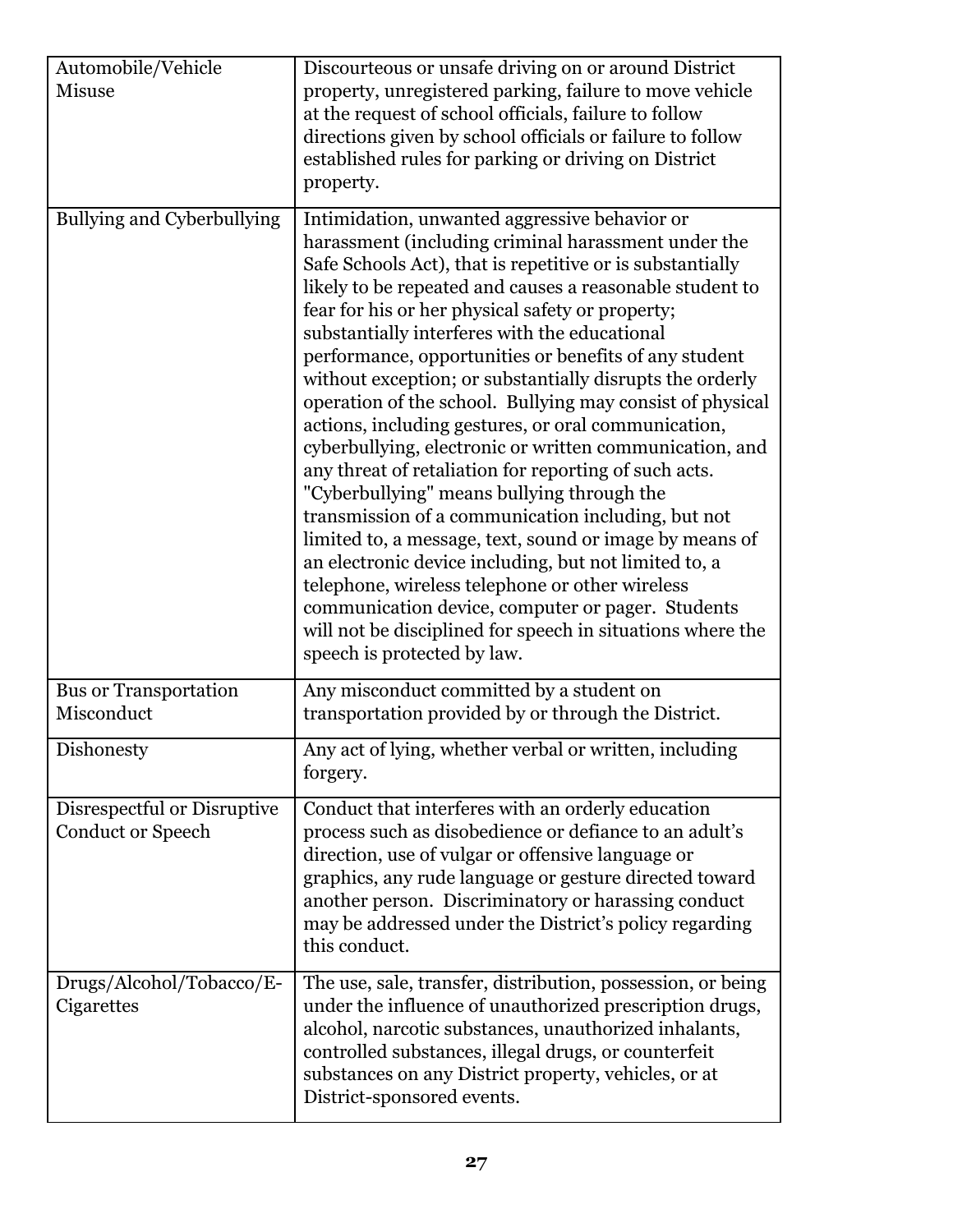| Extortion                                            | Threatening or intimidating any person for the purpose<br>of obtaining money or anything of value.                                                                                                                                                                                                                                                                                                                                                                                                                        |
|------------------------------------------------------|---------------------------------------------------------------------------------------------------------------------------------------------------------------------------------------------------------------------------------------------------------------------------------------------------------------------------------------------------------------------------------------------------------------------------------------------------------------------------------------------------------------------------|
| <b>False Alarms or Reports</b>                       | Intentionally tampering with alarm equipment for the<br>purpose of setting off an alarm, making false reports for<br>the purpose of scaring or disrupting the school<br>environment.                                                                                                                                                                                                                                                                                                                                      |
| Fighting                                             | A conflict: verbal, physical, or both, between two or<br>more people.                                                                                                                                                                                                                                                                                                                                                                                                                                                     |
| <b>Firearms and Weapons</b>                          | Possession or use of a firearm as defined in 18 U.S.C.<br>§ 921 or any instrument or device defined in § 571.010,<br>RSMo., or any instrument or device defined as a<br>dangerous weapon in $18$ U.S.C. § 930(g)(2).                                                                                                                                                                                                                                                                                                      |
| <b>Fireworks or Incendiary</b><br>Devices            | Possessing, displaying, or using fireworks, matches,<br>lighters, or other devices to start fires or other<br>unsanctioned actions. This does not include educational<br>activities designed and supervised by District employees.                                                                                                                                                                                                                                                                                        |
| Gambling                                             | Betting something of value upon the outcome of a<br>contest, event, assignment, or game of chance.                                                                                                                                                                                                                                                                                                                                                                                                                        |
| Harassment, including<br><b>Sexual Harassment</b>    | Conduct that annoys, threatens, intimidates another<br>person based on gender, race, color, religion, sex,<br>national origin, ancestry, disability or any other<br>characteristic protected by law. Harassment, including<br>sexual harassment, is unwanted and unwelcomed<br>conduct that causes another person extreme unease or<br>fear. Examples include, but are not limited to,<br>derogatory comments or slurs, lewd propositions,<br>blocking movement, offensive touching, or offensive<br>posters or graphics. |
| Hazing                                               | The imposition of strenuous, humiliating, and/or<br>dangerous tasks as part of an initiation, admission, or<br>affiliation to a group, even when all parties willingly<br>participate.                                                                                                                                                                                                                                                                                                                                    |
| Nuisance Items                                       | Displaying or using items that create distractions and<br>could be lost, stolen, or broken such as toys, collectible<br>items, or other possessions not approved for educational<br>purposes.                                                                                                                                                                                                                                                                                                                             |
| <b>Property Damage or Loss</b><br>of School Property | Damage to or loss of school property such as, but not<br>limited to, books, electronic devices, calculators,<br>uniforms, equipment, or facilities, etc.                                                                                                                                                                                                                                                                                                                                                                  |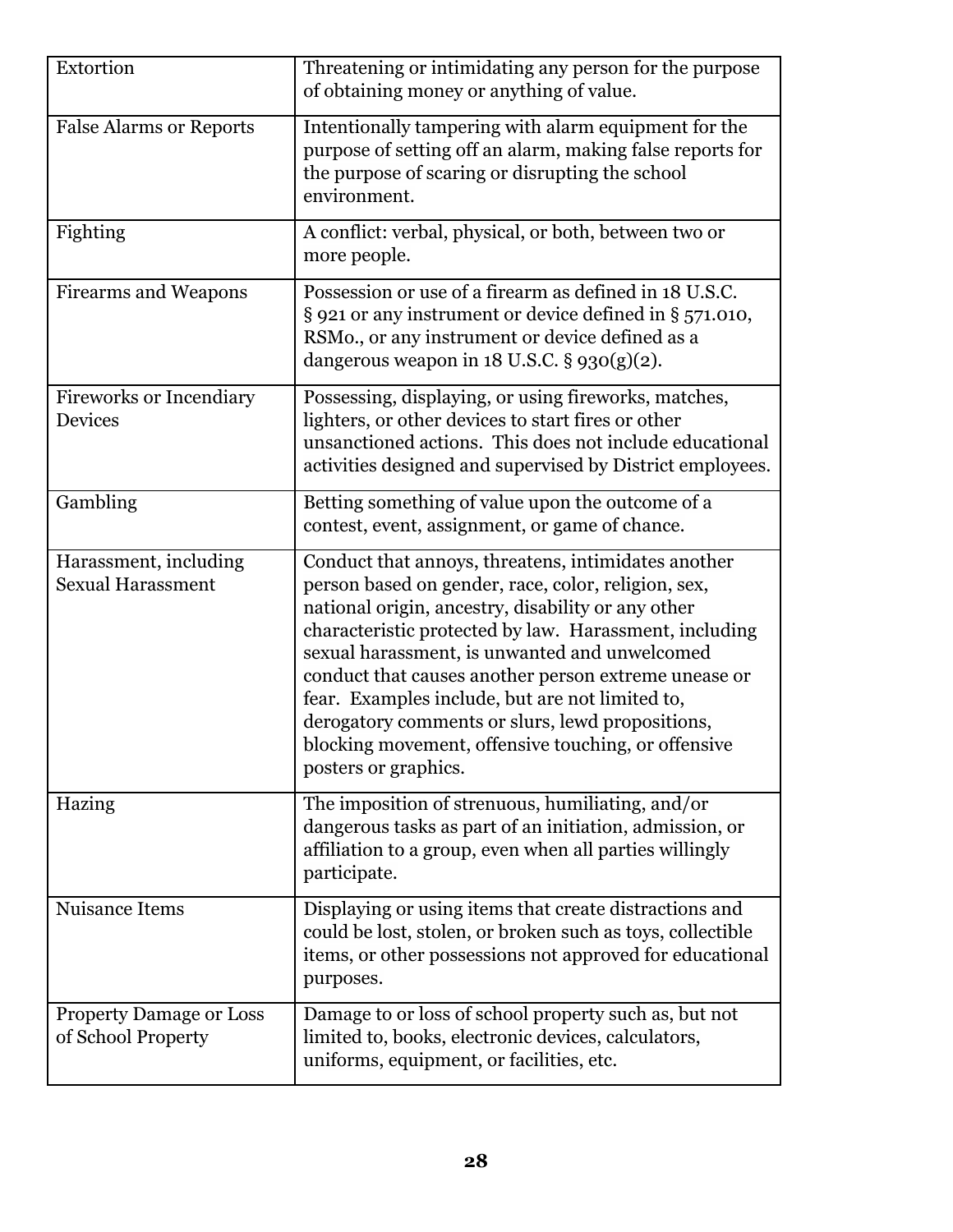| Public Display of Affection                                                      | Physical intimacy in view of others that is inappropriate<br>for an educational setting, such as but not limited to,<br>kissing, groping, fondling, cuddling.                                                                                                                                                                                                                                                           |
|----------------------------------------------------------------------------------|-------------------------------------------------------------------------------------------------------------------------------------------------------------------------------------------------------------------------------------------------------------------------------------------------------------------------------------------------------------------------------------------------------------------------|
| Sexting and/or Possession<br>of Sexually Explicit, Vulgar<br>or Violent Material | Possessing, displaying, or generating sexually explicit,<br>vulgar, or violent material, such as but not limited to,<br>pornography, nudity, violence or explicit death or injury.<br>Students will not be disciplined for speech in situations<br>where it is permissible by law. This restriction does not<br>apply to curricular material vetted and approved by<br>District employees for educational purposes.     |
| <b>Sexual Activity</b>                                                           | Consensual acts of sex or consensual simulations of sex<br>including, but not limited to, intercourse or oral or<br>manual stimulation.                                                                                                                                                                                                                                                                                 |
| <b>Tardiness or Truancy</b>                                                      | A student arriving after the class period has begun is<br>marked tardy. Truancy is when a student is absent from<br>school without permission from the parents/guardians<br>or school official. Truancy includes, but is not limited to<br>skipping classes, falsifying the reason for an absence, or<br>absences that have not been pre-arranged and<br>pre-approved as excused.                                       |
| <b>Technology Misconduct</b>                                                     | Gaining or attempting to gain unauthorized access to or<br>interfering with a technology system or information,<br>using any type of electronic device without permission,<br>or recording audio or visual information without express<br>permission for educational purposes and as allowed by<br>District rules, or using technology in a manner<br>inconsistent with the terms of the Technology Usage<br>Agreement. |
| Theft                                                                            | Taking or attempting to take the property of others<br>without consent or knowingly taking possession of<br>stolen property.                                                                                                                                                                                                                                                                                            |
| <b>Threats or Verbal Assault</b>                                                 | Verbal, written, graphics, or gestures in a convincing<br>manner that causes another person to fear for the safety<br>of themselves or property.                                                                                                                                                                                                                                                                        |
| <b>Unauthorized Entry</b>                                                        | Entering a District facility, office, locker or other area<br>that is locked or assisting someone to enter District<br>property who is not authorized or through an<br>unauthorized entrance.                                                                                                                                                                                                                           |
| Vandalism                                                                        | Deliberate destruction of or damage to property<br>belonging to the District, employees, or students.                                                                                                                                                                                                                                                                                                                   |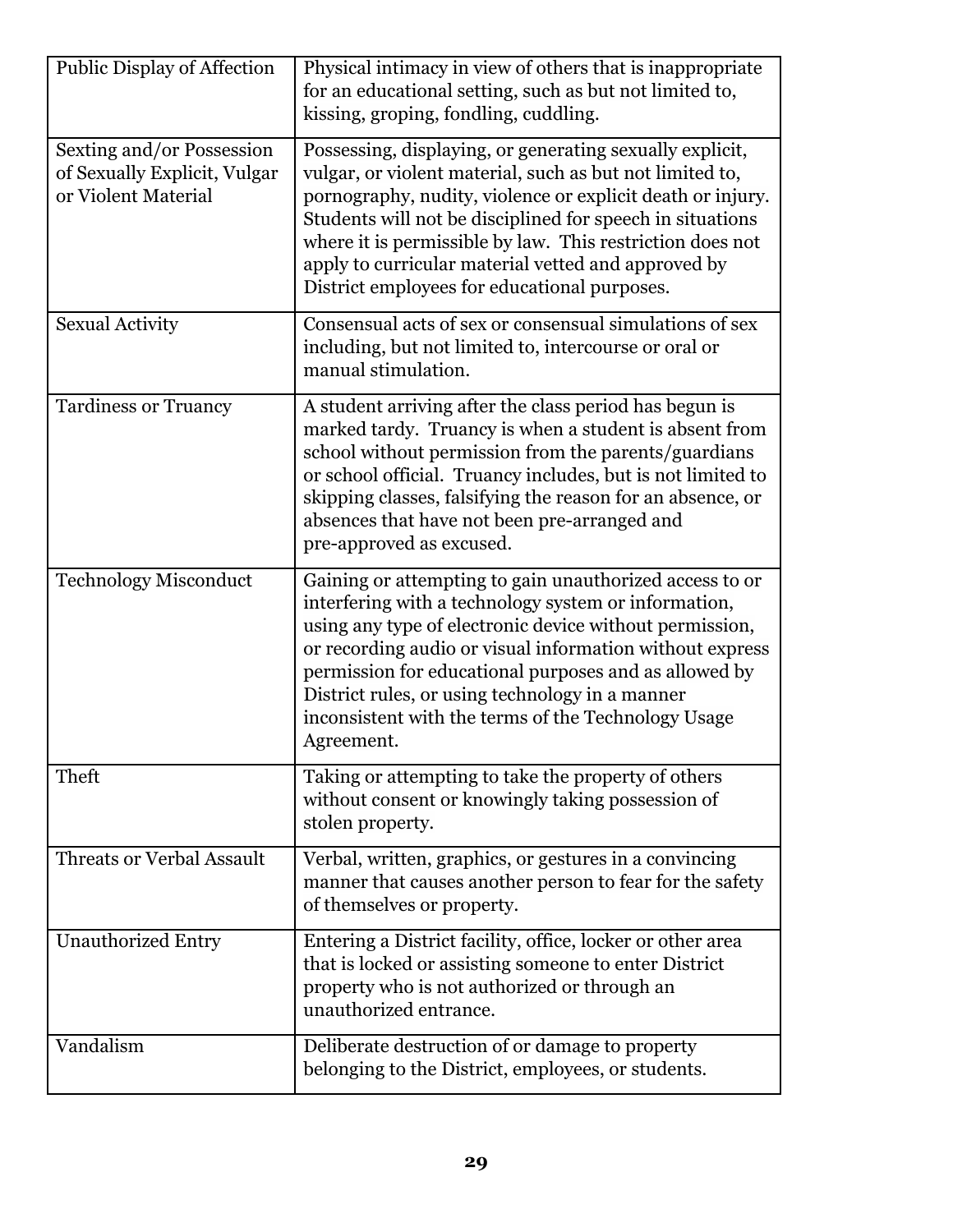| Violation of Imposed<br><b>Disciplinary Consequences</b> | The failure to comply with the discipline consequences<br>assigned. This includes appearing on District property<br>or at a school-sponsored event while serving a<br>suspension or expulsion. |
|----------------------------------------------------------|------------------------------------------------------------------------------------------------------------------------------------------------------------------------------------------------|
| Other Weapons                                            | Possession or use of any weapon as defined in District<br>rules, other than those defined by 18 U.S.C. § 921, 18<br>U.S.C. $\S$ 921(g)(2) or $\S$ 571.010, RSMo.                               |

#### <span id="page-29-0"></span>*Lex La-Ray Student Drug Testing Policy – Health Occupations* Statement of Purpose and Intent

The Lexington R-V School District ("the District") is concerned with the health, welfare and safety of its students. Therefore, the District prohibits the use, sale, transfer, distribution, possession or being under the influence of unauthorized prescription drugs, alcohol, narcotic substances, unauthorized inhalants, controlled substances, illegal drugs, counterfeit substances and imitation controlled substances on any district property, in any District-owned vehicle or in any other District- approved vehicles used to transport students to and from school or District activities. Students found to be involved in an y of these activities are subject to disciplinary action.

Educational programming for Health Occupations students at the District requires collaboration between the District and clinical agencies. Education of many of these students cannot be completed without a quality clinical education component, generally referred to as a clinical rotation. The District shares an obligation with the contracted clinical facility to protect the facility's patients to the extent reasonably possible from harm due to students who are under the influence of illegal drugs while in the clinical facility. District contracted clinical facilities require the District to obtain a negative drug screen on each student prior to that student arriving at the clinical facility for his/her clinical rotation, and additional testing based upon reasonable suspicion.

The District wishes to ensure that the health and safety of students and patients are not compromised and that clinical affiliation agreements continue to exist to provide students with quality clinical education experiences. Therefore, it is the policy of the District that students enrolling in the Health Occupations Program submit to drug testing. This policy only authorizes drug testing of students who voluntarily choose to enroll in the Health Occupations Program.

#### *Definitions*

*Consent Form* – Parent/Guardian Drug Testing Consent Form adopted by the District's administration.

*Drug Use Test –* Scientifically substantiated method to test for the presence of illegal drugs in a person's urine.

*Illegal Drugs –* The synthetic or generic equivalent or derivative drugs that are illegal under federal, state or local laws including, but not limited to, marijuana, alcohol, heroin, hashish, cocaine, hallucinogens, depressants, and stimulants not prescribed for the user. This includes steroids and steroid derivatives or related substances that are not prescribed by a physician or are prescribed by a physician for uses not authorized by the manufacturer of the drug. This term shall include, but not be limited to, all drugs listed in the Narcotic Drug Act, § 195.101, RSMo., and Section 202 of the Controlled Substances Act, 21 U.S.C. § 812. The school reserves the right to test for as many of these drugs as deemed necessary to meet the stated goal of deterrence.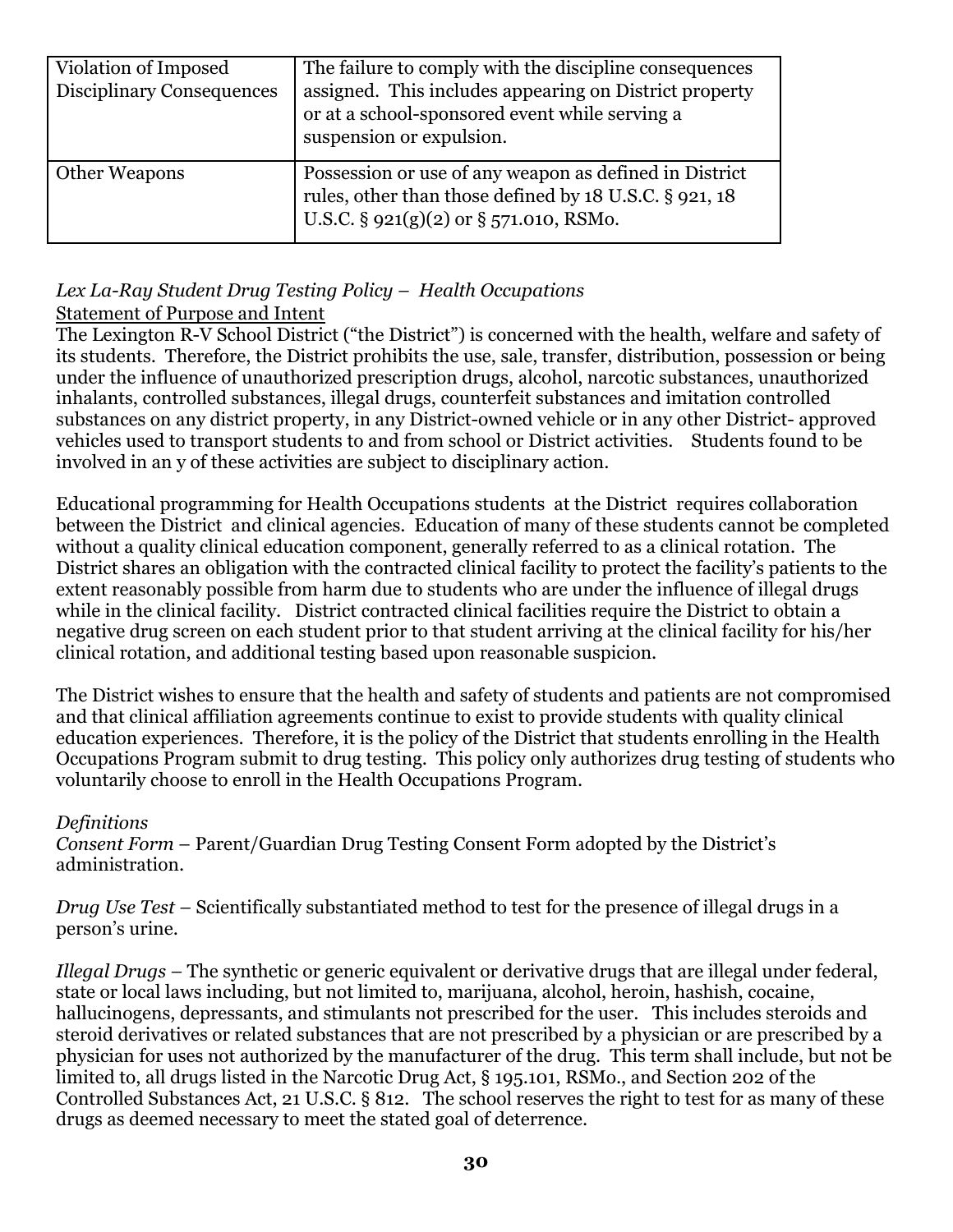*Medical Review Officer –* A third-party healthcare professional who reviews student medications and makes a final determination on non-negative test results.

*Negative Test Result –* A toxicological test result that is considered to demonstrate the absence of an illegal drug or the metabolites thereof using the standards customarily established by the testing laboratory administering the drug use test.

*Non-negative Test Result –* An initial, unconfirmed toxicological test result that is considered to demonstrate the presence of an illegal drug or the metabolite thereof using the standards customarily established by the testing laboratory administering the drug use test. After further testing of the sample and consideration of legally prescribed medication that might influence the test result, a final determination will be made by a Medical Review Officer.

*Positive Test Result –* When referring to a drug test administered under this policy, a toxicological test result that is considered to demonstrate the presence of an illegal drug or the metabolites thereof using the standards customarily established by the testing laboratory administering the drug use test.

#### Persons to be Tested

Any student who is enrolled in any Health Occupations course that requires a clinical rotation at a contracted clinical facility will be required to submit to drug use testing prior to the first clinical rotation, and annually thereafter. Students enrolled in the Health Occupations program will also be subject to reasonable suspicion testing as set forth below.

#### Reasonable Suspicion Testing

The District is authorized to require any student to submit to a drug use test if the District has "reasonable suspicion" that the student is using or is under the influence of illegal drugs while:

- On contracted clinical facilities immediately before, during, and/or immediately after clinical rotation hours;
- Traveling to or from contracted clinical facilities for clinical rotations or for such other purposes as are part of the Health Occupations Program.
- Reasonable suspicion may be established by the following (not an exhaustive list):
	- A student's behavior, in conjunction with physical appearance and/or odor, indicates the possible use of illegal drugs.
	- The student possesses drug paraphernalia, alcohol, marijuana or any controlled substance.
	- Information communicated to an administrator by a teacher, parent, law enforcement personnel, other adult, or a student indicating a student is using, possessing, or under the influence of illegal drugs.

A student's refusal to submit to the drug use test will be treated as a refusal to consent to drug testing, and the student will be refused access to the contracted clinical facilities, and will, therefore, be unable to complete the required clinical experience.

# Consent to Drug Testing

The student must provide written consent to provide specimens for the purpose of analysis. If the student is under eighteen (18) years of age, the student's parent or legal guardian must sign the drug testing consent form in addition to the student. The signed consent must be returned to the District, and will be maintained in the student's permanent record.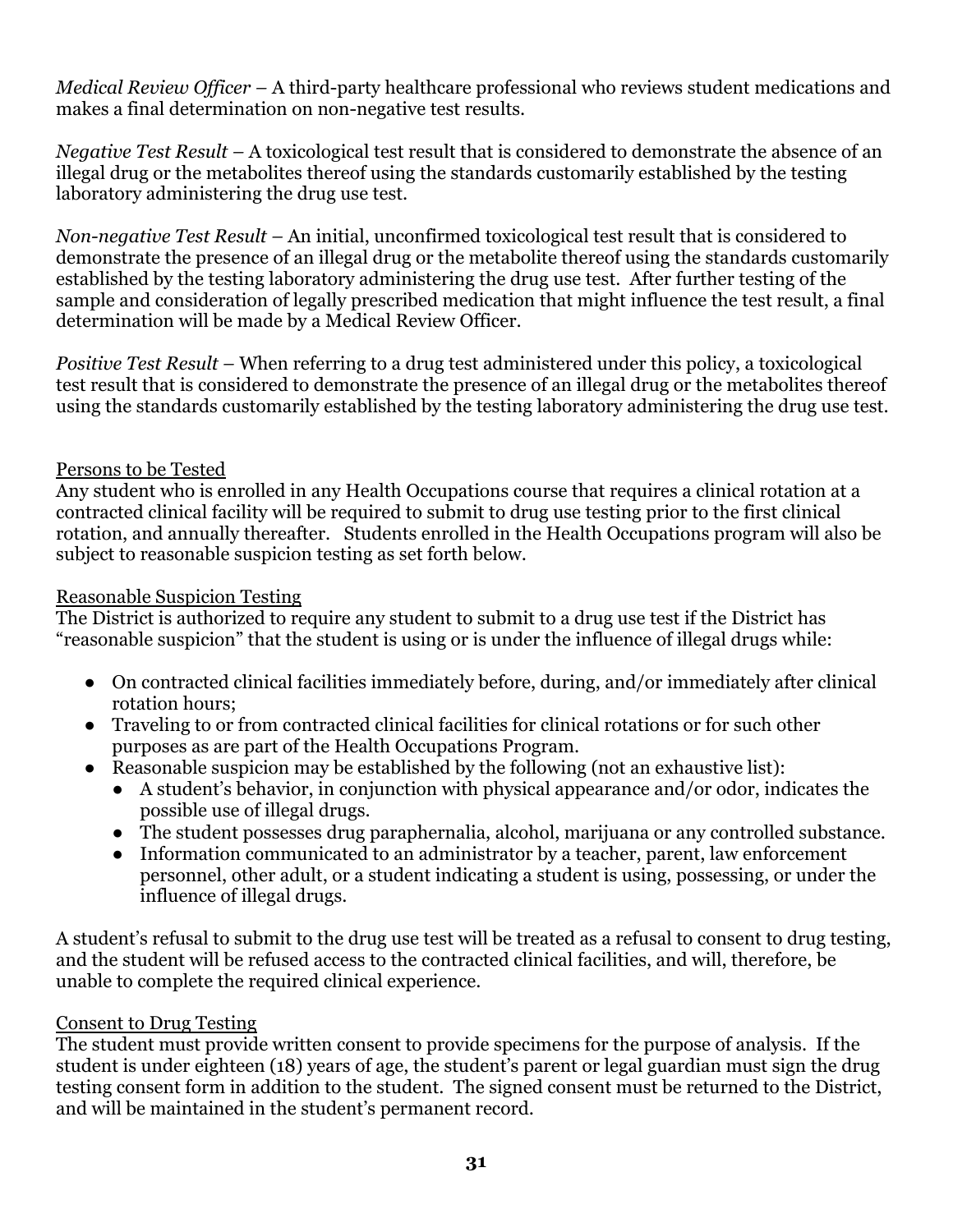Students who decline to consent to drug testing will be refused access to the contracted clinical facilities, and will be unable to complete the required clinical experience.

#### Confidentiality

All records related to the student drug testing shall be kept in confidential files separate from a student's permanent educational records. Those files will be destroyed upon the student's graduation or transfer from school. Test results will only be released to t he student, his/her parents/guardians, approved school officials, or such other person as is authorized to receive such results. If the student has a non-negative test, the administration will not use or reveal a non-negative test result as a reason to search the student's locker, purse, backpack, or other area in which the student keeps his or her personal effects. Test results will not be turned over to the police or authorities without a subpoena or court order, and administration will not disclose test results without a subpoena or court order, unless otherwise required to be disclosed by law.

#### Procedure

Students will

- 1. Need a list of all medications they are currently taking.
- 2. Fill out drug screen paper with medications listed.
- 3. Go back with an approved nurse to complete screen in private.
- 4. Empty pockets.
- 5. Sign sticker for top of urine container.
- 6. Provide urine sample understanding that the toilet may not be flushed or hands washed until the specimen is given to the nurse.
- 7. Watch nurse seal specimen.
- 8. Flush toilet and wash hands.
- 9. Await results of screen.

#### **Consequences**

A student with a confirmed positive test result will be ineligible to participate in the required clinical rotation, and will be dismissed from the Health Occupations Program. Additionally, a student who refuses to be tested for drugs will similarly be ineligible to participate in the required clinical rotation, and will be dismissed from the Health Occupations Program.

#### Drug Counseling and Assistance

As such, drug counseling and assistance programs may be sought by the parents of any student who has a positive test result under this policy. Parents may request access to drug counseling programs provided by the district. If requested by the parents, assistance in obtaining additional help for the student will be provided by the school counselors. Any costs for assistance or enrollment into any drug counseling sessions will be exclusively the responsibility of the student or parent/guardian.

#### <span id="page-31-0"></span>Bullying, Hazing, and Cyberbullying S-185-S

The District strictly prohibits bullying, including hazing, and cyberbullying on school grounds, at any school function, or on District transportation.

#### *Definitions*

*Bullying* – Intimidation, unwanted aggressive behavior or harassment that is repetitive or is substantially likely to be repeated and causes a reasonable student to fear for his or her physical safety or property; substantially interferes with the educational performance, opportunities, or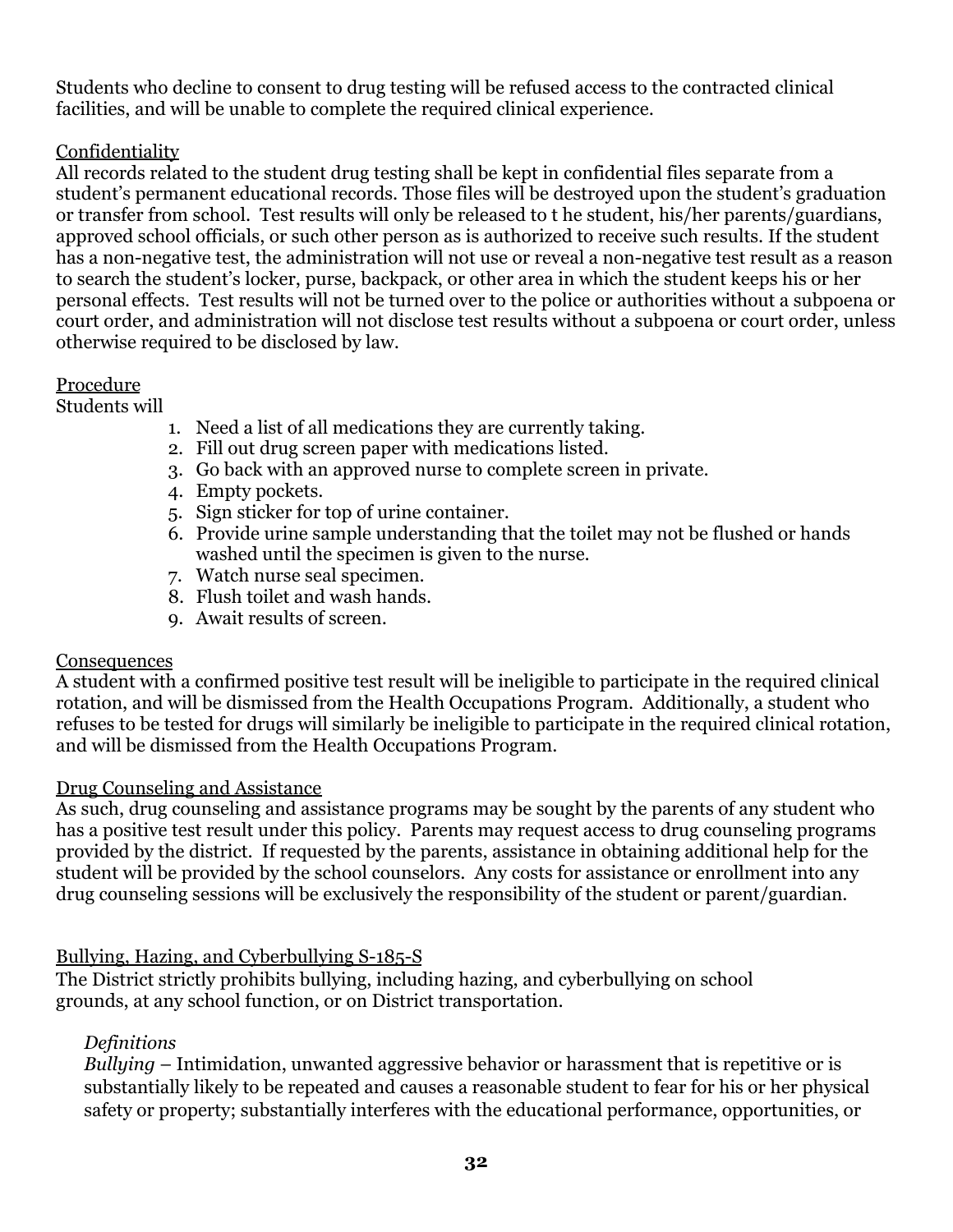benefits of any student without exception; or substantially disrupts the orderly operation of the school. Bullying may consist of physical actions, including gestures, or oral, cyberbullying, electronic, or written communication, and any threat of retaliation for reporting such acts.

*Cyberbullying* – Bullying as defined above through the transmission of a communication including, but not limited to a telephone, wireless telephone, or other wireless communication device, computer, or pager. The District has jurisdiction to prohibit cyberbullying that originates on a school campus, or at a District activity if the communication was made using District technological resources, if there is sufficient nexus to the educational environment, or if the electronic communication was made on the school's campus or at a District activity using the student's own person technological resource.

*Anti-bullying Coordinator* – The Superintendent will ensure an individual at each school is designated to serve as the anti-bullying coordinator. All anti-bullying coordinators will be teacher-level or above and a list of coordinators will be kept on file at the District administration office and updated annually. Additionally, a District anti-bullying coordinator will be designated. The building anti-bullying coordinators are the building principals.

*School Day* – A day on the District calendar when students are required to attend school.

#### *Reporting Bullying or Cyberbullying*

District employees are required to report any instance of bullying of which the employee has firsthand knowledge. Any employee, substitute, or volunteer who witnesses an incident of bullying must report the incident to the building anti-bullying coordinator within two (2) school days of witnessing the incident. If the anti-bullying coordinator is unavailable or is the subject of the report, the employee should contact the District's Compliance Officer. In addition, all District employees, substitutes, or volunteers must direct all persons seeking to report an incident of bullying to the building anti-bullying coordinator.

Any individual making a verbal report of bullying will be asked to submit a written complaint to the anti-bullying coordinator. If the person refuses or is unable to submit a written complaint, the anti-bullying coordinator will summarize the verbal complaint in writing.

When an anti-bullying coordinator is informed about a possible bullying or cyberbullying incident, verbal, written, or otherwise, the District will conduct a prompt, impartial, and thorough investigation to determine whether misconduct, including unlawful conduct, occurred. The District will implement interim measures as necessary. When it is determined that bullying or cyberbullying occurred, the District will take appropriate action for violations of District expectations and rules.

#### *Investigation*

Within two (2) school days of receipt of a report of bullying or cyberbullying, the anti-bullying coordinator or designee will initiate an investigation of the incident. The school principal may appoint other school staff to assist with the investigation. The investigation will be completed within ten (10) school days from the date of the written report unless good cause exists to extend the investigation. A copy of the written report of the investigation and results will be sent to the District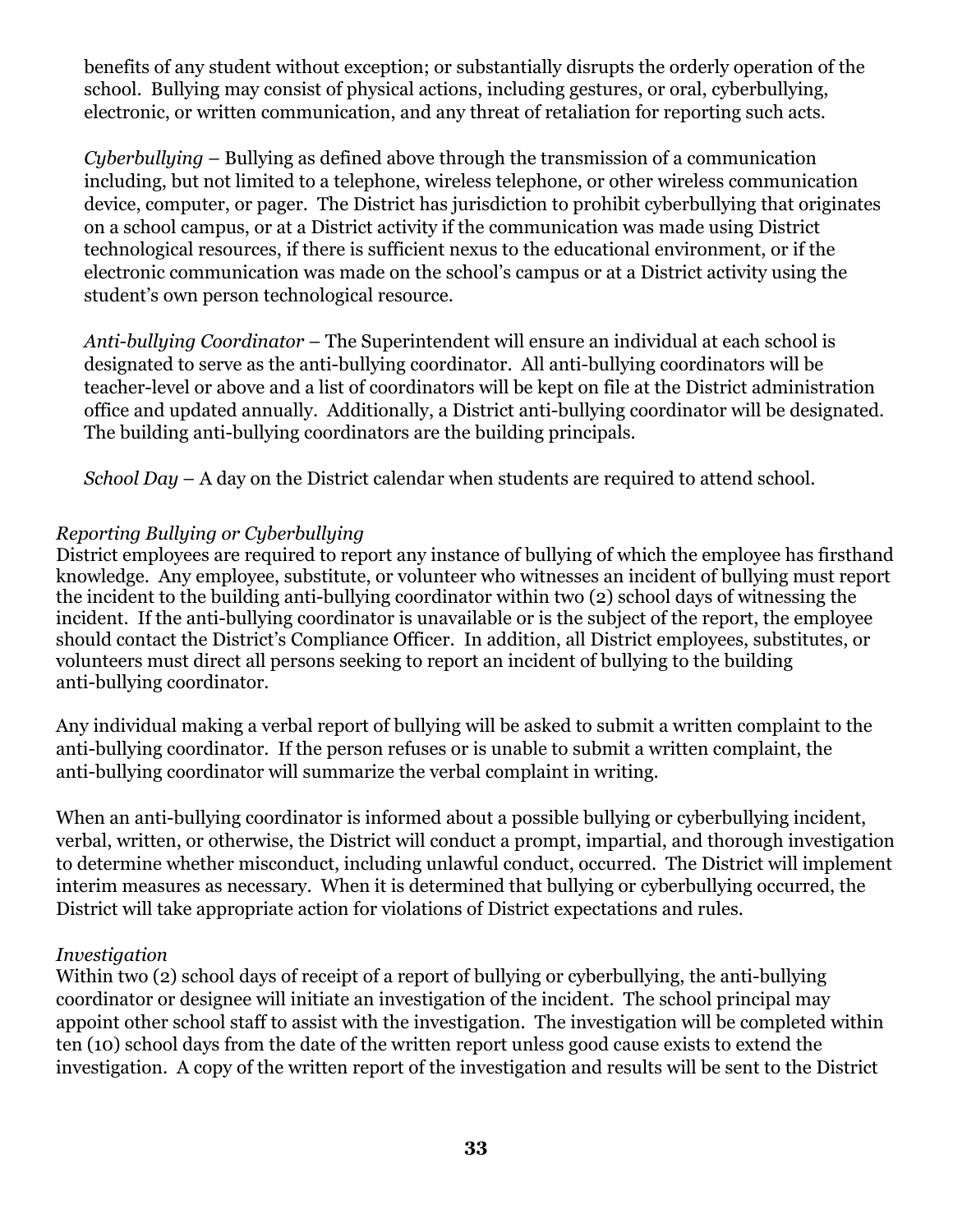anti-bullying coordinator and included in the files of the victim and the alleged or actual perpetrator of bullying or cyberbullying. All reports are confidential in accordance with law and District rules.

#### *Retaliation*

The District prohibits reprisal or retaliation against any person who reports an act of bullying or cyberbullying, testifies, or participates in any manner with an investigation proceeding, or hearing. The District will take appropriate remedial action for any student, teacher, administrator, or other school personnel who retaliates.

#### *Consequences of Bullying, Cyberbullying, or Retaliation*

When the District receives a report of bullying, cyberbullying, or retaliation, interim measures to protect the victim(s) will be taken. If an investigation determines that bullying, cyberbullying, or retaliation occurred, the District will act to end the bullying, cyberbullying or retaliation.

Students who are determined to have participated in bullying, cyberbullying, or retaliation will be disciplined in accordance with the District discipline policy. Consequences may include, but are not limited to, loss of privileges, detention, in- or out-of-school suspension, expulsion, and referral to law enforcement. Any determination of consequences will consider factors such as the age of the student(s), developmental level of the student(s), degree of harm, severity of behavior, disciplinary history, and other educationally relevant factors.

District employees and substitutes who violate this policy will be disciplined, up to and including termination. Volunteers, visitors, patrons, or others who violate this policy may be prohibited from District property or activities, or other remedial action.

#### *Public Notice* The District will:

- 1. Provide information and appropriate training to District staff who have significant contact with students regarding the policy.
	- 2. Provide education and information to students regarding bullying, including information regarding the District policy prohibiting bullying, the harmful effects of bullying, and applicable initiatives to address bullying, including student peer-to-peer initiatives to provide accountability and policy enforcement for those found to have engaged in bullying, cyberbullying, and/or retaliation against any person who reports an act of bullying.
	- 3. Instruct school counselors, school and licensed social workers, mental health professionals, and school psychologists to educate students who are victims of bullying on techniques for overcoming bullying's negative effects. Techniques will include, but are not limited to, cultivating the student's self-worth and self-esteem; teaching the student to defend himself/herself assertively and effectively; helping the student develop social skills; and/or encouraging the student to develop an internal locus of control.
	- 4. Implement programs and other initiatives to address and respond to bullying in a manner that does not stigmatize the victim and makes resources or referrals available to victims of bullying.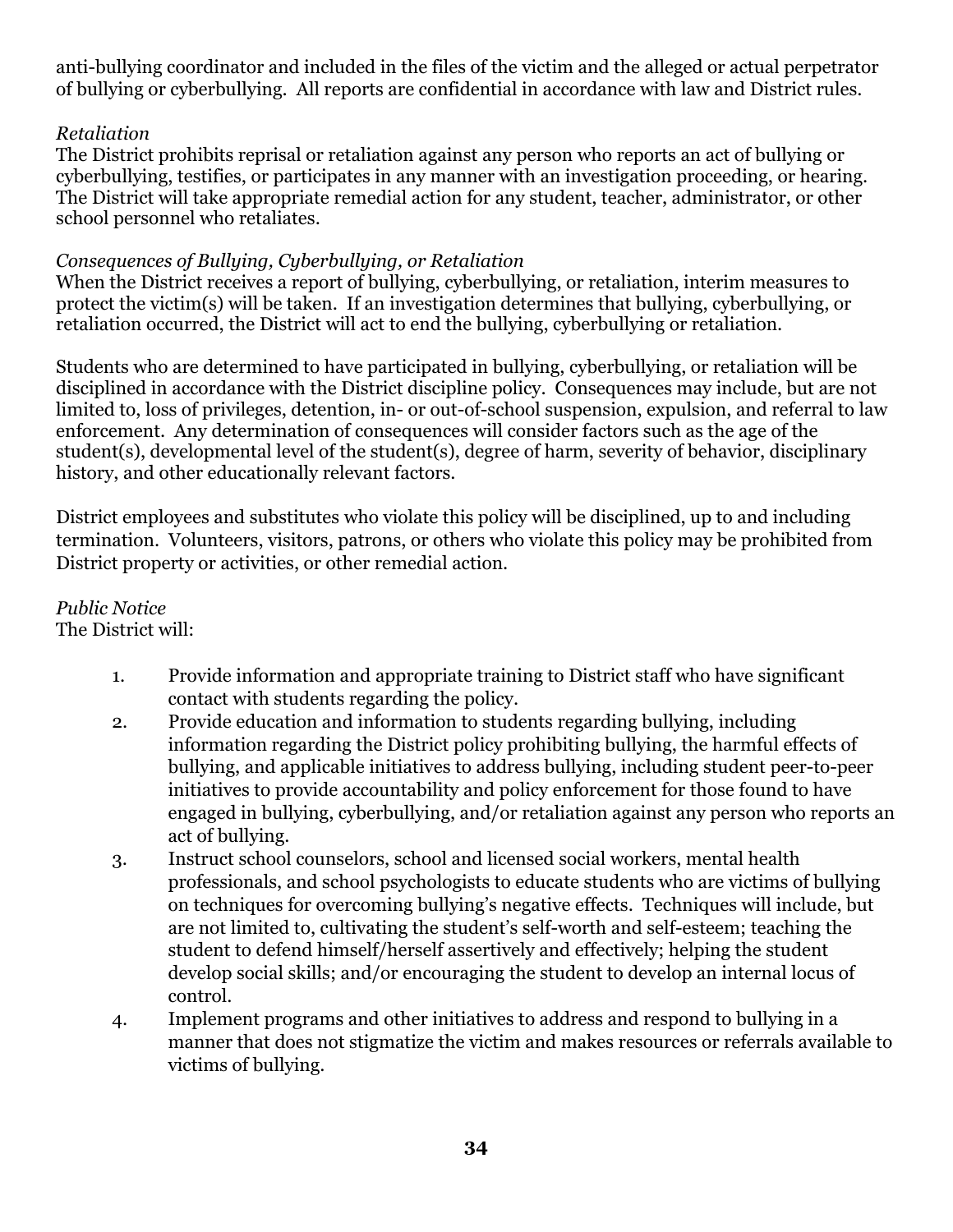Complaints alleging unlawful discrimination, harassment, or retaliation in violation of District policy will be referred for investigation to the District Compliance Officer.

#### <span id="page-34-0"></span>*Report Form*

The Bullying Incident Report Form is available in the counselor's office.

<span id="page-34-1"></span>Equal Opportunity and Prohibition against Harassment, Discrimination, and Retaliation C-130-S The District is committed to providing equal opportunity in all areas of admission, recruiting, hiring, employment, retention, promotion, contracted services, and access to programs, services, activities, and facilities. The District strictly prohibits any unlawful discrimination or harassment against any person because of race, color, religion, disability, age, sex, gender, national origin, or any other characteristic protected by law. The District also prohibits retaliatory action, harassment, or discrimination against individuals who make complaints of, report, or otherwise participate in the investigation of any such unlawful discrimination, harassment, or retaliation. The District is an equal opportunity employer.

Anyone who believes that they have been discriminated, harassed, and/or retaliated against in violation of this policy should report the alleged discrimination, harassment and/or retaliation to the District's Compliance Officer. The District designates the following individual to act as the District's Compliance Officer:

| Title:         | <b>Assistant Superintendent</b>               |
|----------------|-----------------------------------------------|
| Phone #:       | $(660)$ 259-4369                              |
| Email Address: | $assistantsuperintendent@lexington.k12.mo.us$ |

In the event the District's Compliance Officer is unavailable or is the subject of a report that would otherwise be made to the Compliance Officer, reports should instead be directed to the alternative Compliance Officer:

| Title:         | Superintendent                     |
|----------------|------------------------------------|
| Phone $#$ :    | $(660)$ 259-4369                   |
| Email Address: | superintendent@lexington.k12.mo.us |

All employees, students, and visitors who have witnessed any incident or behavior that could constitute discrimination, harassment, or retaliation under this policy must immediately report such incident or behavior to the District's Compliance Officer for investigation.

All complaints of violation of this policy will be promptly investigated by the District, and appropriate action will be taken.

#### <span id="page-34-2"></span>Title IX C-131-P

The District does not discriminate on the basis of sex in the education program or activity that it operates and is required by Title IX not to discriminate in such a manner. The requirement not to discriminate in the education program or activity extends to admissions and employment. Inquiries about the application of Title IX to the District may be referred to the Title IX Coordinator or Assistant Secretary for Civil Rights of the Department of Education, or both.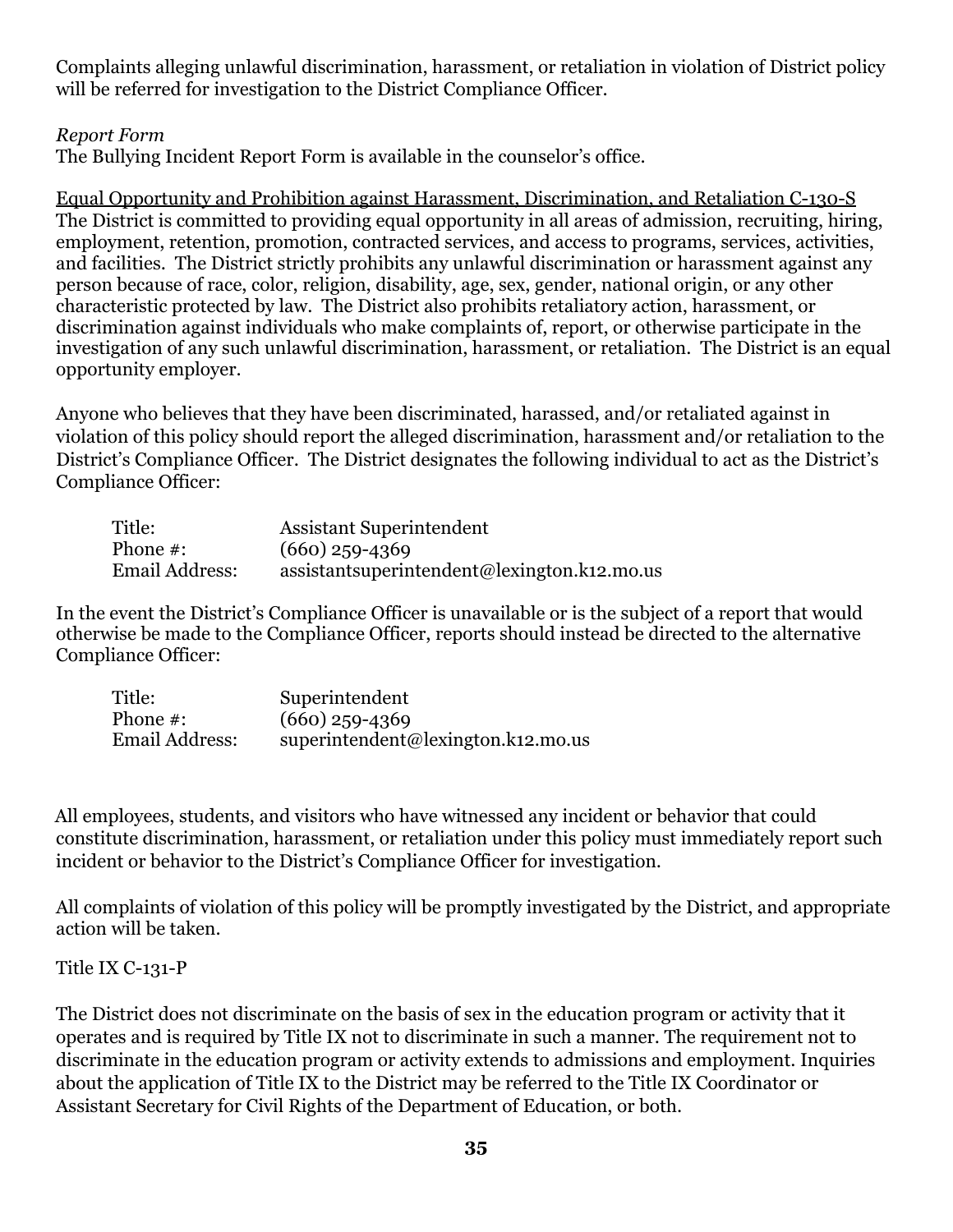The District designates the following individual to serve as the District's Title IX Coordinator:

| Name:          | Kyle Cahill, Principal                     |
|----------------|--------------------------------------------|
| Address:       | 2323A High School Dr., Lexington, MO 64067 |
| Email Address: | kcahill@lexington.k12.mo.us                |
| Phone $#$ :    | $(660)$ 259-4391                           |

Any person may report sex discrimination, including sexual harassment (whether or not the person reporting is the person alleged to be the victim of conduct that could constitute sex discrimination or sexual harassment), in person, by mail, by telephone, or by electronic mail, using the contact information listed for the Title IX Coordinator, or by any other means that results in the Title IX Coordinator receiving the person's verbal or written report. Such a report may be made at any time (including during non-business hours) by using the telephone number or electronic mail address, or by mail to the office address, listed for the Title IX Coordinator.

All employees, students, and visitors who have witnessed, heard about, or received a report about any incident or behavior that could constitute sexual harassment under this policy must immediately report such incident or behavior to the District's Title IX Coordinator for investigation. If the allegations are against the District's Title IX Coordinator, it must be immediately reported to the Superintendent, unless the Superintendent is also the Title IX Coordinator, then to the President of the Board of Education.

All complaints of violation of this policy will be promptly investigated by the District, and appropriate action will be taken.

# **Public Notice**

The Superintendent or designee will publicize this policy and will disseminate information about this policy to employees, parents/guardians, students, newly-enrolled students, newly-hired employees, and all unions or professional organizations holding collective bargaining or professional agreements with the District.

#### <span id="page-35-0"></span>Student Searches S-220-S

Desks, lockers, and other District property provided for student use are subject to periodic and random inspections without notice.

Student property may be searched based upon reasonable suspicion of a violation of school rules or law and an examination facts, credible information, or reasonable inferences based upon the facts and circumstances. Searches will be conducted in the presence of an adult witness.

Students are allowed the privilege of parking on school premises. The District has the authority to monitor vehicles and the parking lots of its campuses. The interior of a student's vehicle may be searched if the administration has reasonable suspicion that the search will reveal evidence that the student has or is violating school rules and/or the law.

Law enforcement will be contacted if a search produces a controlled substance, drug paraphernalia, weapons, stolen goods, or evidence of a crime.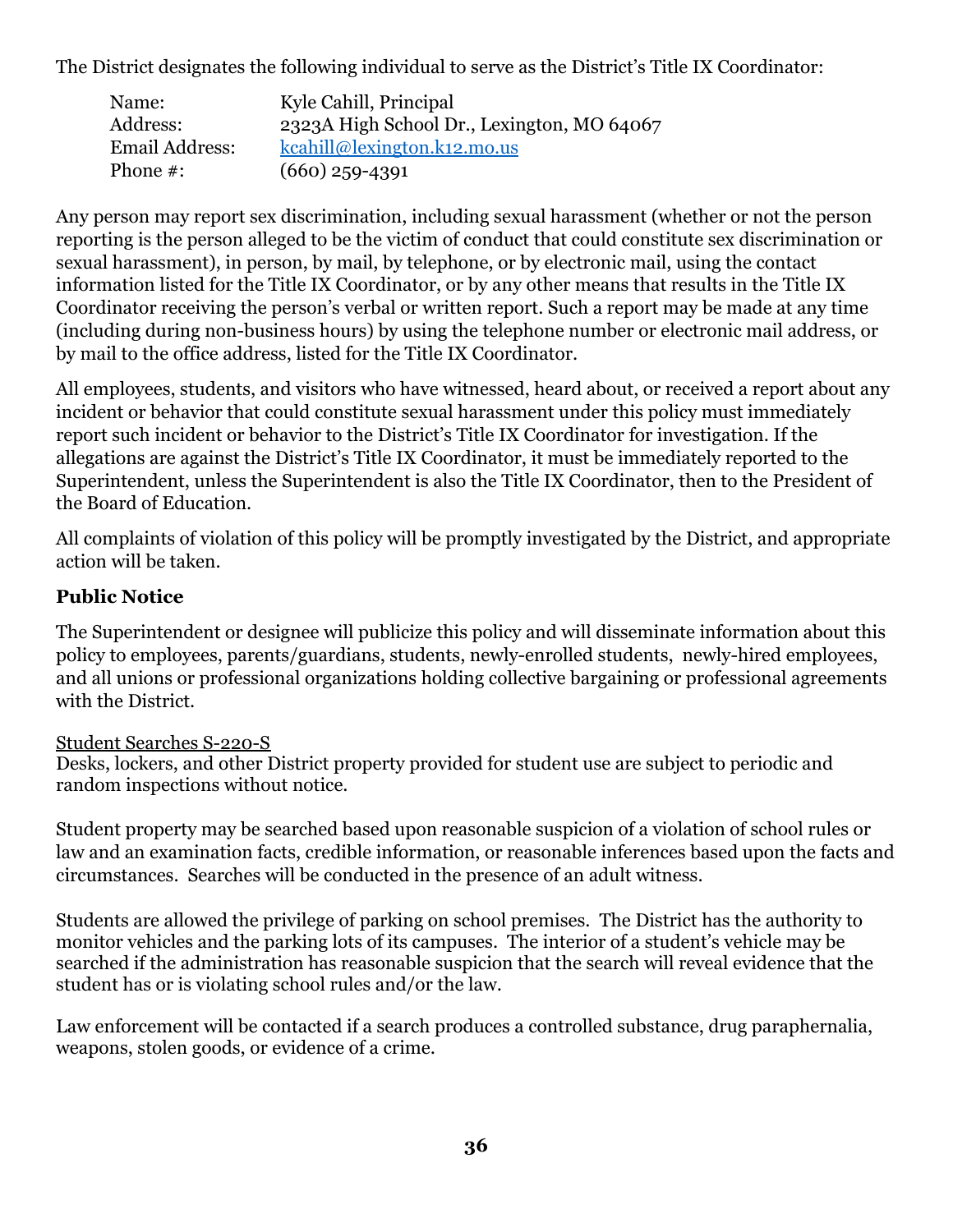*Lockers*: Each student in grades 5-12 is assigned a hallway locker. Some classes at Lex La-Ray will also be assigned lockers. Only locks provided by the District are permissible. Each Early Childhood student is provided with a locker/cubby marked with the child's name.

### Student Alcohol/Drug Abuse S-195-S

The District takes measures to foster a safe and drug-free learning environment that supports student engagement and development. Therefore, educational programs are provided to help students cultivate healthy lifestyles and age-appropriate drug awareness. All use, sale, transfer, distribution, possession, or being under the influence of unauthorized prescription drugs, alcohol, narcotic substances, unauthorized inhalants, controlled substances, illegal drugs, or counterfeit substances on any District property, vehicles, or at District-sponsored events is strictly prohibited. Suspected or known violations of the District policy should be immediately reported to school authorities. Any incidents that violate this policy are subject to disciplinary action and notification to law enforcement. Any confiscated substances will be turned over to law enforcement.

In cases where it is necessary for a student to take prescription or over-the-counter medications during the school day, the medication must be documented by the nurse's office in accordance with written label directions and parental permission in compliance with District rules. (*See* the Handbook's section on Administration of Medication for more information.)

Any drug/alcohol offense may result in one or more of the following: Administrator/Student conference, detention, in-school suspension, 1-180 days out-of-school suspension or expulsion, restitution if appropriate, loss of privileges including, but not limited to: confiscation of the contraband item, loss of parking privileges, loss of technology privileges, and referral to law enforcement. (*See* the Handbook's section on Student Discipline for more information.)

### Weapons in School S-200-S

The District strictly prohibits unauthorized possession or use of weapons on District property, at District-sponsored activities, either on- or off-campus, and District transportation. Weapons will be confiscated and reported to law enforcement authorities.

Examples of prohibited weapons may include, but are not limited to, blackjack, concealable firearm, explosive weapon, firearm, firearm silencer, gas gun, knife, machine gun, knuckles, projectile weapon, rifle, shotgun, spring gun, switchblade or any knife, mace spray, or any other items customarily used, or which can be used, to inflict injury upon another person or property.

By law, a student who brings a weapon prohibited by law on school property will be expelled or suspended from school for at least one calendar year and referred to law enforcement. The expulsion or suspension may be modified on a case-by-case basis upon the recommendation of the Superintendent to the Board. Other provisions of the discipline code related to the offense may be applied in addition to the consequences required by law. Students with disabilities who violate this policy will be reviewed under the provisions of the Individuals with Disabilities Act (IDEA) and/or Section 504 of the Rehabilitation Act.

### Instruction

*A+ Program S-130-S A+ Program Description*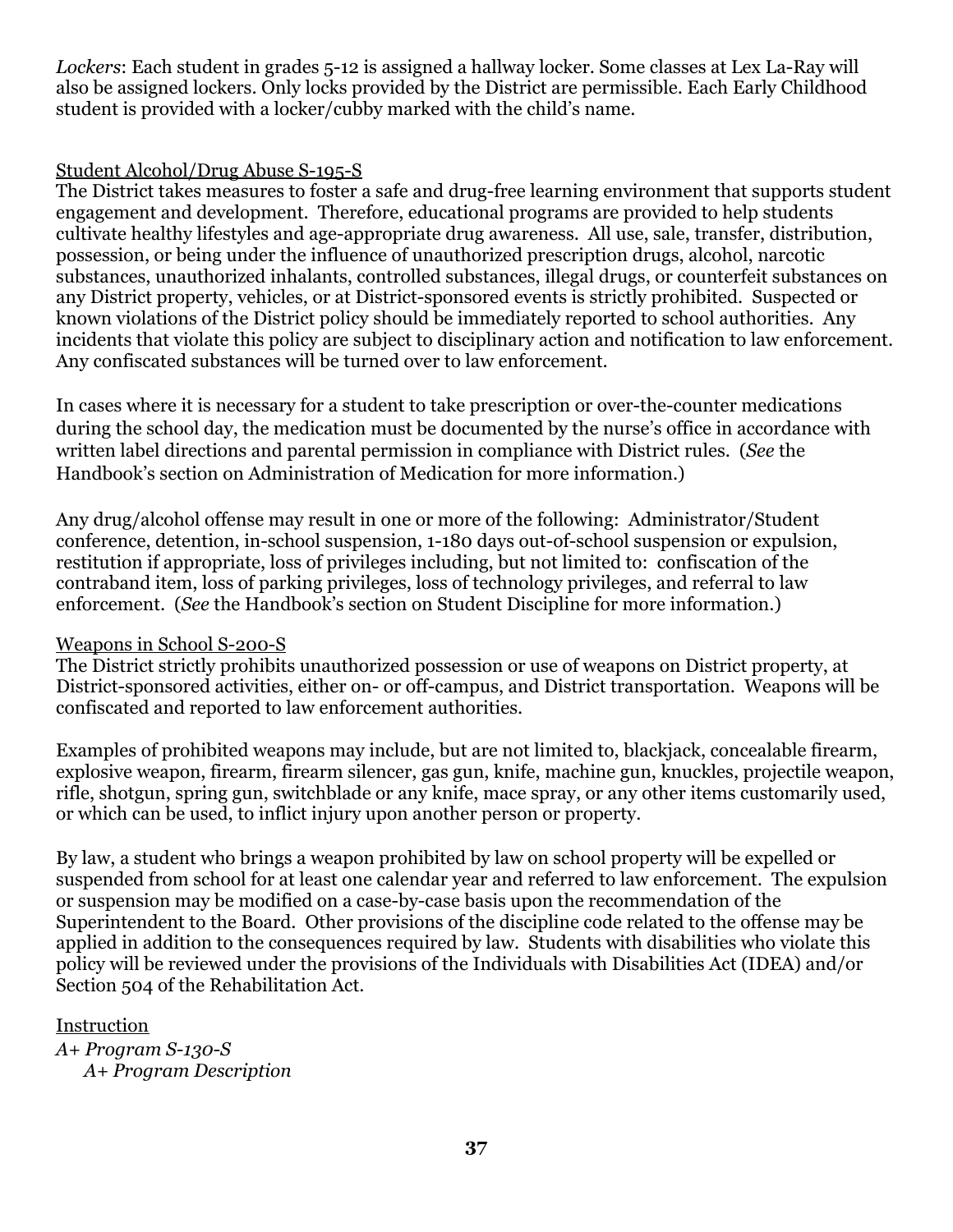The District is a proud participant of the Missouri A+ Program. As a designated school, the District graduates are eligible for the A+ designation, which qualifies them to receive A+ monies from the state to be used for tuition to any public community college or public vocational technical school in Missouri. Several four-year colleges and universities accept A+ credentials and funding as well. Some private, career/technical schools are also A+ eligible. In addition, more four- year institutions are offering incentives for students who meet the A+ criteria.

### *A+ Program Requirements*

To participate in the A+ program, a student must meet all requirements. The student must be a U.S. citizen or permanent resident and have attended an A+ designated high school for two (2) consecutive years prior to graduation. The student must graduate with a non-weighted, non-cumulative GPA of at least 2.5 on a 4.0 scale and have maintained at least a 95% attendance record in grades 9-12. In addition, the student must have performed 50 hours of unpaid mentoring and/or tutoring at a District school under District supervision coordinated through the A+ office. Up to 25% (12.5 hours) may include job shadowing prior to graduation. Good citizenship and the avoidance of unlawful use of alcohol and drugs is required. A score of proficient or advanced on the Algebra I end of course exam or a higher level DESE approved end-of-course mathematics exam must be achieved. Finally, the student must apply for non-payback scholarships by completing a FAFSA (free application for federal student aid) form.

More information about the A+ program may be accessed through on the District website at [https://www.lexington.k12.mo.us/wp-content/uploads/2019/09/A-Information-Guide.pdf,](https://www.lexington.k12.mo.us/wp-content/uploads/2019/09/A-Information-Guide.pdf) the high school counselor, and/or the District A+ Coordinator, Lisa Nevels, (660) 259-4391, ext. 2004, [lnevels@lexington.k12.mo.us.](mailto:lnevels@lexington.k12.mo.us)

## *Assessment Program I-195-S*

All students will participate in the required, statewide screening and assessment program or an alternative assessment as determined by a student's Individual Education Plan (IEP). The District will comply with all assessment requirements for students with disabilities. The District has a written assessment plan, which is updated and posted annually on the District's website. The assessment plan is available for review on the internet at:

[https://docs.google.com/document/d/1no\\_gxhcnCAoaG9cUWzsVdvqxQUiOTzP\\_PmsibzuEpVE/edit](https://docs.google.com/document/d/1no_gxhcnCAoaG9cUWzsVdvqxQUiOTzP_PmsibzuEpVE/edit?usp=sharing) [?usp=sharing](https://docs.google.com/document/d/1no_gxhcnCAoaG9cUWzsVdvqxQUiOTzP_PmsibzuEpVE/edit?usp=sharing).

## *Teaching About Human Sexuality I-120-S*

Students will be provided instruction regarding human sexuality that is appropriate for students' age and gender. District Policy provides information about the requirements related to content. Parents/guardians have the right to remove their student from any part of human sexuality instruction. All curriculum materials used in the District's human sexuality instruction are available for review prior to its use in instruction. Students will receive this instruction in the  $4<sup>th</sup>$  and/or  $5<sup>th</sup>$ grade. Parents will receive a permission form prior to their students receiving this instruction.

*Graduation Requirements I-190-S*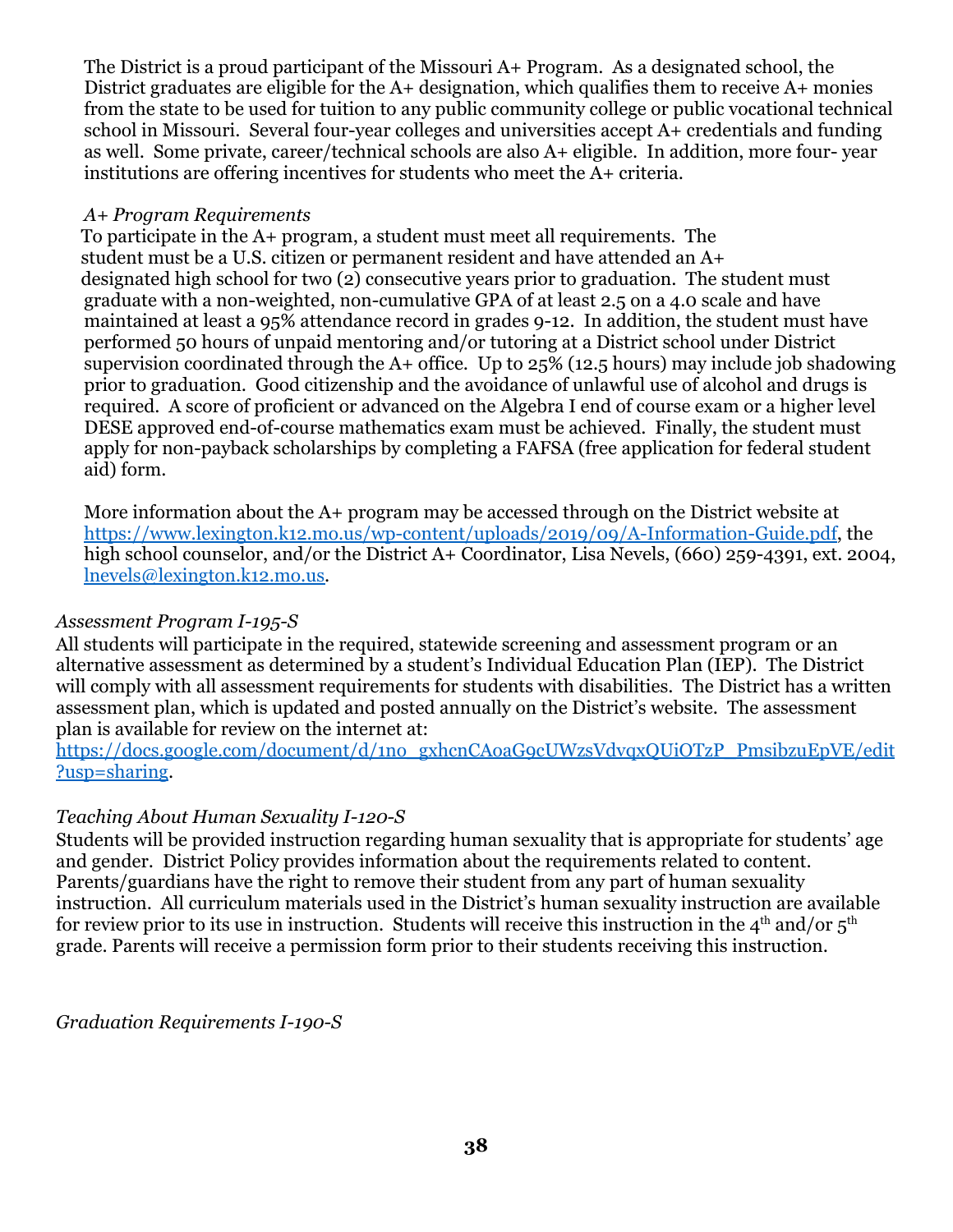| credits                                  | English $-4$ Math $-3$ credits                                                                                                                                                                                           | Science $-3$ credits                                                              | Social Studies $-3$<br>lcredits |
|------------------------------------------|--------------------------------------------------------------------------------------------------------------------------------------------------------------------------------------------------------------------------|-----------------------------------------------------------------------------------|---------------------------------|
| Fine Arts $-$<br>1 credit                | Practical Arts - 1<br>credit                                                                                                                                                                                             | Physical Education $-1$<br>lcredit                                                | Health $- \frac{1}{2}$ credit   |
| Personal<br>Finance $-$<br>1/2<br>credit | Speech $ \frac{1}{2}$ credit                                                                                                                                                                                             | Electives $-8.5$ credits<br>Highly suggest taking Computer Apps $-1/2$<br>lcredit |                                 |
| Total<br>Credits -<br>26                 | Please see Educational Planning Guide for more information regarding graduation<br>$ requirements\ available$ at:<br>https://www.lexington.k12.mo.us/wp-content/uploads/2020/06/Educational-Plannin<br>g-Guide-20-21.pdf |                                                                                   |                                 |

## *Graduation Ceremony*

Students who do not meet all graduation requirements cannot walk at graduation.

#### Students Eligible for Services under the IDE*A*

Students eligible for services under the Individuals with Disabilities Education Act (IDEA) who will have completed four years of high school at the end of a school year may participate in the graduation ceremony and all related activities of the student's graduating class if:

- 1. The student's Individualized Education Program (IEP) prescribes special education, transition planning, transition services or related services beyond the student's four years of high school, and
- 2. The student's IEP team determines the student is making progress toward the completion of the IEP and that participation in the graduation ceremony is appropriate.

The student and the student's parent/guardian will be provided written notice of this policy at the annual IEP meeting prior to or during the student's fourth year of high school.

### *Lex La-Ray Technical Center*

Lexington High School students have the option of taking classes at the Lex La-Ray Technical Center which is directly southeast of the High School. Students are not eligible to take 3-hour career education courses until their junior and senior years. All Lex La-Ray programs are approved by the Missouri Department of Elementary and Secondary Education. In addition, the Technical Center is accredited with The Council of Occupational Education.

#### Program Requirements

Most programs at the Lex La-Ray Technical Center are two-year, 1050-hour programs.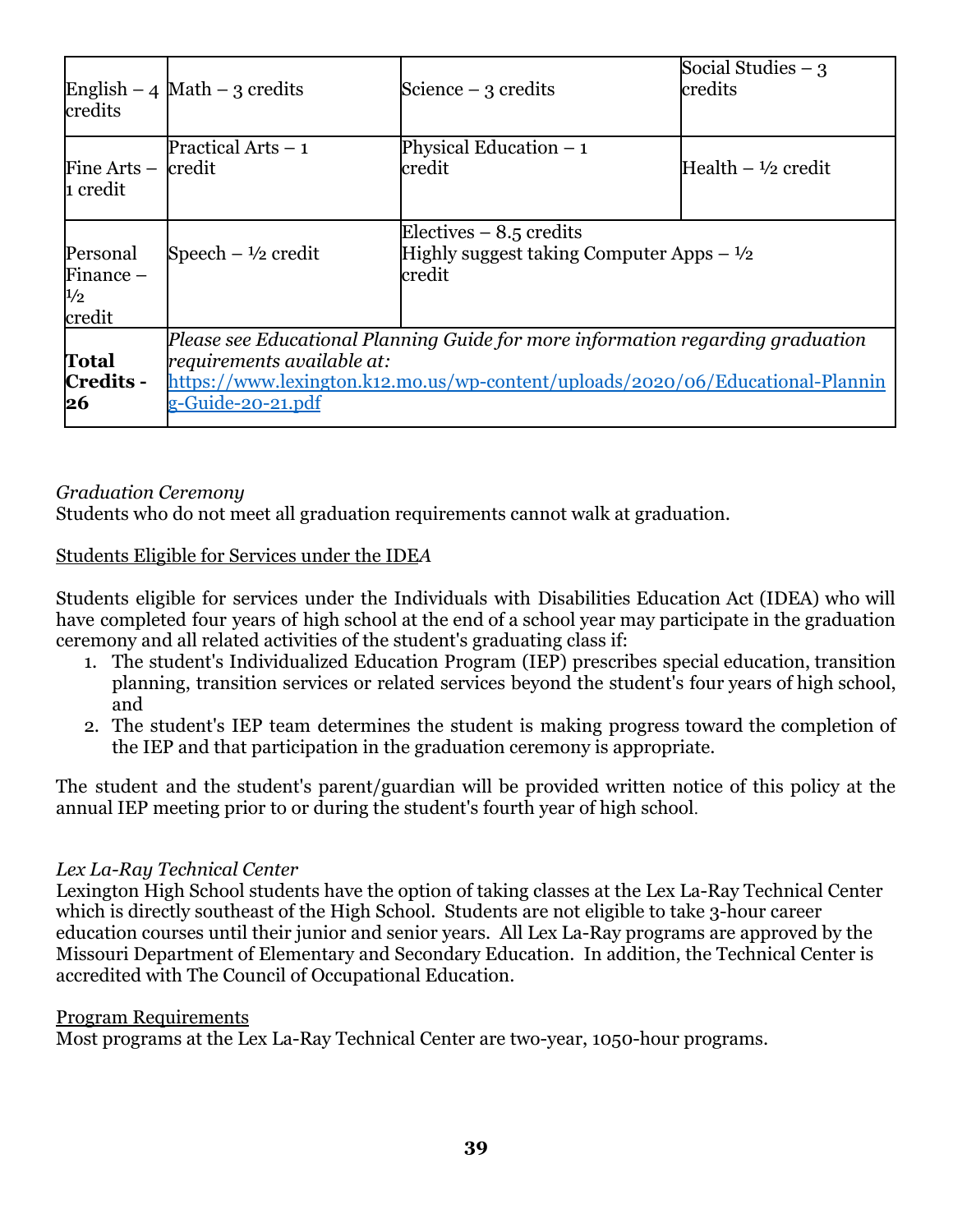### *Section 504 I-125-S*

The District is required to undertake measures to identify and locate every qualified disabled person residing in the District who is not receiving a public education; and take appropriate steps to notify disabled persons and their parent or guardians of the District's duty.

The District will provide free appropriate public education (FAPE) to each qualified disabled person in the District's jurisdiction regardless of the nature or severity of the person's disability. For purposes of Section 504 of the Rehabilitation Act of 1973, the provision of an appropriate education is the provision of regular or special and related aids and services that are designed to meet individual educational needs of disabled persons as adequately as the needs of nondisabled persons are met and are based on adherence to procedures that satisfy the requirements of the Section 504 federal regulations.

The District has developed a 504 Procedures Manual for the implementation of federal regulations for Section 504 of the Rehabilitation Act, Subpart D. This Procedures Manual may be reviewed in the office of the Assistant Superintendent, Elizabeth Fagre, 2323A High School Drive, Lexington, MO 64067, (660) 259-4369, [efagre@lexington.k12.mo.us.](mailto:efagre@lexington.k12.mo.us) Alternative times are available by request.

This notice will be provided in native languages as appropriate.

### *Special Education I-125-S*

The District is required to locate, evaluate, and identify children with disabilities who are under the jurisdiction of the District, regardless of the severity of the disability, including children attending private schools, children who live outside the District but are attending a private school within the District, highly mobile children, such as migrant and homeless children, children who are wards of the state, and children who are suspected of having a disability and in need of special education even though they are advancing from grade to grade. The District assures that it will provide a free, appropriate public education (FAPE) to all eligible children with disabilities between the ages of 3 and 21 under its jurisdiction. Disabilities include autism, deaf/blindness, emotional disorders, hearing impairment and deafness, intellectual disability, multiple disabilities, orthopedic impairment, other health impairments, specific learning disabilities, speech or language impairment, traumatic brain injury, visual impairment/blindness and young child with a developmental delay.

The District assures that it will provide information and referral services necessary to assist the State of Missouri in the implementation of early intervention services for infants and toddlers eligible for the Missouri First Steps program.

The District assures that personally identifiable information collected, used, or maintained by the District for the purposes of identification, evaluation, placement or provision of FAPE of children with disabilities may be inspected and/or reviewed by their parents/guardians. Parents/guardians may request amendment to the educational record if the parent/guardian believes the record is inaccurate, misleading, or violates the privacy or other rights of their child. Parents have the right to file complaints with the U.S. Department of Education or the Missouri Department of Elementary and Secondary Education concerning alleged failures by the District to meet the requirements of the Family Educational Rights and Privacy Act (FERPA).

The District has developed a Local Compliance Plan for the implementation of State Regulations for the Individuals with Disabilities Education Act (IDEA). This plan contains the agency's policies and procedures regarding storage, disclosure to third parties, retention and destruction of personally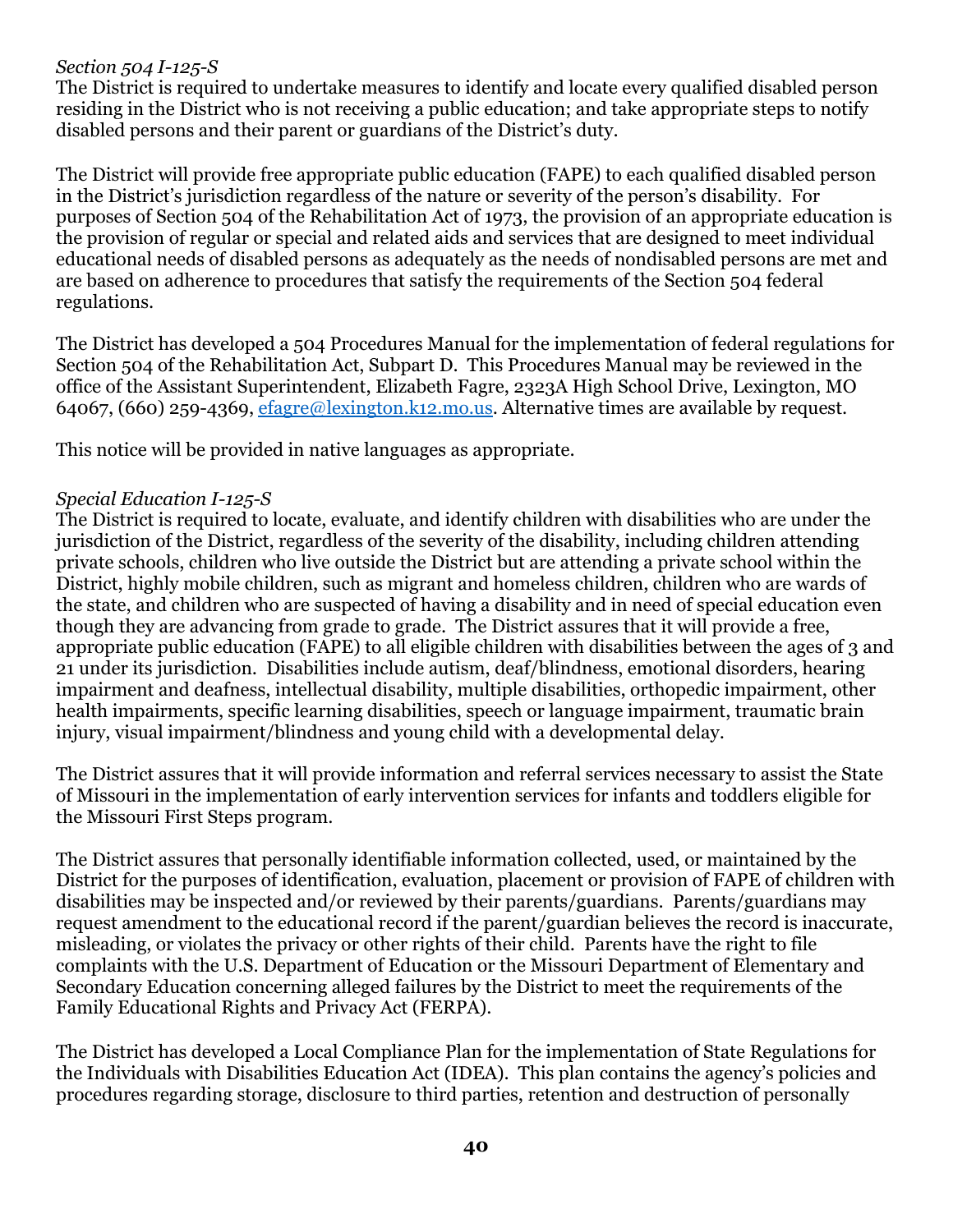identifiable information and the agency's assurances that services are provided in compliance with the General Education Provision Act (GEPA).

This plan may be reviewed Monday – Friday  $(8:00 \text{ am} - 3:00 \text{ pm})$  in the office of the Assistant Superintendent, Elizabeth Fagre, 2323A High School Drive, Lexington, MO 64067, (660) 259-4369, [efagre@lexington.k12.mo.us.](mailto:awilliams@lexington.k12.mo.us) Alternative times are available by request.

This notice will be provided in native languages as appropriate.

## *Virtual/Online Courses I-160-S*

The District offers online classes for students for acceleration, credit recovery, and options for students who need flexible schedules. The courses are taught by Missouri teachers, are aligned with the Missouri State Learning Standards, and follow the same semester calendar as face-to-face classes. The requirements for the enrollment and approval process are outlined in District Policy*.* Students whose educational interests are best served through on-line options may take up to six credits per semester.

For more information regarding online courses, consult the secondary course catalog and/or speak with your school counselor. Additional information about resources and processes may be accessed on the District's website at [https://www.lexington.k12.mo.us/?page\\_id=4010](https://www.lexington.k12.mo.us/?page_id=4010) and District Policy*.*

## Technology F-265-S

## *Cell Phone and Personal Electronic Device Guidelines*

Students in elementary and middle school may not use their cell phones or personal electronic devices at all during the school day unless they have received permission from a teacher or administrator. These devices should be stored in the student's backpack (elementary) or locker (middle school) during the school day.

Students in high school and students attending Lex La-Ray must silence cell phones during regular school hours and may only use cell phones during passing times and at lunch unless specifically allowed to do so by a teacher for an educational purpose.

Students may not use cell phones or any other electronic device during instructional time unless allowed to do so. If a teacher has classroom rules that prohibit the use of these items, the student must follow the rule. If in violation, the phone or electronic device will be confiscated and taken to the administrative office to be claimed by the student or parent at the end of the school day. Anytime a student is sent to the office all electronic devices must be turned off and turned in to the person working in the office. Further disciplinary action may be taken for repeat offenses. This procedure may be modified at any time by the administration.

Handheld gaming devices (Nintendo DS, etc.), radios or other music devices, and other electronic entertainment mediums are not permitted unless allowed by a teacher or administrator.

## *Technology Devices and Acceptable Use Policy*

The District maintains an environment that promotes ethical and responsible conduct in all online network activities by employees and students. All authorized users are expected to acknowledge and comply with the rules and policies of technology usage and the District network.

*Acceptable Use*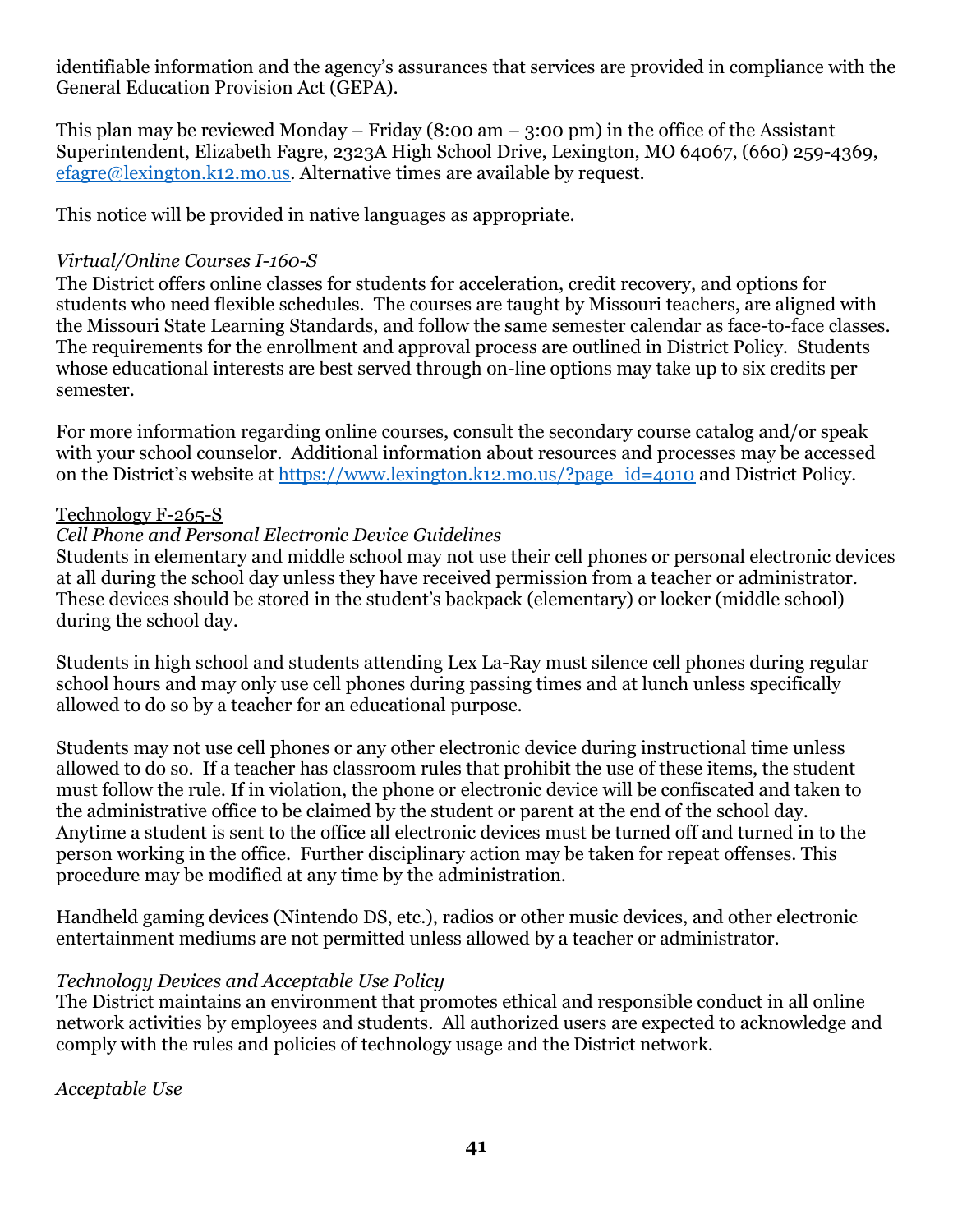All use of District devices and Internet usage must support educational purposes consistent with the District mission. Network accounts must be accessed only by the authorized user of the assigned account without an expectation of privacy from the District. Employee and student subscriptions to mailing lists and bulletin boards require prior approval by the system administrator. All online activity will be respectful and align with the code of conduct, discipline, and other related policies of the District. All technology of students will be monitored in compliance with the Children's Internet Protection Act (CIPA).

### *Unacceptable Use*

Any use of the network for commercial, for-profit, political purposes or advertisement is prohibited. Excessive use of the network for personal business may be cause for disciplinary action. No use of the network may be used to disrupt the use of the network by others or to destroy, modify, or abuse the system in any manner. District resources may not be used to download software or other files unrelated to its mission. Use of the network to access or process pornographic, dangerous, or inappropriate files as determined by the administrator is prohibited. The network may not be used to download, duplicate, or distribute copyrighted materials. The network shall not be used for any unlawful purposes. Use of profanity, harassing, or other offensive or discriminatory language is prohibited.

### *User Agreements*

Parents and, when age-appropriate, students are required to review and sign User Agreements in order to access District technology. (*See* User Agreement form in this handbook.)

### *Safety and Cybersecurity*

The District monitors the online activities of students and operates a technology protection measure ("filtering/blocking device") on the network and/or all computers with Internet access, as required by law. The filtering/blocking device will attempt to protect against access to visual depictions that are obscene or harmful to minors or are child pornography, as required by law. Filters/blocking devices are not foolproof, and the District cannot guarantee that users will never be able to access offensive materials using District equipment. Evading or disabling, or attempting to evade or disable, a filtering/blocking device installed by the District is prohibited.

## Building Information

## *Grading and Academic Policies*

## **Leslie Bell Grading, Progress Reports, and Conferences**

 $1<sup>st</sup>$  and  $3<sup>rd</sup>$  quarter reports will be given to parents at Parent-Teacher Conferences. Students will bring home progress reports at midyear and end of year. At Leslie Bell, teachers strive to have 100% parent attendance at 1<sup>st</sup> and 3<sup>rd</sup> quarter Parent-Teacher Conferences. It is important that parents meet with the teacher to discuss a student's progress.

The grading system at Leslie Bell School is:

Kindergarten –  $4^{\text{th}}$  Grades:

● 4-- Exceeds grade level expectations regularly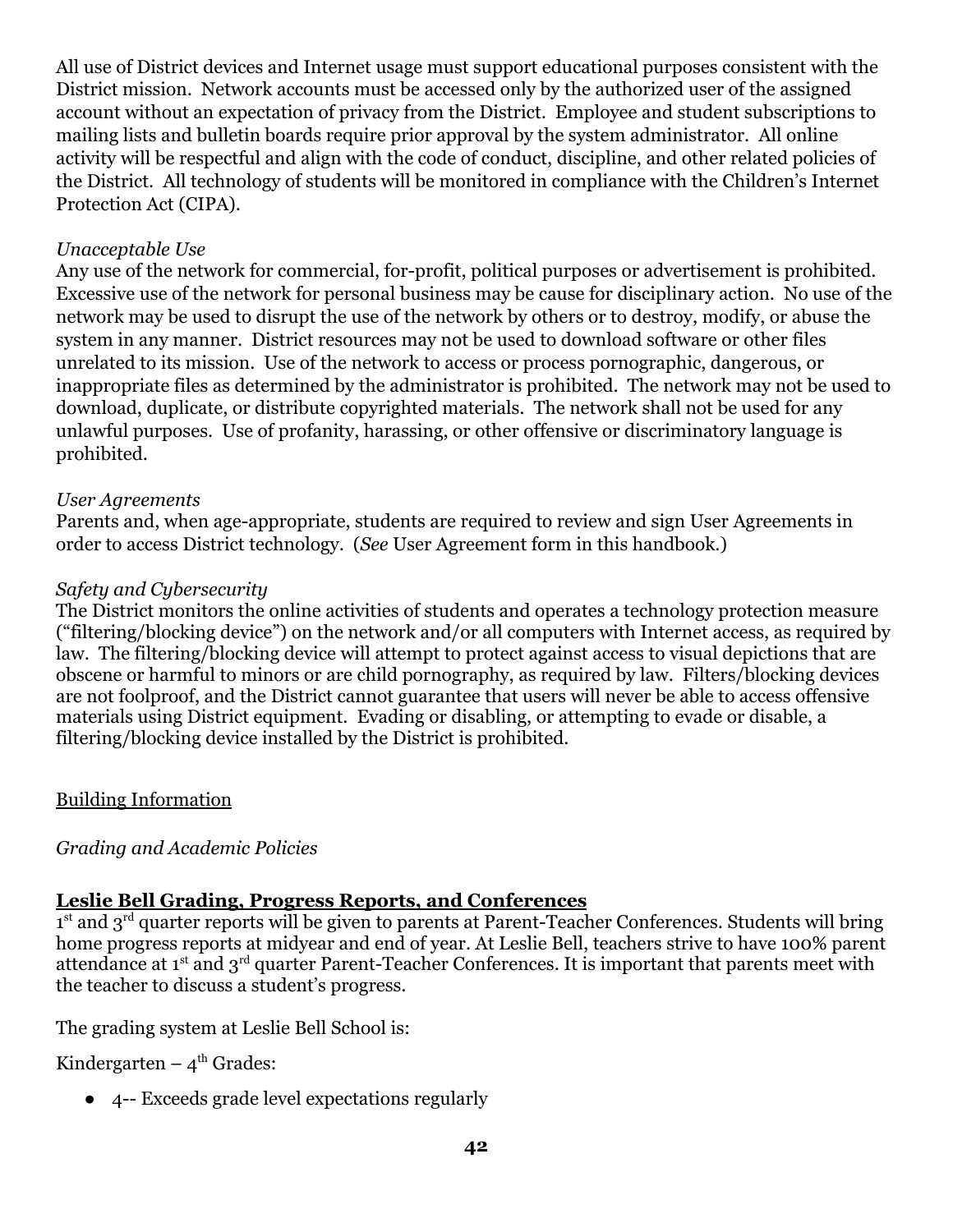- 3-- Consistently meets grade level expectations
- 2-- Progressing toward grade level expectations with assistance
- 1-- Developing grade level concepts with 1-1 support and assistance

State law requires that all  $4<sup>th</sup>$  grade students who are reading below a  $3<sup>rd</sup>$  grade reading level according to the District's reading assessment shall be retained if the student has not adequately improved by the end of summer school. Further, if a student fails to attend remediation assigned as a condition of promotion, the student will be retained.

### After School Tutoring

After school tutoring is available for students meeting requirements. Tutoring is Tuesday and Thursday each week until 4:10pm. Attendance is necessary for success of the program. It is not intended to be used to complete homework unless otherwise indicated by the classroom teacher and/or tutoring teacher.

### Classroom Placement

Classroom placement of students is based on academic, behavior, and social needs of the students. The grade level teams, PST team, and principal divide the students in preparation for the next school year. We do not take teacher requests.

### PST (Problem Solving Team)

The Problem Solving Team meets occasionally to help the classroom teachers with student concerns. The team, along with the classroom teacher collects data, develops interventions, and monitor progress in order to meet the needs of children at Leslie Bell. The Leslie Bell Problem Solving Team is made up of the Building Administrator, Classroom teacher, Counselor, Title 1 teachers, and Special Education teacher. Parents are encouraged to be an active part of the Problem Solving Team.

### Criteria for Compulsory and Recommended Summer School Attendance

Attendance at summer school, whether compulsory or recommended, will be determined by the following factors: attendance rate, performance on end-of-year assessments, classroom teacher recommendation, and the grade equivalency indicated on the most recent District approved assessments.

For the purposes of this policy "successful completion" of summer school will be defined as: Ninety (90) percent attendance rate AND satisfactory academic performance as determined by the summer school administrator.

## **Lexington Middle School Grade Reports and Academic Policies**

LMS students are recognized for academic achievement, attendance, participation, and good character in school activities; all of which contribute to a well-developed citizen. LMS will provide monthly, quarterly, and annual recognition for those students.

Student progress in all subject areas will be reported at mid-term and end of the quarter grading periods. Grades are cumulative throughout the semester. Semester grades are the only grades placed on a student's permanent record. Mid-term and semester grade cards will be sent home. If parents or guardians have questions concerning their student's progress, they are welcome to contact the teacher. Parent/teacher conferences will be held as scheduled on the school calendar. For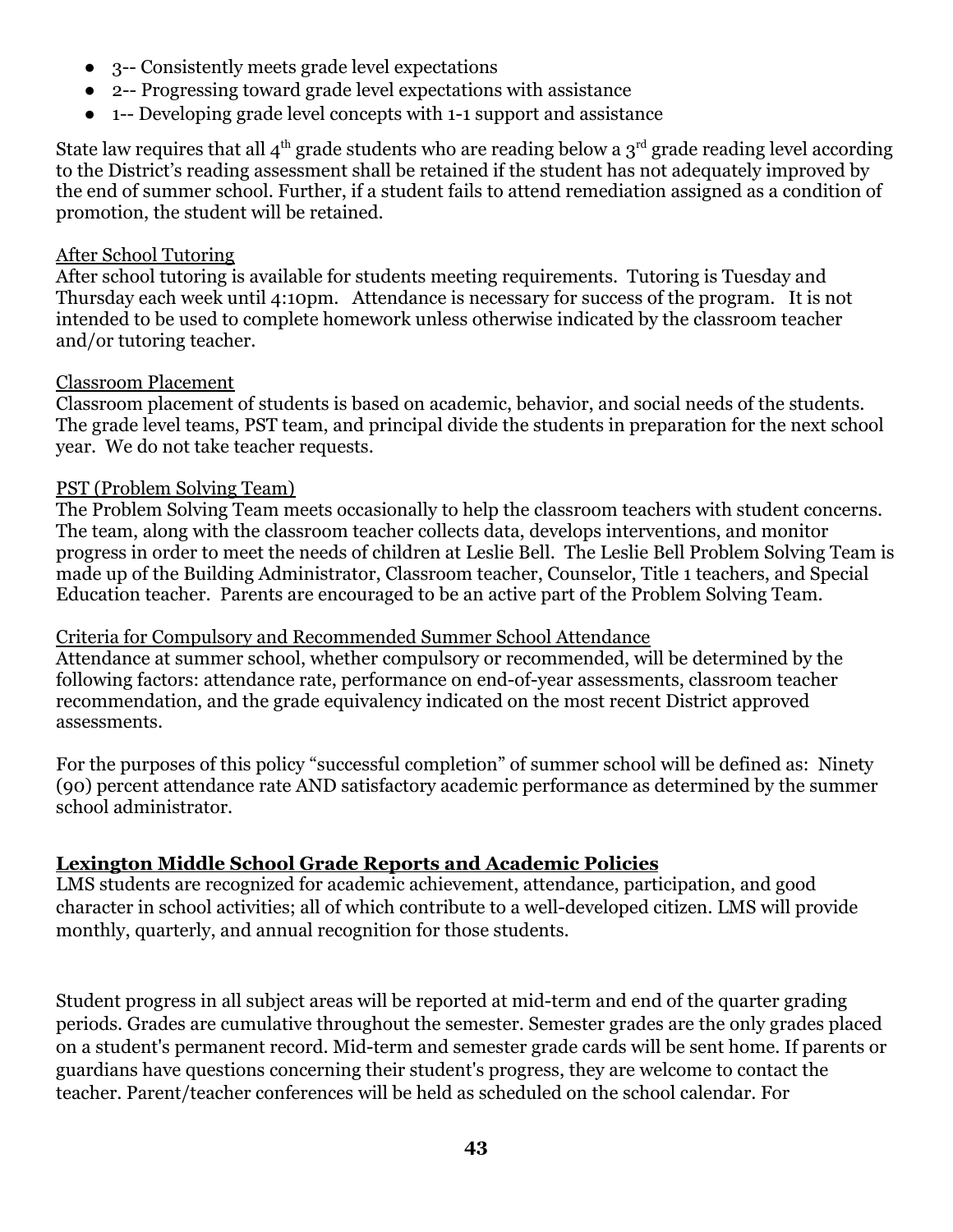convenience, parents are encouraged to use the S.I.S. Parent Portal to monitor student grades at their convenience.

| $A = 100 - 95$ | $A = 94 - 90$ | $B + 89 - 87$ | $B = 86 - 83$ |
|----------------|---------------|---------------|---------------|
| $B - 82 - 80$  | $C + 79 - 77$ | $C = 76 - 73$ | $C = 72 - 70$ |
| $D+ = 69-67$   | $D = 66-63$   | $D = 62-60$   | $F = 59 - 0$  |

Traditional Grading Scale (By Percentages)

Standards Based Grading Scale - Select classes will utilize SBG as their grading scale. Those particular teachers will alert parents/guardians and students of their grading practices before classwork begins.

8th Grade Commemoration **-** At the conclusion of 8th grade, LMS celebrates the transition from middle school to high school in a commemoration ceremony. In order to participate in this distinguished event, 8th grade students must have a passing grade (D- or higher) in all core areas and have all fines (library, food service, textbooks, uniforms, etc.) paid in full.

Promotion or Retention Guidelines - In order for students to be successful they may need additional assistance to prepare them for future academic challenges. In some instances, it may be determined that retention in a grade or subject area serves a student's best educational interest. In other instances, it may be determined that acceleration in a grade or subject area serves a student's best educational interest. Retention, unless otherwise required by law, or acceleration are exceptions that will be reviewed on a case-by-case basis. The final decision rests with the District's administration.

# Criteria for Compulsory and Recommended Summer School Attendance

Attendance at summer school, whether compulsory or recommended, will be determined by the following factors: attendance rate, performance on end-of-year assessments, classroom teacher recommendation, and the grade equivalency indicated on the most recent District approved assessments.

For the purposes of this policy "successful completion" of summer school will be defined as: Ninety (90) percent attendance rate AND satisfactory academic performance as determined by the summer school administrator.

# Lexington Middle School Chapter of the National Junior Honor Society

Membership in this chapter is an honor bestowed upon deserving students by the faculty and shall be based on the criteria of scholarship, service, leadership, character, and citizenship. Once selected, members have the responsibility to continue to demonstrate these qualities.

Eligibility:

- a. Candidates eligible for selection to this chapter must be in the second semester of sixth grade or members of the seventh or eighth grade class.
- b. To be eligible for selection to membership in this chapter, the candidate must have been enrolled for a period equivalent to one semester at Lexington Middle School.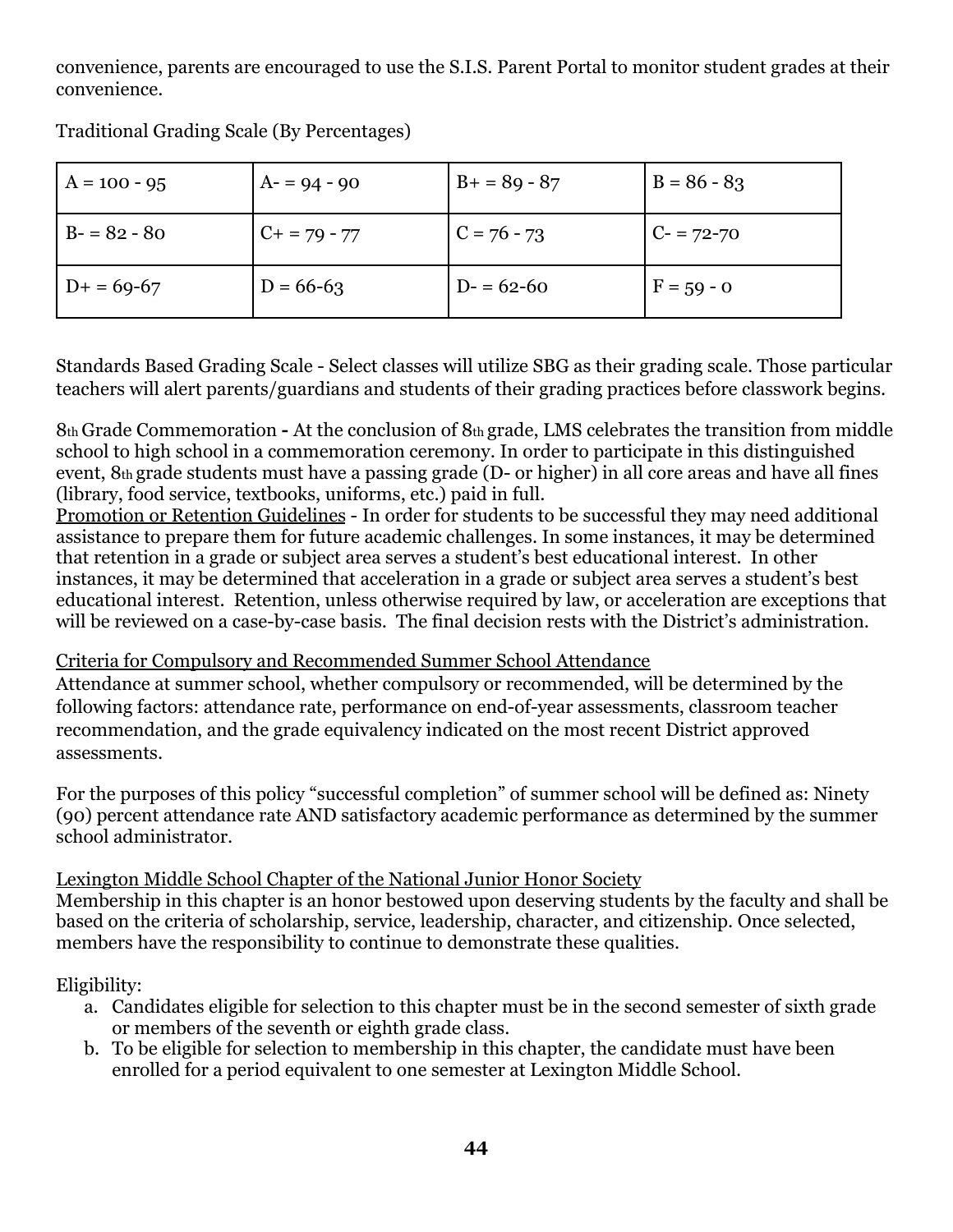- c. Candidates eligible for election to the chapter shall have a minimum of four A's and three B's, up to a maximum of all A's, on their first semester grade report, and have no ISS or OSS infractions. This scholastic level of achievement shall be the required minimum for admission to candidacy. All students who can rise in scholarship and character to or above such a standard may be admitted to candidacy for selection to membership.
- d. Upon meeting the grade level, attendance, and academic standard requirements, candidates shall then be considered based on their service, leadership, citizenship, and character.

For a copy of the Complete Bylaws please contact Jodi Cochran, Chair, (660) 259-4611.

Scheduling - Schedule Changes All requests to change classes will be made to the school counselor and must include parent/guardian approval. Schedule changes must be made within 3 days of the beginning of each semester. Schedule changes are not guaranteed.

Band Courses - Students that enroll in a band course will not be allowed to transfer out during the year without approval from parents, counselor, and the band director.

Minutemen Time - Minutemen Time (seminar) is a school-wide initiative that allows for the utilization of resources for students in need of academic and/or behavioral support. Extension/enrichment activities will be provided for students who are meeting or exceeding the current standards being taught in the classroom. Seminar provides a system of interventions and resources from teachers and staff members that allow students to make significant progress in core subject areas, as well as in social-emotional growth.

## Minutemen Time Schedule

Math Monday Team Building Tuesday Wordy Wednesday (reading and vocabulary) Thoughtful Thursday (Overcoming Obstacles) Finally Friday (grade checks/binder checks/locker checks)

Activities will be centered around the daily theme and will include a variety of tasks. Students who require extra support in one or more of these areas will not only receive teacher interventions in seminar, but will also receive small group instruction in class and within their learning labs. The main focus of this Minutemen Time is to enhance each student's social, emotional, and academic learning.

Homework Policy - Homework is an opportunity for students to demonstrate concepts independently without outside assistance and/or is the result of students not using their class time efficiently. If a student is struggling with concepts while attempting homework, we encourage the student to set up a tutoring appointment before or after school for additional help. Late or missed deadlines may result in reduced credit and/or after school detention.

Tutoring - Tutoring will be offered after school from 3-4:00 p.m. to provide academic support in the core subject areas. Teachers will work with groups of students to improve their academic skills so students can successfully complete their classwork. Participating teachers will contact parents regarding the days and times they are available.

# **Lexington High School Grades and Academic Policies**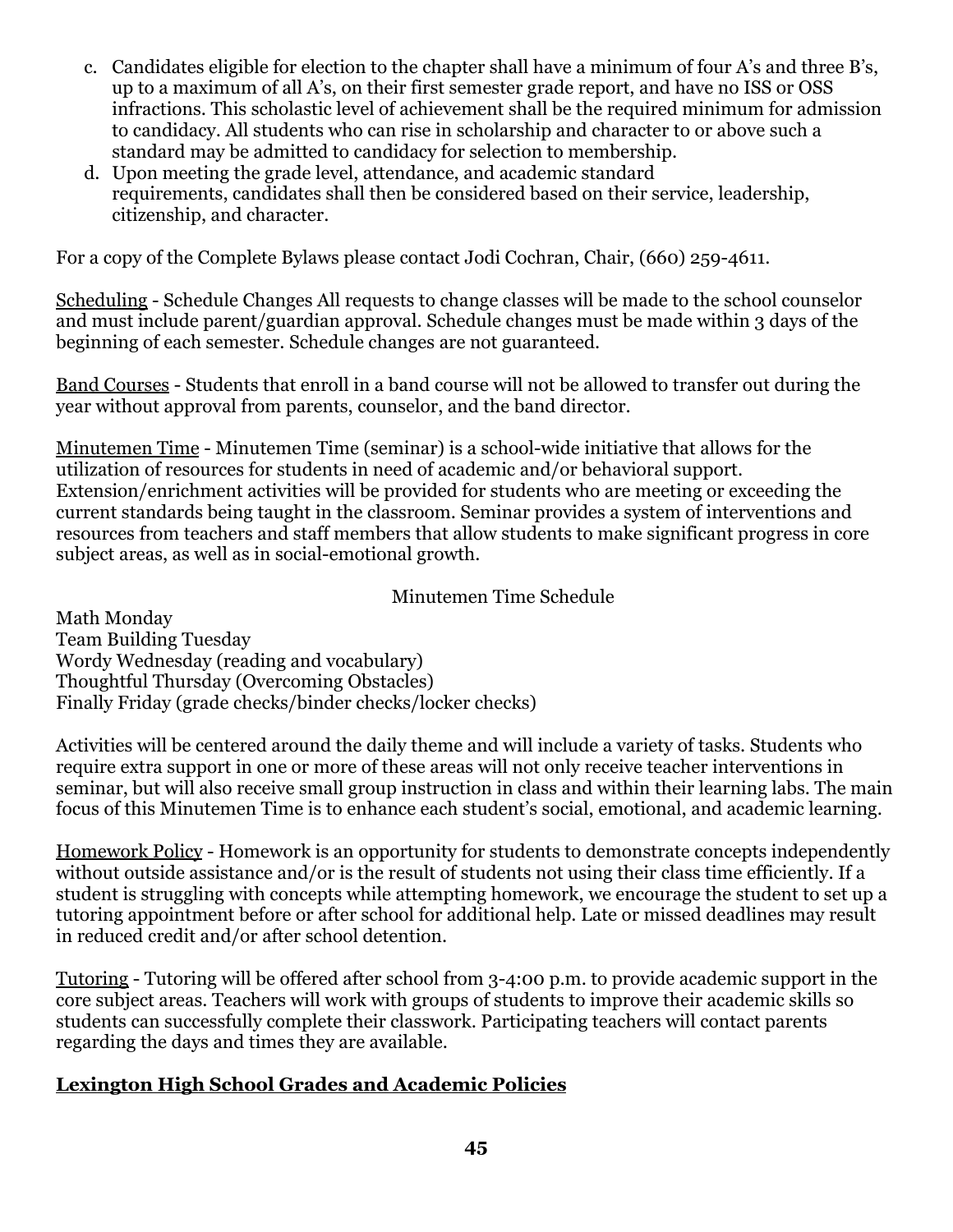Grade Periods - Student progress will be reported at mid-term and end of the quarter grading period. Grades are cumulative throughout the semester. Semester grades are the only grades placed on a student's permanent record. Mid-term and semester grade cards will be mailed home. If parents have questions concerning their student's progress they are welcome to contact the teacher. Parent/teacher conferences will be held as scheduled on the school calendar. For convenience, parents are encouraged to use the S.I.S. Parent Portal to see student grades electronically.

| $A = 100 - 95$ | $A = 94-90$     | $B+=89-87$    | $B = 86 - 83$ |
|----------------|-----------------|---------------|---------------|
| $B - 82 - 80$  | $C_{+}$ = 79-77 | $C = 76 - 73$ | $C- = 72-70$  |
| $D+ = 69-67$   | $D = 66-63$     | $D = 62-60$   | $F = 59 - 0$  |

Grading Scale (By Percentages)

Homework - Homework can only count toward 10% of a student's grade in a class. Formative and Cumulative Assessments should make up the majority of the grade. From time to time a project or class work will also be counted toward students grades. Teachers will assess which percentages are needed in their respective classrooms with approval by the principal.

Honor Roll - There are four classifications for the honor roll and they are based on a student's GPA in all their high school classes for the grading period. The classifications are:

| A Honor Roll: 4.0 or above GPA   | $A$ - Honor Roll: 3.66 – 3.99 GPA     |
|----------------------------------|---------------------------------------|
| $B+$ Honor Roll: 3.33 – 3.65 GPA | $\vert$ B Honor Roll: 3.00 – 3.32 GPA |

A student cannot have any D or F grades and be eligible for the honor roll.

Drop/Add Policy - Students will be allowed the opportunity to meet with the counselor or principal prior to school starting, to change their schedules. Schedule changes will be allowed for three days after the beginning of the semester.

Dual Enrollment - Selected courses will be offered for high school and college credit through an articulation agreement with Colleges and Universities. Students must have a 3.0 GPA and 95% attendance rate in order to qualify to enroll in dual credit courses.

For more information, please see the counselor or principal.

National Honor Society - The election of members into the LHS Chapter of National Honor Society is by a faculty council, appointed by the Principal, of five voting members and the chapter sponsor, who has no vote. Candidates shall have spent at least one year in Lexington High School and shall be members of the sophomore, junior, or senior class. All students who can rise in scholarship to or above a cumulative B+ shall be eligible to candidacy for election to membership. Their eligibility shall then be considered on their Service, Leadership, and Character. Members must then maintain the standards that were the basis for their membership into the chapter. A National Honor Society member who transfers from another school and provides a letter from the former Principal or Chapter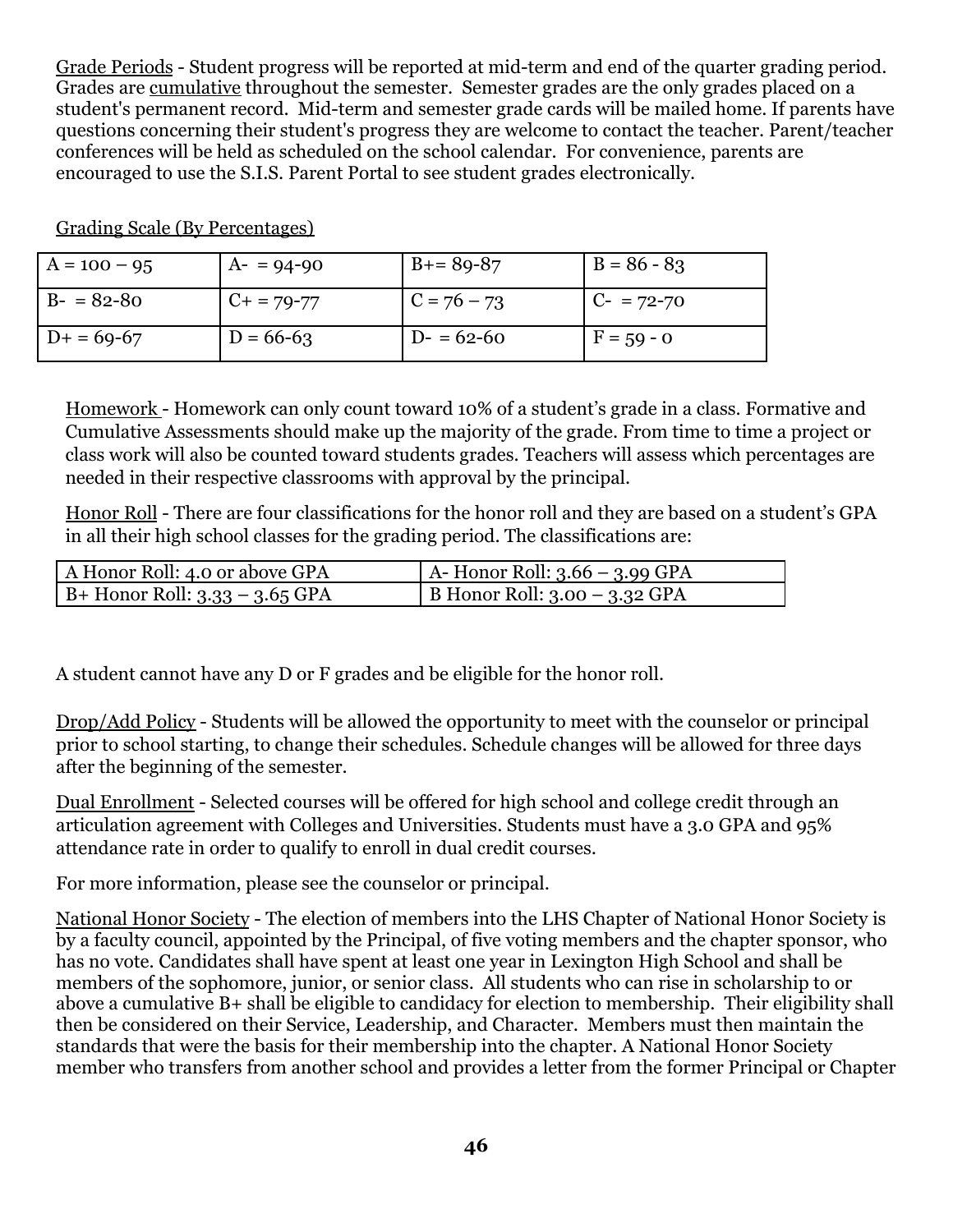Advisor shall automatically be accepted as a member in this chapter and shall have one semester to meet this chapter's membership standards**.**

Seminar - Seminar time is a school-wide initiative that allows for the utilization of resources for students in need of academic and/or behavioral support. Seminar provides a system of interventions and resources which allows students to make significant progress whether they are at-risk for failure or are gifted and talented students not meeting their full potential. The main benefit of Seminar is to utilize on-going data analysis to inform instructional interventions, flexible use of building personnel with students, as well as collaborative problem-solving among staff and parents to enhance all students' performance.

Students participating in the A+ program may use this time to tutor and gain tutoring hours.

Weighted Courses - A grade weighting system will be implemented for the computation of honor roll and class rank. Weighted classes will count as shown below in computation of cumulative and semester grade point averages. Students will be expected to do a significant amount of work outside of the classroom. See the Course Description Guide for a list of weighted classes.

| Letter Grade  |                 | <b>Regular Grade</b> | <b>Weighted Grade</b> |
|---------------|-----------------|----------------------|-----------------------|
| A             | Percentage      | Points               | Points                |
|               | 100-95          | 4.00                 | 4.33                  |
| $A-$          | 94-90           | 3.66                 | 4.00                  |
| $B+$          | 89-87           | 3.33                 | 3.66                  |
| B             | 86-83           | 3.00                 | 3.33                  |
| $B-$          | 82-80           | 2.66                 | 3.00                  |
| $C+$          | $79 - 77$       | 2.33                 | 2.66                  |
| $\mathcal{C}$ | $76 - 73$       | 2.00                 | 2.33                  |
| $C-$          | $72 - 70$       | 1.66                 | 2.00                  |
| $D+$          | 69-67           | 1.33                 | 1.33                  |
| D             | 66-63           | 1.00                 | 1.00                  |
| $D-$          | 62-60           | 0.66                 | 0.66                  |
| $\mathbf F$   | 59 and<br>below | $\Omega$             | $\Omega$              |

Each graduating class's opportunity to take weighted courses will be reviewed annually. The grade point requirements may be adjusted based upon the availability of weighted classes in the curriculum.

Cum Laude - In the interest of encouraging and recognizing outstanding academic achievement, LHS has implemented the cum Laude system with the following weighted GPA requirements:

| Summa cum Laude        | 3.80 or higher          |
|------------------------|-------------------------|
| <b>Magna cum Laude</b> | $3.66 \text{ to } 3.79$ |
| cum Laude              | $3.33$ to $3.65$        |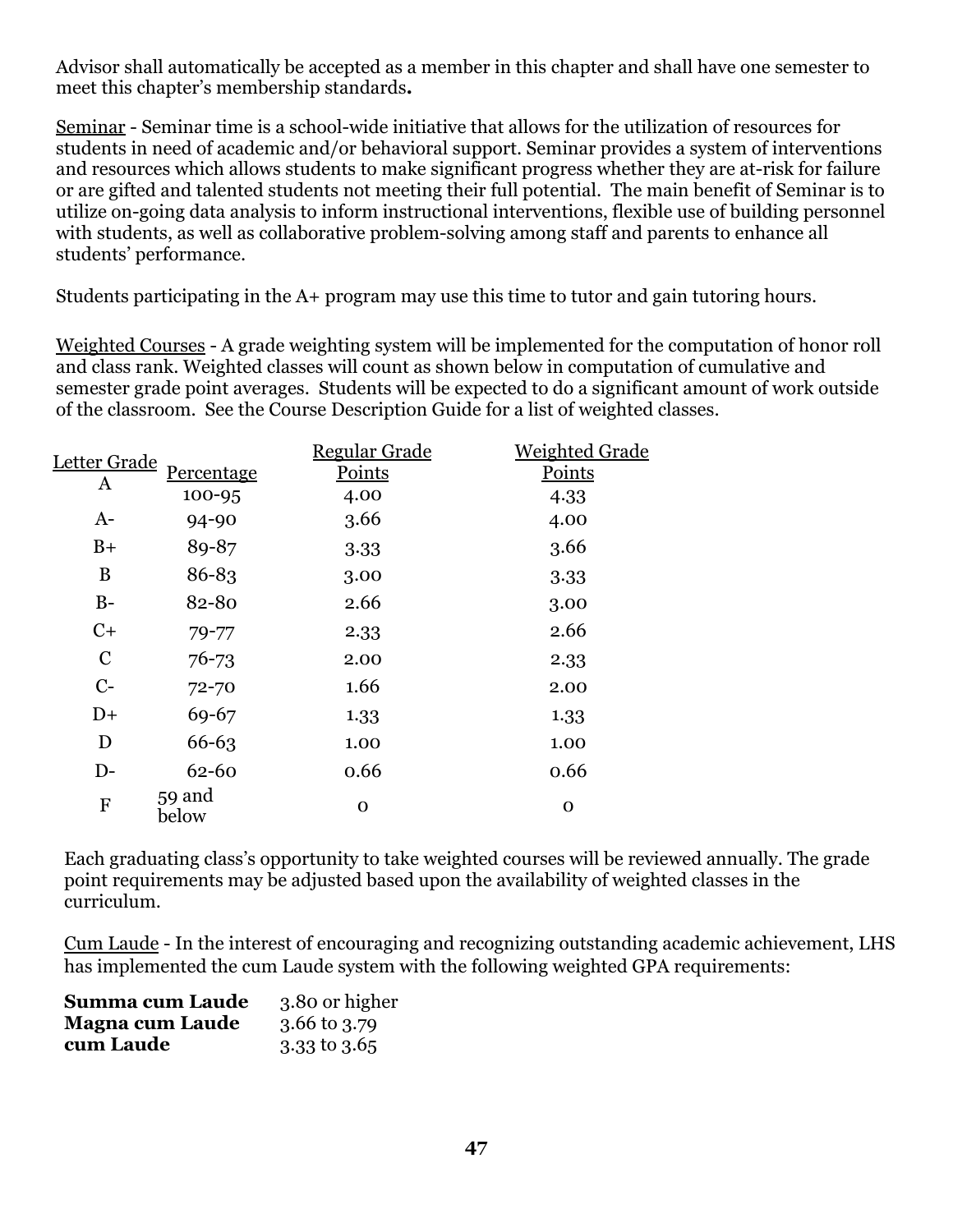Class rank will still be maintained but not announced at graduation. A student transferring from another school must complete the last four (4) semesters at Lexington High School to qualify for any cum Laude recognition. Honored students will receive medals worn around the neck on a ribbon at the graduation ceremony: Gold for Summa cum Laude, silver for Magna cum Laude and bronze for cum Laude. Honored students will be recognized at graduation by having their names read as they stand. In addition, students with a weighted GPA of 4.0 or above will be named.

### **Lex La-Ray Grades and Academic Policies**

| $A = 100 - 95$ $A = 94 - 90$  | $B+ = 89 - 87$ | $B = 86 - 83$  |
|-------------------------------|----------------|----------------|
| $B- = 82 - 80$ $C+ = 79 - 77$ | $C = 76 - 73$  | $C- = 72 - 70$ |
| $D+ = 69 - 67$ $D = 66 - 63$  | $D = 62 - 60$  | $F = 59 - 0$   |

### Grade Periods

Student progress will be reported to sending schools at midterm and at the end of the quarter grading period. Grades are cumulative throughout the semester. If parents have questions concerning their student's progress, they are welcome to contact the teacher at school. Parent/teacher conferences will be held as scheduled on the school calendar.

Each program at Lex La-Ray follows an Employability Skills Rubric, and each student will be graded with it once per quarter. Students can earn points in the following areas: Dependability, Interpersonal Effectiveness, Participation, Quality & Commitment, Ethics, Professionalism, and Safety.

### Dual Enrollment

Through cooperative agreements with the Metropolitan Community Colleges, UCM, State Technical College, Pinnacle Career Institute and State Fair Community College students may receive an advanced start in college for Technical Center training.

These Articulation Agreements provide a smooth transition from Technical Center programs to college. This eliminates duplication of instruction when entering college and allows completion of college programs in less than regular time and at less expense! Students interested in receiving articulated credits must maintain a "B" average in their Technical Center courses and must meet program prerequisites established by participating colleges.

The Technical Center currently has a Dual Credit Enrollment Agreements in Early Childhood Professions. This means a student enrolled in one of these classes at Lex La-Ray may receive college credit at one of the participating Colleges. Students must meet guidelines established by colleges to be eligible for dual credit. *For more information, please see the counselor.*

### Certificates and Passports

Lex La-Ray was one of the first schools in Missouri to implement the "Passport System". When you complete your program under the specified guidelines, you will receive a leather-bound portfolio containing the necessary credentials to become successfully employed. The portfolio will contain your resume, a letter from the Director of the Technical Center attesting to your qualifications, and a certificate of completion for your program area. The portfolio also contains some extra inserts for your high school diploma, transcript, grade cards, and any other awards you may have received.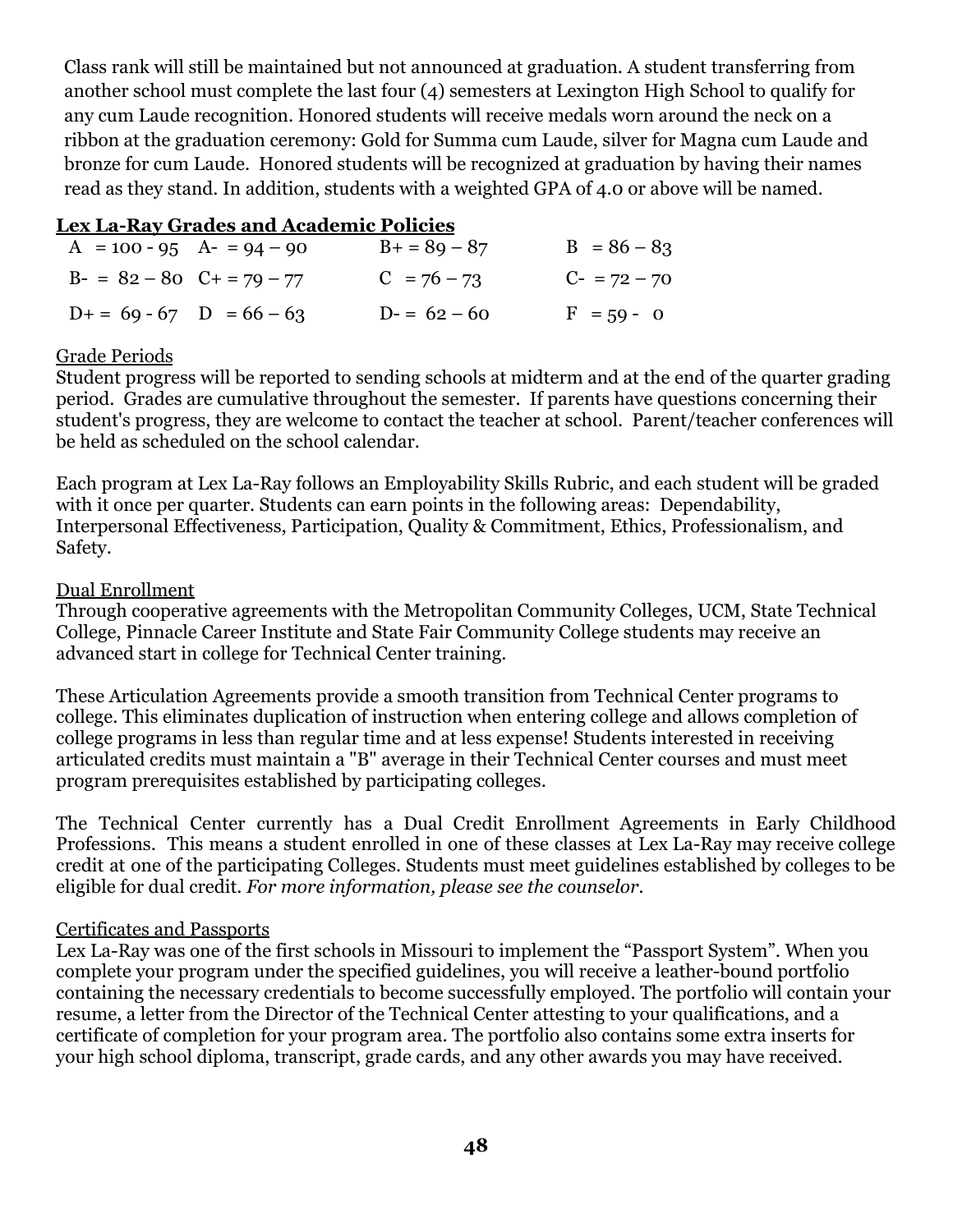To qualify for a passport, you must complete your entire program and maintain at least a 90% grade average in your Tech Center coursework; while missing no more than 10 days per year. You may not earn ISS or OSS from Lex La-Ray nor miss school for OSS earned at your sending high school. Passports are awarded at sending school award ceremonies held each spring. Students not qualifying for a Passport may qualify for a Certificate of Completion.

Students who meet requirements for their specific career-technical program will receive certificates of completion. Requirements:

- 1. 94% attendance averaged over the two years.
- 2. A C- average for the year or years.

Students who attend one year of a two-year program and meet the above attendance and grade requirements will receive a one-year certificate.

To qualify for an honor certificate you must meet all requirements for the certificate and make nothing less than an A- in any of the program semesters. First year seniors in a two-year program may qualify for an honors certificate but not a passport**.**

## **Scholarships**

Each year Lex La-Ray recommends students to receive scholarships based on the following criteria:

- 1. Excellence in acquiring the knowledge, skills and attitudes taught in the Technical Center program.
- 2. Potential for success in chosen occupation.
- 3. Completion of the scholarship application process.

Technical Center counselors and instructors will keep students informed of the application procedures and deadlines for these scholarships.

# Lex La-Ray Scholarships

Students who have completed training on a secondary level at Lex La-Ray who wish to acquire advanced skills on a post-secondary basis at Lex La-Ray Technical Center are eligible for a \$500 scholarship, which may be applied to their post-secondary tuition expenses. Instructor's recommendation is required.

# *Missouri State High School Activities Association (MSHSAA) Activities*

Extra-Curricular activities are an integral part of the Lexington R-V School District's overall educational program. Our goal is to provide a wholesome outlet for students who have an interest in athletic/academic competition, music, drama, speech and debate. Extra-curricular activities should enhance and not hinder the academic program. Rather than "win at any cost" philosophy, personal growth, commitment, school spirit, character development, physical training, self-discipline, and positive work ethic are worthwhile outcomes of an extra-curricular program.

The TEAM concept should be the central theme of the athletic program with the personal development of the individual a desired outcome. Within the perimeters of that concept, the team concept should never be sacrificed at the expense of the welfare of individuals. Rather, the development of both should be facilitated in such a way as to benefit all involved.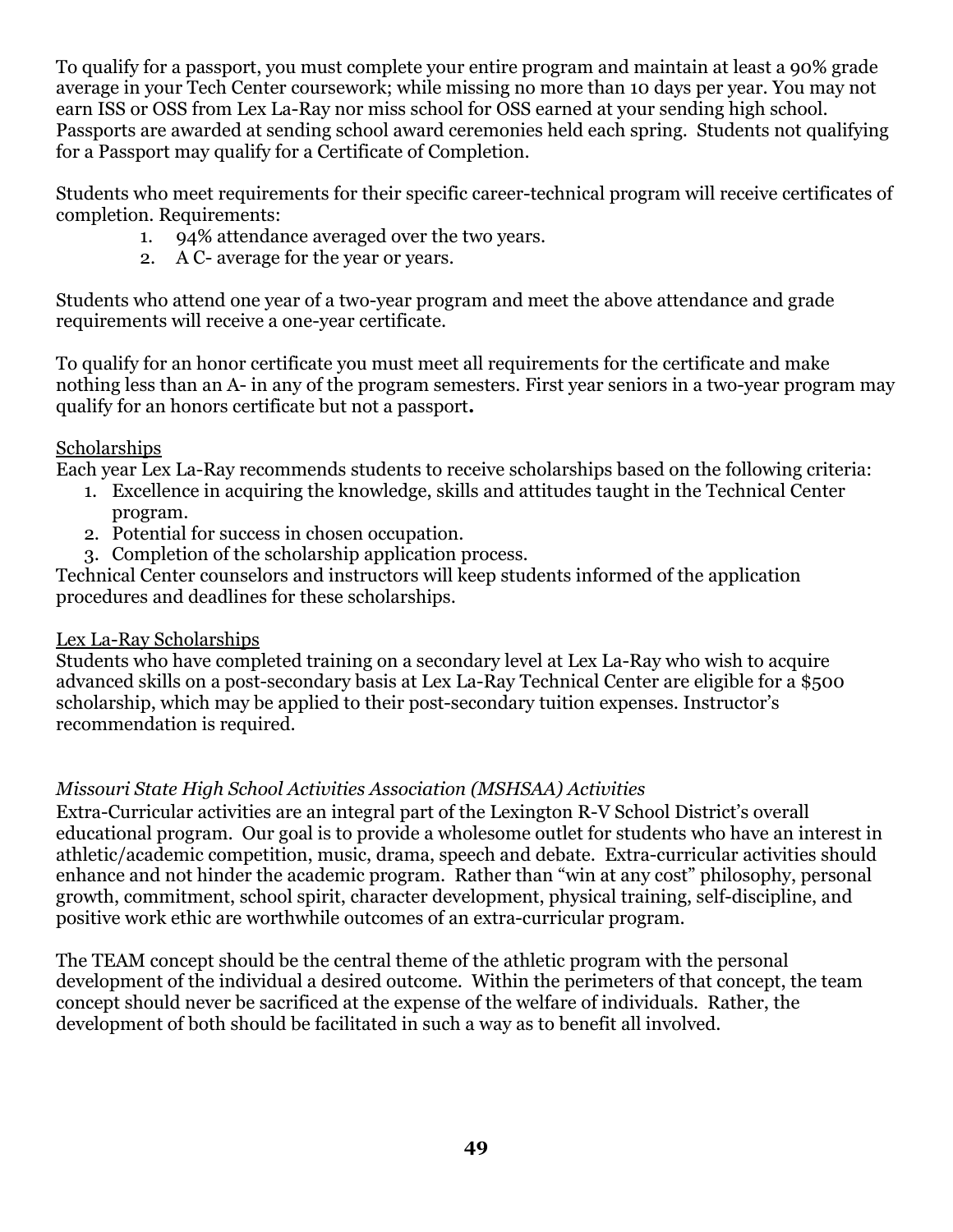In addition to complementing the existing academic and activities program, the extra-curricular program should form a bridge between the school and the community it serves. As such, the program should reflect and promote community pride.

All phases of the extracurricular program, grades seven (7) through twelve (12), should be coordinated by the respective head coach/sponsor of each activity and should embrace the same desirable and basic tenants of the total program set forth in this statement of philosophy.

While room for creativity within individual activity must exist, a central thread of consistency of the basic tenants of the Lexington R-V Philosophy of Activities should form a primary foundation of each activity.

Normal sequential development typically results in a narrowing of participants to those with superior abilities. However, at the lower levels all that choose to participate should be given every opportunity to develop his/her potential. All personnel involved with the program should strive to work within the framework of this philosophical statement and in so doing set the tone of the program and serve as a role model for all participants.

*Desired Outcomes of the Minutemen Athletic Programs:*

- Improvement of school spirit.
- Projection of a positive image to and for the community
- Physical growth and development of participants.
- Development of a TEAM concept for participants.
- Development of self-discipline for participants.
- $\bullet$  A coordinated program with a unified purpose for grades seven (7) through twelve (12) in each sport.
- Opportunities for coaches/sponsors to help youth grow and develop in a positive manner.
- An appreciation for the value of hard work and commitment.
- Respect for authority and the rights of others.
- Development of the value of fair-play and ethical standards.

# *Affiliations:*

## *MSHSAA Sponsored Sports – MRVC Conference Affiliation*

The Lexington School District is a cooperating member of the Missouri River Valley East Conference. Association of Cooperating Schools and is committed to adhere to the rules and regulations of the association.

| <b>MRVC EAST</b>   | <b>MRVC WEST</b> |
|--------------------|------------------|
| Carrollton         | Center           |
| Holden             | Clinton          |
| <b>Knob Noster</b> | Excelsior        |
| Lafayette Co.      | Springs          |
| $C-1$              | Harrisonville    |
| Lexington          | Oak Grove        |
| Richmond           | Odessa           |
|                    | Pleasant Hill    |
|                    | Warrensburg      |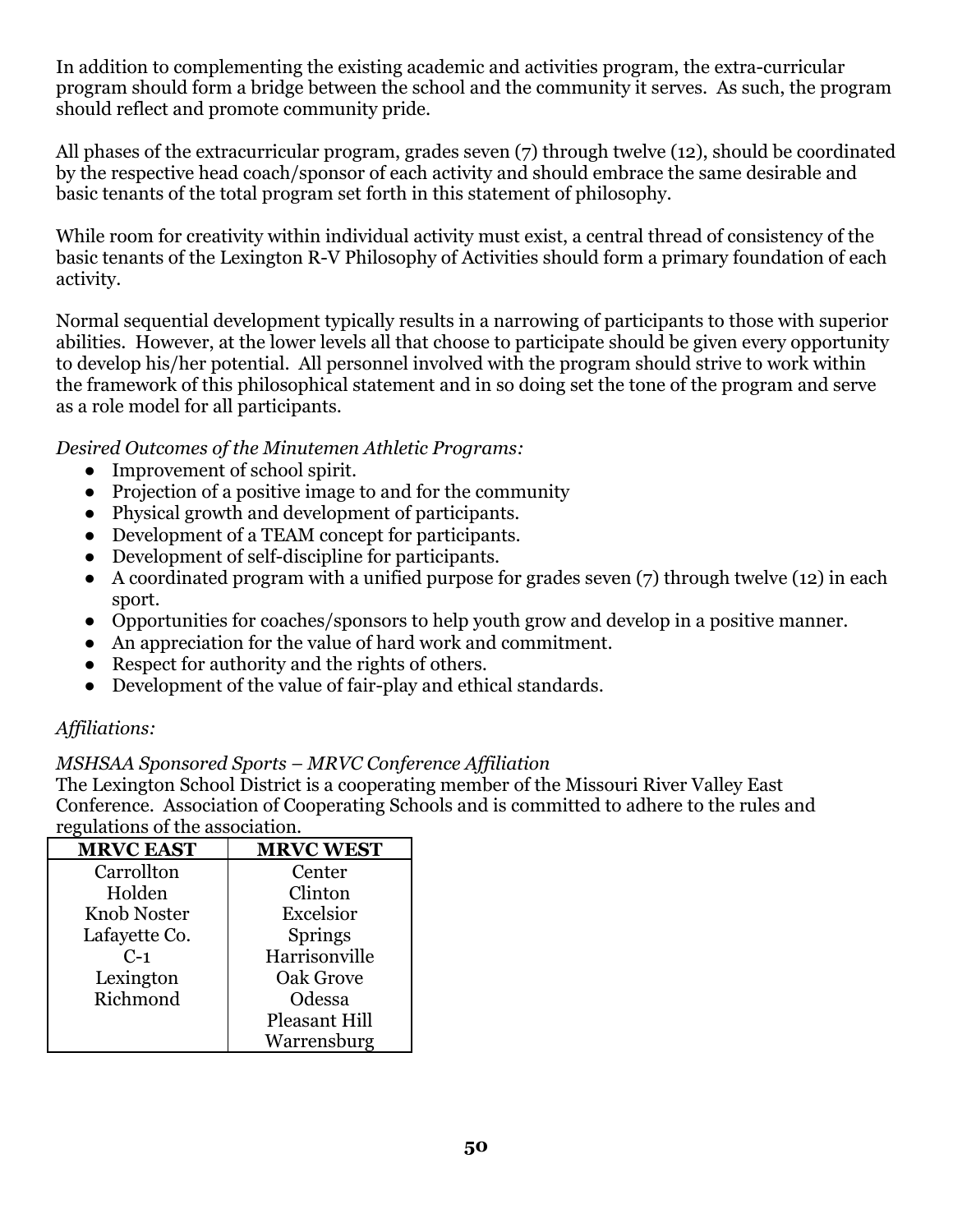In addition to competing for conference championships within each division, an all-sports award is presented to the school that has the best overall record in the sports recognized by the conference.

| Fall                                      | <b>Winter</b>                                 | <b>Spring</b>                                 |
|-------------------------------------------|-----------------------------------------------|-----------------------------------------------|
| <b>Cross Country</b><br><b>Brad Young</b> | Basketball – Boys<br><b>Jake Doyle</b>        | <b>Baseball</b><br><b>Trevor</b><br>Casterlin |
| Football<br><b>Chris Brooks</b>           | <b>Basketball- Girls</b><br><b>Brian Eads</b> | Golf<br><b>Brian Eads</b>                     |
| Softball<br>Amanda Findora                | Basketball<br>Cheerleading<br>Sabra Eads      | Tennis – Boys<br>Rodney Wolken                |
| Tennis – Girls<br>Rodney Wolken           | Wrestling<br><b>Zach Black</b>                | Track and<br>Field<br>Chad Caldwell           |
| Volleyball<br><b>Malissa Florez</b>       |                                               |                                               |
| Football<br>Cheerleading<br>Sabra Eads    |                                               |                                               |

# **LHS Sports by Season**

# **LMS Sports by Season**

| Fall                                  | <b>Winter</b>                              | <b>Spring</b>                                 |
|---------------------------------------|--------------------------------------------|-----------------------------------------------|
| <b>Cross Country</b><br>Chad Caldwell | Basketball-<br><b>Boys</b><br>Sean Coffman | Track and<br>Field-Boys<br>Jake Doyle         |
| Football<br>Zach Black                | Basketball-<br>Girls<br>Morgan Bishop      | <b>Track and Field-Girls</b><br>Abbie Herrold |
| Volleyball<br>Kathryn<br>Stoverink    | Wrestling-<br>Aaron Hayden                 |                                               |

# **LHS Activity Fees**

| <b>Activities</b>                              | Fee      |
|------------------------------------------------|----------|
| Band (Flags, Twirlers, Drum Majors)            | \$25.00  |
| Choir                                          | \$25.00  |
| DECA (Distributive Education Clubs of America) | \$10.00  |
| FCCLA (Future Career and Community Leaders of  | \$20.0   |
| America)                                       |          |
| <b>FFA</b>                                     | \$30.0   |
|                                                | $\Omega$ |
| <b>Musical Cast (Refreshment Sales Fee)</b>    | \$5.00   |
| <b>National Honor Society</b>                  | \$10.00  |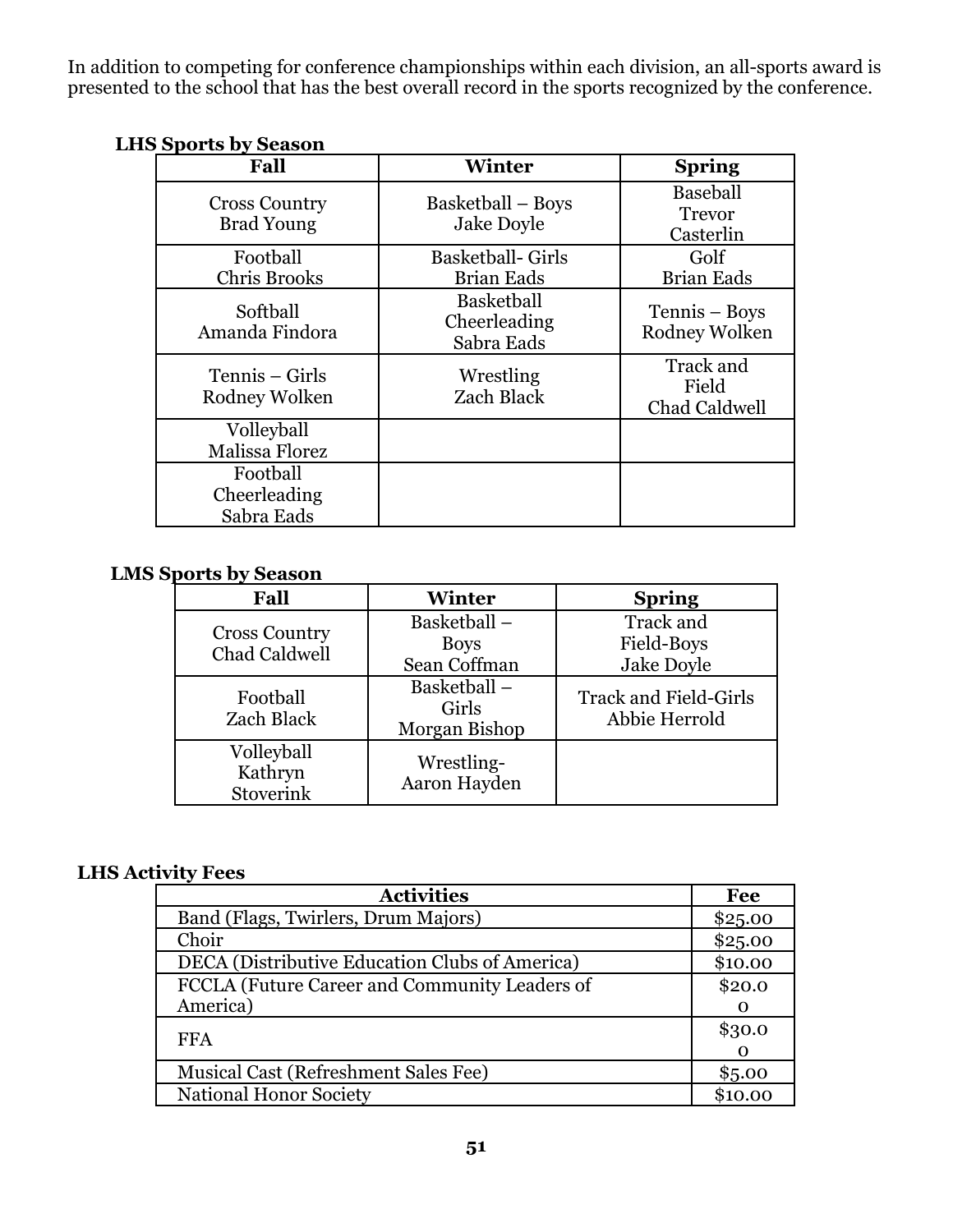| SkillsUSA (Tech Center Students Only) | \$25.00 |
|---------------------------------------|---------|
| <b>HOSA</b>                           | \$30.0  |
|                                       |         |
| Thespians (One-time fee)              | \$22.00 |

Students who participate in **activities** must pay before they can **PARTICIPATE**. Fees must be paid to the student's respective building's office.

There will be a \$100 cap per family, per school for participation fees.

| <b>Lexington R-V Family Activity Pass</b> | Fee      |
|-------------------------------------------|----------|
| <b>Family Activity Pass</b>               |          |
| • For parents and school age children     |          |
| through 12 <sup>th</sup> grade            | \$100.00 |
| • Home games only                         |          |
| • No tournaments or MSHSAA sanctioned     |          |
| play-off events                           |          |

## *Activities Information for Students:*

*\*\*\*Participation in Extra-curricular activities at the Lexington R-V School District is a privilege, not a right. This privilege may be revoked at any time by the coach, athletic director, or school administration for behavior deemed detrimental to the good order of the program.*

# **I. Expected Behavior of Athletes:**

Coaches will explain to the athletes on their respective teams the importance of their responsibilities as Minutemen, members of a team, and a representative of their school and community. As a part of their responsibility, athletes representing Lexington should at all times:

- Show good sportsmanship and gentlemanly/lady-like conduct on and off the field of endeavor.
- Obey all training rules.
- Show courtesy to officials, coaches, school officials and opponents.
- Give maximum effort in practice and in all competitive situations.
- Dress in a uniform manner and project an athletic appearance.
- Never miss a practice unless ill or injured and be at the designated practice site on time.
- Develop a team-first attitude.
- Meet all eligibility standards as established by the Missouri State High School Activities Association and the Lexington R-V Board of Education.

# **II. Guidelines for Participation:**

The Lexington R-V School District is a member of the Missouri State High School Activities Association (MSHSAA), which has standards that students must meet in order to participate. The District complies with all MSHSAA guidelines. A copy of the most up-to-date guidelines can be found here: <https://www.mshsaa.org/resources/pdf/Official%20Handbook.pdf>. In addition, the Lexington R-V Board of Education has local guidelines for eligibility. Students who are unsure of eligibility should always check with the athletic director for a rule interpretation.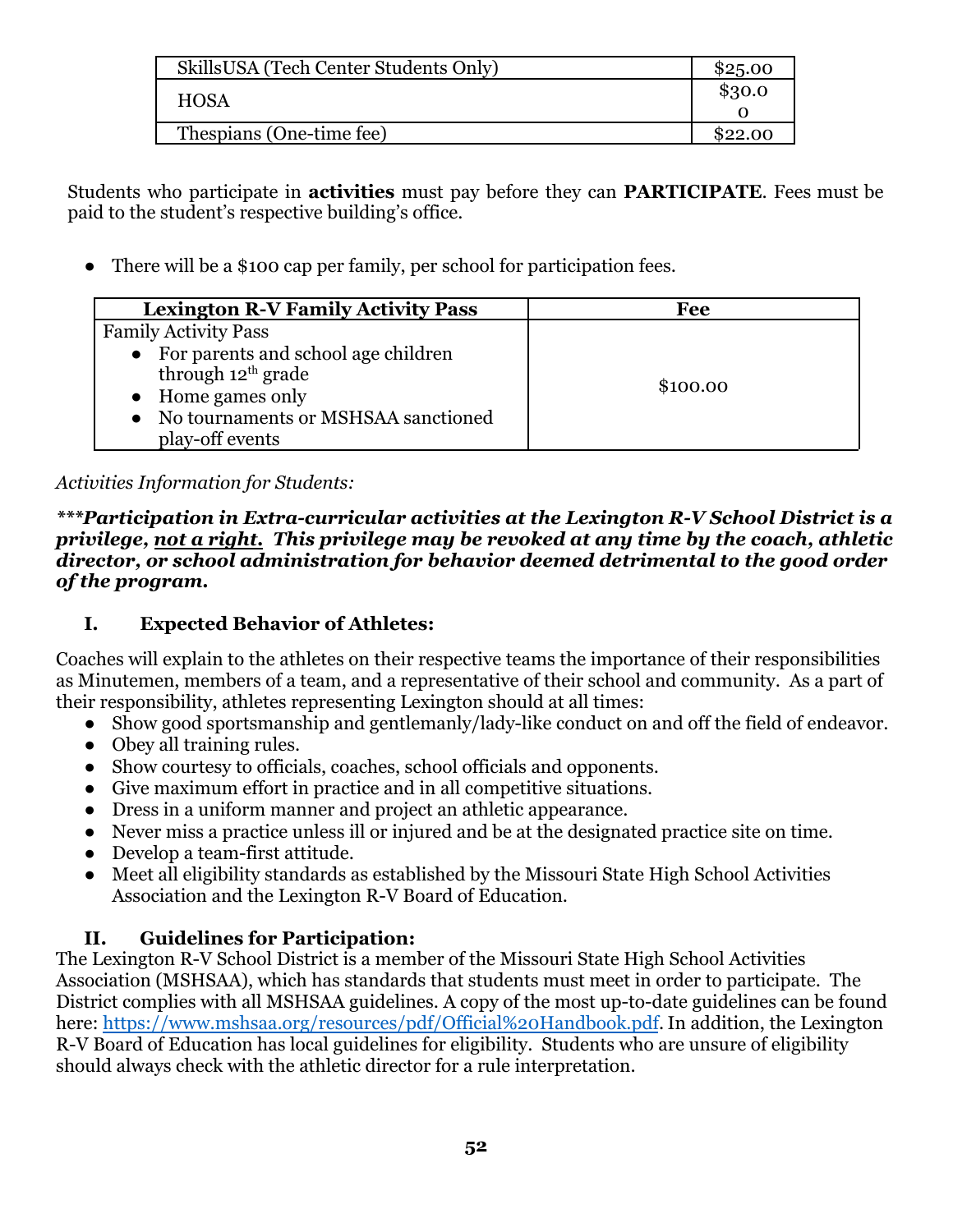- **A.** Students in athletics and/or cheerleading, must have a physical examination by a qualified physician and this form must be kept on file in the office of the athletic director. In order for this physical exam to be valid, it must have been administered on or after February 1 of the previous year, and have been signed by a parent or guardian giving the student permission to participate. **MSHSAA**
- B. All students who participate in athletics and/or cheerleading, must have on file in the office of the athletic director written proof of valid insurance coverage. **BOTH A. and B. MUST BE COMPLETED PRIOR TO PARTICIPATION IN PRACTICE.**
- C. CITIZENSHIP: Students must be creditable school citizens whose conduct, either in or out of school will not reflect discredit to themselves or their school. **MSHSAA**
- D. ACADEMICS:
	- a. An incoming freshman must have been promoted from the eighth grade.
	- b. **MSHSAA Academic requirements, Grades 9-12**. The minimum academic standard will be increased to 3.0 units of credit or 80% of the maximum allowable credits which may be earned, whichever is greater. Students must be enrolled in at least 6 credit earning classes during the semester of eligibility. Second semester freshmen through seniors must earn 3.0 credits in the previous semester. Students may earn up to one (1) full credit needed for graduation in summer school. Students must maintain a "C-"average based on semester grades. An appeals committee comprised of the Principal, Athletic Director and Counselor exists for special circumstances.
	- c. **MSHSAA Academic requirements, Grades 7-8.** A "grading period" is a period no less than six weeks and no greater than nine weeks where progress is determined and is reported to the students or parents. A student must have been promoted to a higher grade. However, any such student who failed more than two scheduled subjects, or failed to make standard progress in special education, shall be ineligible the following *grading period* regardless of promotion to higher grade.
- E. TRANSFERRING SCHOOLS: Students *and* parents must move into the district of their new school unless they meet the exceptions listed in MSHSAA rules. **MSHSAA**
- F. PARTICIPATION LIMITS: Students are eligible to participate in any activity for a maximum of four consecutive seasons beginning when he/she enters the ninth grade. **MSHSAA**
- G. AGE LIMIT: If a student reaches nineteen (19) years of age prior to July 1, he/she will be ineligible the next school year. To be eligible for the junior High school competition against teams in a particular grade classification, the student shall not have reached the following ages prior to July 1 preceding the opening of school: Grade Seven (7) age 14 and Grade Eight (8) age 15. If a student does not meet the age standard for a particular grade classification, that student may compete on a team of a higher grade classification. **MSHSAA**
- H. ENTERING SCHOOL: Students must enter school within the first eleven (11) days of the semester in order to be eligible. **MSHSAA**
- I. AMATEUR AND AWARDS STANDARDS: Students may not receive cash or merchandise for participating in an athletic contest. Any awards presented must be symbolic in nature such as medals or ribbons and the retail value cannot exceed \$250.00. **MSHSAA.** *A student may play in a band, sing, etc. and receive remuneration, if they are not representing the school.*
- J. NON-SCHOOL COMPETITION: Students may not participate for or participate with a non-school team or in any organized non-school athletic competition in the same sport during the same season. **For example, a student may not play on an AAU basketball team during the school basketball season. A track participant may not enter road races or be on a club team at the same time. A baseball player**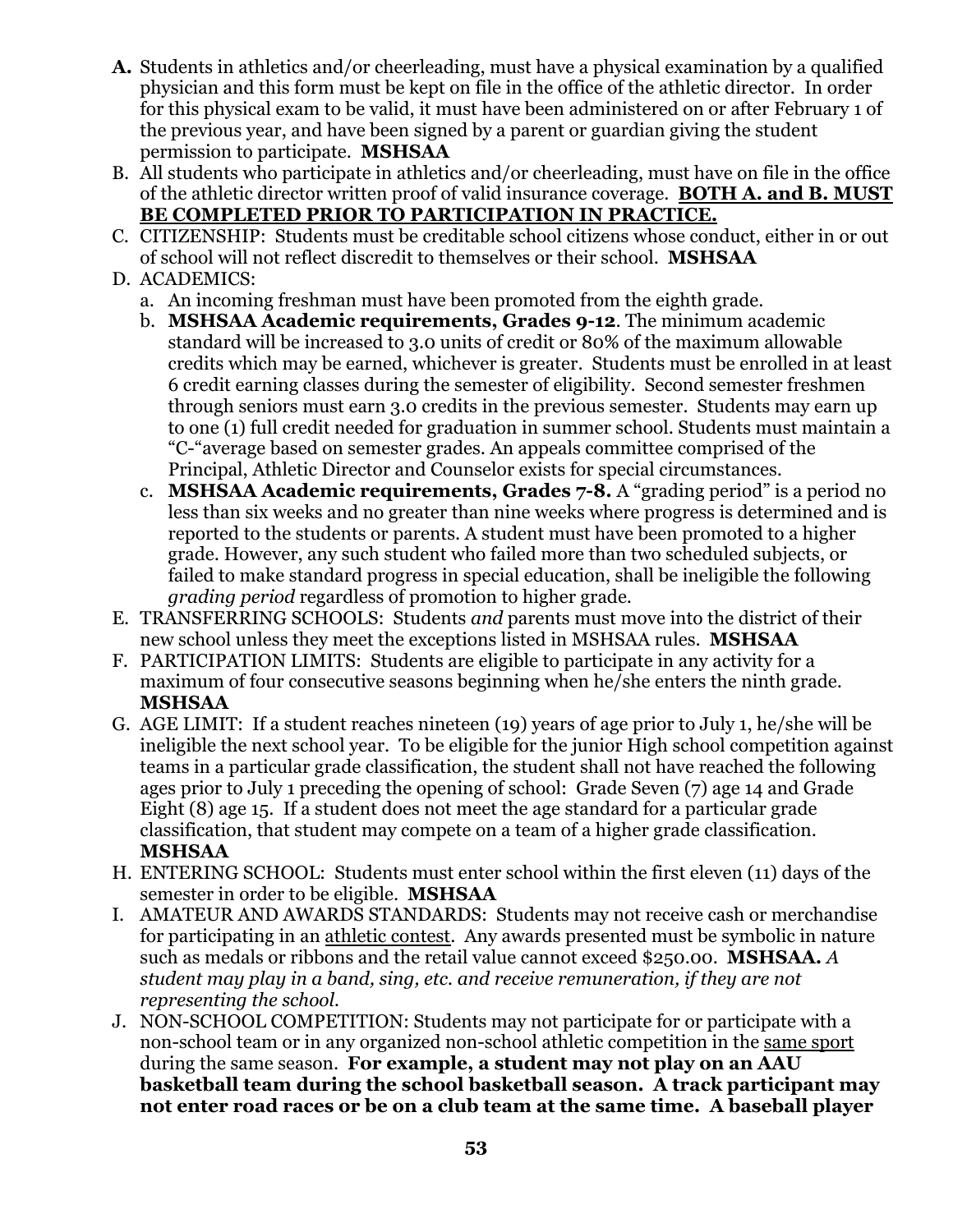## **cannot play or practice on a Summer League team during the same season.**

Students may participate on a school team and a non-school team in different sports during the same season. Students may not practice with or participate for a non-school team or organized non-school athletic competition on the same day as they practice or participate for the school team without approval of their school administrator. **MSHSAA**

- K. DISCIPLINE CODE: The Lexington R-V School District Student Code of Conduct applies to all activities and participants. Violations of the discipline code may result in suspension from game participation or removal from the team. It is the student's responsibility to notify the school of any and all situations that would affect his/her eligibility under the below standards. If a student does not notify school of the situation prior to the school's discovery then the student shall be ineligible for up to 365 days from discovery.
- L. In particular:
	- a. ABSENCES: A student must be in attendance for  $\Delta$  of the 7 classes of the school day to be eligible to participate in or attend an activity that night, *unless the absence is prearranged with the principal or athletic director*.
	- b. SCHOOL PROPERTY: Any student/athlete who owes a fine or has been assessed damages will not be allowed to play, practice, or attend any extracurricular activity until the fine or assessed damages are paid. Also, all students must turn in their uniforms(s)/equipment from the prior season to be eligible to participate in upcoming sport/activity.
	- c. TRANSPORTATION: If the school provides transportation, the student must ride that school transportation to and from all school sponsored activities. Exceptions will only be made where the parent or guardian contacts the coach/sponsor to make the arrangements. Students are expected to be on their best behavior while representing the district. This includes riding the bus.
	- d. SUSPENSION: If a student is suspended from school, the student will not be eligible to participate until he/she has fulfilled the disciplinary requirements established by the administration. In addition the student will miss the next official contest or meet in which he/she would be involved.
	- e. ANY BEHAVIOR NOT LISTED ABOVE BUT LISTED IN THE LEXINGTON R-V STUDENT CODE OF CONDUCT: These incidents will be handled on an individual basis and the coach, athletic director/assistant principal, and/or principal will make determinations as to the consequences.
- M. CITIZENSHIP GUIDELINES FOR ACTIVITIES AT Lexington R-V: It is understood that citizenship eligibility cases are handled on an individual basis at the school level by the coach/sponsor, athletic director and/or principal. However, minimum system wide guidelines will assist in the handling of certain cases.
	- a. STUDENTS UNDER ARREST: If a student is arrested for a misdemeanor (shoplifting, vandalism, DWI, etc.) or for a felony (assault, robbery, etc.) the student will **not** be allowed to represent the school in interscholastic activities until the legal outcome of the case had been determined and any penalty or special condition of probation has been satisfied. If law enforcement authorities determine that charges will not be filled, eligibility will be contingent upon school policies. Moving traffic offenses shall not affect eligibility, unless they involve drugs, alcohol, or injuries to others.
	- b. POSSESION OF ALCOHOL, TOBACCO, NON-PRESCRIBED DRUGS, AND/OR DRUG PARAPHERNALIA: Students shall not use/possess or distribute alcoholic beverages, non-prescribed drugs, drug paraphernalia, or tobacco. The use of these will be dealt with on an individual basis depending on the severity of the incident and consistent with the MSHSAA guidelines with the consequences ranging from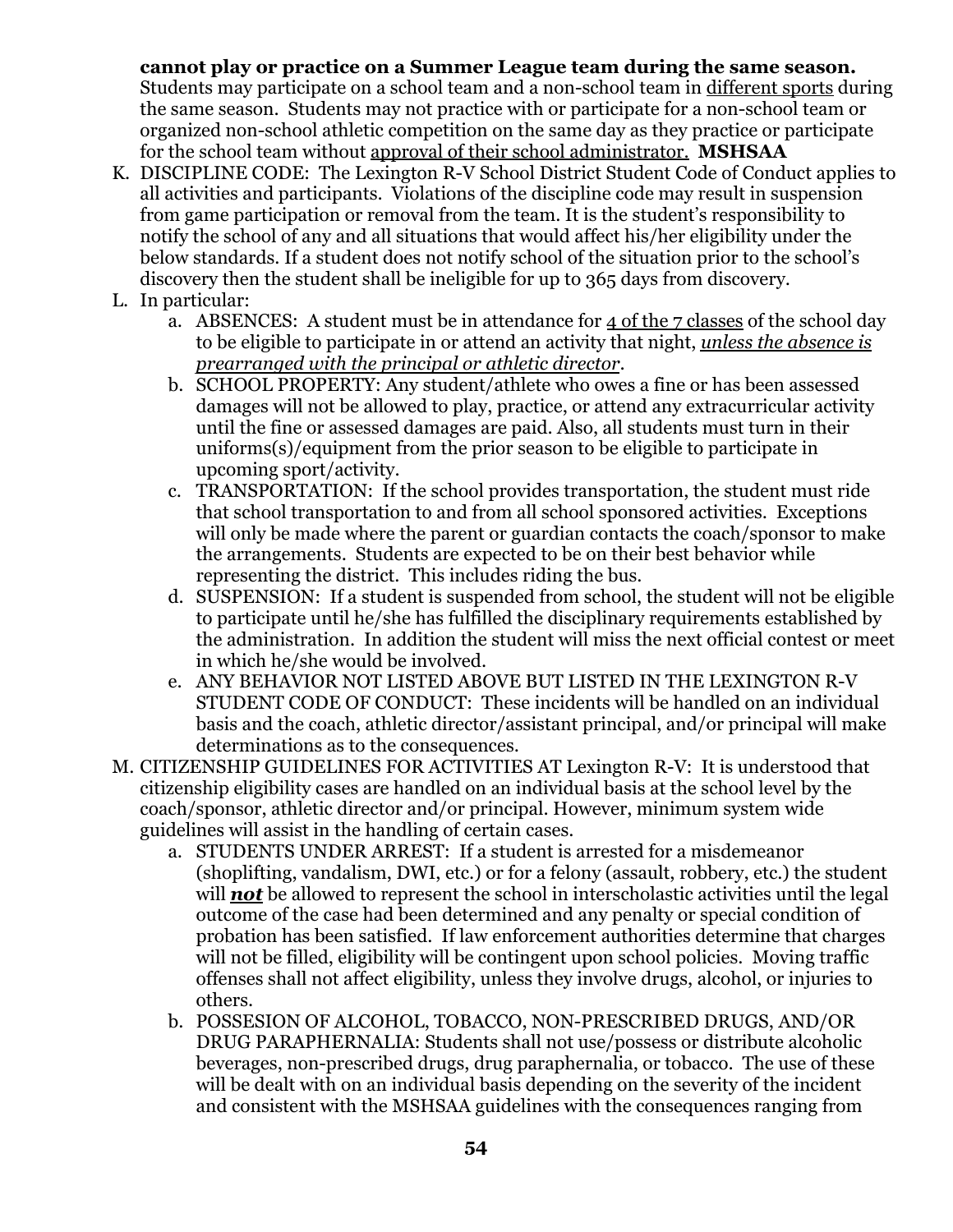suspension to termination of privileges. The following actions by a student will result in automatic dismissal from the team for the remainder of the sports season, when reported by certificated school employees or law enforcement authorities during the season. In addition, the student must sit out the first one fourth of the contests for the next season in which he/she participates. This penalty also applies to any student in violation of the following during off-season sports. A second violation will deem the student ineligible for a period of one year (365 days). That penalty may be reduced to 180 days if the student voluntarily completes a qualified recovery program, and agrees to random drug testing for the remainder of his/her high school athletic eligibility.

- i. Use of or personal possession of alcohol.
- ii. Theft at school where school discipline is administered. If theft occurs away from school and charges are brought forth, the student will be suspended from games until eligible by MSHSAA guidelines.
- iii. Selling, use of, or possession of a controlled substance will result in the loss of eligibility for 365 days. Voluntary completion of a qualified recovery program would reduce the penalty to 180 days.
- iv. Vandalism of school property.

All violations above are enforced accumulative throughout an athlete's high school career.

Use of or possession of **TOBACCO**:

**1 st Offense:** Loss of eligibility for 10% of all contests. **2 nd Offense**: Loss of eligibility for the remainder of that season.

**3 rd Offense**:Loss of eligibility for 365 days.

Out of Season:

**1 st Offense:** Loss of eligibility for one contest.

**2 nd Offense:** Loss of eligibility for full season. The full season penalty will be in the next sport in which the athlete previously participated.

All student athletes begin their high school eligibility with no offenses and no initial grade requirements until the completion of their first semester.

### **\*\*\*Any athlete who is under suspension when his/her season is completed is not eligible for post-season recognition or a team letter.**

- **c.** STUDENTS WHO ENGAGE IN UNSPORTSMANLIKE ACTS: Discipline for such acts resulting in a flagrant foul, technical foul, unsportsmanlike conduct penalty, etc. will be left to the discretion of the coach but could cause the student-athlete to be restricted from representing the school for **at least** the next contest. Please note that if any player receives a special report related to profanity or unsportsmanlike conduct toward a player or official, or is ejected, our school requires that at a minimum the player not play in the next contest.
- **d.** STUDENTS GUARANTEED DUE PROCESS: The student will have the opportunity to express his/her side of any incident in which he/she may be involved. If the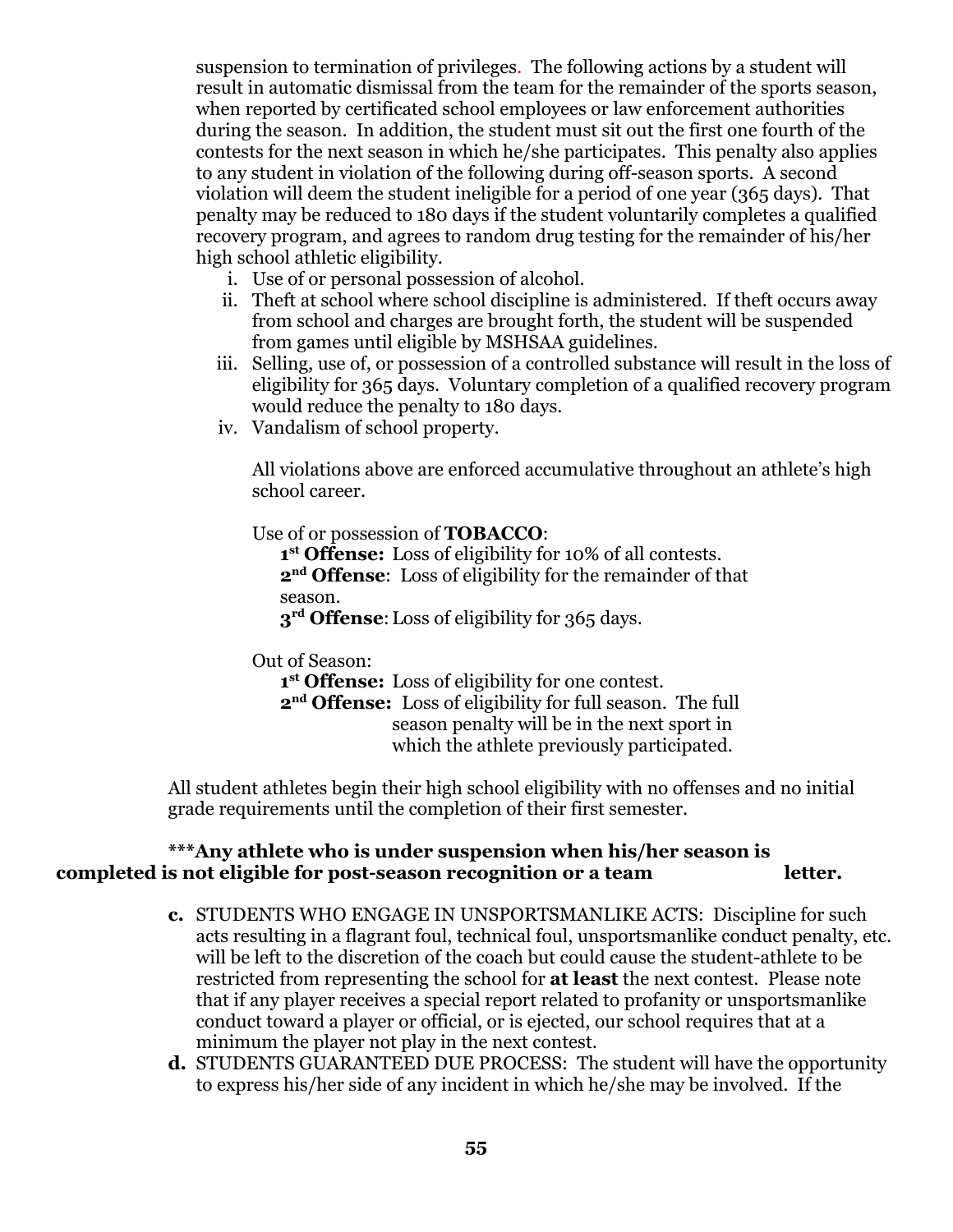student is dissatisfied with any decision, he/she has the right to appeal through the following channels.

- a. Athletic Director
- b. Principal
- c. Superintendent
- B. ATHLETES WHO QUIT A TEAM: Any athlete who quits a team after the first scheduled contest will not be allowed to join another team until the season for the team he/she quit has been completed. Athletes who are cut from a team may join another team prior to the end of the season of the team from which he/she was cut if the coach of the new team approves. *Coaches are discouraged from allowing a player who has quit a team to be reinstated, although such situations should be handled on an individual basis.*
- C. SATURDAY/HOLIDAY/WEDNESDAY/SUNDAY PRACTICE:
	- A. SUNDAY: Varsity teams may have a voluntary practice after 1:00 PM on Sundays that precede a District Tournament game or regular tournament game or when the gym is not available on Saturday. The following guidelines must be followed:
		- 1. The principal/athletic director should be notified in advance.
		- 2. Players cannot be required to attend and shall not be penalized if they choose not to attend or have other commitments.
		- 3. Practices shall be held after 1:00 PM.
	- B. SATURDAY: Saturday practices may be scheduled at the discretion of each coach with the approval of the principal/athletic director. Players cannot be required to attend and shall not be penalized if they choose not to attend or have other commitments.
	- C. HOLIDAYS: Holiday practices are permissible but coaches will use judgment in setting and conducting them. Athletes who are out of town with their families should be excused and not penalized. While it is necessary to practice over the holidays, coaches recognize that this is often a time for family trips and other functions.
	- D. WEDNESDAY: When possible, Wednesdays will be avoided when scheduling competitions. This does not include tournaments or make-up games.
	- E. *Missing practice without notifying a member of the coaching staff of the respective sport will be considered a serious offense and the penalty shall be determined by the head coach of the respective sport.*
- D. ATHLETIC INJURIES: All injuries to an athlete should be reported to the coach. In case of serious injury, the principal should be notified as quickly as possible. If medical care is called for, the choice of physician should be made by the parent(s)/guardian of the athlete.
- E. LETTERING POLICY: Letters will be awarded to deserving athletes at the C- Team, Junior Varsity and Varsity levels in sports where teams are fielded at that level of play. Deserving athletes will only be awarded one C-Team certificate, one Junior Varsity certificate, and one Varsity letter. Bars and Pins will be awarded for multiple sports played at the same level after the first letter is given. Each coach shall determine his/her own criteria for lettering purposes, subject to the approval of the athletic director. The coach will also make the athletes aware of the lettering criteria prior to the start of the season. In each sport, the coach shall determine if an athlete is eligible for a C- Team, Junior Varsity, or Varsity letter.
- F. SCHEDULING CONFLICT RESOLUTION: Many of our student-athletes compete in multiple extra-curricular activities. There may be situations where the seasons coincide or perhaps the two seasons overlap. When this happens the following hierarchy will be used to determine which event the student athlete will compete/perform.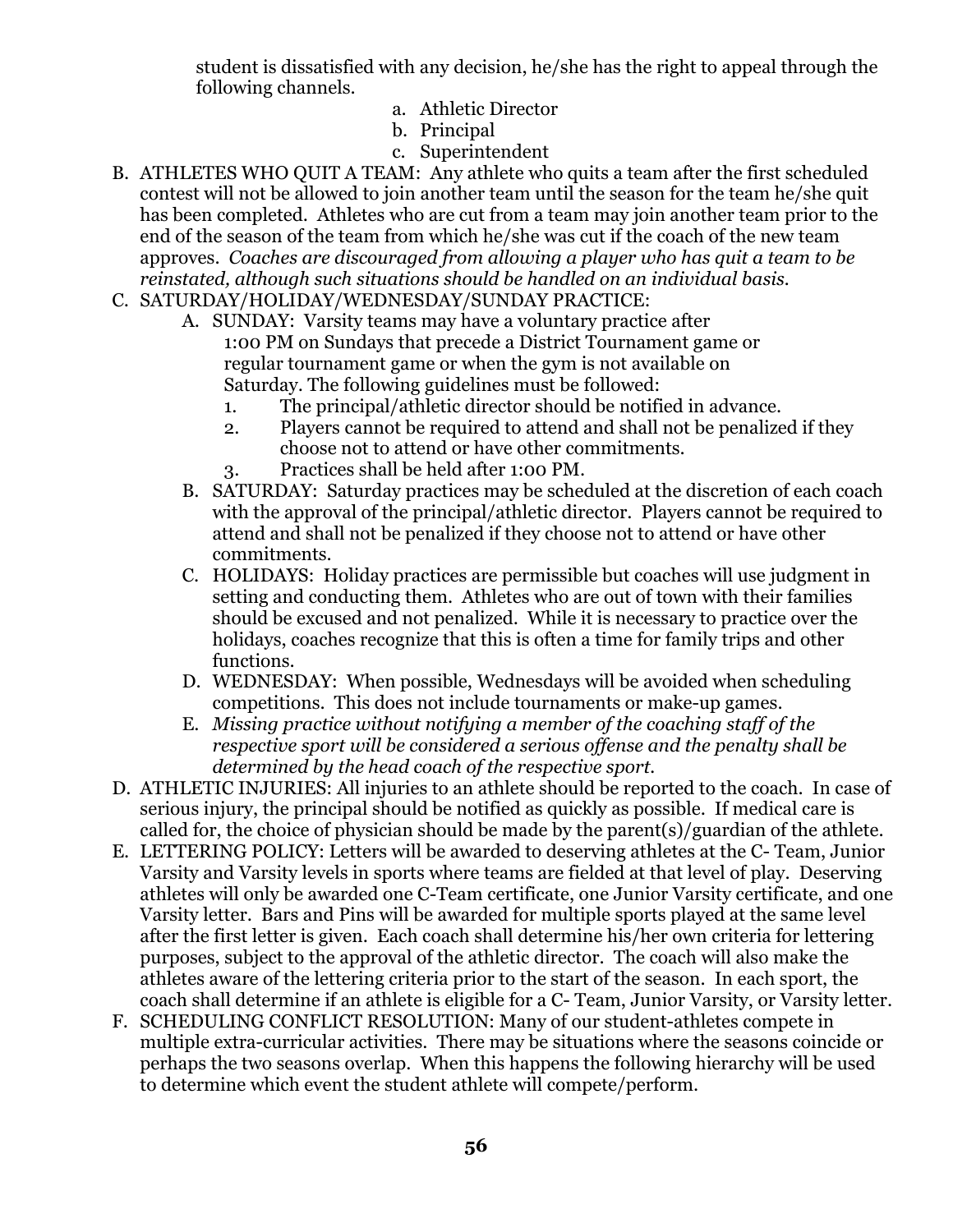- National Event/Competition
- State Competition
- District/Sub-State Competition
- Conference Event
- Interscholastic Event
- School Performance
- Sub-Varsity Event
- Required Practice/Dress Rehearsal
- Regular Practice

\*\*\*When two events are of equal weight the student will be allowed to choose which event/performance to participate.

# **III. College Bound Student Athletes:**

A college-bound student-athlete should consult the NCAA Eligibility Center online [\(http://fs.ncaa.org/Docs/eligibility\\_center/Student\\_Resources/CBSA.pdf](http://fs.ncaa.org/Docs/eligibility_center/Student_Resources/CBSA.pdf)) for eligibility guidelines.

# IV. **Parent/Coach Communication:**

Both parenting and coaching are extremely difficult vocations. By establishing an understanding of each position, we are better able to accept the actions of the other and provide greater benefit to children. As parents, when your children become involved in our program, you have a right to understand what expectations are placed on your child. This begins with clear communication from the coach of your child's program.

# A. COMMUNICATION YOU SHOULD EXPECT FROM YOUR CHILD'S COACH/SPONSOR:

- 1.) Philosophy of the coach.
- 2.) Expectations the coach has for your child as well as all the players on the squad.
- 3.) Locations and times of all practices and contests.
- 4.) Team requirements, i.e., practices, special equipment, out-of-season conditioning.
- 5.) Procedures followed should your child be injured during participation.

# B. COMMUNICATION COACHES/SPONSORS EXPECT FROM PARENTS:

- 1.) Concerns expressed directly to the coach.
- 2.) Notification of any schedule conflicts well in advance.
- 3.) Specific concerns with regard to a coach's philosophy and/or expectations.

\*\*\*As your child(ren) become involved in the interscholastic programs at Lexington R-V School District, they will experience some of the most rewarding moments of their lives. It is important to understand that there also may be times when things do not go the way you or your child wishes. At these times discussion with the coach/sponsor is encouraged.

- C. APPROPRIATE CONCERNS TO DISCUSS WITH COACHES/SPONSORS:
	- 1.) The treatment of your child, mentally and physically.
	- 2.) Ways to help your child improve.
	- 3.) Concerns about your child's behavior.

It is very important to accept your child's not playing as much as you may hope. Coaches are professionals. Coaches make judgment decisions based on what they believe to be **best for all students involved.** As you have seen from the list above, certain things can be and should be discussed with your child's coach. Other things must be left to the discretion of the coach.

# D. ISSUES **NOT** APPROPRIATE TO DISCUSS WITH COACHES: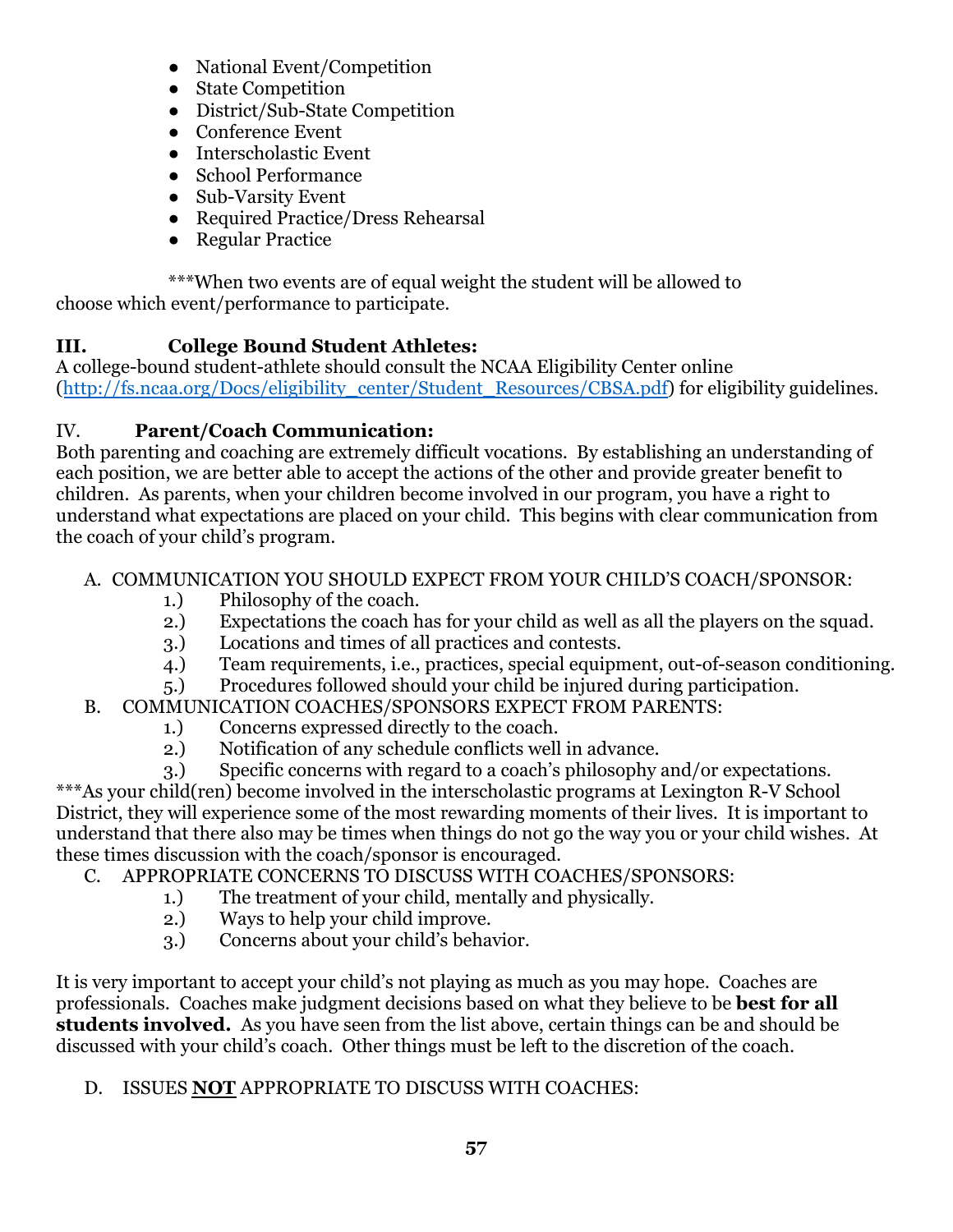- 1.) Playing time.
- 2.) Team strategy.
- 3.) Play calling
- 4.) Other student-athletes.

There are situations that may require a conference between the coach and the parent. These are to be encouraged. It is important that both parties involved have a clear understanding of the other's position. When these conferences are necessary, the following procedure should be followed to help promote a resolution to the issue or concern:

- E. IF YOU HAVE A CONCERN TO DISCUSS WITH A COACH/SPONSOR, THE PROCEDURE YOU SHOULD FOLLOW:
	- 1.) Call to set up an appointment.
	- 2.) The Lexington R-V High School phone number is 660-259-4391 and the Middle School phone number is 660-259-4611.
	- 3.) If the coach cannot be reached, call the athletic director. A meeting will be set up for you.
	- 4.) **PLEASE** *DO NOT* **ATTEMPT TO CONFRONT A COACH BEFORE OF AFTER A GAME OR PRACTICE. 24HRS** these can be emotional times for both the parent and the coach. Meeting of this nature do not promote resolution.
- F. WHAT TO DO IF THE MEETING WITH THE COACH DID NOT PROVIDE A SATISFACTORY RESOLUTION:
	- 1.) Call to set up an appointment with the athletic director to discuss the situation.

Research indicates a student involved in extra-curricular activities has a greater chance for success during adulthood. Many of the character traits required to be a successful participant are exactly those that will promote a successful life after high school.

# *Extra-curricular Activities and Clubs*

Extracurricular activities sponsored by the District are part of the educational experience and opportunities for students. Clubs, sports, and other groups seek a diverse range of students and provide fair access under the law. Students are encouraged to identify activities matched to their interests and ability levels and participate in those activities. Participation in extracurricular activities is voluntary and a privilege. Therefore, students must meet certain academic standards, demonstrate acceptable citizenship and behavior, and maintain appropriate attendance in order to be eligible to participate. Unless special arrangements have been made with the principal, a student is required to attend school on the day of an activity in order to participate. All extracurricular activities are supervised by District employees and the expected code of conduct for students remains the same as during the standard school day. Additional guidelines for specific groups, including activities sanctioned by the Missouri State High School Activities Association (MSHSAA), may be outlined at the beginning of the year and/or season. Competitive, interscholastic activities may have evaluation procedures that eliminate some students from participation. When students are not selected for participation, communication will occur in a personal and respectful way.

# Prom Policy

Attending Prom is a privilege for LHS juniors and seniors. LHS freshmen and sophomores may attend Prom if invited by an LHS junior or senior. A student must have a 90% attendance rate during the school year to be eligible to attend. If a student transfers to LHS during their junior or senior year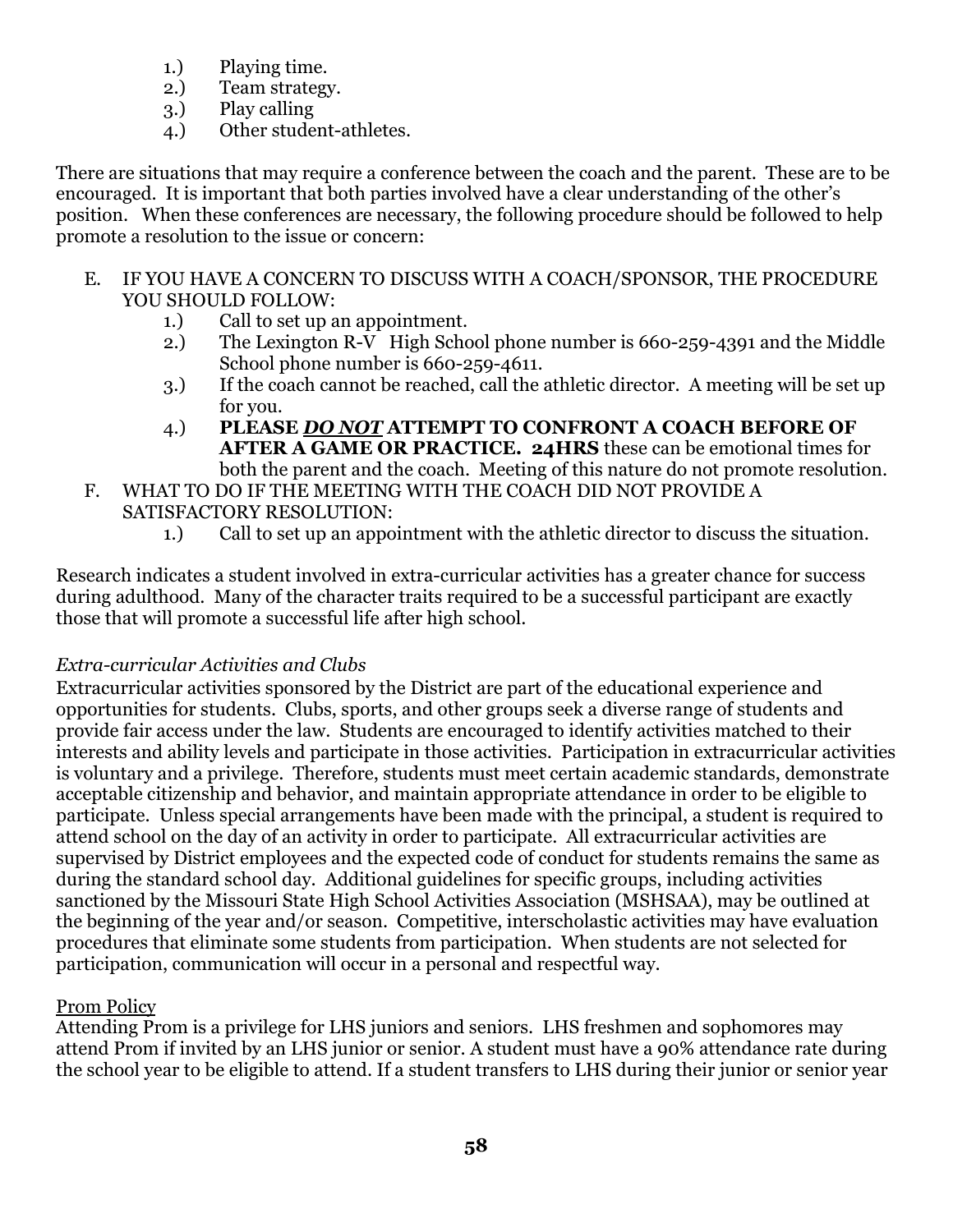they must have an attendance rate of 90% while attending LHS. The guidelines for the dance policy also apply to prom.

Students are expected to wear formal attire. Formal prom attire may be classified as a tuxedo or dress suit, including a tie or bow tie, a dress shirt, which may include a vest or cummerbund, and dress shoes.

## Dance Policy

All students must be in good standing in the areas of discipline and citizenship, have a 90% attendance rate, and have their student bills paid in order to attend school-sponsored dances. Guests to Lexington High School dances:

- 1. Must be in high school or under 21 years old.
- 2. If from another school, that student must receive approval to attend the LHS dance from their administration and Lexington Administration. (Form provided in HS principal's office and MUST be completed by guest before the dance.)
- 3. Must be signed up prior to the dance.
- 4. Guests will be asked to show proof of age with proper ID.
- 5. Candidates for Royalty must not have any discipline referrals for the school year.

### Lex La-Ray Student Organizations and Internship Program

At Lex La-Ray, we are committed to developing future leaders for our country and its workforce. Therefore, we strongly support the following student organizations and their excellent leadership opportunities.

EDUCATORS RISING- is an organization that cultivates highly skilled educators by guiding young people on a path to becoming accomplished teachers, beginning in high school and extending through college and into the profession.

FCCLA **-** is a student organization for young men and women in family and consumer sciences education through grade 12. This organization is available to students enrolled in the Early Childhood Professions program.

HOSA – Future Health Professional – is the student organization for students entering the healthcare field. Students enrolled in Health Occupations are eligible to join.

SKILLS USA **-** is the student organization available to all areas of the school, which offer instruction in the following trades: Collision Repair, Automotive Technology, Building Trades/Cabinet Making, Computer Maintenance and Networking, Industrial Welding and Culinary Arts.

NATIONAL TECHNICAL HONOR SOCIETY **-** recognizes high school students who have achieved success in both their classes at Lex La-Ray and at their home schools. Students who maintain: a 3.0 GPA at Lex La-Ray and sending high school, 95% attendance, and no discipline referrals, become eligible after the completion of their first semester of study.

### *Internship Programs*

The basic goal of Lex La-Ray is to prepare individuals for career success through the development of marketable knowledge, skills and attitudes. Our internship program is an excellent way to accomplish this goal.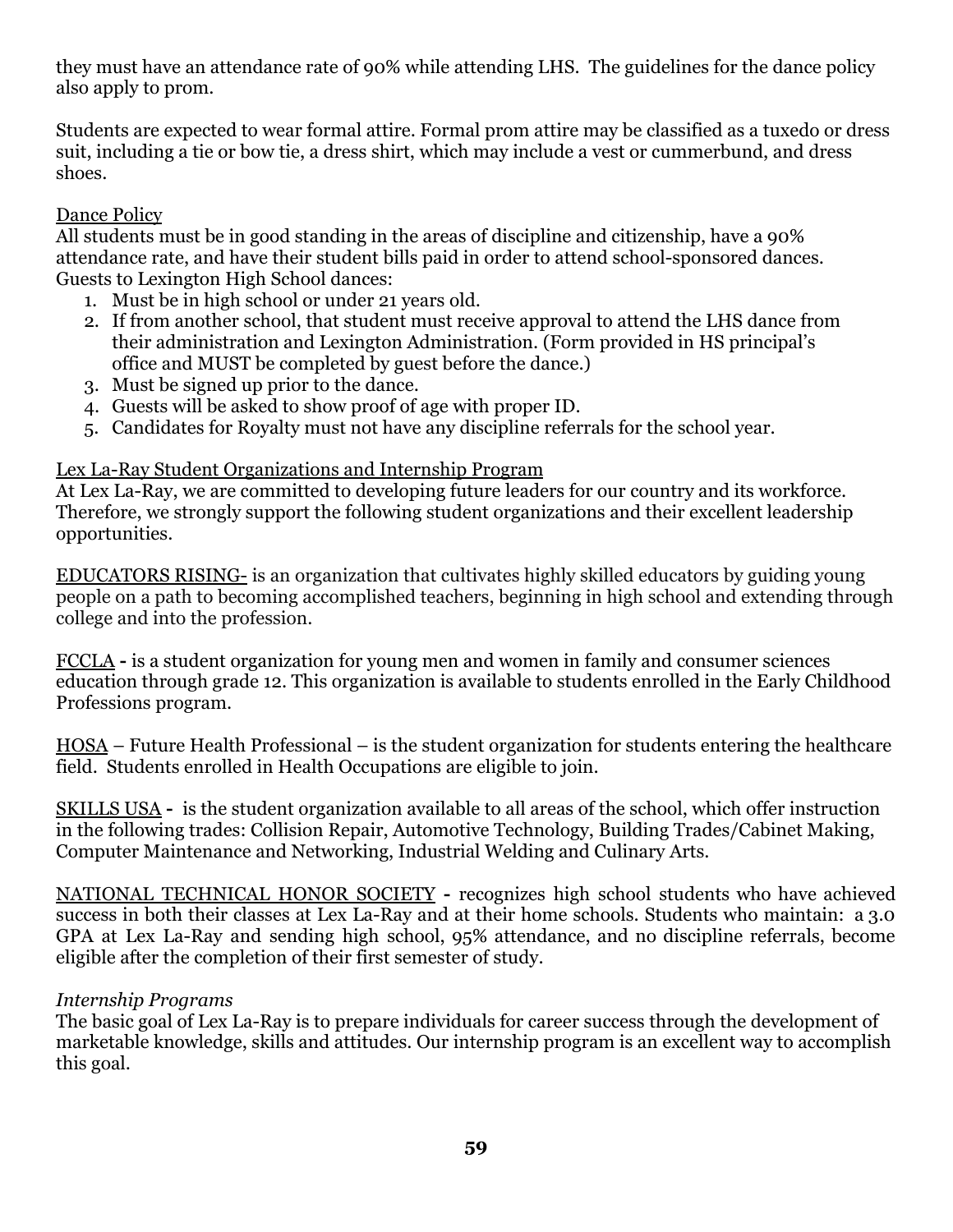Through a cooperative internship agreement, students may be placed in a community work setting prior to the completion of the school year for part of or all of the second semester. The primary purpose of this arrangement is to allow the student who already possesses extensive skill training to use those skills in an employment setting.

Students can expand and enrich training through additional employment activities. The internship program can smooth the transition from school to the labor market and provide a valuable opportunity to acquire experience while still having the support of the Technical Center staff.

Students wishing to participate in an internship must meet established selection criteria and apply through their instructors at least one (1) month before they plan to begin working. Internship application packets are available in the office.

Field Trips – Field trips are invaluable teaching aids. They provide direct experiences for learning and are an extension of what is being taught in the classrooms. A signed permission slip is required for all field trips and a fee may be collected for specific field trips. Good school behavior is required to be eligible to attend. The principal will make the final decision about those eligible to attend the field trip. Parents or adults who attend field trips at the teacher's requests are not allowed to bring young children or any other guests with them on the field trip. Parents or other adults attending field trips must follow the guidance of the teachers. You are there to help supervise students. Students are not to be left unattended for any reason. Only the parents that have been asked to help supervise students on the field trip will be allowed to attend. Parent chaperones may be required to submit to a criminal background check in order to attend the field trip. Students must ride the bus to and from the field trip location. Any other transportation arrangements must be made and approved by the principal before the day of the field trip. Parents attending the field trip should not smoke and/or use cell phones while they are with the class. There will be NO purchasing of items on the field trip. Parents should not take pictures of any student other than their own nor post pictures on social media without the permission of the other student's parent.

A tentative list of students who are going on a field trip must be submitted to all appropriate teachers at approximately two weeks prior to the field trip taking place. A teacher, with administrator approval, may have a student removed from the list if he/she:

- is currently having difficulty academically in a class.
- has been absent more than a reasonable amount of days.
- has been a chronic discipline problem

iSucceed - iSucceed is a reward/intervention program at the high school level to encourage students to improve their academic status and behaviors during intervention. They maintain this privilege as long as they maintain their status. At any time a student's status can be taken for poor behavior or not living up to expectations academically. Additionally students may lose their status for not following school expectations (an example would be excessive tardies).

In addition students will:

- 1. Maintain all grades at C- or higher for the term.
- 2. Maintain 90% hourly attendance (any absences over that must be verified through doctor note or other documentation).

All of these indicators may be modified to best fit the needs of Lexington High School students, faculty and administration. Final determination will be made by LHS principal.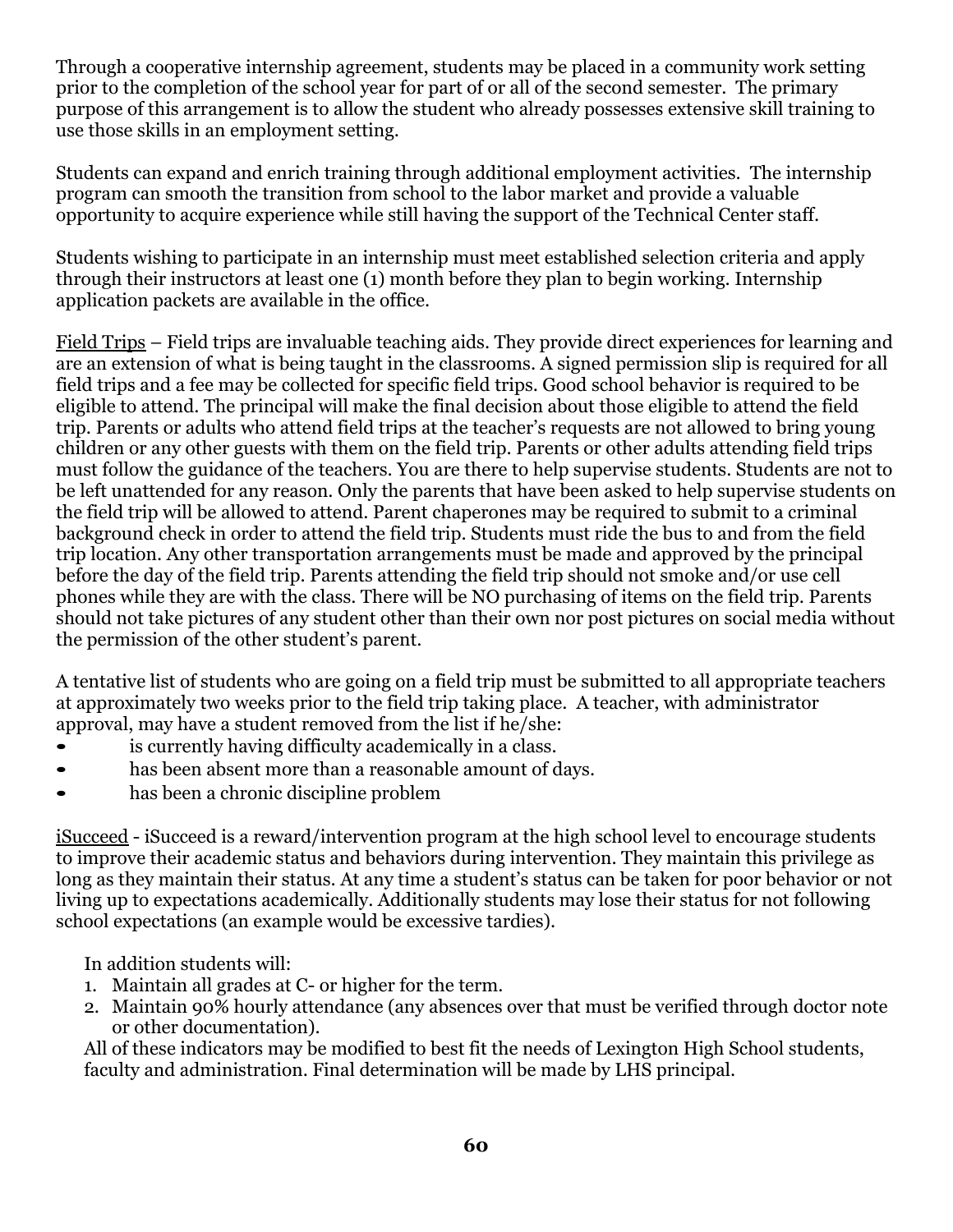Academic Week - Academic Week was started during the 2017-18 school year. It is a week long celebration honoring students that have maintained a 3.66 GPA for 3 consecutive semesters. Each day of the week, students are celebrated at a special function. The kick off is the Monday night banquet. At the banquet students are individually recognized and receive either a Letter, pin, certificate or plaque. The banquet is a mandatory attendance event. If students do not attend the banquet they are not allowed to attend the other events. If a student is absent from school that day an approved note is required to excuse the absence. That note can be a doctor's note, funeral notice, college visit slip, or legal documentation stating why the student was not in attendance. The administration reserves the right to make the final determination on excusals. Character (Referrals and character) will be considered when the final determination for Academic Week will be made. The high school principal will be the sole determiner of whether character is acceptable or not. Students who do not meet the factor will be allowed a parent meeting with the principal.

### *Monthly Recognition Areas*

- 1. Students will receive a teacher's recommendation for a character quality each month that coincides with our RRKS pledge. RRKS: students demonstrating respect, responsibility, and kindness, while making LMS a safe place to learn
- 2. Behavior meets all student code of conduct standards (no discipline referrals, buddy rooms, or reactive recovery) \*Students who receive ISS or OSS are ineligible for participation in National Junior Honor Society.

*Class Schedules/Bell Schedules* **Early Childhood Center** The Lexington R-V Early Childhood Center will offer services Monday through Friday.

#### **Full Day: 8:00am-3:00 pm AM: 8:00 am-11:00 am PM: 12:00 pm-3:00 pm**

The Lexington R-V Early Childhood Center will follow the Lexington R-V School District calendar. We will not be in session if the Lexington R-V School District is not in session; this includes teacher in-services, early outs, and inclement weather.

## **Leslie Bell Elementary Schedule**

School Day is from 8:00 a.m. - 3:00 p.m. Leslie Bell staff supervision begins at 7:35. Student drop off begins at this time. The District will not be responsible for supervising students outside the stated times.

## **Lexington Middle School Schedule**

See the school's daily schedule below. The District will not be responsible for supervising students outside the stated times. Students should never be dropped off at the school during unsupervised periods.

5th Grade:

| 1st hour                       | $7:45 - 8:34$ |
|--------------------------------|---------------|
| <b>Second Chance Breakfast</b> | 8:34-8:44     |
| 2nd hour                       | 8:45-10:00    |
| 3rd hour                       | 10:00-11:15   |
| 4th hour                       | 11:15-11:50   |
| Recess                         | 11:50-12:11   |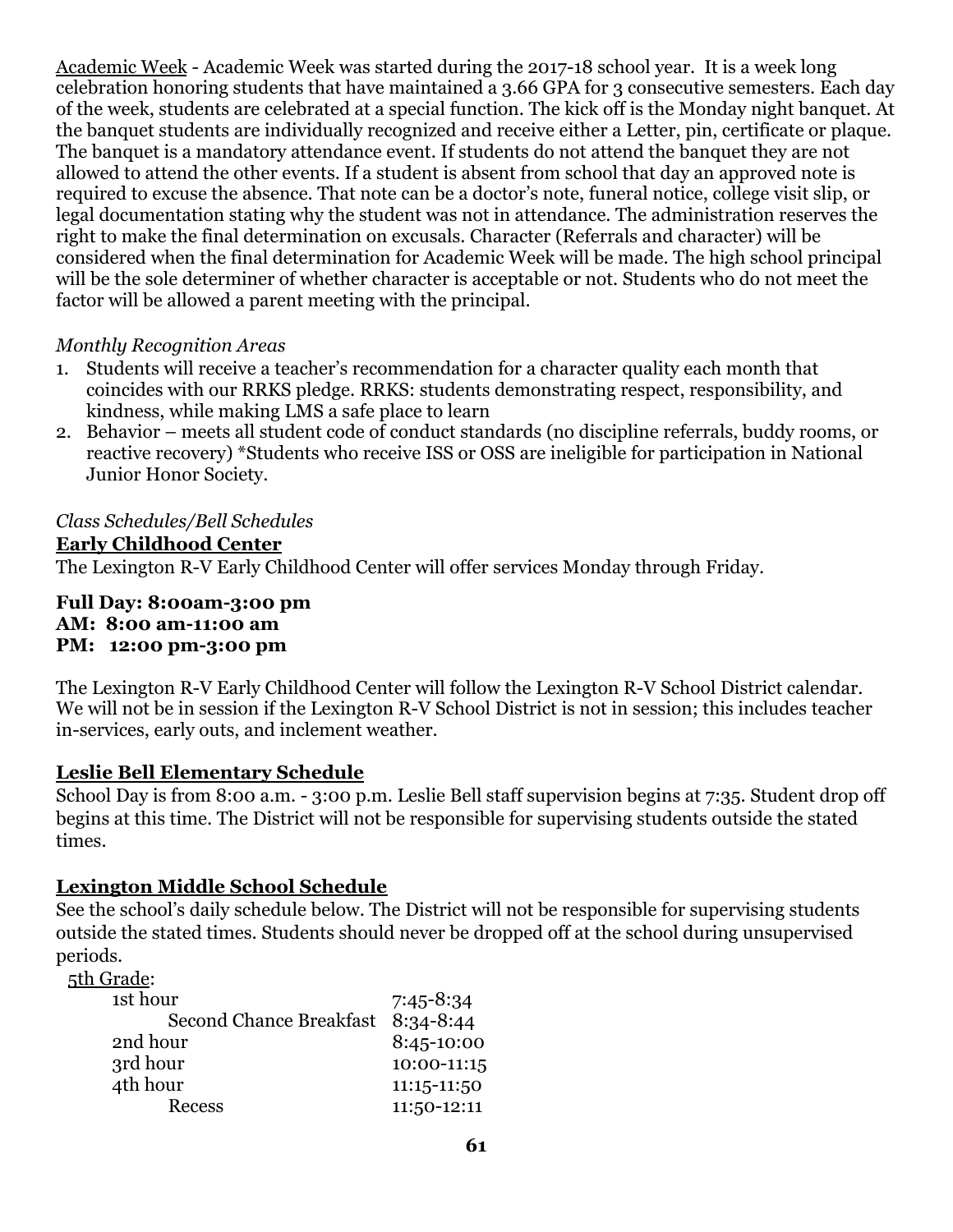| Lunch 4  | 12:13-12:33  |
|----------|--------------|
| 5th hour | $12:33-1:01$ |
| 6th hour | $1:01-1:56$  |
| 7th hour | $1:56-2:45$  |

| 6th Grade:                     |               |
|--------------------------------|---------------|
| 1st hour                       | $7:45 - 8:34$ |
| <b>Second Chance Breakfast</b> | $8:34 - 8:44$ |
| 2nd hour                       | 8:44-9:44     |
| 3rd hour                       | 9:47-10:27    |
| <b>Recess</b>                  | 10:28-10:58   |
| Lunch 1                        | 11:01-11:21   |
| 4th hour                       | 11:21-12:09   |
| 5th hour                       | 12:12-1:12    |
| 6th hour                       | $1:15-2:04$   |
| 7th hour                       | $2:07 - 2:45$ |
|                                |               |

## 7th-8th Grade:

| 1st hour                       | $7:45 - 8:34$ |
|--------------------------------|---------------|
| <b>Second Chance Breakfast</b> | $8:34 - 8:44$ |
| 2nd hour                       | 8:44-9:33     |
| 3rd hour                       | 9:36-10:25    |
| 4th hour                       | 10:28-10:58   |
| 5th hour                       | 11:01-12:09   |
| Lunch <sub>2</sub>             | 11:24-11:44   |
| Lunch $\beta$                  | 11:49-12:09   |
| 6th hour                       | 12:12-1:01    |
| 7th hour                       | $1:04-1:53$   |
| 8th hour                       | $1:56-2:45$   |

# **Lexington High School Daily Schedule**

| $1st$ Hour: 7:45 – 8:34                          | $5^{\text{th}}$ Hour: 10:58 – 12:06 (Lunch) |                                   |
|--------------------------------------------------|---------------------------------------------|-----------------------------------|
| $2nd$ Hour: 8:38 – 9:27                          | $1st$ Lunch Shift: 10:58 – 11:18            | $6th$ Hour: 12:10 – 12:59         |
| $3^{\text{rd}}$ Hour: 9:31 – 10:20               | $2nd$ Lunch Shift: 11:22 – 11:42            | $7^{\text{th}}$ Hour: 1:03 – 1:52 |
| $4^{\text{th}}$ Hour: 10:24 – 10:54<br>(Seminar) | $3^{\rm rd}$ Lunch Shift: 11:46 – 12:06     | $8th$ Hour: 1:56 – 2:45           |

# **Lex La-Ray Schedule**

AM Session (Hardin, Higginsville, Lexington, Norborne, Odessa) 8:00 am – 10:41 am PM Session (Concordia, Lexington, Orrick, Richmond, Santa Fe, Wellington) 12:00 pm – 2:41 pm

Staff contract hours are 7:40 am – 3:00 pm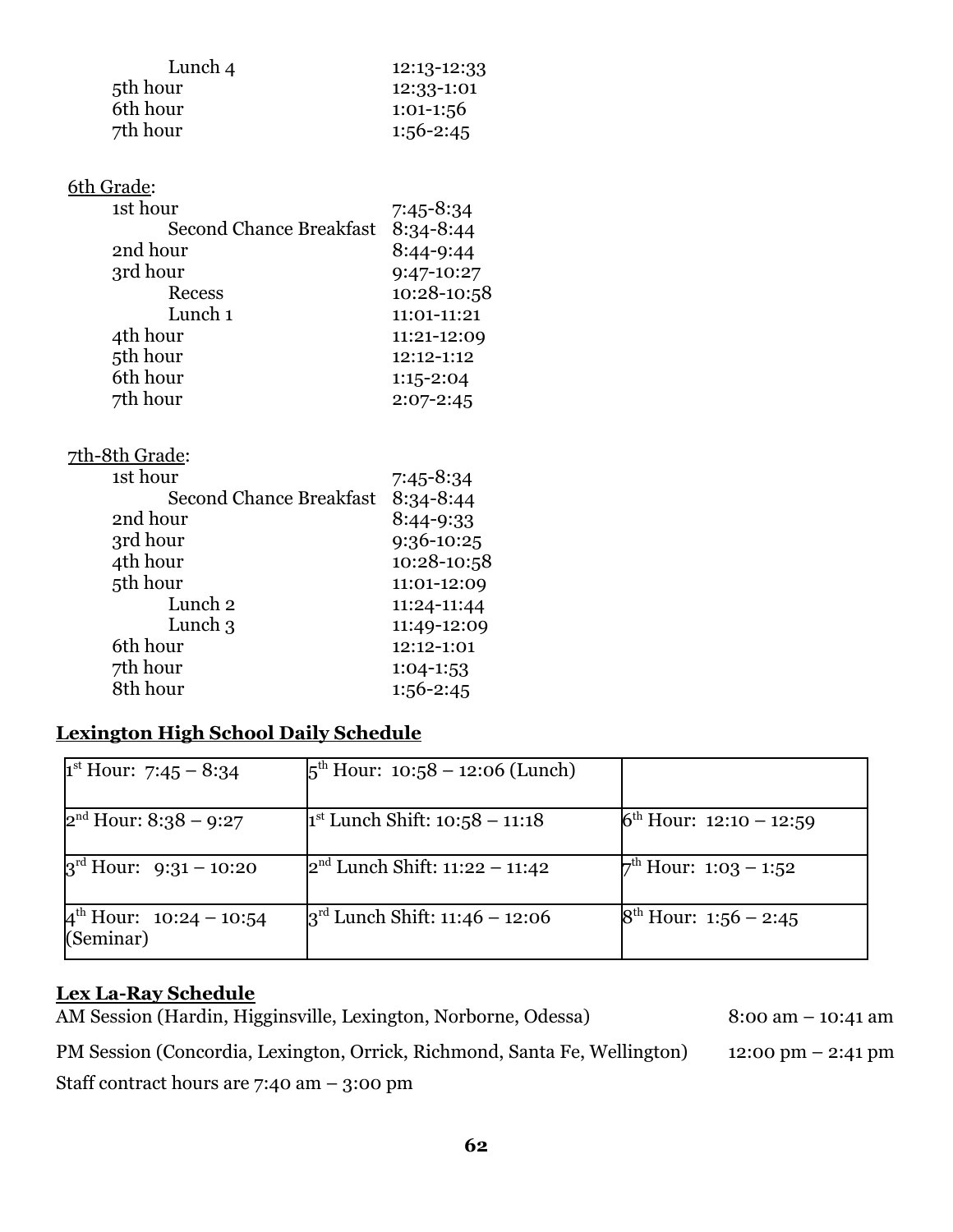## Break Schedule

| $8:10 - 8:25$  | <b>Automotive Technology</b>          | 12:15-12:30   | <b>Automotive Technology</b>   |
|----------------|---------------------------------------|---------------|--------------------------------|
| $8:25 - 8:40$  | <b>Collision Repair</b>               | 12:30-12:45   | <b>Collision Repair</b>        |
| $8:40 - 8:55$  | Computer Main. &<br><b>Networking</b> | 12:45-1:00    | Computer Main. &<br>Networking |
| $8:55-9:10$    | <b>Industrial Welding</b>             | $1:00-1:15$   | <b>Industrial Welding</b>      |
| $9:10-9:25$    | <b>Health Occupations 1</b>           | $1:15-1:30$   | <b>Health Occupations 1</b>    |
| $9:25-9:40$    | <b>Health Occupations 2</b>           | $1:30-1:45$   | <b>Health Occupations 2</b>    |
| $9:40-9:55$    | <b>Building Trades</b>                | $1:45 - 2:00$ | <b>Building Trades</b>         |
| $9:55 - 10:10$ | <b>Culinary Arts</b>                  | $2:00-2:15$   | <b>Culinary Arts</b>           |

### *Deliveries*

Any deliveries will be kept in the building office until the end of the school day. Lunch deliveries must be made to the office and the office will ensure the student receives the food. However, balloon and flower deliveries at school present problems therefore we encourage that deliveries be sent elsewhere. No matter the occasion, no deliveries are allowed on the bus.

## *Parties/Celebrations*

Early Childhood Center/Elementary Snack Rules:

The Lexington R-V School District's goal for school parties is to comply with the Missouri Eat Smart Guidelines. At each party we can provide the children with the following:

Treats: Each child may have one (1) prepackaged food item. The item must be individually sealed in plastic. The nutritional guidelines must be available if needed. (Example--If the treats come in a box, the nutritional guidelines may be on the outside of the box but not necessarily on each individual treat. This is okay.) A dozen donuts in a box are not okay as they are not individually wrapped. If you are purchasing in bulk, look for "Individually packaged" on the outside of the box or container. Each child may have one (1) edible take home treat. Take home treats do not have to be a food item. However, if they are, the same guidelines as above still apply.

Goodie bags can contain both an edible item (1) and also non edible items. There is no limit on the number of non edible items a child can receive. Drinks: Drinks must be at least 50% juice or bottled water. Gallons of juice may be brought as long as they are store bought and arrive unopened. Most juices will say "100% Juice" plainly on the front label if they are. If you are in doubt, check the nutritional guidelines on the bottle. It is required that this information be on the bottle.

Early Childhood Center Parties/Celebrations Policy: Celebrations in school are planned to support educational goals. However, appropriate alternative activities can be requested. Please communicate with the school if you have any concerns about a celebration. If your child wants to contact school friends for a party celebration outside of school, please avoid passing out invitations while at school as not everyone will be invited and feelings can easily get hurt. If there is no other way to invite a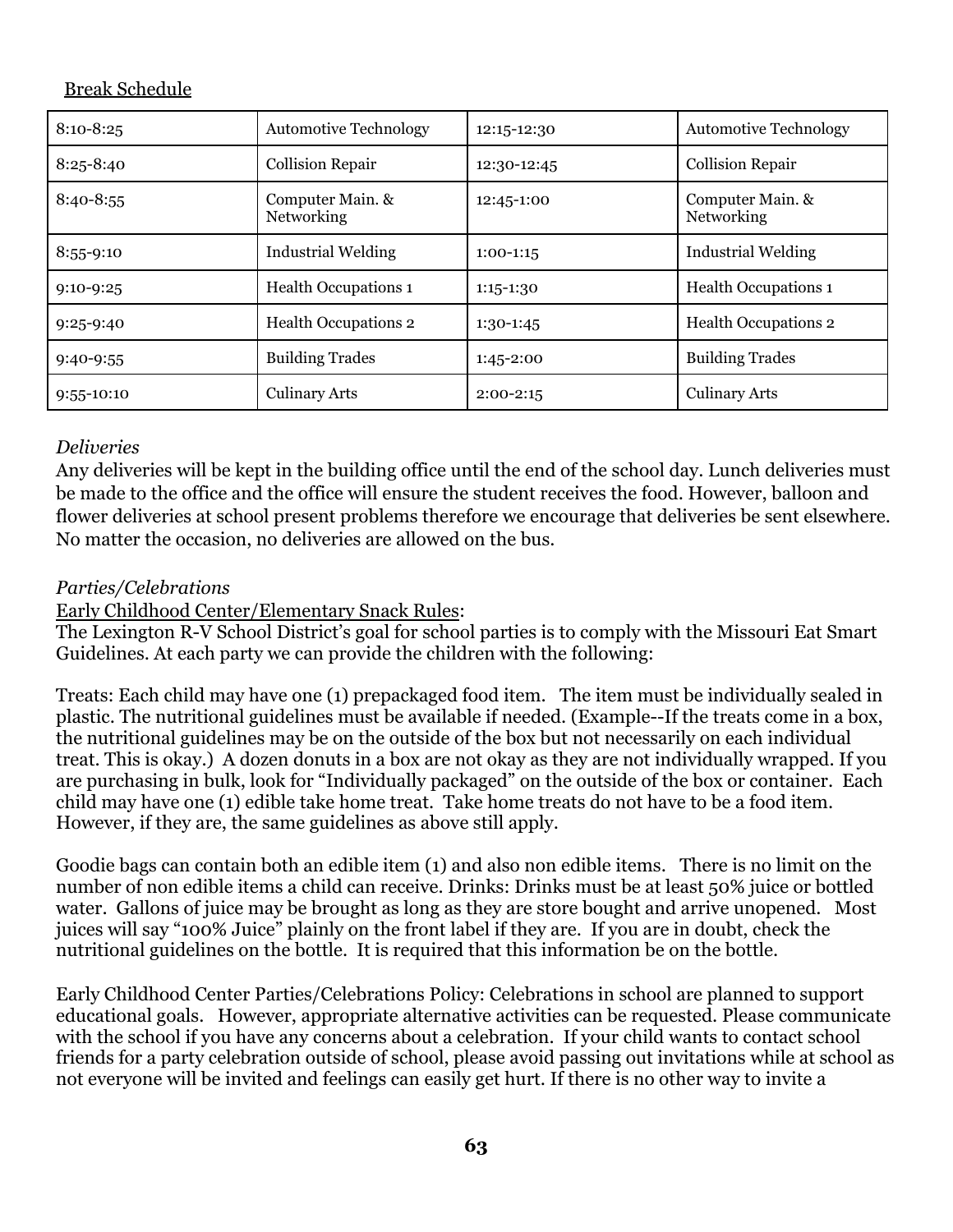student, arrangements must be made with the classroom teacher as to an appropriate way/time. We appreciate your understanding.

Leslie Bell Elementary Parties/Celebrations Policy: We will have classroom parties in the fall and spring for our elementary students. PTO-sponsored Homeroom parents are invited to assist the classroom teachers in the preparation of each party. The exact dates of each party will be on the District's school calendar. Parties for any other occasions must have advanced approval of the principal. All school holiday parties are from 1:30 p.m. to 2:30 p.m. If you attend and help with the parties, we ask that you park in the parking lot and that you please try to leave by 2:30 p.m. to help eliminate any traffic problems that may occur during dismissal. All treats for parties, included birthday treats must comply with the District's Wellness Policy. Parents attending the classroom parties are asked to not use cell phones in the classrooms. Parents are not permitted to take pictures of any student other than their own or post photos or videos to social media without the permission of the other student's parent.

## *Supply Lists*

Supply lists are posted on the District website, available at local stores, and in each school building.

### *Student Parking*

Prior to utilizing school parking students will be required to register their vehicle with the High School office and purchase a parking pass for \$4.00. This pass must be displayed on the rear view mirror at all times while parked on campus. Failure to register vehicles and purchase a parking pass will result in disciplinary actions which may include a warning, detention, or loss of parking privileges. Driving a car on school grounds is a privilege and good driving habits should be followed at all times. Loss of driving privileges may happen if rules and good driving habits are not followed. The speed limit on school property is 10 MPH. Students are not to drive in front of the building; this is a drop-off/pick-up zone. After students have parked their cars, they are to come into the building immediately and are not to return to their cars until they leave school. Students are not to be in their cars during school hours. Students moving to or from the Tech Center must go directly between buildings. Stopping at their cars is prohibited. Students in violation will be disciplined according to the Student Code of Conduct which could include ISS and/or loss of driving/parking privileges on school property. Students traveling between schools during the school day (A+ Tutors and Teacher Assistants) must enter through the front doors of the High School.

### *Crisis Intervention Plan*

The Lexington R-V School District has a Crisis Intervention Plan to help District administrators and faculty effectively deal with crises that could interfere with the normal daily operation of school. The plan outlines and describes the District's guidelines for responding to most crises. All teachers and staff have in-service training concerning these guidelines. Specific information regarding the Crisis Intervention Plan is available to concerned parties upon request in the school office and at the Board building.

## *Emergency and Safety Drills*

Every precaution is taken to ensure the safety and security of your child during normal school hours. Emergency preparedness drills (fire, severe weather, tornado, bus evacuation, bomb threat, lockdown, shelter-in-place and evacuation) will be developed by the superintendent or designee in cooperation with the building principals. A sufficient number of drills will be conducted in each building to give instruction and practice in proper actions by staff and students. Emergency exiting procedures will be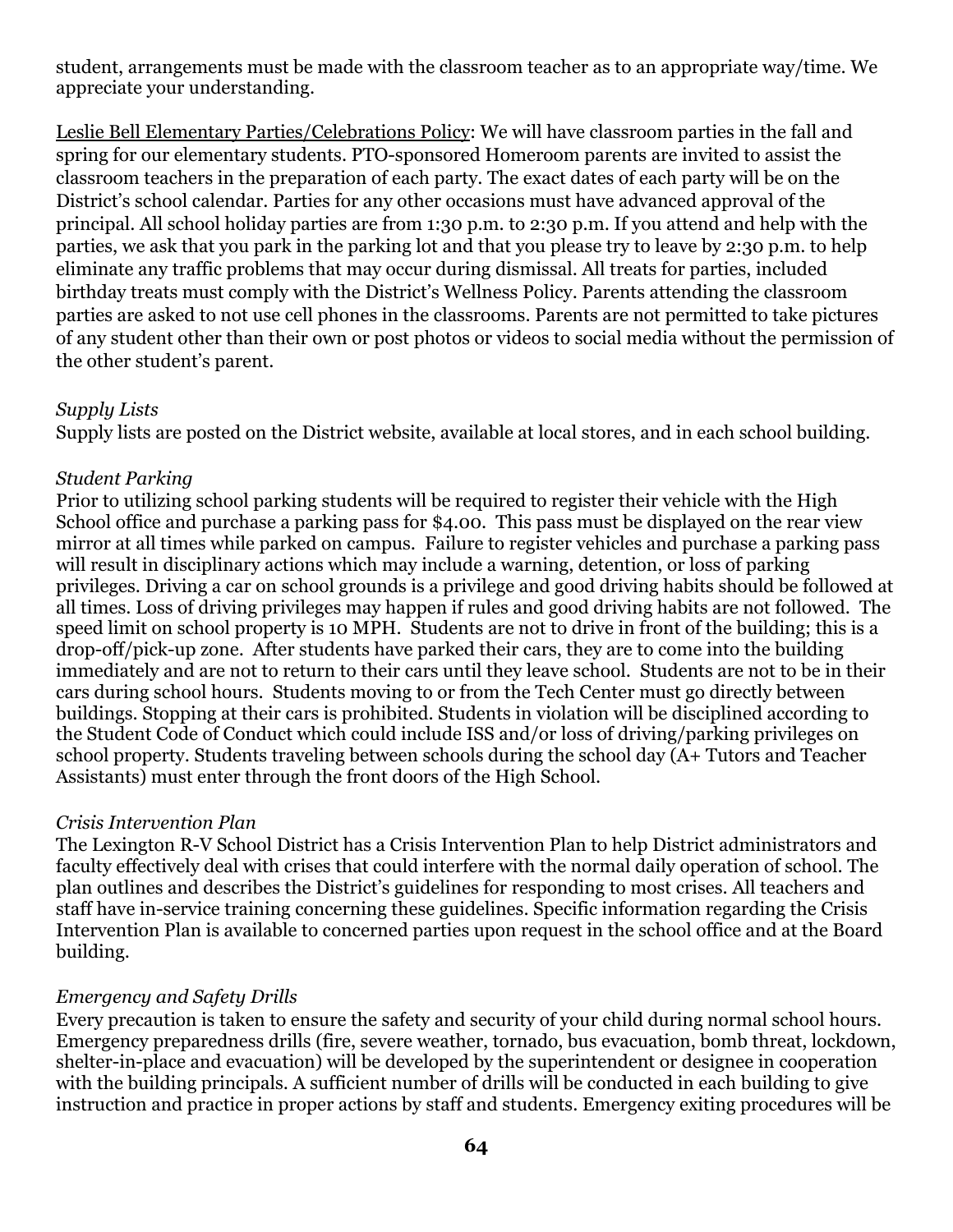posted near the door in each instructional area. Instruction in fire drills shall be given early in the school year, and drills shall be held regularly throughout the year.

The decision to call for and execute drills will be the responsibility of the superintendent and/or the building principal. The district will cooperate and coordinate drills with other community agencies such as the fire department, law enforcement officials, emergency medical services and local emergency planning committees.

### *Parent Teacher Organization*

*Early Childhood Center*: We value the relationship the school has with parents. When teachers and parents join and support PTO, it strengthens this relationship. We encourage you to invest in your children and school by joining our PTO! Each year our goal is to achieve 100% membership! We encourage you to get involved for the students! Contact the school office for more information. Meetings occur the first Tuesday of each month at 6:00pm.

\*\*\*Even if you can't attend the meetings, you may still be of help!

*Leslie Bell Parent Teach Organization (PTO)* – The Leslie Bell PTO actively supports the school's instructional program and enhances community-school relations. Our PTO coordinates the book fair, provides assemblies, assigns room parents, assists with parties, helps subsidize field trips, and purchases playground equipment and supplemental supplies for the school from the profits derived from student-fundraisers. All parents are encouraged to join PTO and attend their meetings.

### *Playground Guidelines and Recess Policy for Early Childhood and Elementary*

- 1. Students are to play only on school property with designated areas of organized games.
- 2. Students must learn to use the playground equipment properly; students may not:
	- a. Crawl up the slide
	- b. Stand on the slide
	- c. Play where there are safety hazards
	- d. Throw snowballs, rocks, sticks, etc.
	- e. Fight or use profane language
	- f. Pull clothing or hats
	- g. Ride with multiple children on toys
	- h. Swing sideways on the swings-only front to back; can swing on tummy and bottom only.
	- i. Stand on trikes (sitting only)
- 3. Students may not play tag or chase games since these games frequently result in confrontational or physical problems between students.
- 4. Once a student is on the playground for recess, she/he may leave the playground only with the permission of the playground supervisor or classroom teacher.
- 5. At the end of a recess, students should line up in an orderly fashion prior to entering the building.
- 6. Students may not stay in at recess unless they are ill and have a note from home.
- 7. Students remaining in the building must read or do quiet work in a supervised area.
- 8. Consequences may be given on the playground to any student who displays inappropriate behavior.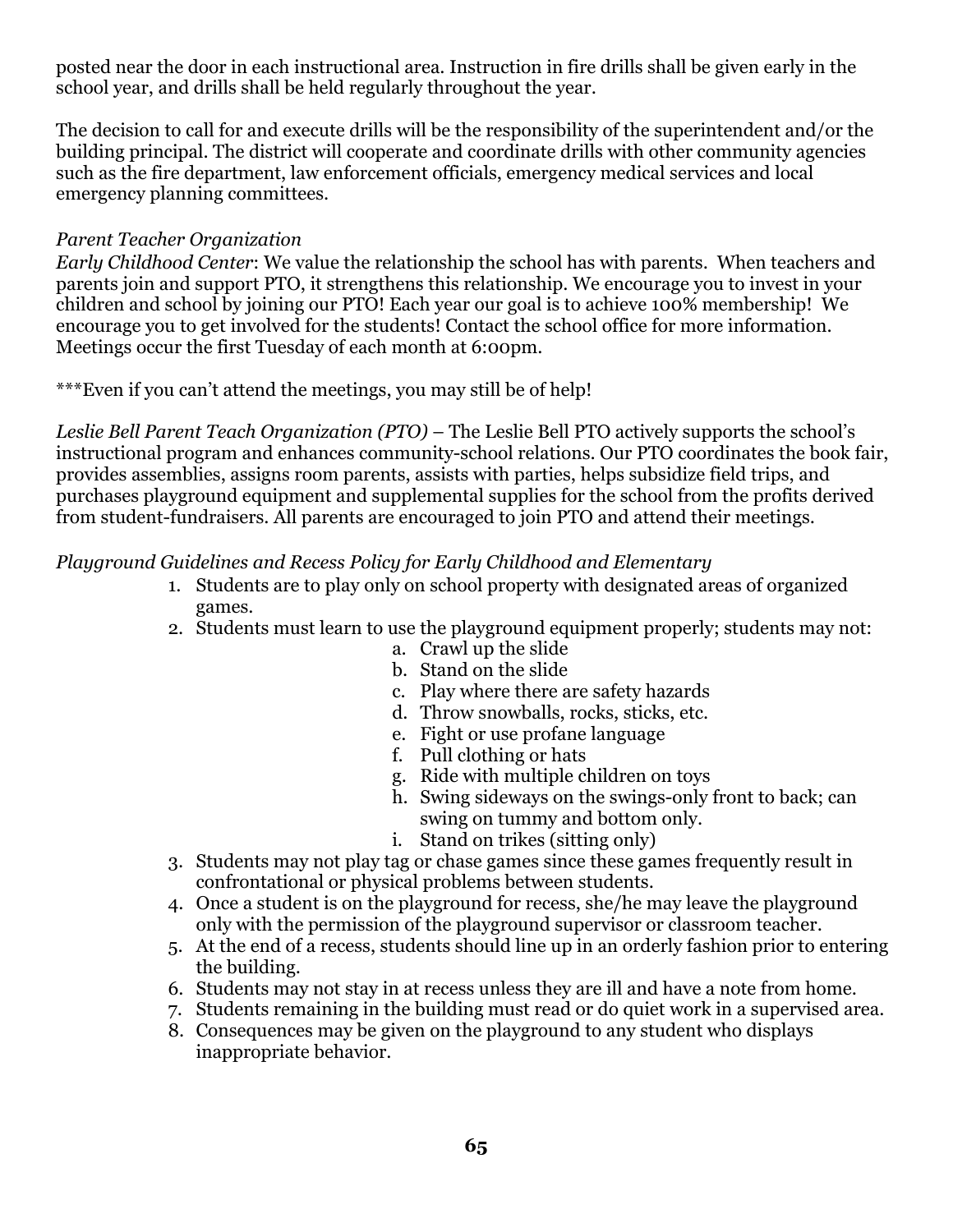Recess offers important time for physical activity and social development. Weather permitting, students are given outside recess each day, so please be sure that your child is dressed appropriately. The District has established the following guidelines for recess during cold months:

- ∗ +20º F and above may have full outside recess
- ∗ +19º F to +1º F may have a shortened recess
- ∗ 0º F and below must have indoor recess

\*These guidelines are based on the wind chill index.

### *Textbooks and Library Books*

The District offers a multi-media library to our students. The library is open for student use. Books may be checked out for a period and may be renewed as needed. Students are reminded at each weekly library session if they have overdue books. Individual notices are delivered to students to remind them of overdue books, at least once each quarter. Students who have overdue books can be denied further materials until the books are returned. If a parent pays for a lost book and the book is located and in good condition, it may be returned for a full refund, prior to May 1st. No refunds will be made after that date.

The card catalog for the media center is available in an electronic link on the Internet from our school's homepage. Students are responsible for all books, magazines, etc. that they check out, and it is the student's responsibility to check the books/magazines in on time. Any student who loses or damages a book must pay a replacement cost for the item.

### *Bills and Fines*

All student bills or fines levied will follow the student throughout their attendance and enrollment at Lexington R-V. Students cannot participate in a school sponsored activity, graduation ceremonies, or receive their diploma until all money owed is paid.

## *Lost and Found*

Articles found should be taken to the office.

## Early Childhood Center Information

Admission: Those families interested in the Lexington R-V Early Childhood Preschool program are encouraged to attend the Spring district-wide screening. If you cannot attend a screening, an in-home screening may be provided through the Parents as Teachers program. Once the screening has been completed, the interested families are then referred to the Early Childhood Preschool. Children are selected for the full day program through a lottery system based upon the interest forms. There are 40 full day slots and 40 half day slots for students. All students must be toilet trained before attending preschool, unless the child has a current medical condition.

Parents receive an enrollment letter and payment acknowledgement form. The registration is completed through the on-line parent portal through the school district's website. [www.lexington.k12.mo.us](http://www.lexington.k12.mo.us/)

The enrollment forms consist of the school enrollment form, health inventory form, proof of residency, free/reduced meals application, medical examination form and if needed, medication authorization forms for medical conditions.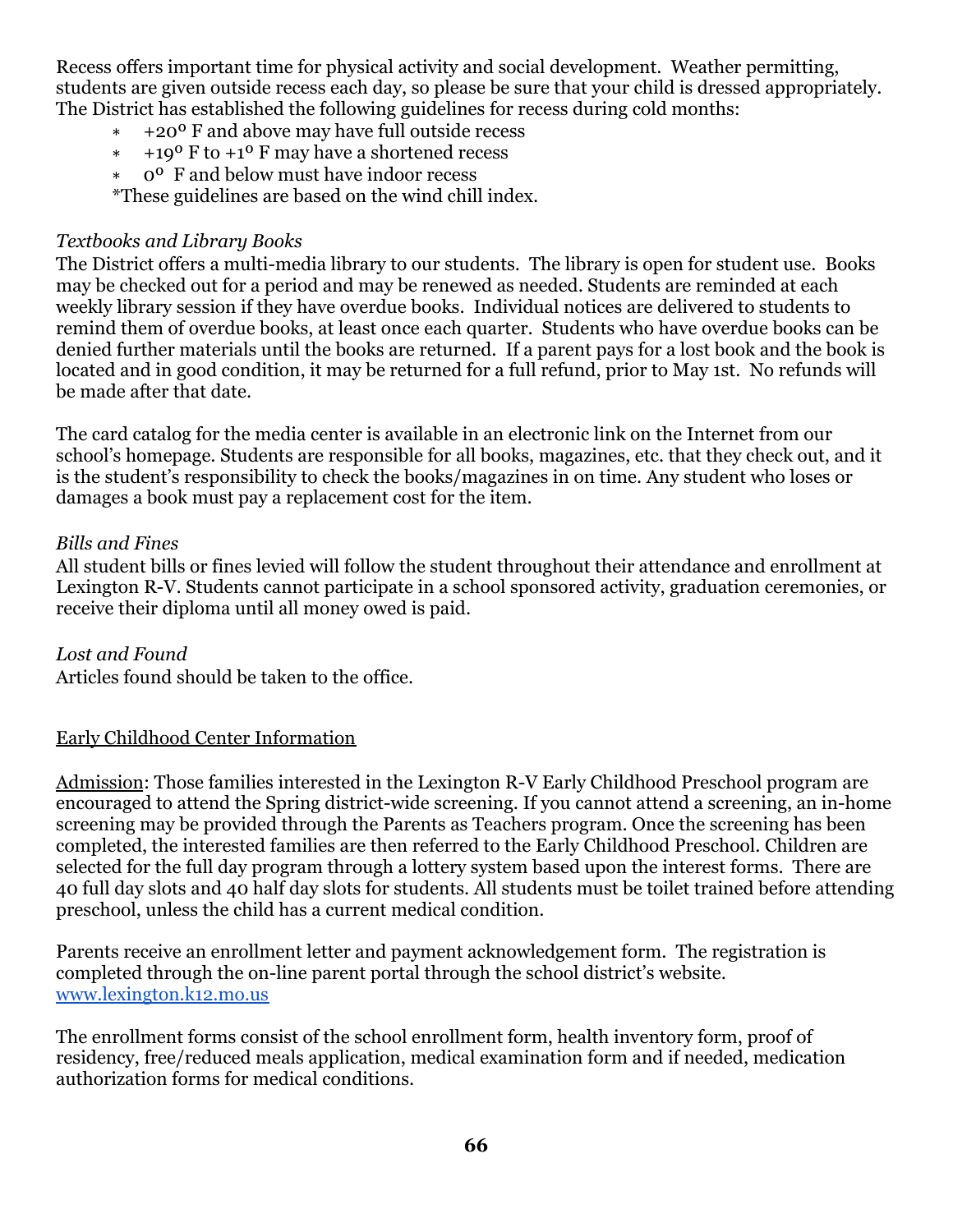The medical examination form must be completed and on file within 30 days of admission. Copies of the child's proof of age (birth certificate) and immunizations are required.

Chronic Disruptive Behavior/Discharge Policy: We will make every effort to work with the parents of children having difficulties in childcare. We are here to serve and protect all of our children, though. Children displaying chronic disruptive behaviors which have been determined to be upsetting to the physical or emotional well being of another child may require the following actions.

## Initial Consultation

The Director may require the parent(s) of any child who attends the Center to meet for a conference. The Director and classroom teacher will meet to develop a plan to change the behavior.

## Second Consultation

If the initial plan for helping the child fails, the parent(s) will again be required to meet with the Director. The problem will be defined, outline new approaches to the behavior and discuss the consequences if progress is not apparent.

## Suspension

When the previous attempts have been followed and no progress has been made towards solving the problem, the child may be suspended from the preschool program indefinitely. The Director may immediately suspend

a child at anytime he/she exhibits a behavior which is harmful to him/herself or others. A parent may be called from work at anytime the child exhibits uncontrollable behavior that cannot be modified by the childcare staff. That parent may be asked to take the child home immediately.

Suspensions from the childcare program may vary from a few hours to an indefinite period.

The Early Childhood Center reserves the right to cancel the enrollment of a child for the following reasons:

- ∗ non-payment or excessive late payments of fees.
- ∗ not observing the rules of the center as outlined in the parent agreement.
- ∗ physical and/or verbal abuse of staff or children by parent or child.
- ∗ ten (10) consecutive days absent without notifying the center of your child's absence.

Licensing Regulations: The Lexington Early Childhood Center is licensed for child care services through the Missouri Department of Health and Senior Services. The center is obligated to comply with the Missouri State Statute Section 210.201-259, RSMo and Department of Health and Senior Services Licensing Rules for Child Care Centers. A copy of the license is on display by the entrance of the Early Childhood Center. A copy of the Department of Health and Senior Services Licensing Rules for Child Care Centers is available at all times for families to view in the office. Our center is regulated by the Northwestern District Health Office, 3717 South Whitney Avenue, Independence, Missouri (816-350-5465). The Northwestern Office can be contacted for more information or to view public records.

Fee Information**:** The Early Childhood Center Preschool program revenue is based on the student tuition to pay its current expenses. We rely on prompt payment in order to operate the program. We will not be able to provide services for those children whose fees are not current. There will be no refunds for periodic absences. Please make checks payable to: Lexington R-V EC program.

Tuition for the program is \$70.00 per week for Full Day Classes and \$35.00 for Half Day Classes. This fee is due each Monday unless another payment schedule has been developed for your child. If, at any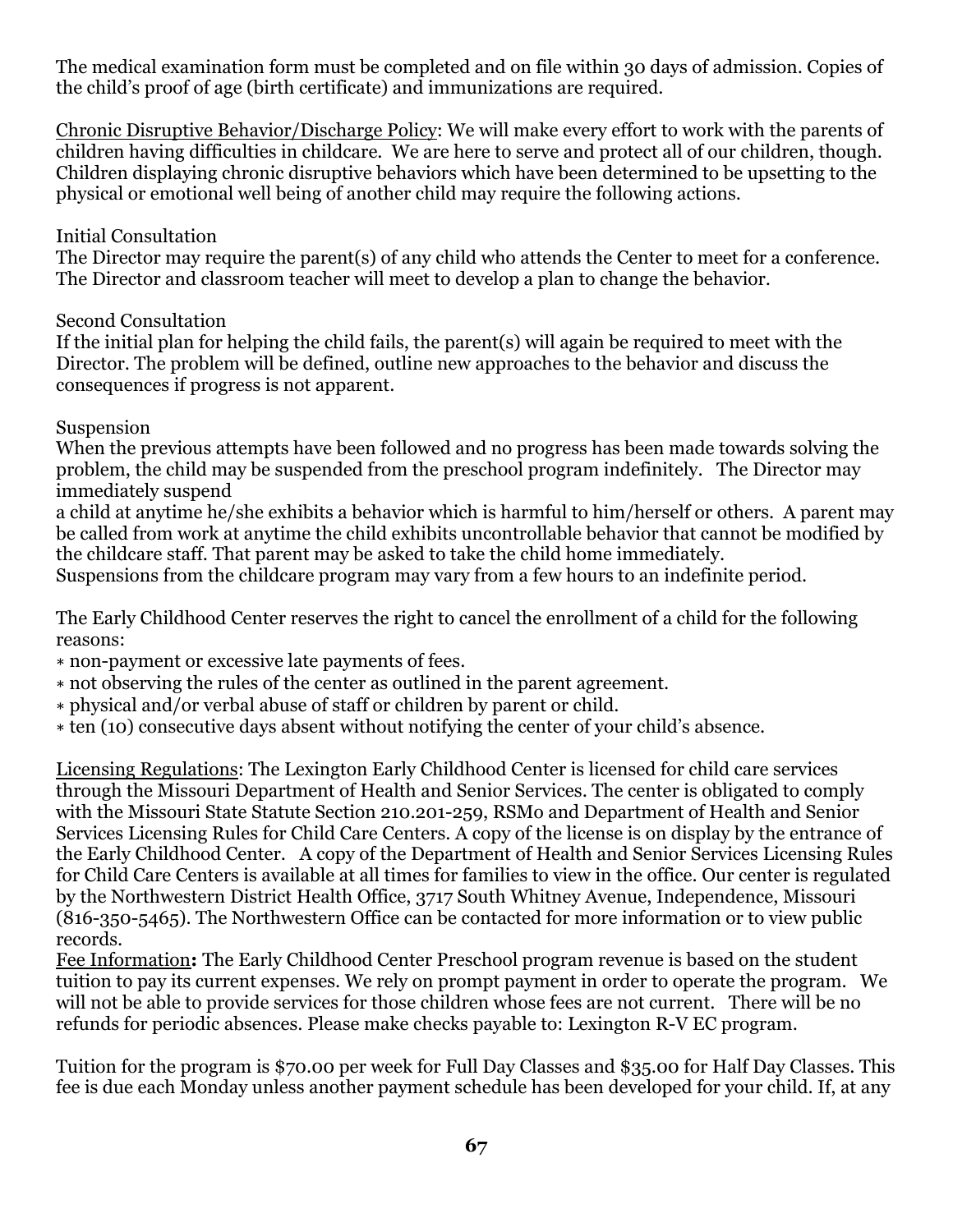time, your balance exceeds \$200, your child will be withdrawn from the Early Childhood Program until payment is made in full. Tuition does not include meals or snacks. Students may purchase breakfast and lunch or bring them from home. A breakfast, lunch and afternoon snack will be available each day for an additional fee.

If you need tuition assistance please fill out the Division of Family Services packet available at the school office and file it with the Missouri Department of Social Services. Parents must give two weeks written notice regarding withdrawal of a child from the program. You are responsible for paying the tuition regardless of your child's attendance. This is necessary so that we can remain adequately staffed. No charge will be assessed for regular calendar school holidays or school closings.

Parent/School Communication: If you need to reach teachers by telephone, you may call during the school day. If you call during instructional time, a message will be taken. If you desire to speak with the teacher or your child during the day, your message will be accepted at the office and forwarded to the classroom so a return call can be made at the earliest possible time to avoid interrupting the learning environment.

We recognize the importance of maintaining positive communication between school and home. When parents contact the director for assistance in addressing a parental concern, the following procedures will be used:

- 1. The director will encourage the parent to discuss his/her concern directly with the classroom teacher.
- 2. In cases where parents are uncomfortable with discussing the concern with the classroom teacher, the director will offer to facilitate a meeting between both parties to bring resolution to the concern as soon as possible.

Communication between school and home is beneficial for all students. The district schedules conferences two times a year - fall and winter. Parents are urged to attend. Refer to the school district calendar for exact dates. Additional conferences can be held throughout the year at the request of the parent or the teacher. Appointments are needed and can be scheduled by contacting the teacher or calling the school office.

Family Resource Center: An information area is available with announcements for you to view and read. Please take the time to scan the parent information area regularly to keep informed of the center happenings and/or announcements. Weekly lesson plans and monthly menus will be posted in the office for viewing.

Program Evaluation: Parents will be given the opportunity on an annual basis to evaluate the preschool, and our ability to meet your child's needs. These are very important to us. Please take the time to complete and return them.

Assessing Your Child's Development: We will be observing your child throughout the year to assess their development physically, emotionally, socially, cognitively, creatively, and language skills. Information will provide the basis for parent-teacher conferences held in October and March each year. Conferences can be held at any time if either the parent or teacher requests one. Children are given benchmark assessments three times per year through the DRDP (Desired Results Developmental Profile).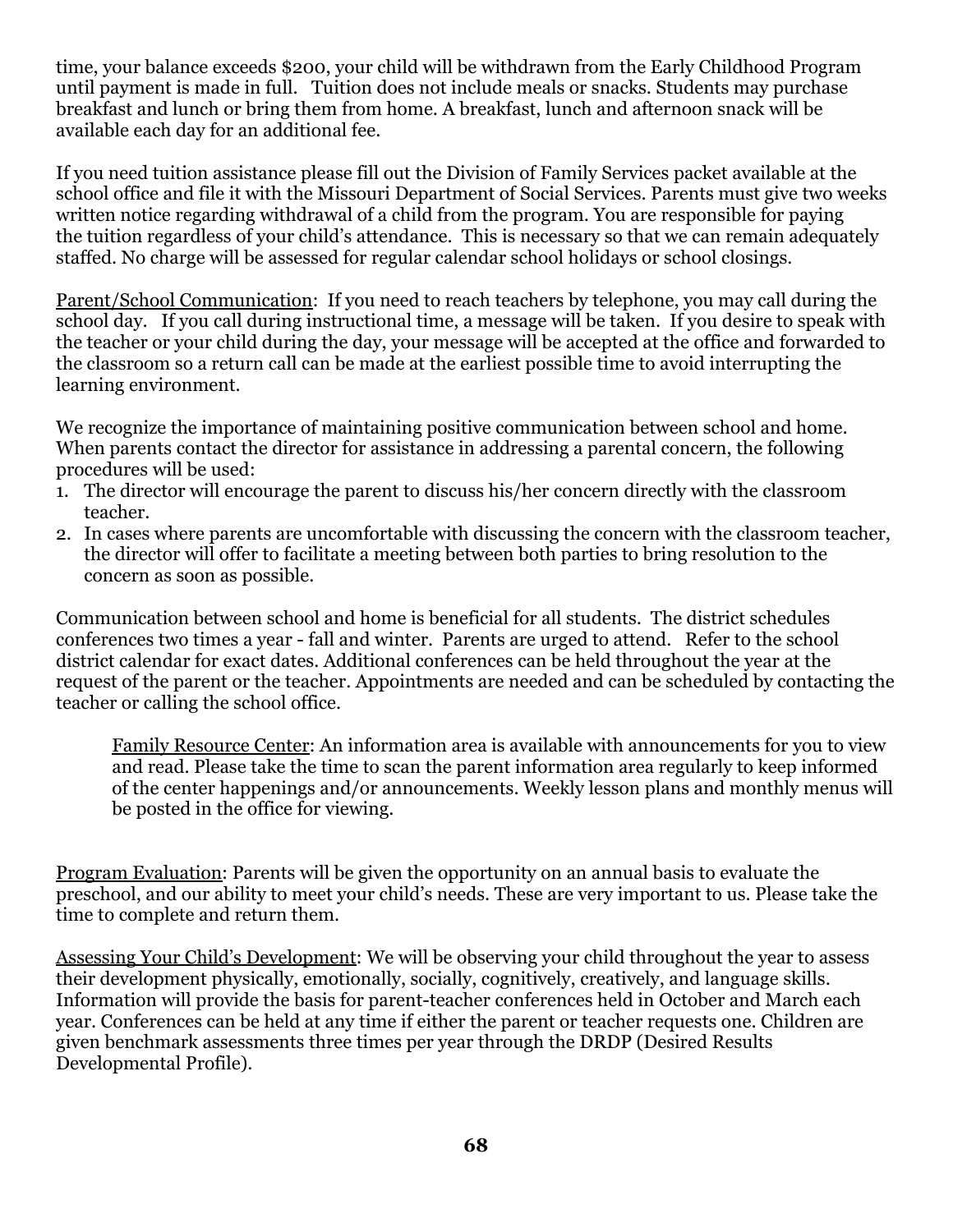Curriculum Approach: The Lexington R-V Early Childhood Center uses elements of the Project Construct Philosophy, and the Missouri Pre-K Standards for the curriculum. The Project Construct Philosophy is approved by the Department of Elementary and Secondary Education. Project Construct is derived from constructivism - the theoretical view that learners construct knowledge through interactions with the physical and social environments. Through "hands on, minds on" learning experiences, students in constructivist classrooms attain deep understandings in the core content areas while they also learn to work collaboratively with adults and peers and to be life-long problem solvers.

Our center believes that young children learn best through a curriculum which begins with an understanding of their play. Children learn through doing active play rather than passive learning. Children also understand things which are real or concrete rather than abstract. We emphasize the process of learning rather than the products.

Our curriculum is planned on a weekly basis and is appropriate for the age span of the children in the classroom. Areas of consideration are the different needs, interests, and developmental levels of the individual children. Our program addresses the needs of the whole child, taking into account all of their developmental needs: physical, social, emotional, and cognitive. We feel that a program that addresses only the cognitive or academic needs of children cannot prepare them with all of the skills they will need for life.

Our program is based on the belief that not all children share the same interests. We allow children to make many choices throughout the day regarding which activities they wish to participate in. Our goal is to shape the program around the children, rather than fitting the children into the program.

Teacher and Paraprofessional: The Department of Elementary and Secondary Education requires the preschool program to utilize teachers that have the following minimum qualifications:

Lead Teacher - Early Childhood Teacher Certificate or Early Childhood Special Education Certificate Paraprofessional - Child Development Associate (CDA) or 60 college hours and experience working in a program with young children and their families.

Staff members participate in a continuous program of professional development in order to remain alert to the ever-changing needs of today's families and to the findings of current research.

## District Policy Information

Our district is required to inform you of certain information that you, according to The No Child Left Behind Act of 2001 (Public Law 107-110), have the right to know.

Upon your request, our district is required to provide to you in a timely manner, the following information:

- Whether the teacher has met state qualification and licensing criteria for the grade levels and subject areas in which the teacher provides instruction.
- Whether the teacher is teaching under emergency or other provisional status through which state qualification or licensing criteria have been waived.
- Whether your child is provided services by paraprofessionals and, if so, their qualifications.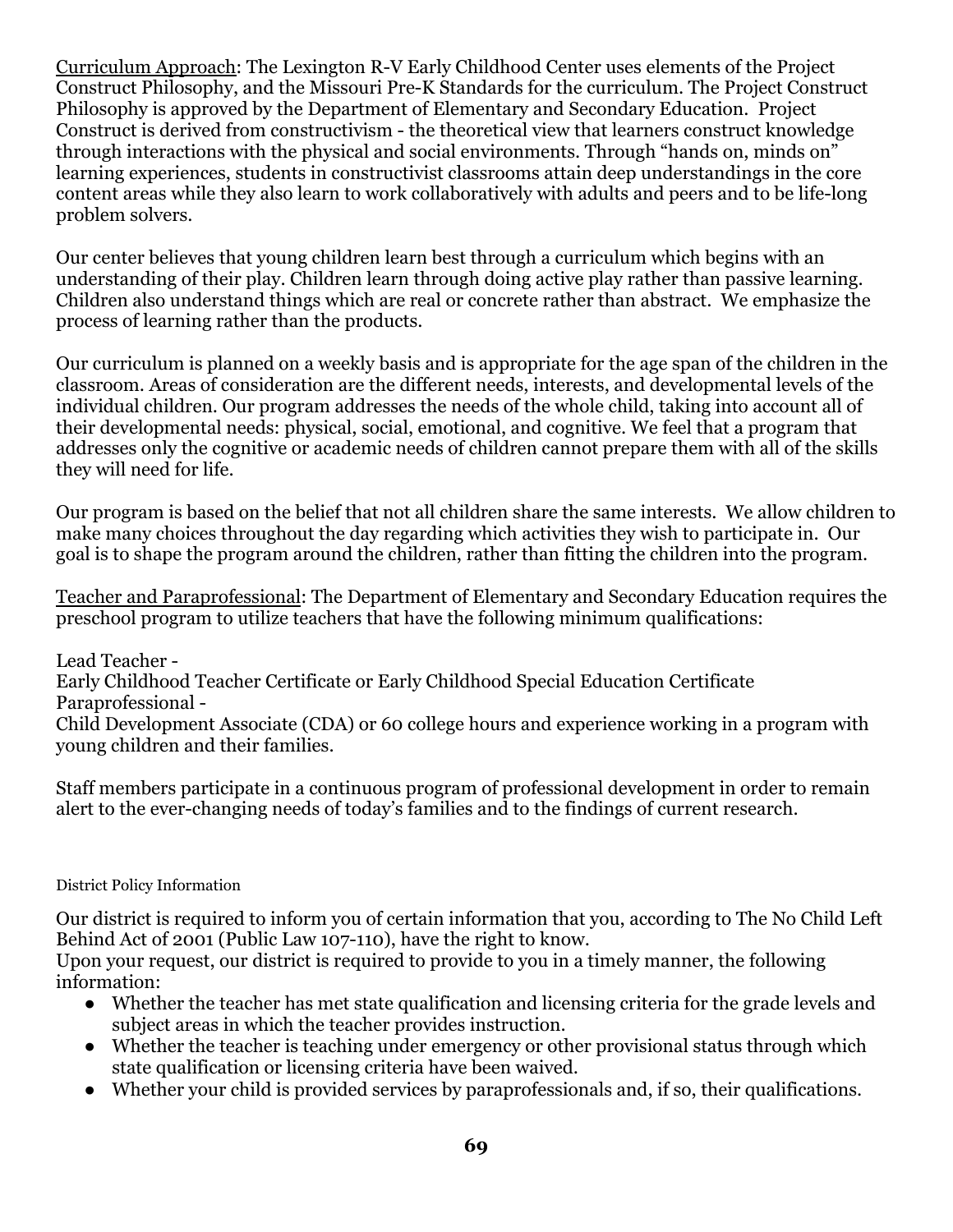● What baccalaureate degree major the teacher has and any other graduate certification or degree held by the teacher, and the field of discipline of the certification.

In addition to the information that parents may request, districts must provide to each individual parent –

- Information on the achievement level of the parent's child in each of the state academic assessments as required under this part; and
- Timely notice that the parent's child has been assigned or has been taught for four or more consecutive weeks by a teacher who is not highly qualified.

# *English Language Learners S-150-S*

The District provides programs and support for students in order to provide equal educational opportunities for students with limited English proficiency (LEP).

Free language interpreting and translation is available for parents/guardians and students who require it. If you require an interpreter, please inform your student's teacher or school, and the District will arrange for an interpreter to assist at no cost to you. If we do not have an interpreter for your language, we will work to find someone who can help.

Information on District programs such as Gifted Education, AP classes, Special Education, extracurricular activities, and others can be found on the District website.

For more information about the programs for students with LEP or assistance for families, please contact:

| Coordinator: | <b>Assistant Superintendent</b>               |
|--------------|-----------------------------------------------|
| Address:     | 2323A High School Drive, Lexington, MO 64067  |
| Phone $#$ :  | $(660)$ 259-4369                              |
| Email:       | $assistantsuperintendent@lexington.k12.mo.us$ |

The District has developed District Policies regarding the rights of a parent/guardian to:

- Inspect all instructional materials.
- Inspect and provide prior written consent for a student to participate in certain student surveys.
- Be informed of and provide prior written consent for physical examinations or screenings that the school or agency may administer to a student.
- Be informed of the District's collection, disclosure, or use of personal information collected from students for the purpose of marketing or for selling that information (or otherwise providing that information to others for that purpose), including arrangements to protect student privacy that are provided by the agency in the event of such collection, disclosure, or use.

If a parent/guardian would like to request the review of any of the above materials, please contact: [studentrecords@lexington.k12.mo.us.](mailto:studentrecords@lexington.k12.mo.us)

All District policies can be located at: <https://www.lexington.k12.mo.us/>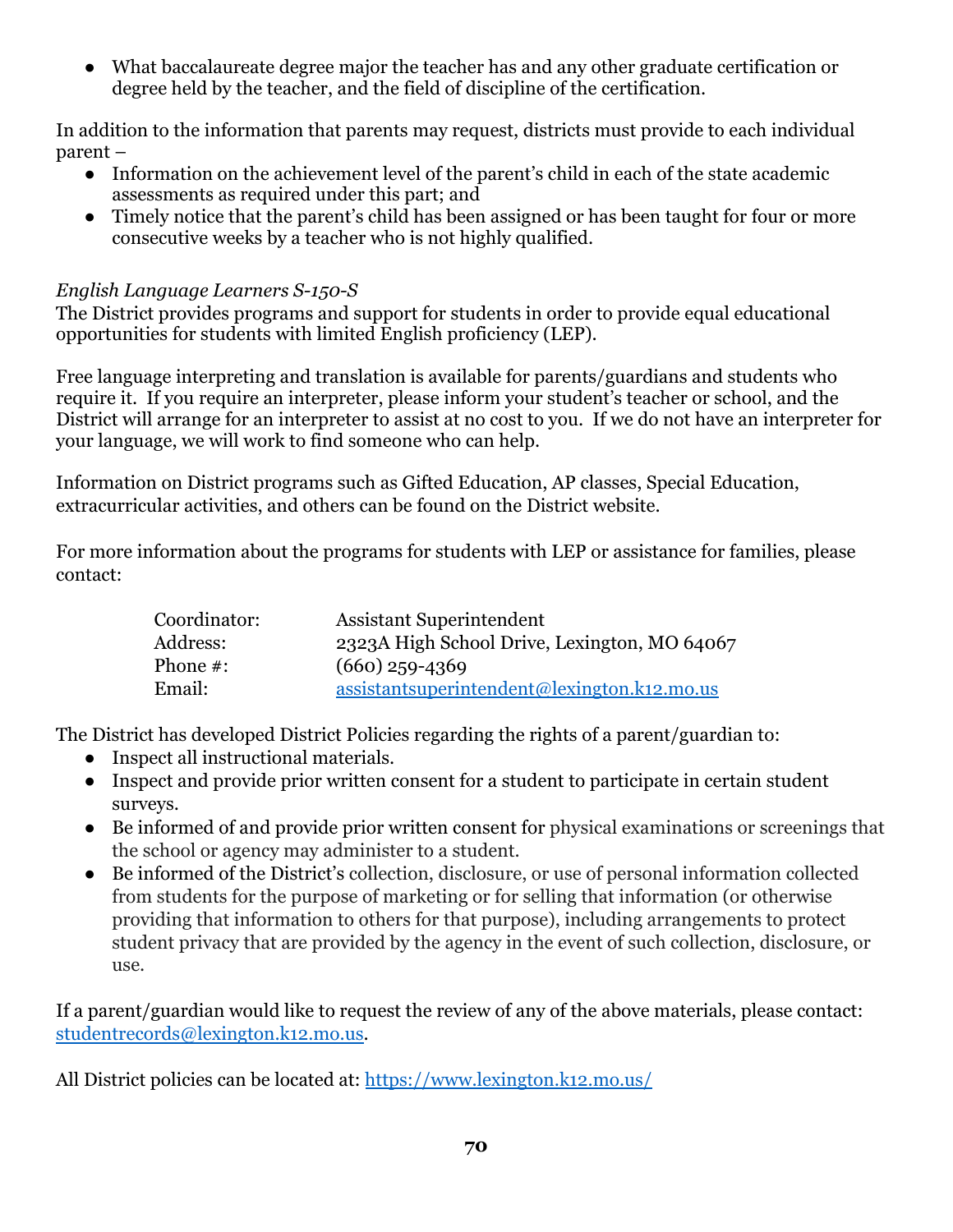# *School Nutritional Program F-290-S*

In accordance with Federal civil rights law and U.S. Department of Agriculture (USDA) civil rights regulations and policies, the USDA, its Agencies, offices, and employees, and institutions participating in or administering USDA programs are prohibited from discriminating based on race, color, national origin, sex, religious creed, disability, age, political beliefs, or reprisal or retaliation for prior civil rights activity in any program or activity conducted or funded by USDA.

Persons with disabilities who require alternative means of communication for program information (e.g. Braille, large print, audiotape, American Sign Language, etc.), should contact the Agency (State or local) where they applied for benefits. Individuals who are deaf, hard of hearing or have speech disabilities may contact USDA through the Federal Relay Service at (800) 877-8339. Additionally, program information may be made available in languages other than English.

To file a program complaint of discrimination, complete the [USDA Program Discrimination](http://www.ocio.usda.gov/sites/default/files/docs/2012/Complain_combined_6_8_12.pdf) [Complaint Form,](http://www.ocio.usda.gov/sites/default/files/docs/2012/Complain_combined_6_8_12.pdf) (AD-3027) found online at: How to [File a Complaint](http://www.ascr.usda.gov/complaint_filing_cust.html), and at any USDA office, or write a letter addressed to USDA and provide in the letter all of the information requested in the form. To request a copy of the complaint form, call (866) 632-9992. Submit your completed form or letter to USDA by:

| Mail:  | U.S. Department of Agriculture                     |
|--------|----------------------------------------------------|
|        | Office of the Assistant Secretary for Civil Rights |
|        | 1400 Independence Avenue, SW                       |
|        | Washington, D.C. 20250-9410;                       |
| Fax:   | $(202)$ 690-7442; or                               |
| Email: | program.intake@usda.gov                            |

This institution is an equal opportunity provider.

## *Tobacco-Free Policy C-150-S*

To promote the health of all individuals, the District prohibits all employees, students and patrons from smoking or using tobacco products, electronic cigarettes or imitation tobacco or cigarette products in all District facilities, on District transportation, on all District grounds at all times and at any District-sponsored event or activity while off campus.

## *Firearms and Weapons F-235-S*

Possession of weapons, including concealed weapons, on District property, on District transportation or at any District function or activity sponsored by the District unless the visitor is an authorized law enforcement official or is specifically authorized by the Board.

## Signature and Form Requirements

- *● Photo/Video/Audio Release Form*
- *● Email Consent/Permission Form*
- *● Technology Usage Agreement Form*
- *● Student/Parent Handbook Acknowledgement Form*
- *● Lexington R-V School District Citizenship Guidelines for Extra-Curricular Activities*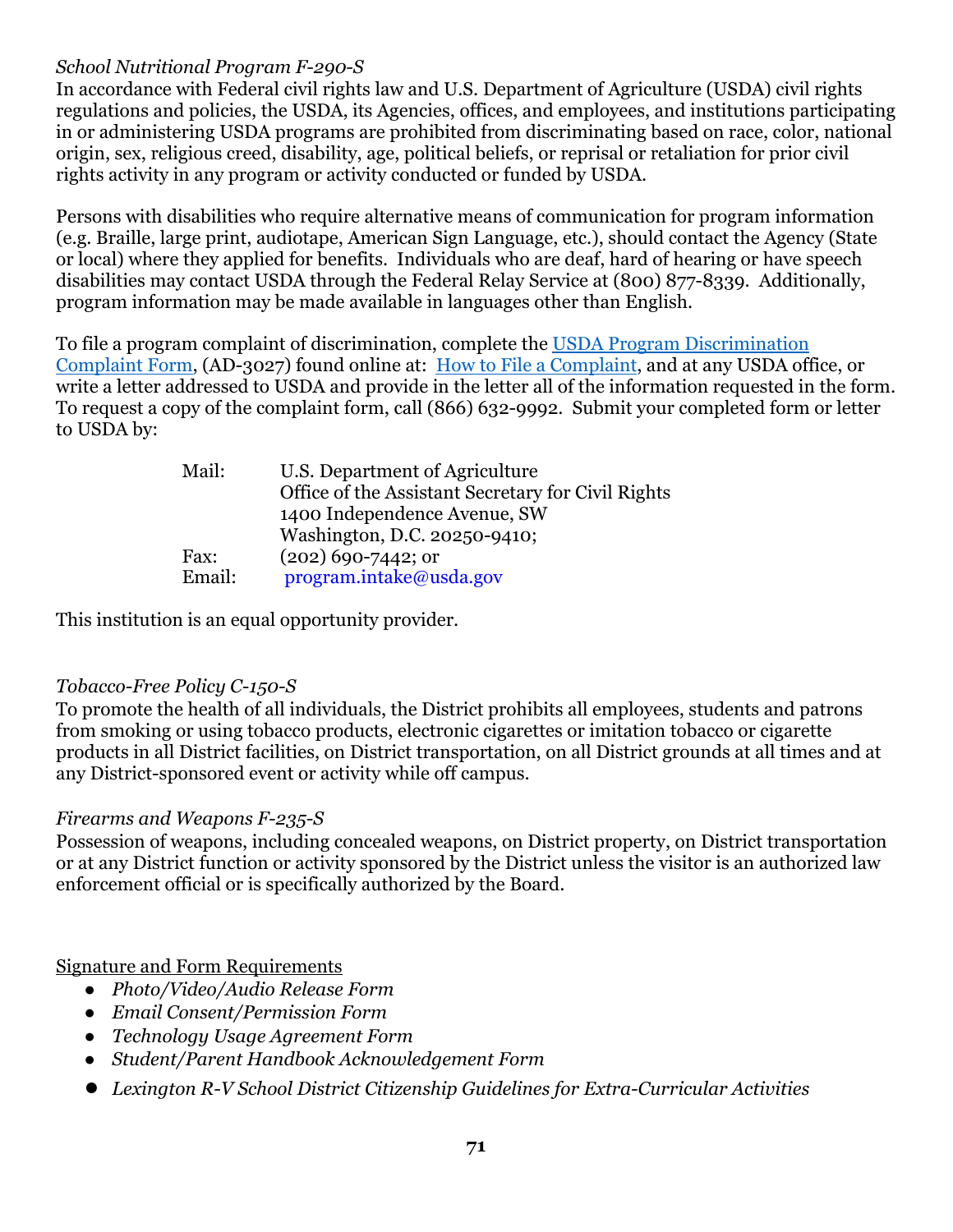### *S-125-A Photo/Video/Audio Release Form Form E*

Throughout the school year, there may be times that the District staff, the media, or other organizations, with the approval of the school principal, may take photographs of students, audio/videotape students, or interview students for school-related stories in a manner that would individually identify a specific student. These images or interviews may appear in District publications, District-approved social media sites, in the news, or other organizations' publications.

I, Parent/Guardian of (please print) provide to my child's school and to the District permission to use my child's photographs, image, and/or recordings for the purposes mentioned above. I understand and agree that the District may use these photos and/or videotaped images in subsequent school years unless I revoke this authorization by notifying the school principal in writing. Further, I consent that such photographs, images, recordings are the property of the school for District use clear of any claim on my part. I therefore agree to allow my child to be photographed, audio/videotaped, or interviewed by the news media or other organization for school related stories or articles.

\_\_\_\_\_\_\_\_\_\_\_\_\_\_\_\_\_\_\_\_\_\_\_\_\_\_\_\_\_\_\_\_\_\_\_\_\_\_\_\_\_\_\_\_\_\_\_\_\_\_\_\_\_\_\_\_\_\_\_

\_\_\_\_\_\_\_\_\_\_\_\_\_\_\_\_\_\_\_\_\_\_\_\_\_\_\_\_\_\_\_\_\_\_\_\_\_\_\_\_\_\_\_\_\_\_\_\_\_\_\_\_\_\_\_\_\_\_\_

\_\_\_\_\_\_\_\_\_\_\_\_\_\_\_\_\_\_\_\_\_\_\_\_\_\_\_\_\_\_\_\_\_\_\_\_\_\_\_\_\_\_\_\_\_\_\_\_\_\_\_\_\_\_\_\_\_\_\_

Parent/Guardian Signature:

Parent/Guardian Name (please print):

Date: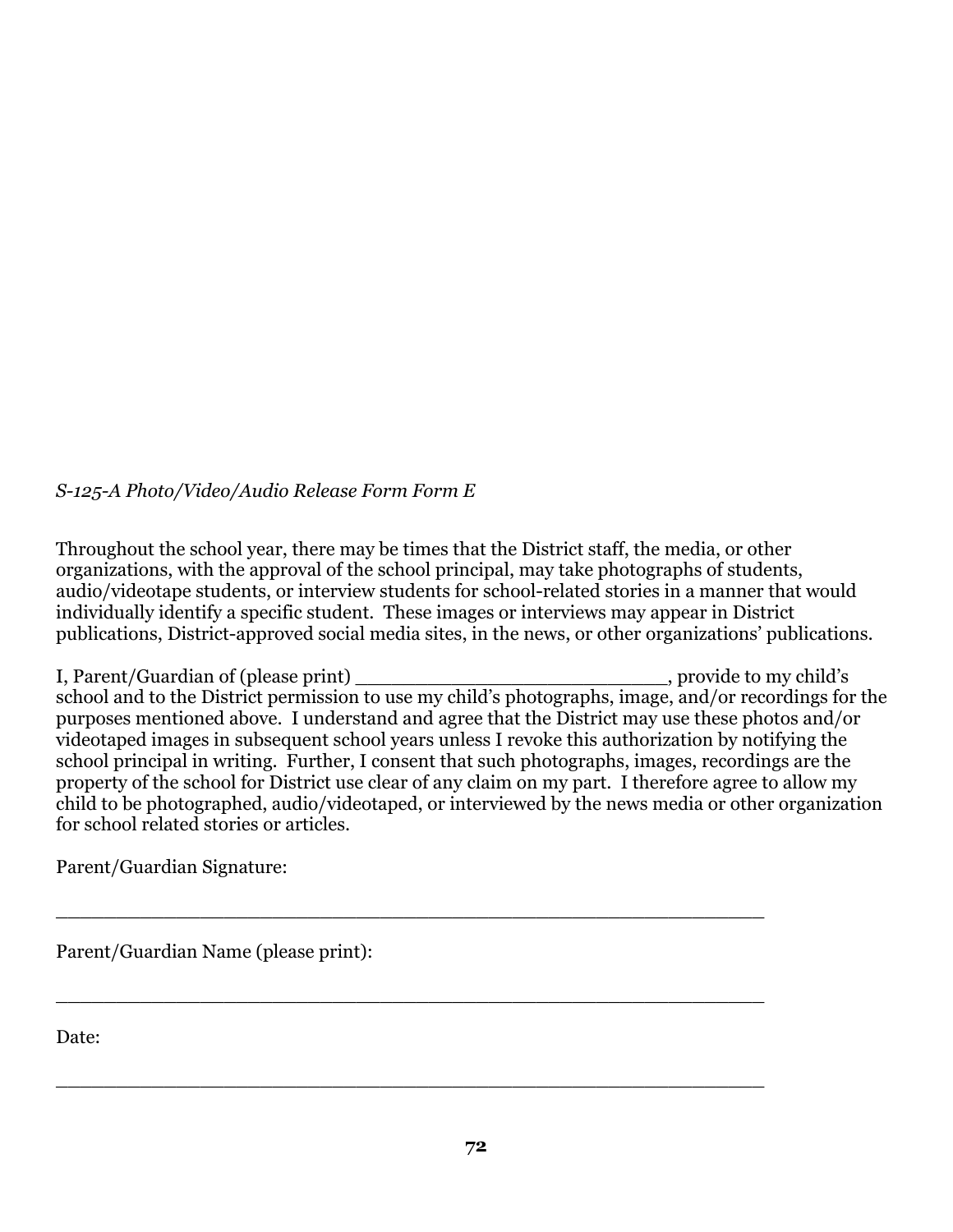\*Students 18 years of age or older may sign this release form for themselves.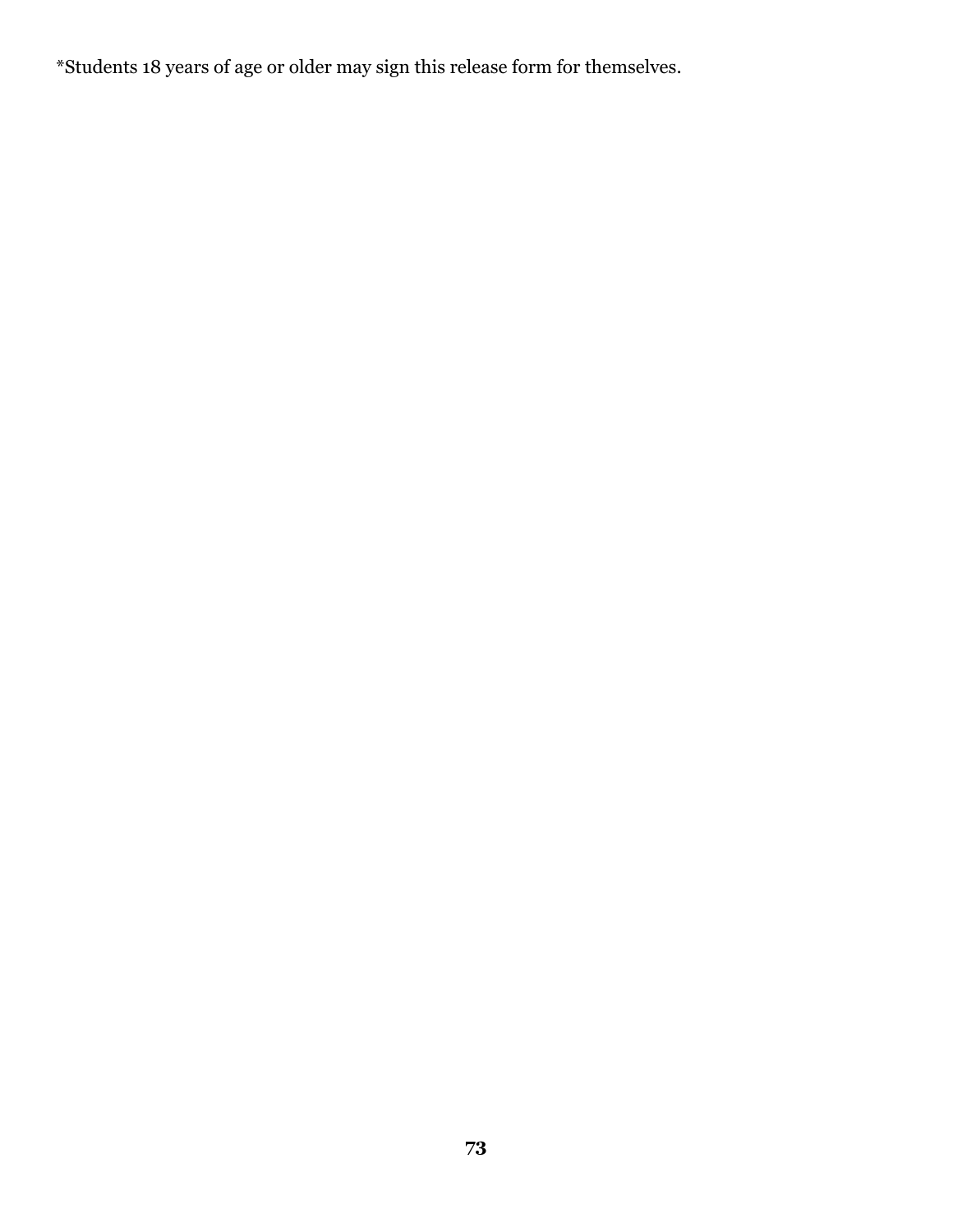### *Email Consent/Permission Form*

The faculty of the District strives to communicate and work together with the parents and guardians of our students. Email is one tool that promotes convenient, two-way communication between families and teachers. Though the District network is secure, we cannot guarantee that an email sent from the District server will remain secure once it leaves our system. When teachers or administrators receive email from outside sources, the identity of the person cannot always be easily discerned.

Therefore, permission must be granted by the parent/guardian to allow teachers or administrators to use email for a communication. To remain compliant with the Family Educational Rights and Privacy Act (FERPA), email will not be used to send grading, attendance, discipline information of students, or other personally identifiable information without permission to do so. The District also encourages parents to access the District's parent portal, a secure measure, to check your child's school information and progress.

I, Parent/Guardian of (please print) \_\_\_\_\_\_\_\_\_\_\_\_\_\_\_\_\_\_\_\_\_\_\_\_\_\_, provide to my child's school and to the District permission to email academic, attendance, discipline, or other personally identifiable information to the email address(es) listed below. I understand that by giving this permission, there is no guarantee that the information will be fully secure and do not hold the District liable for any inappropriate release of student information that may violate the FERPA regulations as a result of any email communication. Should your email address change, please contact the District.

\_\_\_\_\_\_\_\_\_\_\_\_\_\_\_\_\_\_\_\_\_\_\_\_\_\_\_\_\_\_\_\_\_\_\_\_\_\_\_\_\_\_\_\_\_\_\_\_\_\_\_\_\_\_\_

\_\_\_\_\_\_\_\_\_\_\_\_\_\_\_\_\_\_\_\_\_\_\_\_\_\_\_\_\_\_\_\_\_\_\_\_\_\_\_\_\_\_\_\_\_\_\_\_\_\_\_\_\_\_\_\_\_\_\_

\_\_\_\_\_\_\_\_\_\_\_\_\_\_\_\_\_\_\_\_\_\_\_\_\_\_\_\_\_\_\_\_\_\_\_\_\_\_\_\_\_\_\_\_\_\_\_\_\_\_\_\_\_\_\_\_\_\_\_

\_\_\_\_\_\_\_\_\_\_\_\_\_\_\_\_\_\_\_\_\_\_\_\_\_\_\_\_\_\_\_\_\_\_\_\_\_\_\_\_\_\_\_\_\_\_\_\_\_\_

Name of Student (please print:)

Email Address(es):

Parent/Guardian Signature

Parent/Guardian Name (please print):

Date: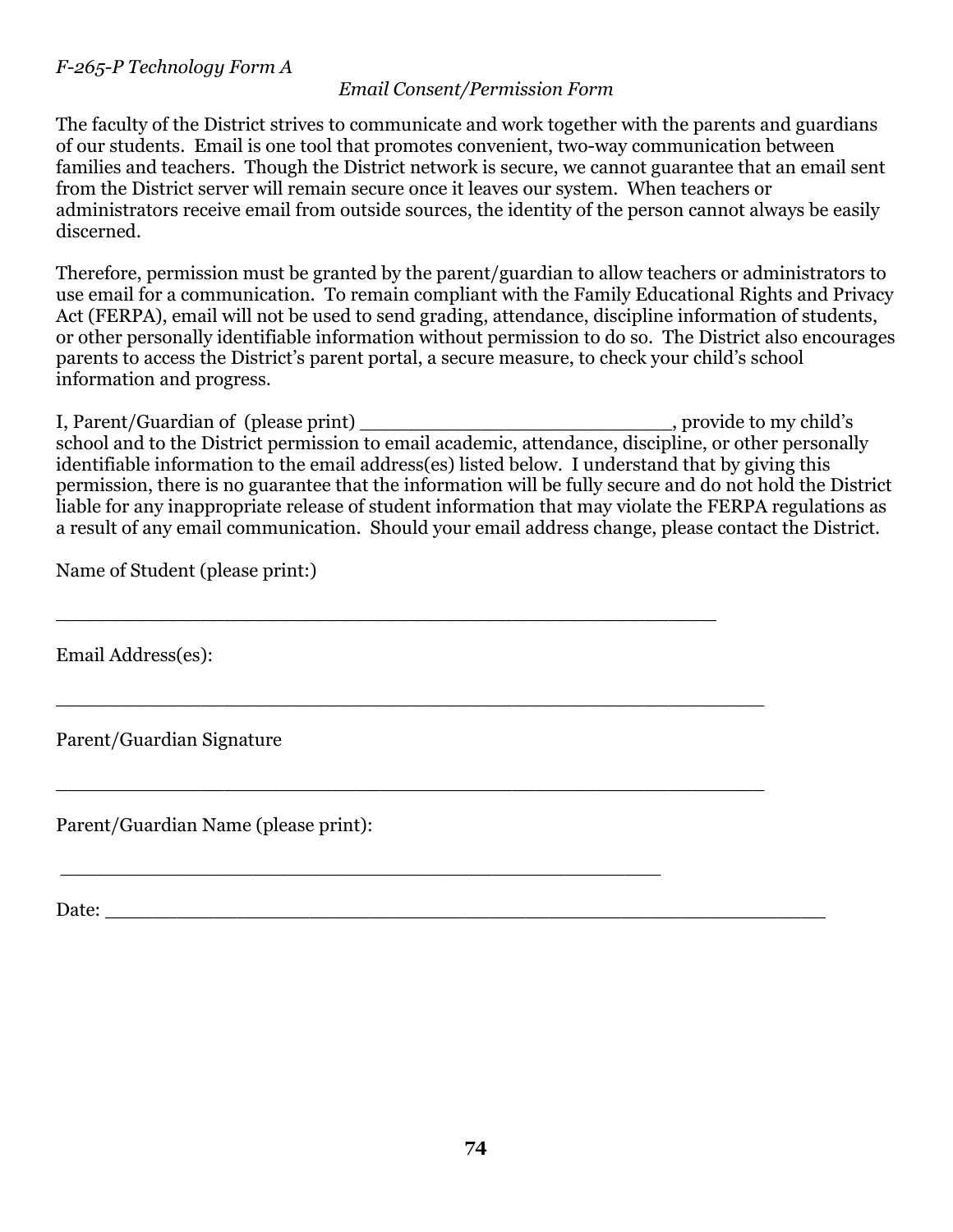# *F-265-P Technology Usage Agreement Form Form B*

# *Student Technology Usage Agreement*

## *Students (for all students)*

I have read, understand, and agree to the Technology Acceptable Use Policy when using electronic devices owned, leased, or operated by the District *or* while accessing the District Wi-Fi/Internet, even if using a personal device. Should I violate the policy, my access privileges may be revoked. I also understand that any violation of the policy is prohibited and may result in disciplinary or legal action.

Student Signature:

Student Name (please print):

Student ID: Grade: \_\_\_\_\_\_\_\_\_ Date: Date:

\_\_\_\_\_\_\_\_\_\_\_\_\_\_\_\_\_\_\_\_\_\_\_\_\_\_\_\_\_\_\_\_\_\_\_\_\_\_\_\_\_\_\_\_\_\_\_\_\_\_\_\_\_\_\_\_

\_\_\_\_\_\_\_\_\_\_\_\_\_\_\_\_\_\_\_\_\_\_\_\_\_\_\_\_\_\_\_\_\_\_\_\_\_\_\_\_\_\_\_\_\_\_\_\_\_\_\_\_\_\_\_\_

# *Parent Technology Usage Agreement Permission Form*

As the parent/guardian, I have read, understand, and agree to the Technology Acceptable Use Policy when my student(s) or family are using electronic devices owned, leased, or operated by the District *or* while accessing the District Wi-Fi/Internet, even if using a personal device. Should my student(s) violate the policy, access privileges may be revoked. I also understand that any violation of the policy is prohibited and may result in disciplinary or legal consequences. I further understand that the District has taken steps to control access to the Internet, but cannot guarantee that all controversial information will be inaccessible to student users. I agree not to hold the District responsible for materials acquired on the network and accept responsibility when my student(s) uses District technology outside the school setting. I give permission for my student(s) to use District technology and network resources, including the Internet.

Parent/Guardian Signature:

Parent/Guardian Name (please print):

Date:

\*Students 18 years of age or older may sign this release form for themselves.

\_\_\_\_\_\_\_\_\_\_\_\_\_\_\_\_\_\_\_\_\_\_\_\_\_\_\_\_\_\_\_\_\_\_\_\_\_\_\_\_\_\_\_\_\_\_\_\_\_\_

\_\_\_\_\_\_\_\_\_\_\_\_\_\_\_\_\_\_\_\_\_\_\_\_\_\_\_\_\_\_\_\_\_\_\_\_\_\_\_\_\_\_\_\_\_\_\_\_\_\_\_\_\_\_\_\_\_\_\_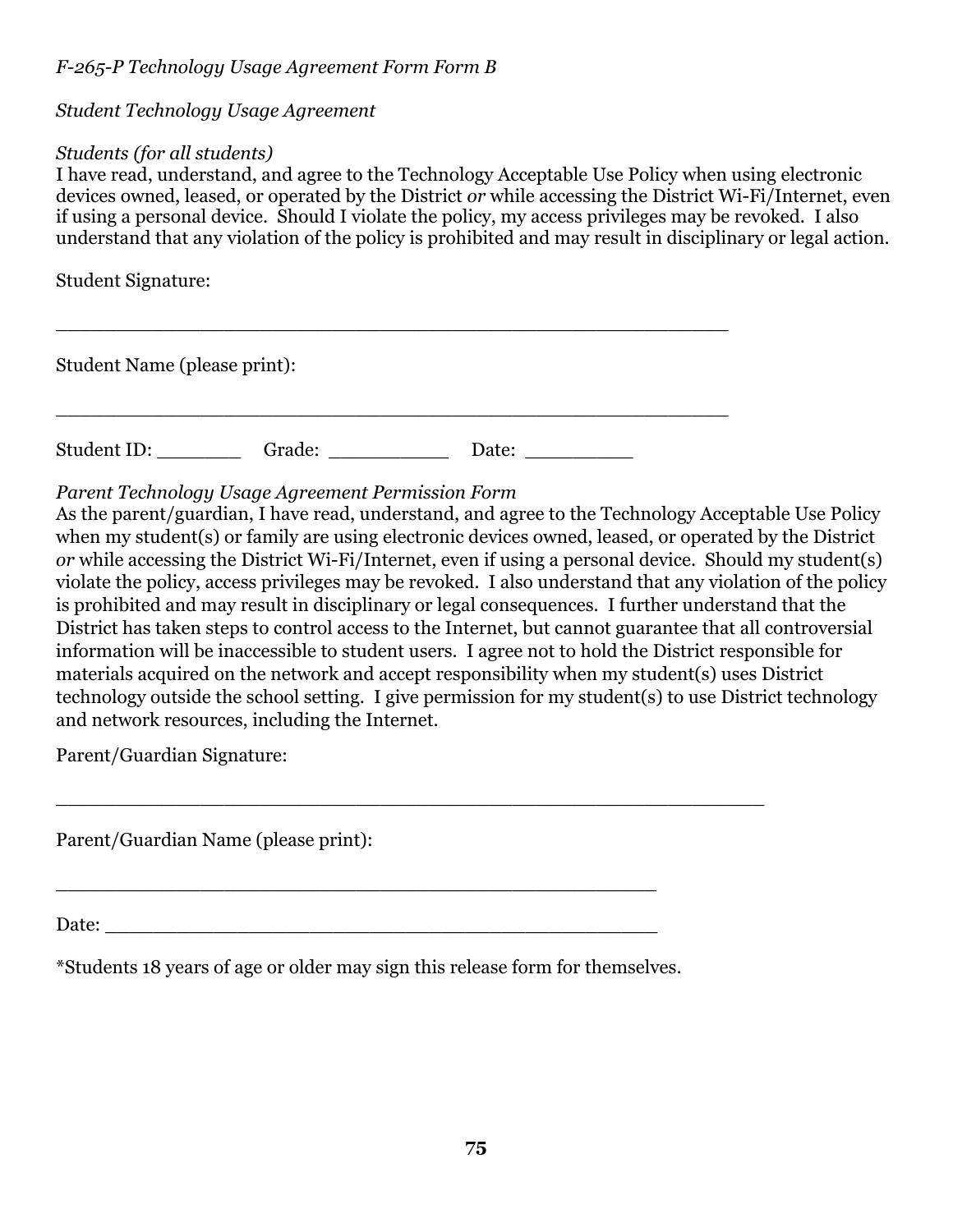#### *C-105-P District Rules and Guides Form A Student/Parent Handbook Acknowledgment*

I acknowledge that I have received and reviewed the 2021-2022 Student/Parent Handbook. I understand the policies and guidelines of the District and that violations of these policies and guidelines may result in disciplinary action.

\_\_\_\_\_\_\_\_\_\_\_\_\_\_\_\_\_\_\_\_\_\_\_\_\_\_\_\_\_\_\_\_\_\_\_\_\_\_\_\_\_\_\_\_\_\_\_\_\_\_\_\_\_\_\_\_\_\_\_

\_\_\_\_\_\_\_\_\_\_\_\_\_\_\_\_\_\_\_\_\_\_\_\_\_\_\_\_\_\_\_\_\_\_\_\_\_\_\_\_\_\_\_\_\_\_\_\_\_\_

Parent/Guardian Signature

Parent/Guardian Name (please print):

Date:

\*Students 18 years of age or older may sign this release form for themselves.